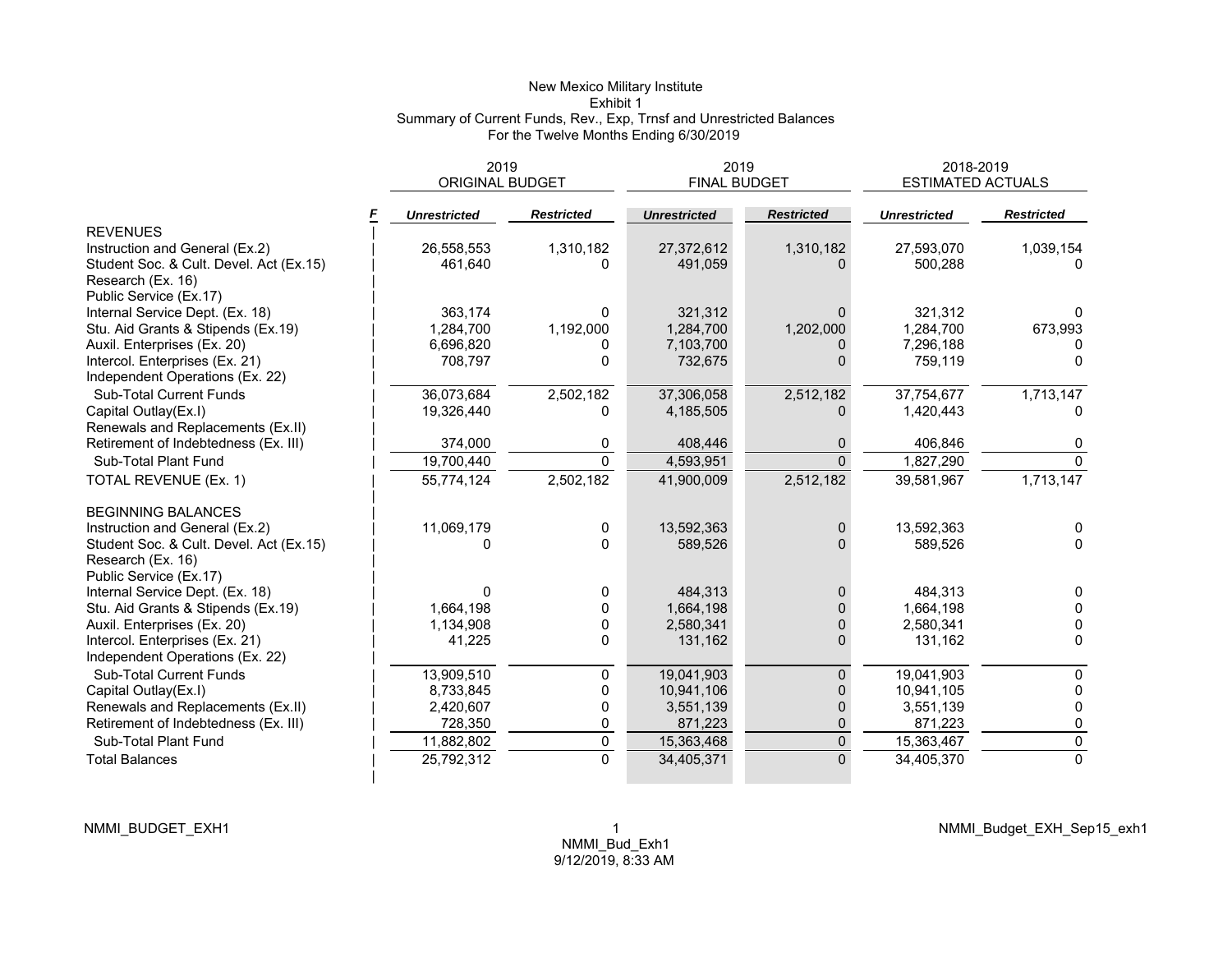#### New Mexico Military Institute Exhibit 1 Summary of Current Funds, Rev., Exp, Trnsf and Unrestricted Balances For the Twelve Months Ending 6/30/2019

|                                                                   | 2019<br><b>ORIGINAL BUDGET</b> |                   | 2019<br><b>FINAL BUDGET</b> |                   | 2018-2019<br><b>ESTIMATED ACTUALS</b> |                   |  |
|-------------------------------------------------------------------|--------------------------------|-------------------|-----------------------------|-------------------|---------------------------------------|-------------------|--|
|                                                                   | <b>Unrestricted</b>            | <b>Restricted</b> | <b>Unrestricted</b>         | <b>Restricted</b> | <b>Unrestricted</b>                   | <b>Restricted</b> |  |
| <b>TOTAL AVAILABLE</b>                                            |                                |                   |                             |                   |                                       |                   |  |
| Instruction and General (Ex.2)                                    | 37,627,732                     | 1,310,182         | 40,964,975                  | 1,310,182         | 41,185,433                            | 1,039,154         |  |
| Student Soc. & Cult. Devel. Act (Ex.15)<br>Research (Ex. 16)      | 461,640                        | $\Omega$          | 1,080,585                   | 0                 | 1,089,814                             | 0                 |  |
| Public Service (Ex.17)                                            |                                | $\Omega$          |                             | $\Omega$          |                                       |                   |  |
| Internal Service Dept. (Ex. 18)                                   | 363,174                        |                   | 805,625                     |                   | 805,625                               | 0                 |  |
| Stu. Aid Grants & Stipends (Ex.19)                                | 2,948,898                      | 1,192,000         | 2,948,898                   | 1,202,000         | 2,948,898                             | 673,993           |  |
| Auxil. Enterprises (Ex. 20)                                       | 7,831,728                      | <sup>0</sup>      | 9,684,041                   |                   | 9,876,529                             |                   |  |
| Intercol. Enterprises (Ex. 21)<br>Independent Operations (Ex. 22) | 750,022                        | $\Omega$          | 863,837                     | $\Omega$          | 890,281                               | 0                 |  |
| <b>Sub-Total Current Funds</b>                                    | 49,983,194                     | 2,502,182         | 56,347,961                  | 2,512,182         | 56,796,581                            | 1,713,147         |  |
| Capital Outlay(Ex.I)                                              | 28,060,285                     | 0                 | 15,126,611                  |                   | 12,361,549                            |                   |  |
| Renewals and Replacements (Ex.II)                                 | 2,420,607                      | 0                 | 3,551,139                   |                   | 3,551,139                             |                   |  |
| Retirement of Indebtedness (Ex. III)                              | 1,102,350                      | 0                 | 1,279,669                   | $\Omega$          | 1,278,069                             | 0                 |  |
| Sub-Total Plant Fund                                              | 31,583,242                     | $\Omega$          | 19,957,419                  | $\Omega$          | 17,190,756                            | $\Omega$          |  |
| <b>Grand Total Available</b>                                      | 81,566,436                     | 2,502,182         | 76,305,380                  | 2,512,182         | 73,987,337                            | 1,713,147         |  |
| <b>EXPENDITURES</b>                                               |                                |                   |                             |                   |                                       |                   |  |
| Instruction and General (Ex.2)                                    | 22,897,574                     | 1,310,182         | 23,420,627                  | 1,310,182         | 20,715,774                            | 1,039,154         |  |
| Student Soc. & Cult. Devel. Act (Ex.15)<br>Research (Ex. 16)      | 461,640                        | $\Omega$          | 1,080,585                   |                   | 488,478                               |                   |  |
| Public Service (Ex.17)                                            |                                |                   |                             |                   |                                       |                   |  |
| Internal Service Dept. (Ex. 18)                                   | 363,174                        | $\Omega$          | 805,625                     | $\Omega$          | 446.698                               |                   |  |
| Stu. Aid Grants & Stipends (Ex.19)                                | 1,912,698                      | 1,192,000         | 1,625,519                   | 1,202,000         | 1,625,099                             | 673,993           |  |
| Auxil. Enterprises (Ex. 20)                                       | 6,577,847                      | 0                 | 7,677,918                   | 0                 | 6,560,414                             | 0                 |  |
| Intercol. Enterprises (Ex. 21)                                    | 2,748,883                      | $\Omega$          | 2,983,953                   |                   | 2,836,541                             | $\Omega$          |  |
| Independent Operations (Ex. 22)                                   |                                |                   |                             |                   |                                       |                   |  |
| <b>Sub-Total Current Funds</b>                                    | 34,961,816                     | 2,502,182         | 37,594,228                  | 2,512,182         | 32,673,004                            | 1,713,147         |  |
| Capital Outlay(Ex.I)                                              | 26,443,341                     | 0                 | 6,063,858                   | $\Omega$          | 1,724,770                             |                   |  |
| Renewals and Replacements (Ex.II)                                 | 2,224,682                      | 0                 | 1,715,682                   |                   | 685,902                               | <sup>0</sup>      |  |
| Retirement of Indebtedness (Ex. III)                              | 1,918,831                      | 0                 | 1,603,067                   | 0                 | 1,426,585                             | 0                 |  |
| Sub-Total Plant Funds                                             | 30,586,854                     | $\mathbf{0}$      | 9,382,607                   | $\Omega$          | 3,837,258                             | $\Omega$          |  |
| TOTAL EXPENDITURES (Ex. 1)                                        | 65,548,670                     | 2,502,182         | 46,976,835                  | 2,512,182         | 36,510,262                            | 1,713,147         |  |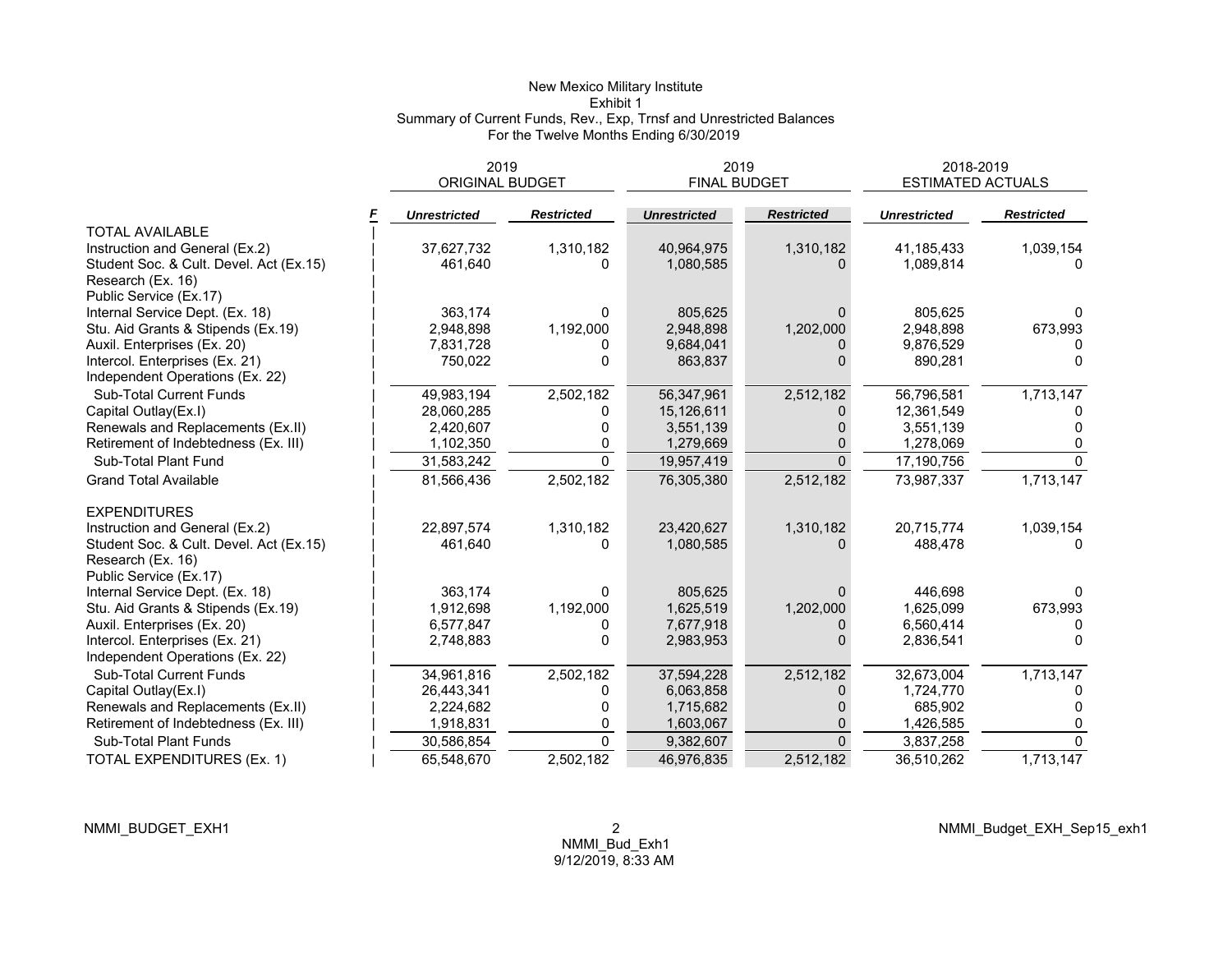#### New Mexico Military Institute Exhibit 1 Summary of Current Funds, Rev., Exp, Trnsf and Unrestricted Balances For the Twelve Months Ending 6/30/2019

|                                         | 2019<br><b>ORIGINAL BUDGET</b> |                   | 2019<br>FINAL BUDGET |                   | 2018-2019<br><b>ESTIMATED ACTUALS</b> |                   |  |
|-----------------------------------------|--------------------------------|-------------------|----------------------|-------------------|---------------------------------------|-------------------|--|
|                                         | <b>Unrestricted</b>            | <b>Restricted</b> | <b>Unrestricted</b>  | <b>Restricted</b> | <b>Unrestricted</b>                   | <b>Restricted</b> |  |
| TRANSFERS IN or (OUT)                   |                                |                   |                      |                   |                                       |                   |  |
| Instruction and General (Ex.2)          | (8,947,292)                    | 0                 | (9, 297, 292)        | 0                 | (9, 297, 292)                         | 0                 |  |
| Student Soc. & Cult. Devel. Act (Ex.15) |                                |                   |                      |                   |                                       |                   |  |
| Research (Ex. 16)                       |                                |                   |                      |                   |                                       |                   |  |
| Public Service (Ex.17)                  |                                |                   |                      |                   |                                       |                   |  |
| Internal Service Dept. (Ex. 18)         |                                |                   |                      |                   |                                       |                   |  |
| Stu. Aid Grants & Stipends (Ex.19)      | 145.000                        | 0                 | 295,000              | 0                 | 295.000                               | <sup>0</sup>      |  |
| Auxil. Enterprises (Ex. 20)             | (686, 500)                     | 0                 | (686, 500)           | 0                 | (686, 500)                            | $\Omega$          |  |
| Intercol. Enterprises (Ex. 21)          | 2,000,161                      | 0                 | 2,200,161            | 0                 | 2,200,161                             | $\Omega$          |  |
| Independent Operations (Ex. 22)         |                                |                   |                      |                   |                                       |                   |  |
| <b>Sub-Total Current Funds</b>          | (7,488,631)                    | 0                 | (7,488,631)          | 0                 | (7,488,631)                           | $\mathbf{0}$      |  |
| Capital Outlay(Ex.I)                    | 5,000,000                      | 0                 | 5,000,000            | 0                 | 5,000,000                             | 0                 |  |
| Renewals and Replacements (Ex.II)       | 943,800                        | 0                 | 943.800              | $\overline{0}$    | 943.800                               | 0                 |  |
| Retirement of Indebtedness (Ex. III)    | 1,544,831                      | 0                 | 1,544,831            | 0                 | 1,544,831                             | 0                 |  |
| Sub-Total Plant Funds                   | 7,488,631                      | $\pmb{0}$         | 7,488,631            | 0                 | 7,488,631                             | $\pmb{0}$         |  |
| TOTAL NET TRANSFER                      |                                | $\mathbf 0$       |                      | 0                 |                                       | $\Omega$          |  |
| <b>ENDING BALANCE</b>                   |                                |                   |                      |                   |                                       |                   |  |
| Instruction and General (Ex.2)          | 5,782,866                      | 0                 | 8,247,056            | 0                 | 11,172,367                            | 0                 |  |
| Student Soc. & Cult. Devel. Act (Ex.15) | U                              | $\Omega$          |                      | 0                 | 601,337                               | $\Omega$          |  |
| Research (Ex. 16)                       |                                |                   |                      |                   |                                       |                   |  |
| Public Service (Ex.17)                  |                                |                   |                      |                   |                                       |                   |  |
| Internal Service Dept. (Ex. 18)         | O                              | 0                 | $\Omega$             | 0                 | 358,927                               | $\mathbf{0}$      |  |
| Stu. Aid Grants & Stipends (Ex.19)      | 1,181,200                      | 0                 | 1,618,379            | 0                 | 1,618,799                             | $\Omega$          |  |
| Auxil. Enterprises (Ex. 20)             | 567,381                        | 0                 | 1,319,623            | $\overline{0}$    | 2,629,615                             | 0                 |  |
| Intercol. Enterprises (Ex. 21)          | 1,300                          | 0                 | 80,045               | 0                 | 253,900                               | 0                 |  |
| Independent Operations (Ex. 22)         |                                |                   |                      |                   |                                       |                   |  |
| <b>Sub-Total Current Funds</b>          | 7,532,747                      | 0                 | 11,265,102           | 0                 | 16,634,945                            | 0                 |  |
| Capital Outlay(Ex.I)                    | 6,616,944                      | 0                 | 14,062,753           | 0                 | 15,636,778                            | 0                 |  |
| Renewals and Replacements (Ex.II)       | 1,139,725                      | 0                 | 2,779,257            | 0                 | 3,809,036                             | 0                 |  |
| Retirement of Indebtedness (Ex. III)    | 728,350                        | 0                 | 1,221,433            | 0                 | 1,396,315                             | 0                 |  |
| Sub-Total Plant Funds                   | 8.485.019                      | $\pmb{0}$         | 18,063,443           | $\overline{0}$    | 20,842,130                            | $\mathbf 0$       |  |
| TOTAL ENDING BALANCES                   | 16,017,766                     | $\overline{0}$    | 29,328,545           | $\overline{0}$    | 37,477,075                            | $\overline{0}$    |  |
| TOTAL EXP, TRANS, BALANCES              | 81,566,436                     | 2,502,182         | 76,305,380           | 2,512,182         | 73,987,337                            | 1,713,147         |  |

NMMI\_BUDGET\_EXH1 3

NMMI\_Budget\_EXH\_Sep15\_exh1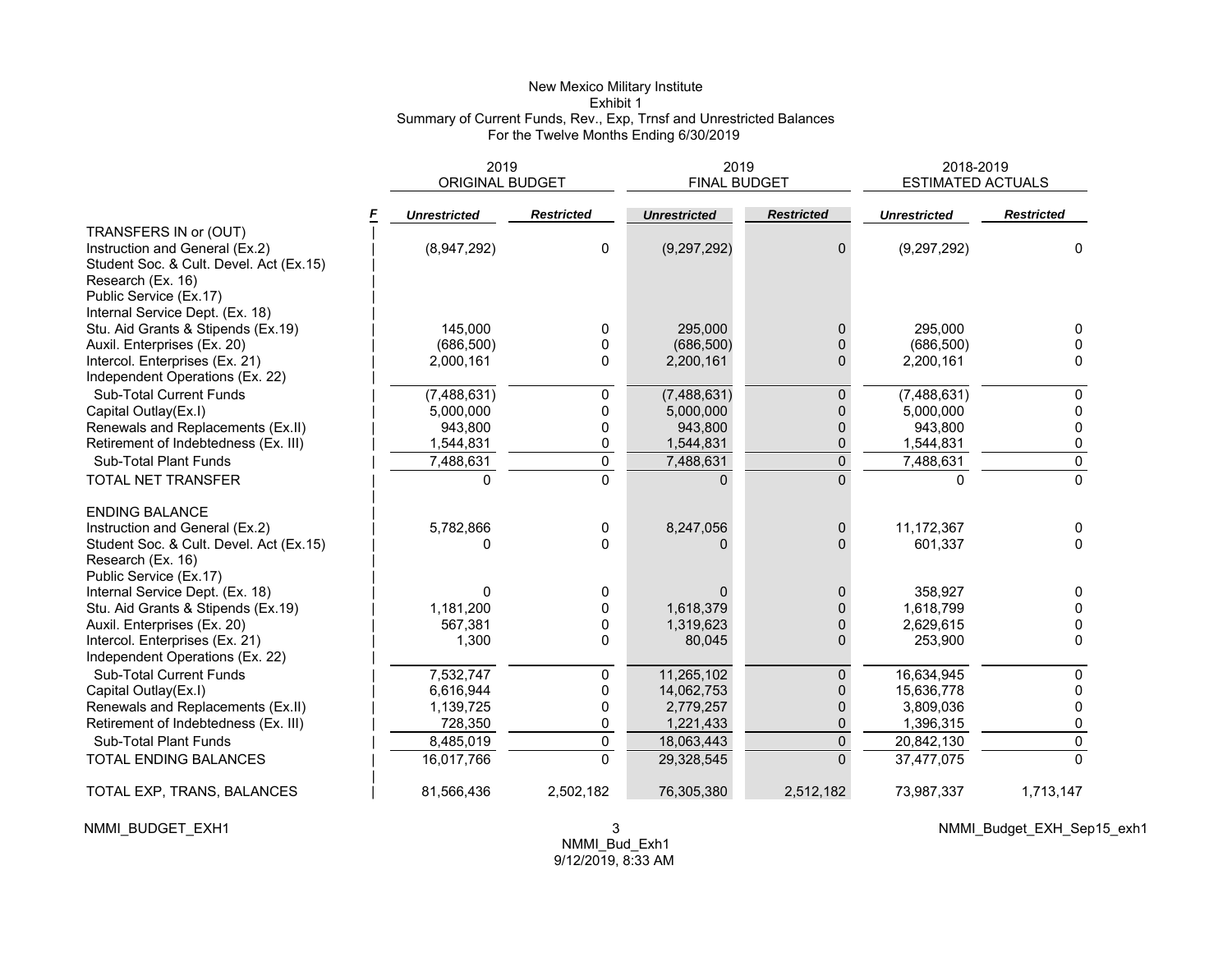#### New Mexico Military Institute EXHIBIT 1A Detail of Transfers For the Twelve Months Ending Sunday, June 30, 2019

|                                                                                                                                                                                                                          | 2019<br><b>ORIGINAL BUDGET</b>           | 2019<br><b>FINAL BUDGET</b>              | 2018-19<br><b>ESTIMATED ACTUALS</b>      |  |  |
|--------------------------------------------------------------------------------------------------------------------------------------------------------------------------------------------------------------------------|------------------------------------------|------------------------------------------|------------------------------------------|--|--|
|                                                                                                                                                                                                                          | <b>Unrestricted</b>                      | <b>Unrestricted</b>                      | <b>Unrestricted</b>                      |  |  |
| A. FROM INSTR & GEN'L TO:<br><b>MANDATORY TRANSFERS</b><br>Renewals and Replacements                                                                                                                                     |                                          |                                          |                                          |  |  |
| Debt Service<br><b>REQUIRED TRANSFERS</b>                                                                                                                                                                                | 1,544,831                                | 1,544,831                                | 1,544,831                                |  |  |
| Renewals & Replacements<br>Intercollegiate Athletics<br><b>Student Aid Grants and Stipends</b><br>NON-MANDATORY TRANSFERS<br>Stu. Soc & Cult. Develp Activities<br><b>Public Service</b><br>Internal Service Departments | 943,800                                  | 943,800                                  | 943,800                                  |  |  |
| <b>Auxiliary Enterprises</b><br>Intercollegiate Athletics<br>Independent Operations                                                                                                                                      | 2,000,161                                | 2,200,161                                | 2,200,161                                |  |  |
| <b>Student Aid Grants and Stipends</b>                                                                                                                                                                                   | 145,000                                  | 295,000                                  | 295,000                                  |  |  |
| <b>Endowment funds</b><br>Plant Funds Capital Outlay<br>Renewals & Replacements<br>Major Project                                                                                                                         | 5,000,000                                | 5,000,000                                | 5,000,000                                |  |  |
| <b>Total Non-Mandatory Transfers</b><br>TOTAL FROM INSTRUCTION AND GENERAL                                                                                                                                               | 9,633,792                                | 9,983,792                                | 9,983,792                                |  |  |
| <b>B. From Auxiliaries To I&amp;G</b>                                                                                                                                                                                    | (686, 500)                               | (686, 500)                               | (686, 500)                               |  |  |
| C. From<br>To                                                                                                                                                                                                            |                                          |                                          |                                          |  |  |
| D. From<br>To                                                                                                                                                                                                            |                                          |                                          |                                          |  |  |
| E. From<br>To                                                                                                                                                                                                            |                                          |                                          |                                          |  |  |
| F. From<br>To                                                                                                                                                                                                            |                                          |                                          |                                          |  |  |
| NET TRANSFER TO OR (FROM): (EXH. 1)<br>Instruction and General (Ex.2)<br>Student Soc. & Cult. Devel. Act (Ex.15)<br>Research (Ex. 16)<br>Public Service (Ex.17)<br>Internal Service Dept. (Ex. 18)                       | 8,947,292                                | 9,297,292                                | 9,297,292                                |  |  |
| Stu. Aid Grants & Stipends (Ex.19)                                                                                                                                                                                       | (145,000)                                | (295,000)                                | (295,000)                                |  |  |
| Auxil. Enterprises (Ex. 20)<br>Intercol. Enterprises (Ex. 21)                                                                                                                                                            | 686,500<br>(2,000,161)                   | 686,500<br>(2,200,161)                   | 686,500<br>(2,200,161)                   |  |  |
| Independent Operations (Ex. 22)<br>Total                                                                                                                                                                                 | 7,488,631                                | 7,488,631                                | 7,488,631                                |  |  |
| NET TRANSFERS TO OR (FROM)<br><b>Current Funds</b><br>Loan Funds<br><b>Endowment Funds</b>                                                                                                                               | 7,488,631                                | 7,488,631                                | 7,488,631                                |  |  |
| Annuity & Life Income Funds<br>Plant Funds Capital Outlay (EXH 1)<br>Renewals & Replacments (EXH1)<br>Debt Service (EXH III)<br><b>Agency Funds</b>                                                                      | (5,000,000)<br>(943, 800)<br>(1,544,831) | (5,000,000)<br>(943, 800)<br>(1,544,831) | (5,000,000)<br>(943, 800)<br>(1,544,831) |  |  |
| Total                                                                                                                                                                                                                    | 0                                        | $\Omega$                                 | 0                                        |  |  |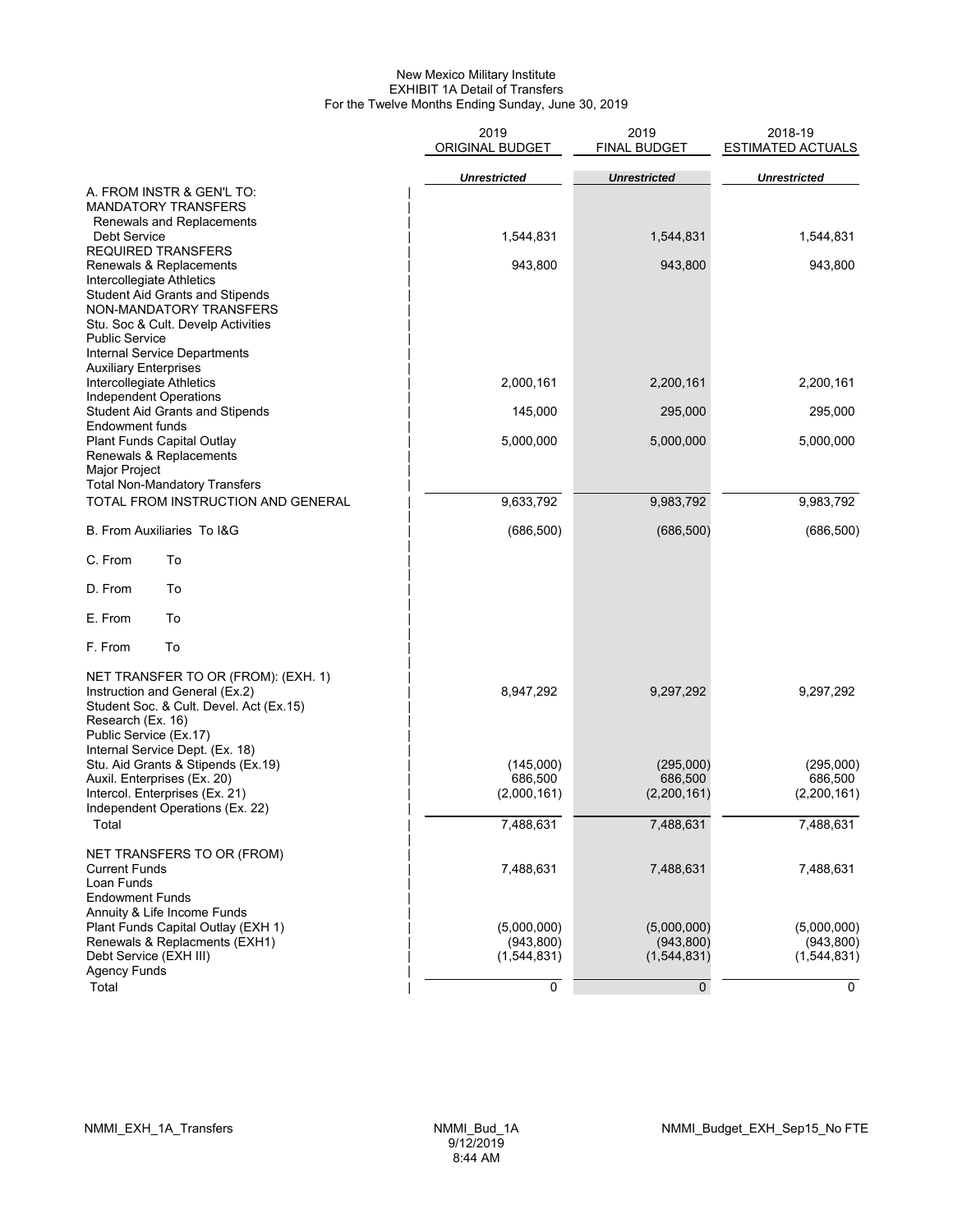# New Mexico Military Institute Exhibit 2 Summary of Instruction and General For the Twelve Months Ending Sunday, June 30, 2019

|                                        | 2019                | <b>ORIGINAL BUDGET</b> | 2019<br><b>FINAL BUDGET</b> |                   | 2018-19<br><b>ESTIMATED ACTUALS</b> |                   |
|----------------------------------------|---------------------|------------------------|-----------------------------|-------------------|-------------------------------------|-------------------|
|                                        | <b>Unrestricted</b> | <b>Restricted</b>      | <b>Unrestricted</b>         | <b>Restricted</b> | <b>Unrestricted</b>                 | <b>Restricted</b> |
| <b>REVENUES</b>                        |                     |                        |                             |                   |                                     |                   |
| Tuition and Misc. Fees (Ex.3)          | 2,323,489           | 0                      | 2,748,395                   | 0                 | 2,751,474                           | 0                 |
| Fed. Govt. Appropriations (Ex.4)       |                     |                        |                             |                   |                                     |                   |
| State Govt. Appropriations(Ex. 4)      | 1,328,500           | 0                      | 1,328,500                   | 0                 | 1,328,500                           | $\mathbf{0}$      |
| Local Govt. Appropriations(Ex.4)       |                     |                        |                             |                   |                                     |                   |
| Fed. Govt. Grants & Contracts (Ex.5)   | 0                   | 224,468                | $\mathbf{0}$                | 224,468           | $\Omega$                            | 149,951           |
| State Govt. Grants & Contracts (Ex.5)  | $\Omega$            | 2,800                  | $\Omega$                    | 2,800             |                                     |                   |
| Local Govt. Grants & Contracts(Ex.5)   |                     |                        |                             |                   |                                     |                   |
| Priv. Gifts, Grants & Contracts (Ex 6) | 0                   | 1,082,914              | $\Omega$                    | 1,082,914         | $\Omega$                            | 889,203           |
| Endow.Land & Perm. Fund Income         |                     |                        |                             |                   |                                     |                   |
| (Ex. 7)                                | 22,826,290          | 0                      | 23,212,167                  | 0                 | 23,302,915                          | 0                 |
| Sales & Service of Edu. Act (Ex.8)     |                     |                        |                             |                   |                                     |                   |
| Other Sources (Ex.9)                   | 80,274              | 0                      | 83,550                      |                   | 210,181                             |                   |
| TOTAL REVENUE (Ex. 1)                  | 26,558,553          | 1,310,182              | 27,372,612                  | 1,310,182         | 27,593,070                          | 1,039,154         |
| <b>BEGINNING BALANCES</b>              | 11,069,179          | 0                      | 13,592,363                  | 0                 | 13,592,363                          |                   |
| <b>TOTAL AVAILABLE</b>                 | 37,627,732          | 1,310,182              | 40,964,975                  | 1,310,182         | 41,185,433                          | 1,039,154         |
| <b>EXPENDITURES</b>                    |                     |                        |                             |                   |                                     |                   |
| Instruction (Ex.10)                    | 11,530,744          | 678,257                | 11,465,618                  | 678,257           | 10,767,063                          | 612,884           |
| Academic Support (Ex. 11)              | 1,356,576           | 1,445                  | 1,357,519                   | 1,445             | 1,299,797                           |                   |
| Student Services (Ex. 12)              | 2,066,923           | 200                    | 2,533,774                   | 200               | 1,827,210                           |                   |
| Institutional Support (Ex. 13)         | 4,266,448           | 630,280                | 4,253,477                   | 630,280           | 3,400,042                           | 426,270           |
| Oper. & Maint of Plant (Ex. 14)        | 3,676,883           | 0                      | 3,810,239                   | 0                 | 3,421,661                           |                   |
| TOTAL EXPENDITURES (Ex. 1)             | 22,897,574          | 1,310,182              | 23,420,627                  | 1,310,182         | 20,715,774                          | 1,039,154         |
| TRANSFERS TO or (FROM)                 |                     |                        |                             |                   |                                     |                   |
| Capital Outlay                         | 5.000.000           | 0                      | 5,000,000                   | 0                 | 5.000.000                           | 0                 |
| Renewal & Replacement                  | 943.800             | 0                      | 943.800                     |                   | 943.800                             | 0                 |
| Debt Service                           | 1,544,831           | 0                      | 1,544,831                   | 0                 | 1,544,831                           | 0                 |
| Other(Specify) Int. Svs Dept           |                     |                        |                             |                   |                                     |                   |
| State Scholarship                      | 145,000             | 0                      | 295,000                     | 0                 | 295,000                             | 0                 |
| Auxiliaries                            | (686, 500)          | 0                      | (686, 500)                  | 0                 | (686, 500)                          | 0                 |
| <b>Athletics</b>                       | 2,000,161           | 0                      | 2,200,161                   | 0                 | 2,200,161                           | 0                 |
| TOTAL NET TRANSFER                     | 8,947,292           | 0                      | 9,297,292                   | 0                 | 9,297,292                           | $\mathbf 0$       |
| <b>ENDING BALANCE</b>                  | 5,782,866           | $\Omega$               | 8,247,056                   | $\overline{0}$    | 11,172,367                          | $\Omega$          |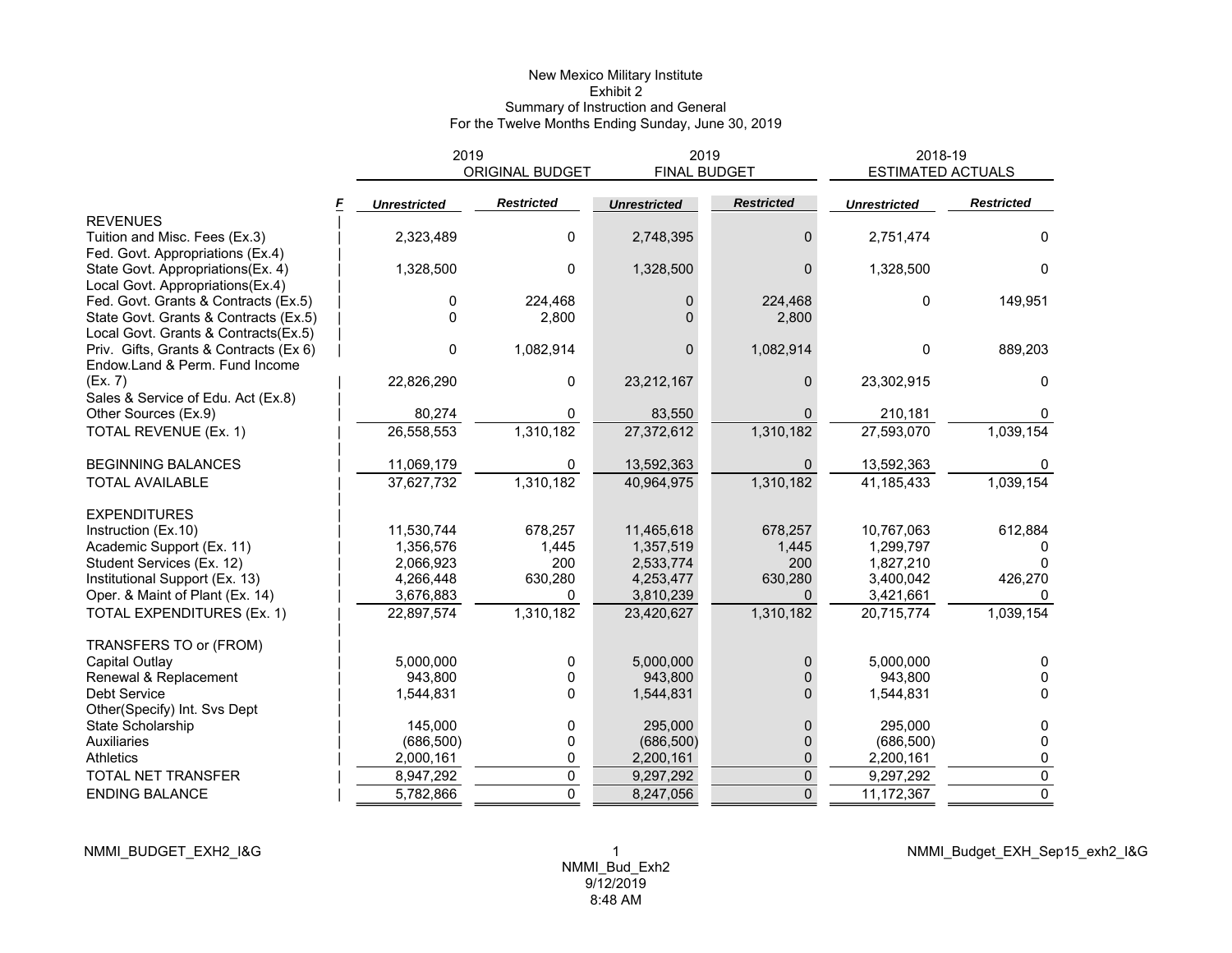#### New Mexico Military Institute Exhibit 3 Student Tuitions and Miscellaneous Fees for I&G For the Twelve Months Ending Sunday, June 30, 2019

|                                                                                                                                              | 2019<br>ORIGINAL BUDGET | 2019<br>FINAL BUDGET | 2018-19<br><b>ESTIMATED ACTUALS</b> |
|----------------------------------------------------------------------------------------------------------------------------------------------|-------------------------|----------------------|-------------------------------------|
|                                                                                                                                              | <b>Unrestricted</b>     | <b>Unrestricted</b>  | <b>Unrestricted</b>                 |
| I. REG. ACAD. - MAIN CAMPUS<br><b>Resident Student Full Time</b><br>Summer                                                                   |                         |                      |                                     |
| Fall                                                                                                                                         | 351,369                 | 474,473              | 474,473                             |
| Winter<br>Spring<br><b>Resident Student Part Time</b><br>Summer<br>Fall<br>Winter<br>Spring                                                  | 281,095                 | 396,533              | 396,533                             |
| Tot. Tuition from Resident Stu.                                                                                                              | 632,464                 | 871,006              | 871,006                             |
| Non-Resident Student Full Time<br>Summer<br>Fall                                                                                             | 819,414                 | 845,280              | 845,280                             |
| Winter                                                                                                                                       |                         |                      |                                     |
| Spring<br>Non-Resident Student Part Time<br>Summer<br>Fall<br>Winter<br>Spring                                                               | 655,531                 | 742,302              | 742,302                             |
| Tot. Tuition from Non-Resident Stu.                                                                                                          | 1,474,945               | 1,587,582            | 1,587,582                           |
| II. OCCUPA'L & VOC. - MAIN CAMPUS<br><b>Full Time Student</b><br>Part Time Student<br>Tot. Tuition from Occupa'l & Voc.                      |                         |                      |                                     |
| III COMMUNITY EDUC - MAIN CAMPUS<br>IV OFF-CAMPUS EXTENSION<br>Regular Academic<br>Occupa'l & Voc.<br>Tot. Tuition from Off-Campus Extension |                         |                      |                                     |
| V OFF-CAMPUS CENTERS<br>Tot. Tuition from Off-Campus Centers                                                                                 |                         |                      |                                     |
| VI MISC. FEES-MAIN CAMPUS<br><b>Application Fee</b><br><b>Matriculation Fee</b>                                                              | 2,500<br>2,700          | 2,500<br>2,700       | 3,045                               |
| Late Registration Fee<br>Deferred Payment Fee                                                                                                | 0                       | 7,240                | 12,500                              |
| <b>Laboratory Fees</b><br><b>Dissertation Fee</b>                                                                                            | 78,260                  | 96,219               | 96,179                              |
| <b>Graduation Fee</b><br><b>Testing Fees</b><br><b>CLEP</b> Fees                                                                             | 1,490                   | 1,738                | 1,738                               |
| <b>Other Special Examination Fees</b><br>Recruit-at-Training Fee                                                                             | 18,630<br>76,500        | 20,551<br>110,518    | 20,796<br>110,518                   |
| International Program Fee                                                                                                                    | 36,000                  | 48,341               | 48,109                              |
| Tot. Misc. Fees-Main Campus                                                                                                                  | 216,080                 | 289,807              | 292,886                             |
| VII MISC. FEES-OFF CAMPUS EXTENSION<br>TOT TUITION & MISC FEES INC FOR I & G (EXH2)                                                          | 2,323,489               | 2,748,395            | 2,751,474                           |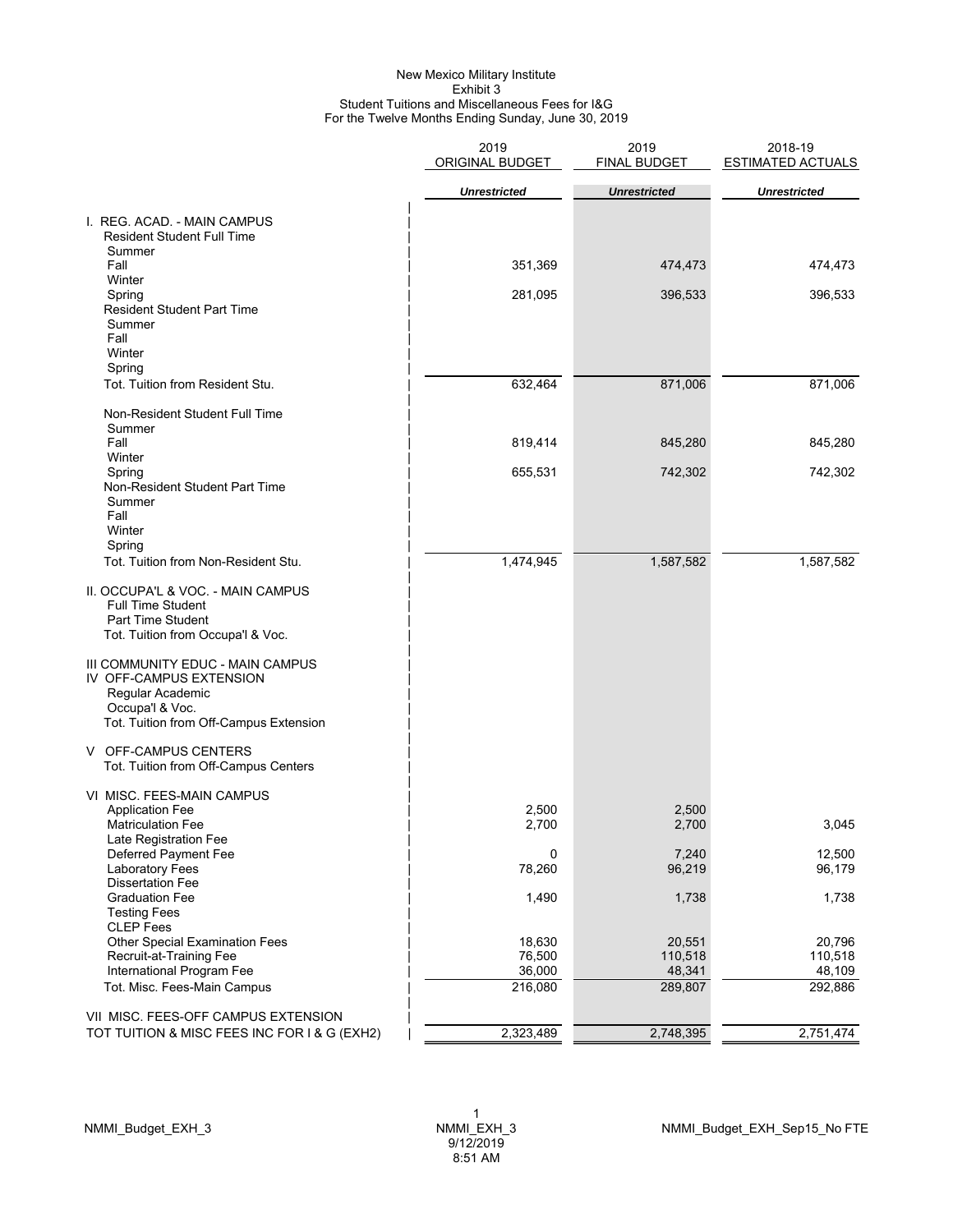#### New Mexico Military Institute Exhibits 4 and 5 For the Twelve Months Ending Sunday, June 30, 2019

|                                                                                                                                                                                                                                                                                                                                                        | 2019<br>ORIGINAL BUDGET | 2019<br>FINAL BUDGET | 2018-19<br>ESTIMATED ACTUALS |  |  |
|--------------------------------------------------------------------------------------------------------------------------------------------------------------------------------------------------------------------------------------------------------------------------------------------------------------------------------------------------------|-------------------------|----------------------|------------------------------|--|--|
| Exhibit 4. Governmental Appropriations for I&G-<br>Unrestricted<br><b>FEDERAL</b><br>Land Grant Teaching Funds                                                                                                                                                                                                                                         | <b>Unrestricted</b>     | <b>Unrestricted</b>  | <b>Unrestricted</b>          |  |  |
| Total Federal (Exhibit 2)                                                                                                                                                                                                                                                                                                                              |                         |                      |                              |  |  |
| <b>STATE</b><br>Regular (Exhibit 2)                                                                                                                                                                                                                                                                                                                    | 1,328,500               | 1,328,500            | 1,328,500                    |  |  |
| <b>Total State</b>                                                                                                                                                                                                                                                                                                                                     | 1,328,500               | 1,328,500            | 1,328,500                    |  |  |
| <b>LOCAL</b><br>Regular Levy                                                                                                                                                                                                                                                                                                                           |                         |                      |                              |  |  |
| Total Local (Exhibit 2)                                                                                                                                                                                                                                                                                                                                |                         |                      |                              |  |  |
| Exhibit 5. Governmental Grants and Contracts for I &<br>G<br><b>UNRESTRICTED</b><br><b>FEDERAL</b><br>For Reporting Veterans<br>For Admin. of Student Aid Prog.<br>Cost of Educ. - Fellowship Prog.<br>Total Federal (Exhibit 2)<br><b>STATE</b><br>Total State (Exhibit 2)<br>LOCAL<br>Total Local (Exhibit 2)<br><b>RESTRICTED</b><br><b>FEDERAL</b> |                         |                      |                              |  |  |
| <b>Library Grants</b><br>Work-Study Funds/SEOG<br><b>JROTC</b><br>Alliance for Minority Participation                                                                                                                                                                                                                                                  | 4,468<br>220,000        | 4,468<br>220,000     | 15,448<br>134,503            |  |  |
| Total Federal (Exhibit 2)                                                                                                                                                                                                                                                                                                                              | 224,468                 | 224,468              | 149,951                      |  |  |
| <b>STATE</b><br>State Workstudy                                                                                                                                                                                                                                                                                                                        | 2,800                   | 2,800                |                              |  |  |
| Total State (Exhibit 2)                                                                                                                                                                                                                                                                                                                                | 2,800                   | 2,800                | $\mathsf{O}\xspace$          |  |  |
| LOCAL                                                                                                                                                                                                                                                                                                                                                  |                         |                      |                              |  |  |
| Total Local (Exhibit 2)                                                                                                                                                                                                                                                                                                                                |                         |                      |                              |  |  |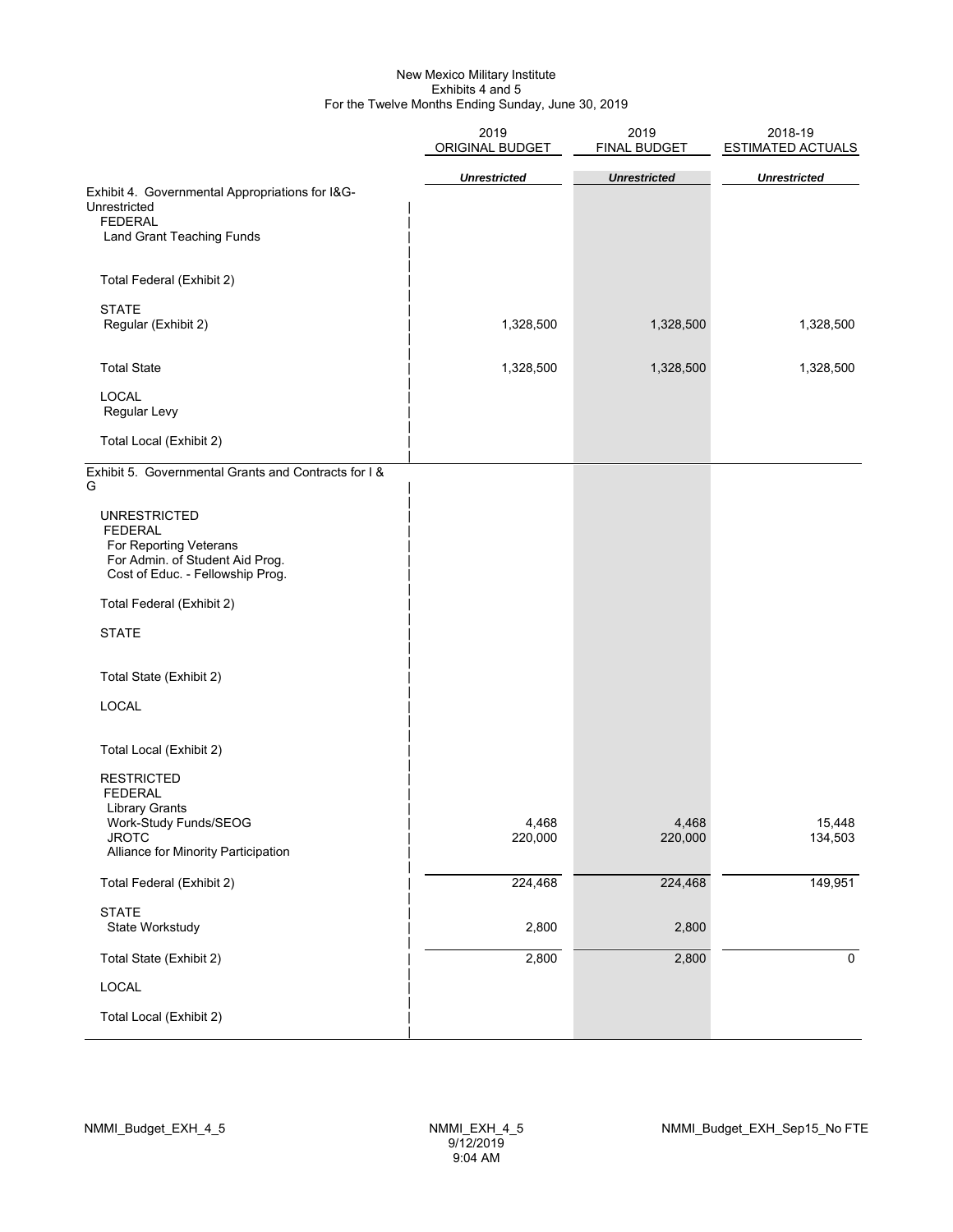#### New Mexico Military Institute Exhibits 6, 7, 8 and 9 For the Twelve Months Ending Sunday, June 30, 2019

|                                                                                                                                                                                                                                                              | 2019<br><b>ORIGINAL BUDGET</b> | 2019<br>FINAL BUDGET   | 2018-19<br><b>ESTIMATED ACTUALS</b> |
|--------------------------------------------------------------------------------------------------------------------------------------------------------------------------------------------------------------------------------------------------------------|--------------------------------|------------------------|-------------------------------------|
|                                                                                                                                                                                                                                                              | <b>Unrestricted</b>            | <b>Unrestricted</b>    | <b>Unrestricted</b>                 |
| Exhibit 6. Private Gifts, Grants and Contracts for I & G                                                                                                                                                                                                     |                                |                        |                                     |
|                                                                                                                                                                                                                                                              |                                |                        |                                     |
| <b>UNRESTRICTED</b>                                                                                                                                                                                                                                          |                                |                        |                                     |
| Total Unrestricted (Exhibit 2)                                                                                                                                                                                                                               |                                |                        |                                     |
|                                                                                                                                                                                                                                                              |                                |                        |                                     |
| <b>RESTRICTED</b><br>Instr. Programs (Exhibit 6A)<br>Foundation<br>Other Support                                                                                                                                                                             | 1,082,914                      | 1,082,914              | 889,203                             |
| Total Restricted (Exhibit 2)                                                                                                                                                                                                                                 | 1,082,914                      | 1,082,914              | 889,203                             |
| Exhibit 7 Endowment Income, Land Income and<br>Permanent Fund Income for I & G<br><b>UNRESTRICTED</b><br>Inc. from Unrest. Endow. Funds                                                                                                                      |                                |                        |                                     |
| Inc. from Quasi-Endow. Funds<br>Inc. from State Lands                                                                                                                                                                                                        | 400,000                        | 785,877                | 910,258                             |
| Inc. from Permanent Funds                                                                                                                                                                                                                                    | 22,426,290                     | 22,426,290             | 22,392,657                          |
| Total Unrestricted (Exhibit 2)                                                                                                                                                                                                                               | 22,826,290                     | 23,212,167             | 23,302,915                          |
| <b>RESTRICTED Revenue from Endowment</b><br>Funds-Restricted to I&G Purposes (Exh 2)                                                                                                                                                                         |                                |                        |                                     |
| Exhibit 9 Other Sources of Revenue for I & G -<br>Unrestricted                                                                                                                                                                                               |                                |                        |                                     |
| Interest on Current Fund Balances<br>Recov. of Indirect Costs - Instr. Prog.<br>Recov. of Indir. Costs - Other I&G Prog.<br>Recov. of Indirect Costs - Research Prog<br>Recov. of Indir. Costs - Pub.Serv.Prog.<br>Recov. of Inst.Part of NDSL Loans Forgiv. | 27,000                         | 27,000                 | 84,490                              |
| <b>Vending Machines</b><br>Pay Telephones<br>Rentals                                                                                                                                                                                                         | 4,000<br>1,950                 | 4,000<br>1,950         | 14,007                              |
| Auto Registration, Parking, Etc.<br>Deposit Forfeits<br><b>Transcript Charge</b><br><b>Breakage Charges</b>                                                                                                                                                  | 15,500<br>2,236<br>250         | 15,500<br>5,512<br>250 | 18,385<br>6,225                     |
| <b>Library Fines</b><br>Miscellaneous Income                                                                                                                                                                                                                 | 1,250<br>28,088                | 1,250<br>28,088        | 185<br>86,889                       |
| Total other sources of Rev for I&G (Ex 2)                                                                                                                                                                                                                    | 80,274                         | 83,550                 | 210,181                             |
|                                                                                                                                                                                                                                                              |                                |                        |                                     |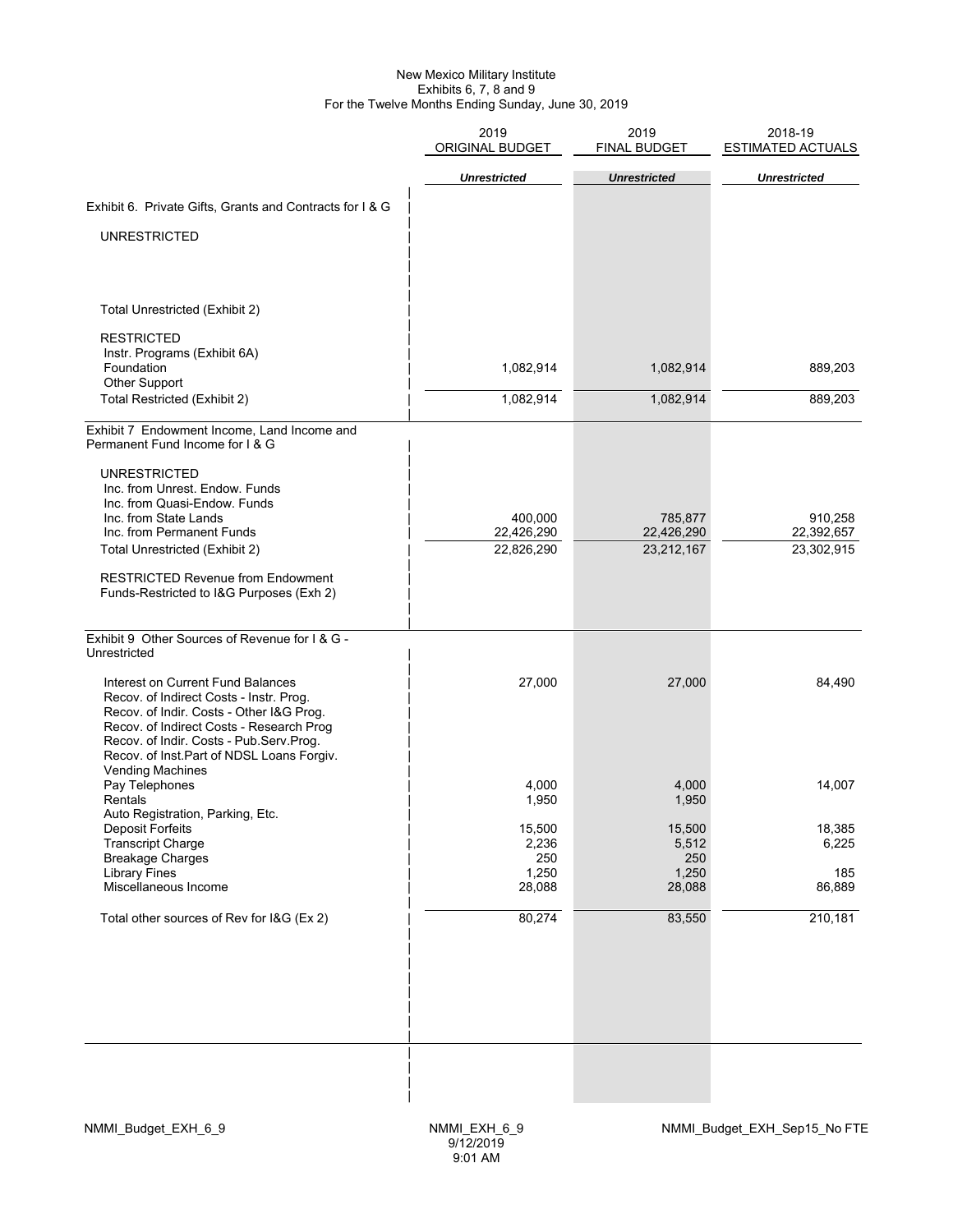|                                                          | 2019<br><b>ORIGINAL BUDGET</b> |                             | 2019<br><b>FINAL BUDGET</b> |                   | 2018-2019<br><b>ESTIMATED ACTUALS</b> |                            |  |
|----------------------------------------------------------|--------------------------------|-----------------------------|-----------------------------|-------------------|---------------------------------------|----------------------------|--|
|                                                          | F<br><b>Unrestricted</b>       | <b>Restricted</b>           | <b>Unrestricted</b>         | <b>Restricted</b> | <b>Unrestricted</b>                   | <b>Restricted</b>          |  |
| EXHIBIT 10 EXPENDITURES FOR INSTRUCTION                  |                                |                             |                             |                   |                                       |                            |  |
| General Academic Instruction-By<br>Department (EXH. 10A) |                                |                             |                             |                   |                                       |                            |  |
| PHYSICAL SCIENCE                                         | 478,538                        | $\mathbf 0$                 | 478,538                     | $\mathbf{0}$      | 482,448                               | $\mathbf 0$                |  |
| <b>BIOLOGY</b>                                           | 409,576                        | 0                           | 410,398                     | $\mathbf{0}$      | 401,178                               | $\mathbf 0$                |  |
| <b>MATHEMATICS</b>                                       | 983,670                        | $\mathbf 0$                 | 983,905                     | $\Omega$          | 963,160                               | $\mathbf 0$                |  |
| SOCIAL SCIENCE                                           | 663,167                        | 248,334                     | 665,674                     | 248,334           | 634,298                               | 238,277                    |  |
| <b>BUSINESS ADMINISTRATION</b>                           | 357,374                        | $\pmb{0}$                   | 357,913                     | 0                 | 285,609                               | 0                          |  |
| EDUCATIONAL TECHNOLOGY                                   | 41,990                         | $\mathbf 0$                 | 41,990                      | $\Omega$          | 37,463                                | $\mathbf 0$                |  |
| <b>ENGLISH</b>                                           | 1,086,432                      | $\mathbf 0$                 | 1,086,432                   | $\mathbf{0}$      | 1,109,897                             | $\mathbf 0$                |  |
| LANGUAGES PROFESSIONAL                                   | 256,447                        | $\pmb{0}$                   | 256,961                     | $\mathbf{0}$      | 241,038                               | $\mathbf 0$                |  |
| <b>MUSIC</b>                                             | 172,753                        | 0                           | 173,131                     | $\mathbf 0$       | 171,903                               | 0                          |  |
| <b>ART</b>                                               | 68,560                         | 0                           | 68,560                      | $\Omega$          | 67,580                                | 0                          |  |
| <b>COMMUNICATIONS</b>                                    | 2,100                          | $\mathbf 0$                 | 2,100                       | $\mathbf{0}$      | 2,184                                 | $\mathbf 0$                |  |
| PHYSICAL EDUCATION                                       | 968,747                        | 51,000                      | 968,747                     | 51,000            | 918,758                               | 92,532                     |  |
| STUDENT ASSISTANCE CENTER                                | 589,811                        | 153,300                     | 589,811                     | 153,300           | 626,103                               | 122,839                    |  |
| <b>MERIT &amp; SUBSTITUTE</b>                            | 166,742                        | 0                           | 166,742                     | $\mathbf{0}$      | 120,924                               | $\mathbf 0$                |  |
|                                                          |                                |                             |                             |                   |                                       |                            |  |
|                                                          |                                |                             |                             |                   |                                       |                            |  |
|                                                          |                                |                             |                             |                   |                                       |                            |  |
|                                                          |                                |                             |                             |                   |                                       |                            |  |
| Total Gen'l Acad. Instr                                  | 6,245,907                      | 452,634                     | 6,250,902                   | 452,634           | 6,062,542                             | 453,649                    |  |
|                                                          |                                | 1                           |                             |                   |                                       |                            |  |
| NMMI_BUDET_EXH_10_14                                     |                                | NMMI BUD 10 14<br>9/13/2019 |                             |                   |                                       | NMMI_Budget_EXH_Sep15_exh1 |  |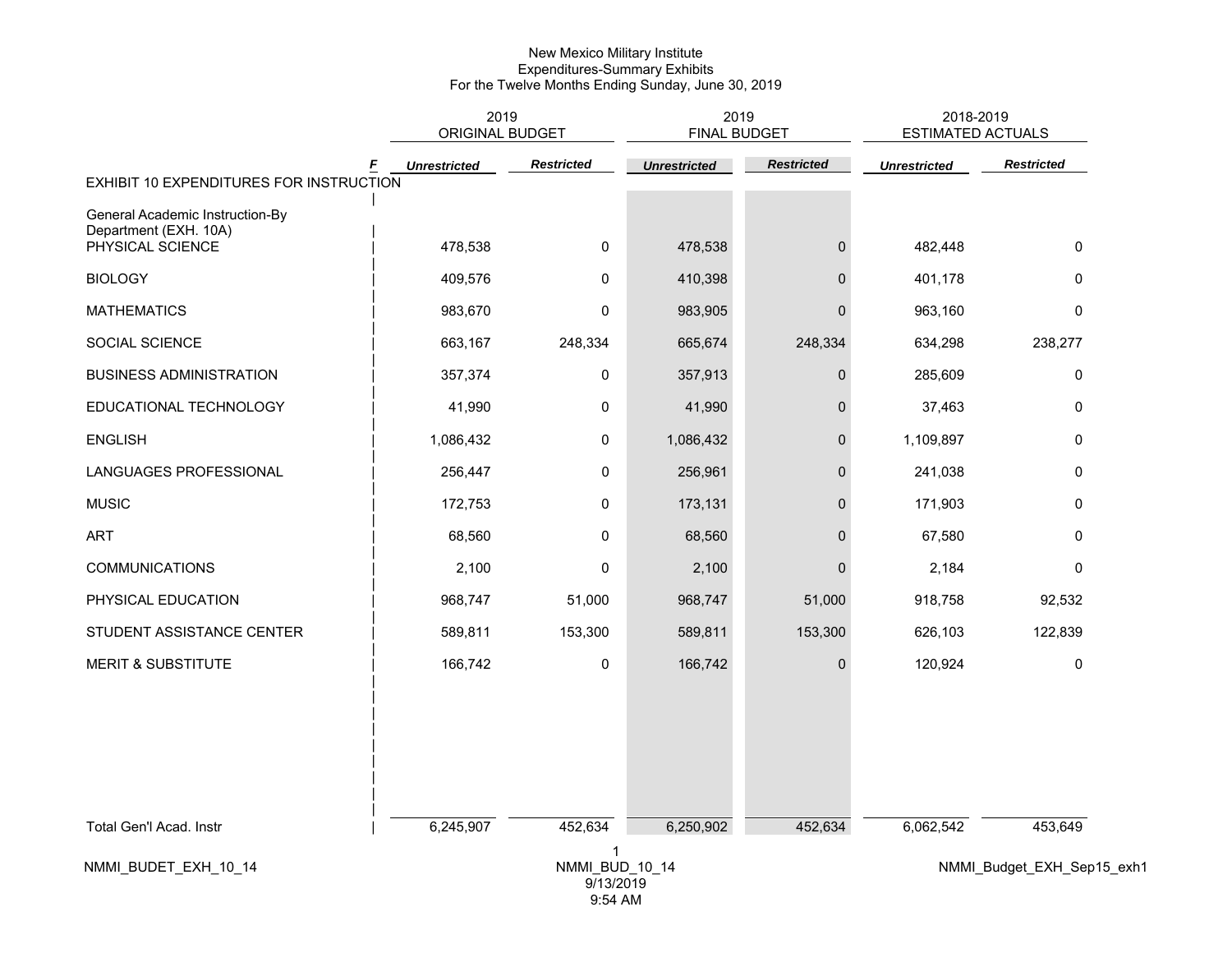|                                                                                                                                                                                                                                                                          | 2019<br><b>ORIGINAL BUDGET</b>                                                                           |                                               |                                                                                                         | 2019<br><b>FINAL BUDGET</b>                                                                                    | 2018-2019<br><b>ESTIMATED ACTUALS</b>                                                               |                                                                                                           |  |
|--------------------------------------------------------------------------------------------------------------------------------------------------------------------------------------------------------------------------------------------------------------------------|----------------------------------------------------------------------------------------------------------|-----------------------------------------------|---------------------------------------------------------------------------------------------------------|----------------------------------------------------------------------------------------------------------------|-----------------------------------------------------------------------------------------------------|-----------------------------------------------------------------------------------------------------------|--|
|                                                                                                                                                                                                                                                                          | <b>Unrestricted</b>                                                                                      | <b>Restricted</b>                             | <b>Unrestricted</b>                                                                                     | <b>Restricted</b>                                                                                              | <b>Unrestricted</b>                                                                                 | <b>Restricted</b>                                                                                         |  |
| Occupational & Vocational Instruction-By<br>Prog. (EXH. 10A)<br>COMMANDANT                                                                                                                                                                                               | 1,437,743                                                                                                | $\mathbf{0}$                                  | 1,444,701                                                                                               | $\mathbf{0}$                                                                                                   | 1,296,250                                                                                           | $\mathbf{0}$                                                                                              |  |
|                                                                                                                                                                                                                                                                          |                                                                                                          |                                               |                                                                                                         |                                                                                                                |                                                                                                     |                                                                                                           |  |
| <b>ROTC</b>                                                                                                                                                                                                                                                              | 16,970                                                                                                   | $\Omega$                                      | 16,970                                                                                                  | $\Omega$                                                                                                       | 11,899                                                                                              | $\mathbf{0}$                                                                                              |  |
| <b>JR ROTC</b>                                                                                                                                                                                                                                                           | 323,974                                                                                                  | 220,000                                       | 323,974                                                                                                 | 220,000                                                                                                        | 213,513                                                                                             | 134,503                                                                                                   |  |
| <b>CADET COUNSELING</b>                                                                                                                                                                                                                                                  | 9,750                                                                                                    | 0                                             | 9,750                                                                                                   | $\Omega$                                                                                                       | 56                                                                                                  | $\mathbf{0}$                                                                                              |  |
| Total Occupa'l & Voc. Instr.                                                                                                                                                                                                                                             | 1,788,437                                                                                                | 220,000                                       | 1,795,395                                                                                               | 220,000                                                                                                        | 1,521,718                                                                                           | 134,503                                                                                                   |  |
| Community Education-By Program (EXH.<br>10A)                                                                                                                                                                                                                             |                                                                                                          |                                               |                                                                                                         |                                                                                                                |                                                                                                     |                                                                                                           |  |
| <b>CONTRACTED SERVICES</b><br><b>FED CWS NMMI SHARE</b><br><b>RETIREMENT EXP.</b><br>SOCIAL SECURITY EXP.<br><b>GROUP INSURANCE EXP.</b><br><b>WORKMANS COMP</b><br>UNEMPLOYMENT COMP<br>NEW MEXICO RETIREE HEALTH CAR<br><b>COMPUTER EXP.</b><br>ASSESSMENT/TESTING/NCA | 186,928<br>28,000<br>1,067,829<br>587,690<br>695,641<br>97,730<br>20.769<br>153,645<br>564,503<br>10,000 | 0<br>5,623<br>0<br>U<br>0<br>O<br>U<br>U<br>O | 186,928<br>28,000<br>1,067,829<br>587,690<br>700.841<br>31,625<br>4,595<br>153,645<br>564,503<br>10,000 | $\mathbf{0}$<br>5,623<br>$\Omega$<br>0<br>$\Omega$<br>$\Omega$<br>$\Omega$<br>$\Omega$<br>$\Omega$<br>$\Omega$ | 89,691<br>28,987<br>1,007,668<br>528,767<br>710,683<br>23,104<br>927<br>145.357<br>564,503<br>8,876 | $\Omega$<br>15,448<br>$\Omega$<br>0<br>$\mathbf{0}$<br>$\mathbf{0}$<br>$\mathbf{0}$<br>0<br>0<br>$\Omega$ |  |
| FACULTY RESEARCH & SCHOLARLY<br><b>ACTIVITY</b><br><b>EMPLOYEE UNIFORMS</b><br>Total Items not Included in 10A's                                                                                                                                                         | 62,890<br>20,775<br>3,496,400                                                                            | 0<br>0<br>5,623                               | 62,890<br>20,775<br>3,419,321                                                                           | $\mathbf{0}$<br>$\Omega$<br>5,623                                                                              | 57,561<br>16,680<br>3,182,803                                                                       | 9,285<br>0<br>24,733                                                                                      |  |
| <b>Total Instruction and General</b>                                                                                                                                                                                                                                     | 11,530,744                                                                                               | 678,257                                       | 11,465,618                                                                                              | 678,257                                                                                                        | 10,767,063                                                                                          | 612,884                                                                                                   |  |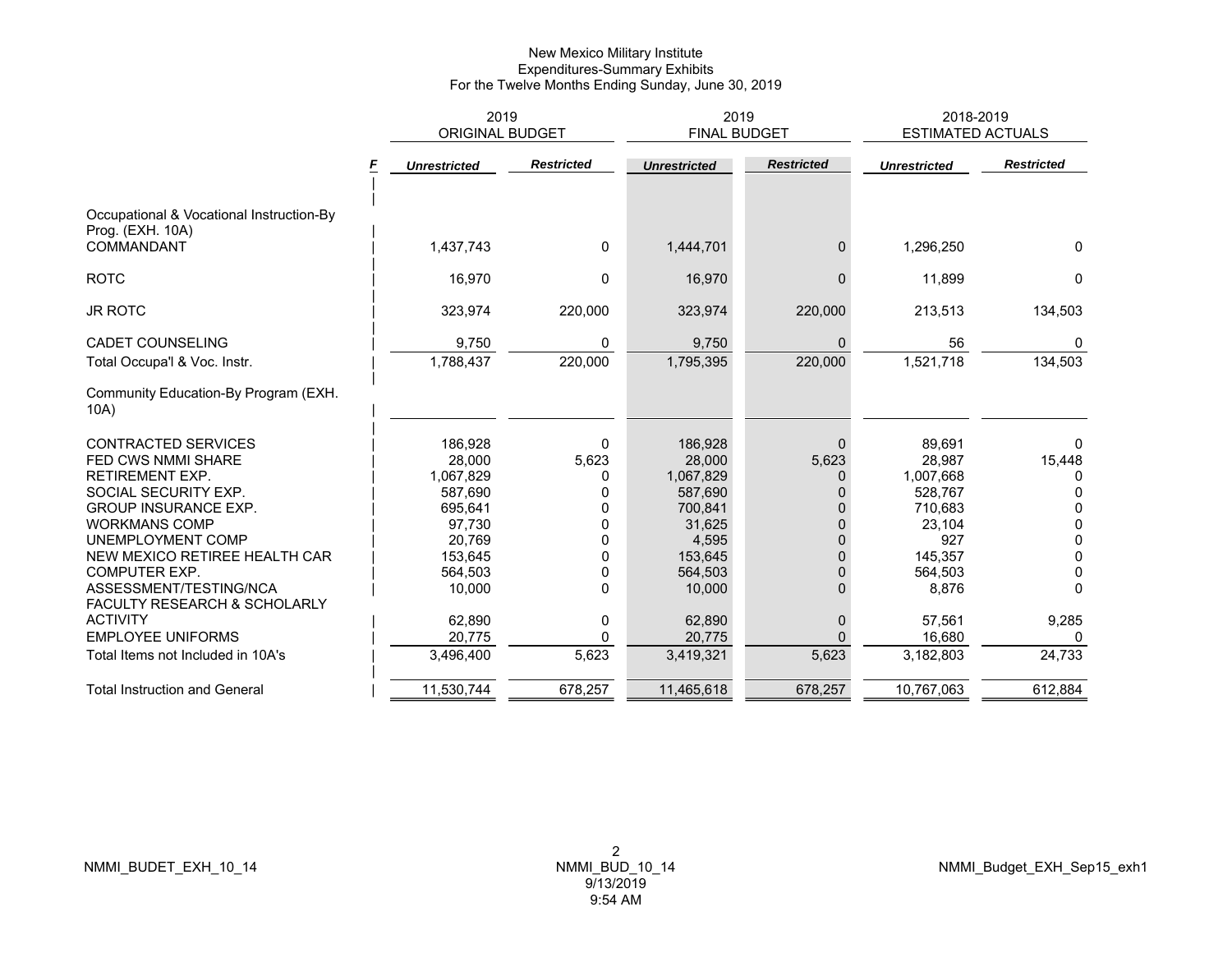#### New Mexico Military Institute Exhibit 10A Expenditure for Instruction-Detail of Individual Units For Twelve Months Ending Sunday, June 30 2019

|                              | 2019<br><b>ORIGINAL BUDGET</b> |                     |             |                   |                | 2019<br><b>FINAL BUDGET</b> |                |                       |                | 2018-19<br><b>ESTIMATED ACTUALS</b> |              |                   |
|------------------------------|--------------------------------|---------------------|-------------|-------------------|----------------|-----------------------------|----------------|-----------------------|----------------|-------------------------------------|--------------|-------------------|
|                              | <b>FTE</b>                     | <b>Unrestricted</b> | <b>FTE</b>  | <b>Restricted</b> | <b>FTE</b>     | <b>Unrestricted</b>         |                | <b>FTE</b> Restricted | <b>FTE</b>     | <b>Unrestricted</b>                 | <b>FTE</b>   | <b>Restricted</b> |
| PHYSICAL SCIENCE             |                                |                     |             |                   |                |                             |                |                       |                |                                     |              |                   |
| <b>Professional Salaries</b> | 6                              | 430,750             |             |                   | 6              | 430,750                     |                |                       | 6              | 431,950                             |              |                   |
| <b>Technician Salaries</b>   |                                | 21,096              |             |                   | $\mathbf{1}$   | 21,096                      |                |                       | 1              | 21,296                              |              |                   |
| Supplies & Expense           |                                | 22,312              |             |                   |                | 22,312                      |                |                       |                | 25,332                              |              |                   |
| Travel                       |                                | 4,380               |             |                   |                | 4,380                       |                |                       |                | 3,870                               |              |                   |
| Equipment                    |                                |                     |             |                   |                |                             |                |                       |                |                                     |              |                   |
| Total                        | 7                              | 478,538             | $\mathbf 0$ | $\mathbf 0$       | $\overline{7}$ | 478,538                     | $\overline{0}$ | $\mathbf{0}$          | $\overline{7}$ | 482,448                             | $\mathbf 0$  | $\mathbf 0$       |
| <b>BIOLOGY</b>               |                                |                     |             |                   |                |                             |                |                       |                |                                     |              |                   |
| <b>Professional Salaries</b> | 5                              | 384,689             |             |                   | 5              | 384,689                     |                |                       | 5              | 375,389                             |              |                   |
| Supplies & Expense           |                                | 20,537              |             |                   |                | 20,537                      |                |                       |                | 20,339                              |              |                   |
| Travel                       |                                | 4,350               |             |                   |                | 5,172                       |                |                       |                | 5,450                               |              |                   |
| Equipment                    |                                |                     |             |                   |                |                             |                |                       |                |                                     |              |                   |
| Total                        | 5                              | 409,576             | $\mathbf 0$ | $\mathbf{0}$      | 5              | 410,398                     | $\Omega$       | $\Omega$              | 5              | 401,178                             | $\mathbf{0}$ | $\mathbf{0}$      |
| <b>MATHEMATICS</b>           |                                |                     |             |                   |                |                             |                |                       |                |                                     |              |                   |
| <b>Professional Salaries</b> | 13                             | 905,966             |             |                   | 13             | 905,966                     |                |                       | 13             | 890,706                             |              |                   |
| Secretarial & Clerical Sal.  | 1                              | 21,836              |             |                   | $\mathbf 1$    | 21,836                      |                |                       |                | 22,036                              |              |                   |
| <b>Technician Salaries</b>   | 1                              | 32,704              |             |                   | $\mathbf{1}$   | 32,704                      |                |                       | 1              | 32,904                              |              |                   |
| Supplies & Expense           |                                | 22,464              |             |                   |                | 22,464                      |                |                       |                | 16,283                              |              |                   |
| Travel                       |                                | 700                 |             |                   |                | 935                         |                |                       |                | 1,231                               |              |                   |
| Equipment                    |                                |                     |             |                   |                |                             |                |                       |                |                                     |              |                   |
| Total                        | 15                             | 983,670             | $\mathbf 0$ | $\Omega$          | 15             | 983,905                     | $\mathbf{0}$   | $\Omega$              | 15             | 963,160                             | $\mathbf 0$  | $\mathbf{0}$      |
| <b>SOCIAL SCIENCE</b>        |                                |                     |             |                   |                |                             |                |                       |                |                                     |              |                   |
| <b>Professional Salaries</b> | 11                             | 648,790             | 2           | 104,542           | 11             | 648,790                     | $\overline{2}$ | 104,542               | 11             | 618,960                             | 2            | 73,585            |
| Secretarial & Clerical Sal.  |                                |                     | $\mathbf 1$ | 29,973            |                |                             | $\mathbf 1$    | 29,973                |                |                                     | 1            | 30,173            |
| <b>Other Salaries</b>        |                                |                     | 1           | 44,200            |                |                             |                | 44,200                |                |                                     | 1            | 50,750            |
| Supplies & Expense           |                                | 11,627              |             |                   |                | 11,627                      |                |                       |                | 9,625                               |              | 18,617            |
| Travel                       |                                | 2,750               |             |                   |                | 5,257                       |                |                       |                | 5,713                               |              |                   |
| Equipment                    |                                |                     |             |                   |                |                             |                |                       |                |                                     |              |                   |
| <b>Fringe Benefits</b>       |                                |                     |             | 69,619            |                |                             |                | 69,619                |                |                                     |              | 65,151            |
| Total                        | $\overline{11}$                | 663,167             | 4           | 248,334           | 11             | 665,674                     | $\overline{4}$ | 248,334               | 11             | 634,298                             | 4            | 238,277           |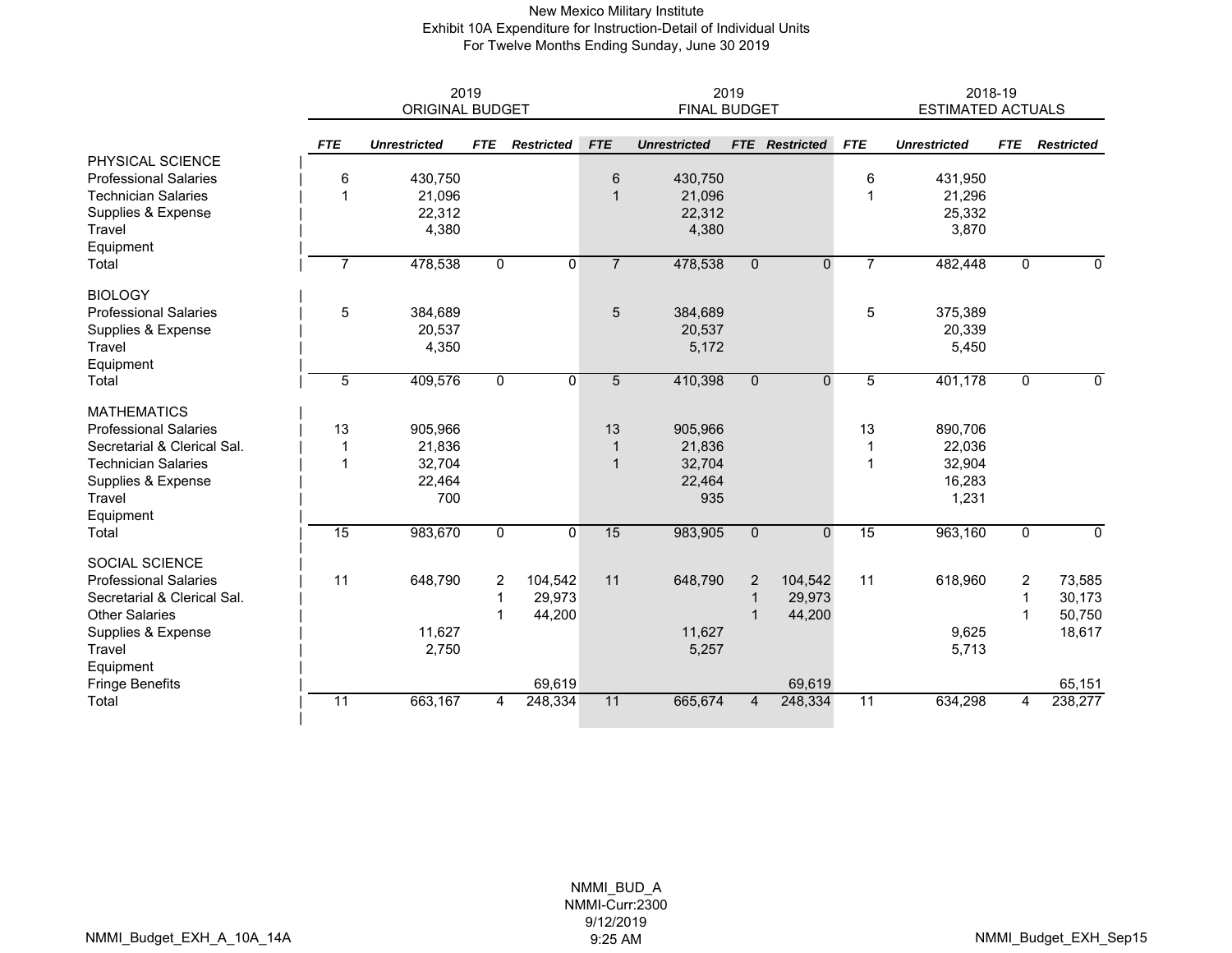#### New Mexico Military Institute Exhibit 10A Expenditure for Instruction-Detail of Individual Units For the Twelve Months Ending Sunday, June 30, 2019

|                                                                | 2019<br><b>ORIGINAL BUDGET</b> |                     |                | 2019<br><b>FINAL BUDGET</b> |                |                     |                |                   | 2018-19<br><b>ESTIMATED ACTUALS</b> |                     |                |                   |
|----------------------------------------------------------------|--------------------------------|---------------------|----------------|-----------------------------|----------------|---------------------|----------------|-------------------|-------------------------------------|---------------------|----------------|-------------------|
|                                                                | <b>FTE</b>                     | <b>Unrestricted</b> | <b>FTE</b>     | <b>Restricted</b>           | <b>FTE</b>     | <b>Unrestricted</b> | <b>FTE</b>     | <b>Restricted</b> | <b>FTE</b>                          | <b>Unrestricted</b> | <b>FTE</b>     | <b>Restricted</b> |
| <b>BUSINESS ADMINISTRATION</b><br><b>Professional Salaries</b> | 6                              | 320,866             |                |                             | 6              | 320,866             |                |                   | 6                                   | 252,347             |                |                   |
| Secretarial & Clerical Sal.                                    | $\mathbf{1}$                   | 19,158              |                |                             | $\mathbf{1}$   | 19,158              |                |                   | 1                                   | 19,358              |                |                   |
| Supplies & Expense                                             |                                | 15,600              |                |                             |                | 15,600              |                |                   |                                     | 12,614              |                |                   |
| Travel                                                         |                                | 1,750               |                |                             |                | 2,289               |                |                   |                                     | 1,289               |                |                   |
| Equipment                                                      |                                |                     |                |                             |                |                     |                |                   |                                     |                     |                |                   |
| Total                                                          | $\overline{7}$                 | 357,374             | $\overline{0}$ | $\overline{0}$              | $\overline{7}$ | 357,913             | $\overline{0}$ | $\overline{0}$    | $\overline{7}$                      | 285,609             | $\overline{0}$ | $\mathbf 0$       |
| EDUCATIONAL TECHNOLOGY                                         |                                |                     |                |                             |                |                     |                |                   |                                     |                     |                |                   |
| <b>Professional Salaries</b>                                   |                                | 4,000               |                |                             |                | 4,000               |                |                   |                                     |                     |                |                   |
| <b>Technician Salaries</b>                                     | 1                              | 33,990              |                |                             | $\mathbf{1}$   | 33,990              |                |                   | 1                                   | 34,190              |                |                   |
| Supplies & Expense                                             |                                | 1,000               |                |                             |                | 1,000               |                |                   |                                     | 506                 |                |                   |
| <b>Travel</b>                                                  |                                | 3,000               |                |                             |                | 3,000               |                |                   |                                     | 2,767               |                |                   |
| Equipment                                                      |                                |                     |                |                             |                |                     |                |                   |                                     |                     |                |                   |
| Total                                                          | 1                              | 41,990              | $\mathbf 0$    | $\mathbf 0$                 | $\mathbf{1}$   | 41,990              | $\mathbf{0}$   | $\mathbf{0}$      | 1                                   | 37,463              | $\Omega$       | $\mathbf 0$       |
| <b>ENGLISH</b>                                                 |                                |                     |                |                             |                |                     |                |                   |                                     |                     |                |                   |
| <b>Professional Salaries</b>                                   | 15                             | 1,024,372           |                |                             | 15             | 1,024,372           |                |                   | 15                                  | 1,038,701           |                |                   |
| Secretarial & Clerical Sal.                                    | $\mathbf 1$                    | 19,570              |                |                             | $\mathbf{1}$   | 19,570              |                |                   | $\mathbf{1}$                        | 19,770              |                |                   |
| Supplies & Expense                                             |                                | 41,740              |                |                             |                | 41,740              |                |                   |                                     | 47,272              |                |                   |
| Travel                                                         |                                | 750                 |                |                             |                | 750                 |                |                   |                                     | 4,154               |                |                   |
| Equipment                                                      |                                |                     |                |                             |                |                     |                |                   |                                     |                     |                |                   |
| Total                                                          | 16                             | 1,086,432           | $\overline{0}$ | $\overline{0}$              | 16             | 1,086,432           | $\overline{0}$ | $\overline{0}$    | 16                                  | 1,109,897           | 0              | $\overline{0}$    |
| <b>LANGUAGES</b>                                               |                                |                     |                |                             |                |                     |                |                   |                                     |                     |                |                   |
| <b>Professional Salaries</b>                                   | 4                              | 249,622             |                |                             | $\overline{4}$ | 249,622             |                |                   | 4                                   | 238,827             |                |                   |
| Supplies & Expense                                             |                                | 6,075               |                |                             |                | 6,075               |                |                   |                                     | 1,862               |                |                   |
| Travel                                                         |                                | 750                 |                |                             |                | 1,264               |                |                   |                                     | 349                 |                |                   |
| Equipment                                                      |                                |                     |                |                             |                |                     |                |                   |                                     |                     |                |                   |
| Total                                                          | $\overline{4}$                 | 256,447             | $\mathbf 0$    | $\mathbf 0$                 | $\overline{4}$ | 256,961             | $\overline{0}$ | $\mathbf 0$       | $\overline{4}$                      | 241,038             | $\mathbf 0$    | $\mathbf 0$       |
|                                                                |                                |                     |                |                             |                |                     |                |                   |                                     |                     |                |                   |
|                                                                |                                |                     |                |                             |                |                     |                |                   |                                     |                     |                |                   |
|                                                                |                                |                     |                |                             |                |                     |                |                   |                                     |                     |                |                   |
|                                                                |                                |                     |                |                             |                |                     |                |                   |                                     |                     |                |                   |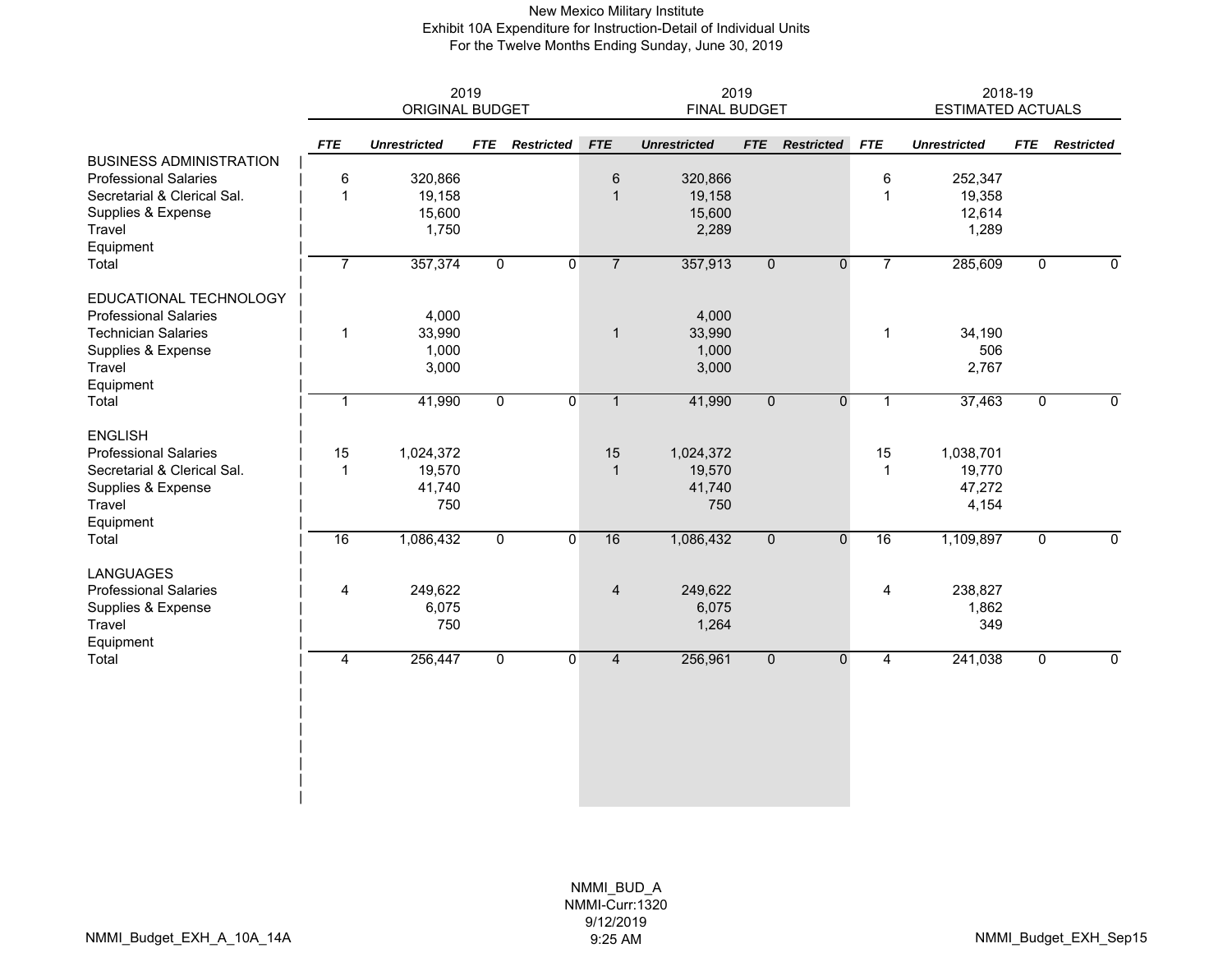#### New Mexico Military Institute Exhibit 10A Expenditure for Instruction-Detail of Individual Units For the Twelve Months Ending Sunday, June 30, 2019

|                              |                 | 2019<br><b>ORIGINAL BUDGET</b> |                | 2019<br><b>FINAL BUDGET</b> |                |                     |              |                   | 2018-19<br><b>ESTIMATED ACTUALS</b> |                     |                |                   |
|------------------------------|-----------------|--------------------------------|----------------|-----------------------------|----------------|---------------------|--------------|-------------------|-------------------------------------|---------------------|----------------|-------------------|
|                              | <b>FTE</b>      | <b>Unrestricted</b>            | <b>FTE</b>     | <b>Restricted</b>           | <b>FTE</b>     | <b>Unrestricted</b> | <b>FTE</b>   | <b>Restricted</b> | <b>FTE</b>                          | <b>Unrestricted</b> | <b>FTE</b>     | <b>Restricted</b> |
| <b>MUSIC</b>                 |                 |                                |                |                             |                |                     |              |                   |                                     |                     |                |                   |
| <b>Professional Salaries</b> | $\overline{c}$  | 130,383                        |                |                             | $\overline{2}$ | 130,383             |              |                   | $\overline{c}$                      | 130,783             |                |                   |
| <b>Other Salaries</b>        |                 | 5,300                          |                |                             |                | 5,300               |              |                   |                                     | 5,000               |                |                   |
| Supplies & Expense           |                 | 25,400                         |                |                             |                | 25,400              |              |                   |                                     | 23,705              |                |                   |
| Travel                       |                 | 11,670                         |                |                             |                | 12,048              |              |                   |                                     | 12,416              |                |                   |
| Equipment<br>Total           | $\overline{2}$  | 172,753                        | $\mathbf 0$    | $\Omega$                    | $\overline{2}$ | 173,131             | $\mathbf 0$  | $\mathbf 0$       | $\overline{2}$                      | 171,903             | $\Omega$       | $\mathbf 0$       |
| <b>ART</b>                   |                 |                                |                |                             |                |                     |              |                   |                                     |                     |                |                   |
| <b>Professional Salaries</b> | 1               | 57,610                         |                |                             | $\mathbf{1}$   | 57,610              |              |                   | $\mathbf{1}$                        | 59,820              |                |                   |
| Supplies & Expense           |                 | 10,800                         |                |                             |                | 10,800              |              |                   |                                     | 7,760               |                |                   |
| Travel                       |                 | 150                            |                |                             |                | 150                 |              |                   |                                     |                     |                |                   |
| Equipment                    |                 |                                |                |                             |                |                     |              |                   |                                     |                     |                |                   |
| Total                        | 1               | 68,560                         | $\overline{0}$ | $\mathbf{0}$                | $\mathbf{1}$   | 68,560              | $\mathbf{0}$ | $\mathbf{0}$      | $\mathbf{1}$                        | 67,580              | $\mathbf 0$    | $\mathbf 0$       |
| <b>COMMUNICATIONS</b>        |                 |                                |                |                             |                |                     |              |                   |                                     |                     |                |                   |
| Supplies & Expense           |                 | 2,100                          |                |                             |                | 2,100               |              |                   |                                     | 2,184               |                |                   |
| Equipment                    |                 |                                |                |                             |                |                     |              |                   |                                     |                     |                |                   |
| Total                        | $\mathbf 0$     | 2,100                          | $\mathbf 0$    | $\mathbf{0}$                | $\mathbf 0$    | 2,100               | $\mathbf{0}$ | $\mathbf{0}$      | $\mathbf 0$                         | 2,184               | 0              | 0                 |
| <b>CADET COUNSELING</b>      |                 |                                |                |                             |                |                     |              |                   |                                     |                     |                |                   |
| Supplies & Expense           |                 | 9,750                          |                |                             |                | 9,750               |              |                   |                                     | 56                  |                |                   |
| Equipment                    |                 |                                |                |                             |                |                     |              |                   |                                     |                     |                |                   |
| Total                        | 0               | 9,750                          | $\mathbf 0$    | $\mathbf 0$                 | $\mathbf 0$    | 9,750               | $\mathbf{0}$ | $\mathbf{0}$      | 0                                   | 56                  | $\mathbf 0$    | 0                 |
| PHYSICAL EDUCATION           |                 |                                |                |                             |                |                     |              |                   |                                     |                     |                |                   |
| <b>Professional Salaries</b> | 16              | 868,064                        |                |                             | 16             | 868,064             |              |                   | 16                                  | 857,759             |                |                   |
| Secretarial & Clerical Sal.  | 1               | 29,973                         |                |                             | $\mathbf{1}$   | 29,973              |              |                   | $\overline{\mathbf{c}}$             | 8,203               |                |                   |
| <b>Other Salaries</b>        | $\overline{c}$  | 56,690                         | $\mathbf{1}$   | 26,320                      | $\overline{2}$ | 56,690              | $\mathbf{1}$ | 26,320            | $\overline{c}$                      | 51,411              | $\overline{1}$ | 12,282            |
| Supplies & Expense           |                 | 13,690                         |                | 20,650                      |                | 13,690              |              | 20,650            |                                     | 1,385               |                | 77,824            |
| Travel                       |                 | 330                            |                |                             |                | 330                 |              |                   |                                     |                     |                |                   |
| Equipment                    |                 |                                |                |                             |                |                     |              |                   |                                     |                     |                |                   |
| <b>Fringe Benefits</b>       |                 |                                |                | 4,030                       |                |                     |              | 4,030             |                                     |                     |                | 2,426             |
| Total                        | $\overline{19}$ | 968,747                        | 1              | 51,000                      | 19             | 968,747             | $\mathbf{1}$ | 51,000            | $\overline{20}$                     | 918,758             | $\mathbf{1}$   | 92,532            |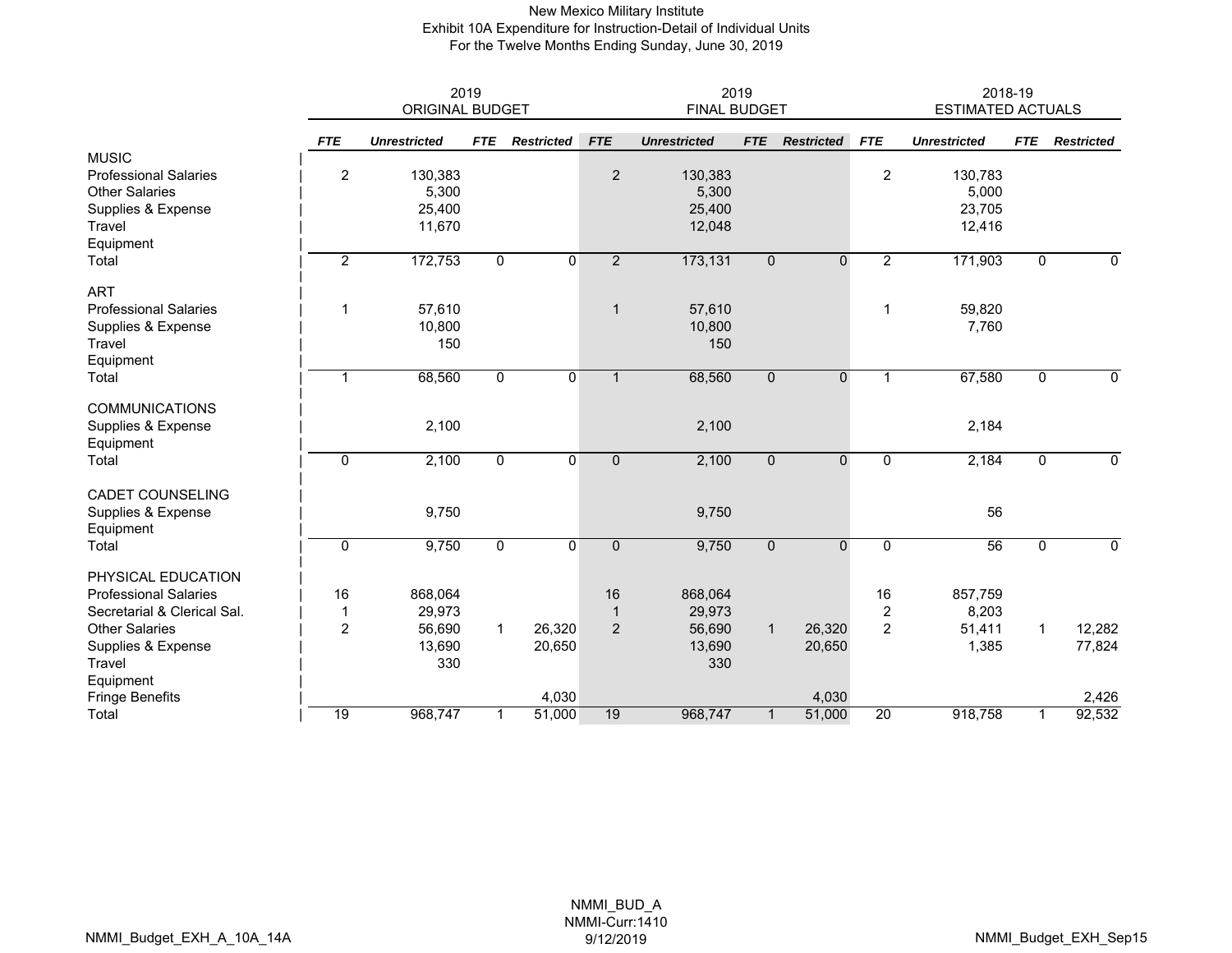#### New Mexico Military Institute Exhibit 10A Expenditure for Instruction-Detail of Individual Units For the Twelve Months Ending Sunday, June 30, 2019

|                                     |                | <b>ORIGINAL BUDGET</b> | 2019           |                   |                | 2019<br><b>FINAL BUDGET</b> |                | 2018-19<br><b>ESTIMATED ACTUALS</b> |                         |                     |                |                       |
|-------------------------------------|----------------|------------------------|----------------|-------------------|----------------|-----------------------------|----------------|-------------------------------------|-------------------------|---------------------|----------------|-----------------------|
|                                     | <b>FTE</b>     | <b>Unrestricted</b>    | <b>FTE</b>     | <b>Restricted</b> | <b>FTE</b>     | <b>Unrestricted</b>         | <b>FTE</b>     | <b>Restricted</b>                   | <b>FTE</b>              | <b>Unrestricted</b> |                | <b>FTE</b> Restricted |
| STUDENT ASSISTANCE<br><b>CENTER</b> |                |                        |                |                   |                |                             |                |                                     |                         |                     |                |                       |
| <b>Professional Salaries</b>        | $10$           | 530,696                |                | 28,660            | 10             | 530,696                     |                | 28,660                              | 10                      | 556,443             |                | 38,020                |
| Secretarial & Clerical Sal.         | $\mathbf{1}$   | 29,115                 |                |                   | $\mathbf{1}$   | 29,115                      |                |                                     | $\mathbf 1$             | 29,040              |                |                       |
| <b>Other Salaries</b>               | 2              |                        |                | 4,120             | 2              |                             |                | 4,120                               | $\overline{2}$          | 2,604               |                |                       |
| Supplies & Expense                  |                | 25,800                 |                | 112,370           |                | 25,800                      |                | 112,370                             |                         | 27,290              |                | 73,667                |
| Travel                              |                | 4,200                  |                |                   |                | 4,200                       |                |                                     |                         | 10,726              |                | 2,548                 |
| Equipment                           |                |                        |                |                   |                |                             |                |                                     |                         |                     |                |                       |
| <b>Fringe Benefits</b>              |                |                        |                | 8,150             |                |                             |                | 8,150                               |                         |                     |                | 8,605                 |
| Total                               | 13             | 589,811                | $\overline{0}$ | 153,300           | 13             | 589,811                     | $\overline{0}$ | 153,300                             | 13                      | 626,103             | $\overline{0}$ | 122,839               |
| <b>MERIT &amp; SUBSTITUTE</b>       |                |                        |                |                   |                |                             |                |                                     |                         |                     |                |                       |
| <b>Professional Salaries</b>        |                | 111,400                |                |                   |                | 111,400                     |                |                                     |                         | 90,924              |                |                       |
| <b>Other Salaries</b>               |                | 55,342                 |                |                   |                | 55,342                      |                |                                     |                         | 30,000              |                |                       |
| Equipment                           |                |                        |                |                   |                |                             |                |                                     |                         |                     |                |                       |
| Total                               | $\mathbf 0$    | 166,742                | 0              | $\mathbf{0}$      | $\mathbf{0}$   | 166,742                     | $\mathbf{0}$   | $\mathbf{0}$                        | $\Omega$                | 120,924             | $\mathbf{0}$   | $\mathbf{0}$          |
| COMMANDANT                          |                |                        |                |                   |                |                             |                |                                     |                         |                     |                |                       |
| <b>Professional Salaries</b>        | 21             | 1,296,026              |                |                   | 21             | 1,296,026                   |                |                                     | 21                      | 1,148,777           |                |                       |
| Secretarial & Clerical Sal.         | $\overline{c}$ | 60,073                 |                |                   | $\overline{2}$ | 60,073                      |                |                                     | $\overline{\mathbf{c}}$ | 48,392              |                |                       |
| <b>Other Salaries</b>               | $\overline{1}$ | 14,800                 |                |                   | $\mathbf{1}$   | 14,800                      |                |                                     | 1                       | 33,307              |                |                       |
| Supplies & Expense                  |                | 59,844                 |                |                   |                | 59,844                      |                |                                     |                         | 50,710              |                |                       |
| Travel                              |                | 7,000                  |                |                   |                | 13,958                      |                |                                     |                         | 15,064              |                |                       |
| Equipment                           |                |                        |                |                   |                |                             |                |                                     |                         |                     |                |                       |
| Total                               | 24             | 1,437,743              | 0              | 0                 | 24             | 1,444,701                   | $\mathbf 0$    | $\Omega$                            | 24                      | 1,296,250           | 0              | $\mathbf 0$           |
| <b>ROTC</b>                         |                |                        |                |                   |                |                             |                |                                     |                         |                     |                |                       |
| Supplies & Expense                  |                | 13,160                 |                |                   |                | 13,160                      |                |                                     |                         | 9,538               |                |                       |
| Travel                              |                | 3,810                  |                |                   |                | 3,810                       |                |                                     |                         | 2,361               |                |                       |
| Equipment                           |                |                        |                |                   |                |                             |                |                                     |                         |                     |                |                       |
| Total                               | $\overline{0}$ | 16,970                 | $\overline{0}$ | $\overline{0}$    | $\overline{0}$ | 16,970                      | $\overline{0}$ | $\overline{0}$                      | $\overline{0}$          | 11,899              | $\mathbf{0}$   | $\overline{0}$        |
| <b>JR ROTC</b>                      |                |                        |                |                   |                |                             |                |                                     |                         |                     |                |                       |
| <b>Professional Salaries</b>        | 6              | 294,342                |                | 220,000           | 6              | 294,342                     |                | 220,000                             | 6                       | 181,634             |                | 134,503               |
| Secretarial & Clerical Sal.         | $\mathbf{1}$   | 25,002                 |                |                   | $\mathbf{1}$   | 25,002                      |                |                                     |                         | 27,648              |                |                       |
| Supplies & Expense                  |                | 3,350                  |                |                   |                | 3,350                       |                |                                     |                         | 3,557               |                |                       |
| Travel                              |                | 1,280                  |                |                   |                | 1,280                       |                |                                     |                         | 675                 |                |                       |
| Equipment                           |                |                        |                |                   |                |                             |                |                                     |                         |                     |                |                       |
| Total                               | 7              | 323,974                | 0              | 220,000           | $\overline{7}$ | 323,974                     | 0              | 220,000                             | 7                       | 213,513             | $\mathbf{0}$   | 134,503               |
|                                     |                |                        |                |                   |                |                             |                |                                     |                         |                     |                |                       |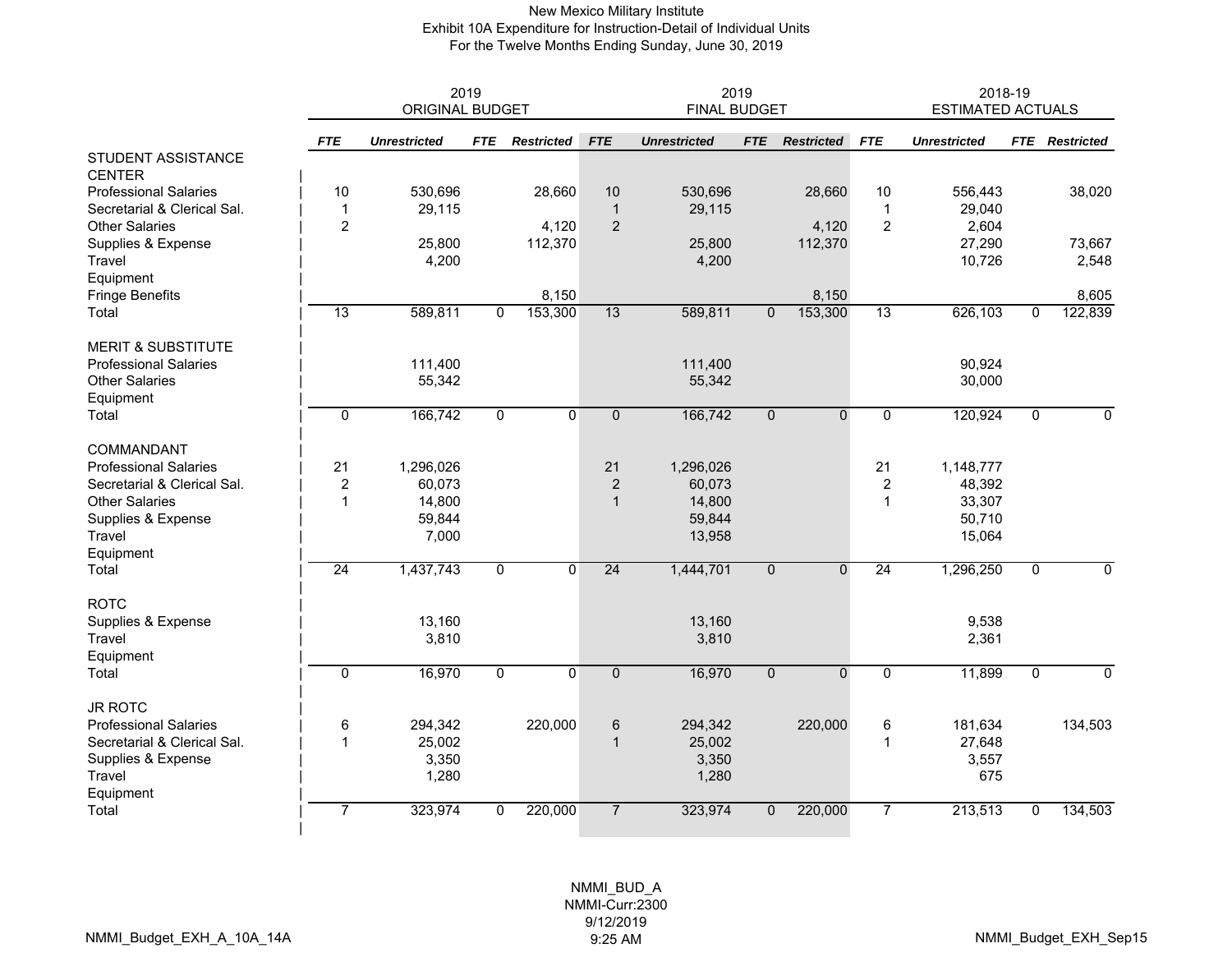#### New Mexico Military Institute Exhibit 10A Expenditure for Instruction TOTAL 10A'S For the Twelve Months Ending Sunday, June 30, 2019

|                             |            |                        | 2019       |                   | 2019       |                     |            |                   |            | 2018-19                  |                |                   |  |
|-----------------------------|------------|------------------------|------------|-------------------|------------|---------------------|------------|-------------------|------------|--------------------------|----------------|-------------------|--|
|                             |            | <b>ORIGINAL BUDGET</b> |            |                   |            | <b>FINAL BUDGET</b> |            |                   |            | <b>ESTIMATED ACTUALS</b> |                |                   |  |
|                             | <b>FTE</b> | <b>Unrestricted</b>    | <b>FTE</b> | <b>Restricted</b> | <b>FTE</b> | <b>Unrestricted</b> | <b>FTE</b> | <b>Restricted</b> | <b>FTE</b> | <b>Unrestricted</b>      | <b>FTE</b>     | <b>Restricted</b> |  |
| Instruction TOTAL 10A'S     |            |                        |            |                   |            |                     |            |                   |            |                          |                |                   |  |
| Professional Salaries       | 116        | 7,257,576              | 2          | 353,202           | 116        | 7,257,576           | 2          | 353,202           | 116        | 6,873,021                | $\overline{2}$ | 246,108           |  |
| Secretarial & Clerical Sal. | 8          | 204,727                | 1          | 29,973            | 8          | 204,727             | 1          | 29,973            | 9          | 174,446                  | -1             | 30,173            |  |
| Technician Salaries         | 3          | 87,790                 |            |                   | 3          | 87,790              |            |                   | 3          | 88,390                   |                |                   |  |
| Other Salaries              | 5          | 132,132                | 2          | 74,640            | 5          | 132,132             | 2          | 74,640            | 5          | 122,322                  | 2              | 63,032            |  |
| Supplies & Expense          |            | 305,249                |            | 133,020           |            | 305,249             |            | 133,020           |            | 260,017                  |                | 170,108           |  |
| Travel                      |            | 46,870                 |            |                   |            | 58,823              |            |                   |            | 66,064                   |                | 2,548             |  |
| Equipment                   |            |                        |            |                   |            |                     |            |                   |            |                          |                |                   |  |
| Fringe Benefits             |            |                        |            | 81,799            |            |                     |            | 81,799            |            |                          |                | 76,182            |  |
| Total                       | 131        | 8,034,344              | 5          | 672,634           | 131        | 8,046,297           | 5          | 672,634           | 132        | 7,584,260                | 5              | 588,152           |  |
|                             |            |                        |            |                   |            |                     |            |                   |            |                          |                |                   |  |
|                             |            |                        |            |                   |            |                     |            |                   |            |                          |                |                   |  |
|                             |            |                        |            |                   |            |                     |            |                   |            |                          |                |                   |  |
|                             |            |                        |            |                   |            |                     |            |                   |            |                          |                |                   |  |
|                             |            |                        |            |                   |            |                     |            |                   |            |                          |                |                   |  |
|                             |            |                        |            |                   |            |                     |            |                   |            |                          |                |                   |  |
|                             |            |                        |            |                   |            |                     |            |                   |            |                          |                |                   |  |
|                             |            |                        |            |                   |            |                     |            |                   |            |                          |                |                   |  |
|                             |            |                        |            |                   |            |                     |            |                   |            |                          |                |                   |  |
|                             |            |                        |            |                   |            |                     |            |                   |            |                          |                |                   |  |
|                             |            |                        |            |                   |            |                     |            |                   |            |                          |                |                   |  |
|                             |            |                        |            |                   |            |                     |            |                   |            |                          |                |                   |  |
|                             |            |                        |            |                   |            |                     |            |                   |            |                          |                |                   |  |
|                             |            |                        |            |                   |            |                     |            |                   |            |                          |                |                   |  |
|                             |            |                        |            |                   |            |                     |            |                   |            |                          |                |                   |  |
|                             |            |                        |            |                   |            |                     |            |                   |            |                          |                |                   |  |

 $\overline{\phantom{a}}$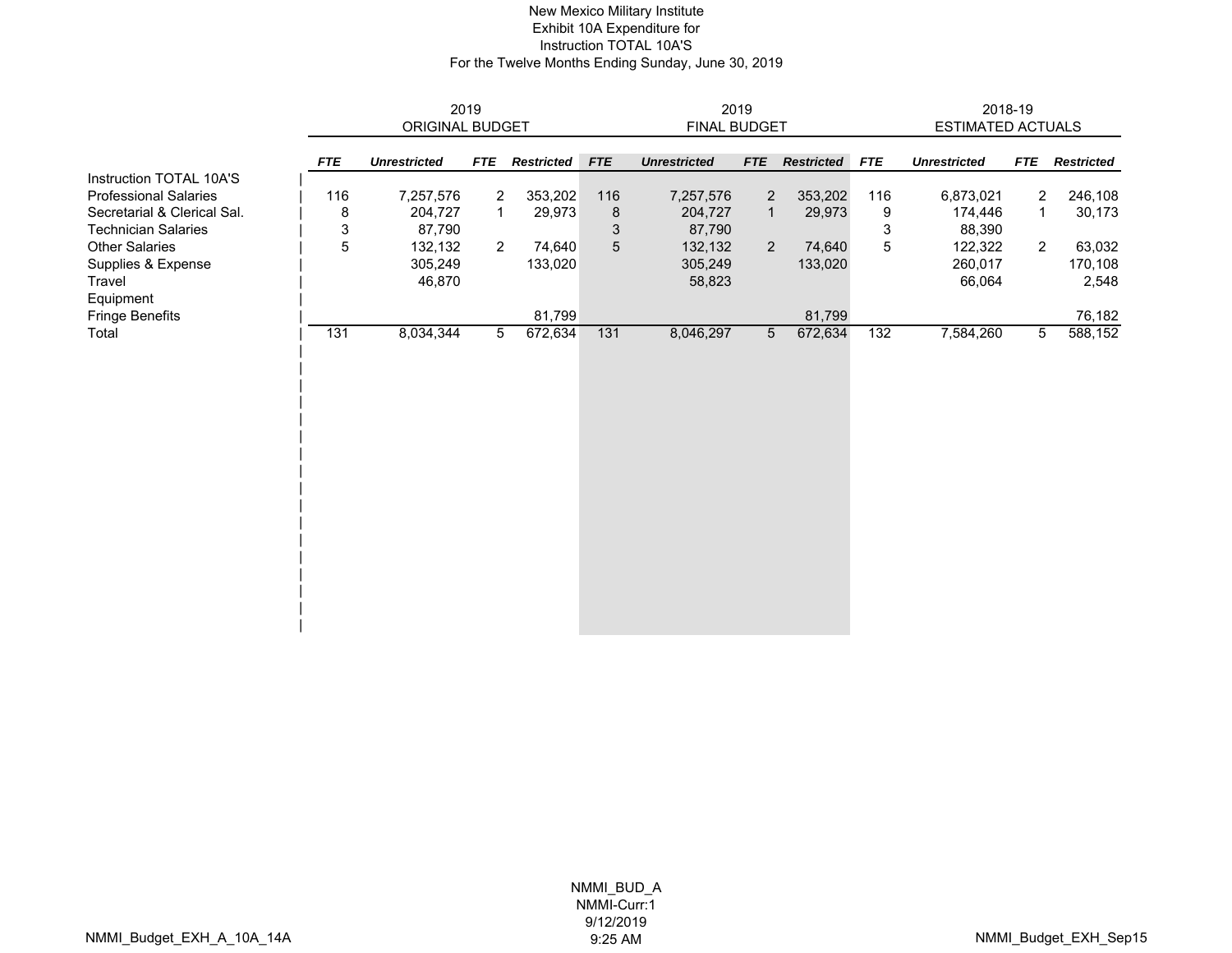|                                                                      | 2019<br>ORIGINAL BUDGET |                   | 2019<br><b>FINAL BUDGET</b> |                     | 2018-2019<br><b>ESTIMATED ACTUALS</b> |                   |  |
|----------------------------------------------------------------------|-------------------------|-------------------|-----------------------------|---------------------|---------------------------------------|-------------------|--|
| F<br>EXHIBIT 11 EXPENDITURES FOR ACADEMIC SUPPORT                    | <b>Unrestricted</b>     | <b>Restricted</b> | <b>Unrestricted</b>         | <b>Restricted</b>   | <b>Unrestricted</b>                   | <b>Restricted</b> |  |
| Libraries-By Individual Library (EXH. 11A)<br>LIBRARY                | 528,273                 | $\pmb{0}$         | 531,869                     | $\pmb{0}$           | 523,839                               | $\pmb{0}$         |  |
| <b>Total Libraries</b>                                               | 528,273                 | $\pmb{0}$         | 531,869                     | $\pmb{0}$           | 523,839                               | $\mathbf 0$       |  |
| Museums & Galleries-By Individual Unit<br>(EXH 11A)<br><b>MUSEUM</b> | 6,800                   | $\pmb{0}$         | 6,800                       | $\boldsymbol{0}$    | 998                                   | $\mathbf 0$       |  |
| <b>Total Museums &amp; Galleries</b>                                 | 6,800                   | $\pmb{0}$         | 6,800                       | $\pmb{0}$           | 998                                   | $\mathbf 0$       |  |
| Audio Visual Serv.-By Individual Unit (EXH<br>11A)<br>AUDIO VISUAL   | 107,845                 | $\pmb{0}$         | 107,845                     | $\pmb{0}$           | 89,034                                | $\mathbf 0$       |  |
| Total Audio-Visual Serv.                                             | 107,845                 | $\pmb{0}$         | 107,845                     | $\mathsf{O}\xspace$ | 89,034                                | $\mathbf 0$       |  |
|                                                                      |                         |                   |                             |                     |                                       |                   |  |
|                                                                      |                         |                   |                             |                     |                                       |                   |  |
| <b>Total Ancillary Support</b>                                       | 642,918                 | $\pmb{0}$         | 646,514                     | $\mathsf{O}\xspace$ | 613,871                               | $\mathbf 0$       |  |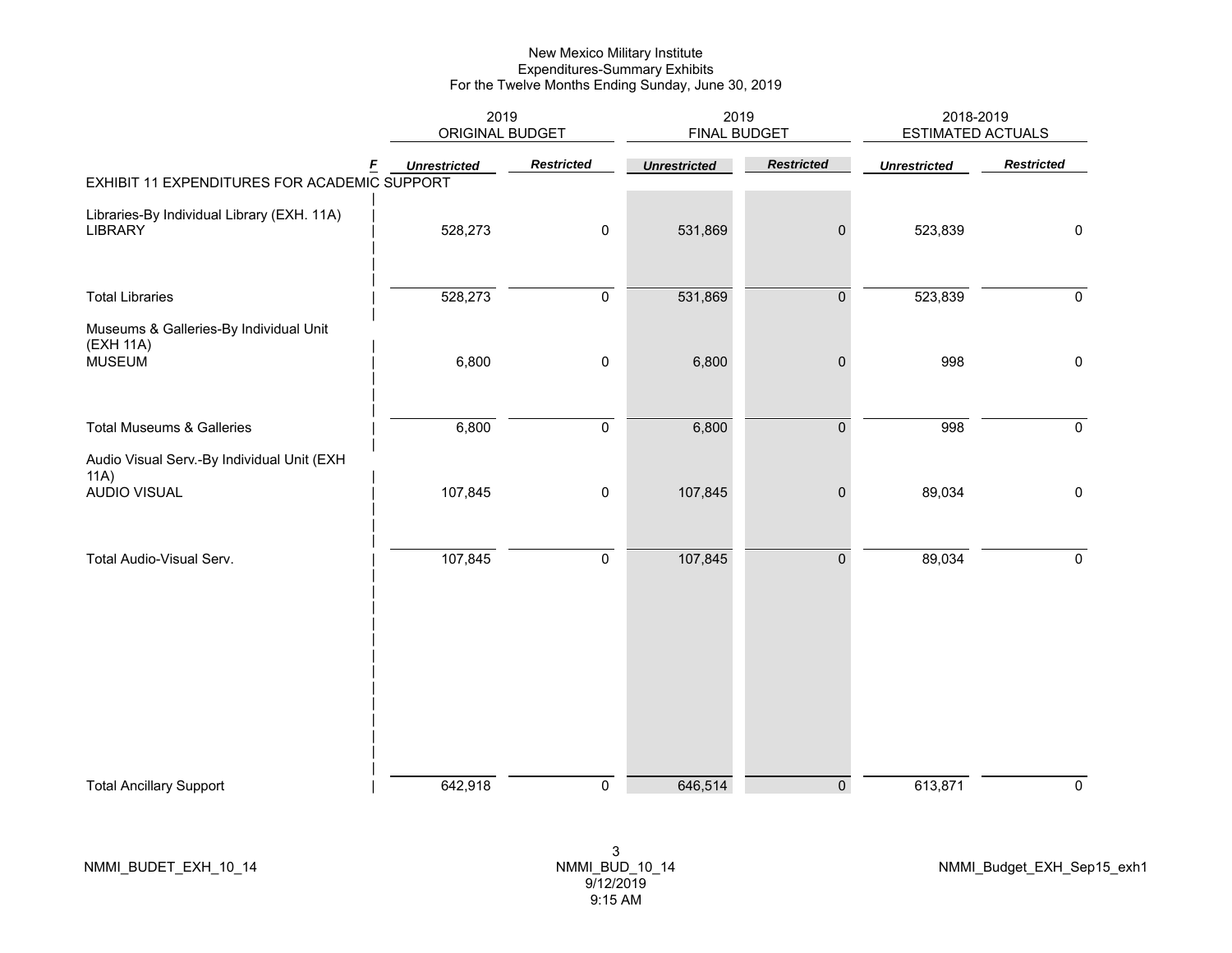|                                                       | 2019                |                   | 2019                |                   | 2018-2019                |                   |
|-------------------------------------------------------|---------------------|-------------------|---------------------|-------------------|--------------------------|-------------------|
|                                                       | ORIGINAL BUDGET     |                   | FINAL BUDGET        |                   | <b>ESTIMATED ACTUALS</b> |                   |
|                                                       | <b>Unrestricted</b> | <b>Restricted</b> | <b>Unrestricted</b> | <b>Restricted</b> | <b>Unrestricted</b>      | <b>Restricted</b> |
| Academic Admin & Pers'l Dev-By Ind. Unit<br>(EXH 11a) |                     |                   |                     |                   |                          |                   |
| <b>ACADEMIC DEAN</b>                                  | 201,216             | 0                 | 201,216             | 0                 | 206,872                  | $\mathbf{0}$      |
| <b>HIGH SCHOOL PRINCIPAL</b>                          | 127,224             | 0                 | 131,478             | $\mathbf{0}$      | 127,451                  | 0                 |
|                                                       |                     |                   |                     |                   |                          |                   |
| Total Acad. Admin & Pers'l Dev.                       | 328,440             | 0                 | 332,694             | $\mathbf{0}$      | 334,322                  | 0                 |
| <b>AUDIO VISUAL MAINT</b>                             | 10,000              | 0                 | 10,000              | $\Omega$          | 428                      | 0                 |
| FEDERAL WORKSTUDY                                     | U                   | 1,445             | 0                   | 1,445             |                          | 0                 |
| <b>RETIREMENT EXP.</b>                                | 106,666             |                   | 106,666             | 0                 | 104,108                  | 0                 |
| SOCIAL SECURITY EXP.                                  | 58.705              |                   | 58.705              |                   | 54,463                   | 0                 |
| <b>INSURANCE EXP.</b>                                 | 93,478              | 0                 | 93,478              |                   | 86.928                   | 0                 |
| <b>WORKMANS COMP</b>                                  | 7,954               |                   | 3,208               |                   | 2,362                    | 0                 |
| UNEMPLOYMENT COMP                                     | 2,634               |                   | 473                 |                   | 93                       | 0                 |
| NEW MEXICO RETIREE HEALTH CAR                         | 15,348              |                   | 15,348              |                   | 14,978                   | 0                 |
| <b>COMPUTER EXP.</b>                                  | 74,033              | 0                 | 74,033              | 0                 | 74,033                   | 0                 |
| N C A/ Higher Learning Commission                     | 16,400              | 0                 | 16,400              | $\Omega$          | 14,210                   | 0                 |
| Total Items not Included in 11A's                     | 385,218             | 1,445             | 378,311             | 1,445             | 351,604                  | $\Omega$          |
| Total Academic Support (EXH 2)                        | 1,356,576           | 1,445             | 1,357,519           | 1,445             | 1,299,797                | 0                 |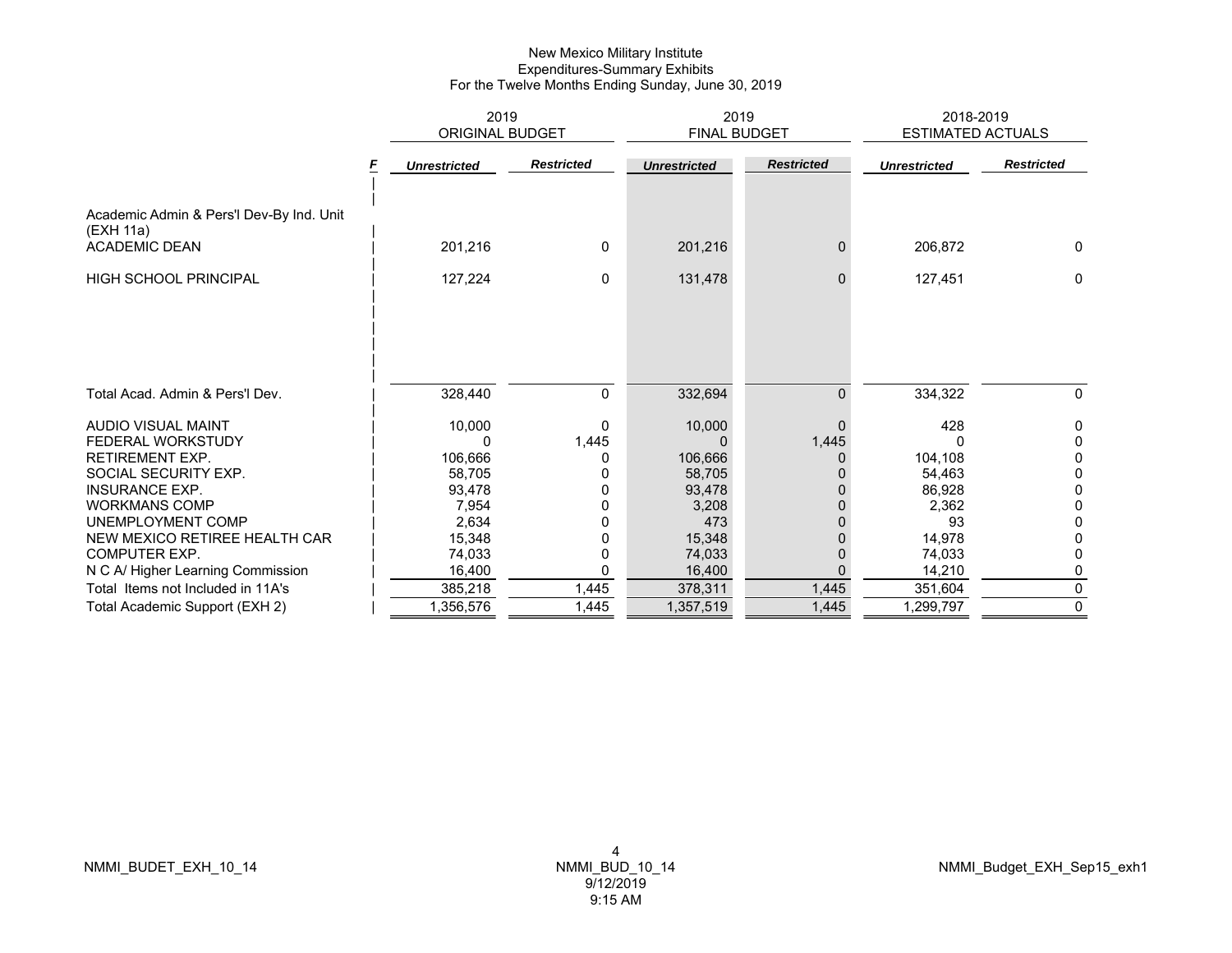#### New Mexico Military Institute Exhibit 11A Academic Support-Detail of Individual Units For the Twelve Months Ending Sunday, June 30, 2019

|                              |                  |                        | 2019           |                   | 2019           |                     |                |                   |                         | 2018-19<br><b>ESTIMATED ACTUALS</b> |             |                   |  |
|------------------------------|------------------|------------------------|----------------|-------------------|----------------|---------------------|----------------|-------------------|-------------------------|-------------------------------------|-------------|-------------------|--|
|                              |                  | <b>ORIGINAL BUDGET</b> |                |                   |                | FINAL BUDGET        |                |                   |                         |                                     |             |                   |  |
|                              | <b>FTE</b>       | <b>Unrestricted</b>    | <b>FTE</b>     | <b>Restricted</b> | <b>FTE</b>     | <b>Unrestricted</b> | <b>FTE</b>     | <b>Restricted</b> | <b>FTE</b>              | <b>Unrestricted</b>                 | <b>FTE</b>  | <b>Restricted</b> |  |
| <b>LIBRARY</b>               |                  |                        |                |                   |                |                     |                |                   |                         |                                     |             |                   |  |
| <b>Professional Salaries</b> | $\mathbf 5$      | 287,176                |                |                   | $\mathbf 5$    | 287,176             |                |                   | 5                       | 278,176                             |             |                   |  |
| Secretarial & Clerical Sal.  | 1                | 34,116                 |                |                   | $\overline{1}$ | 34,116              |                |                   | 1                       | 35,568                              |             |                   |  |
| <b>Technician Salaries</b>   | $\boldsymbol{2}$ | 68,302                 |                |                   | $\mathbf 2$    | 68,302              |                |                   | $\overline{\mathbf{c}}$ | 60,101                              |             |                   |  |
| <b>Other Salaries</b>        | $\mathbf{1}$     | 42,036                 |                |                   | $\mathbf{1}$   | 42,036              |                |                   | $\overline{1}$          | 55,494                              |             |                   |  |
| Supplies & Expense           |                  | 45,200                 |                |                   |                | 45,200              |                |                   |                         | 51,395                              |             |                   |  |
| Travel                       |                  | 7,400                  |                |                   |                | 10,996              |                |                   |                         | 11,634                              |             |                   |  |
| Equipment                    |                  |                        |                |                   |                |                     |                |                   |                         |                                     |             |                   |  |
| <b>Books</b>                 |                  | 30,259                 |                |                   |                | 30,259              |                |                   |                         | 23,399                              |             |                   |  |
| Periodicals                  |                  | 13,784                 |                |                   |                | 13,784              |                |                   |                         | 8,071                               |             |                   |  |
| Total                        | 9                | 528,273                | $\overline{0}$ | $\mathbf 0$       | $\overline{9}$ | 531,869             | $\mathbf 0$    | $\mathbf 0$       | $\overline{9}$          | 523,839                             | $\mathbf 0$ | 0                 |  |
| <b>MUSEUM</b>                |                  |                        |                |                   |                |                     |                |                   |                         |                                     |             |                   |  |
| Supplies & Expense           |                  | 6,800                  |                |                   |                | 6,800               |                |                   |                         | 998                                 |             |                   |  |
| Equipment                    |                  |                        |                |                   |                |                     |                |                   |                         |                                     |             |                   |  |
| Total                        | $\mathbf 0$      | 6,800                  | $\mathbf 0$    | 0                 | $\mathbf 0$    | 6,800               | $\overline{0}$ | 0                 | 0                       | 998                                 | 0           | 0                 |  |
| <b>AUDIO VISUAL</b>          |                  |                        |                |                   |                |                     |                |                   |                         |                                     |             |                   |  |
| <b>Technician Salaries</b>   | $\overline{c}$   | 70,495                 |                |                   | $\overline{c}$ | 70,495              |                |                   | $\overline{2}$          | 71,315                              |             |                   |  |
| Supplies & Expense           |                  | 34,000                 |                |                   |                | 34,000              |                |                   |                         | 17,470                              |             |                   |  |
| Travel<br>Equipment          |                  | 3,350                  |                |                   |                | 3,350               |                |                   |                         | 249                                 |             |                   |  |
| Total                        | $\overline{2}$   | 107,845                | $\overline{0}$ | $\overline{0}$    | $\overline{2}$ | 107,845             | $\overline{0}$ | $\overline{0}$    | $\overline{2}$          | 89,034                              | $\mathbf 0$ | 0                 |  |
|                              |                  |                        |                |                   |                |                     |                |                   |                         |                                     |             |                   |  |
|                              |                  |                        |                |                   |                |                     |                |                   |                         |                                     |             |                   |  |
|                              |                  |                        |                |                   |                |                     |                |                   |                         |                                     |             |                   |  |
|                              |                  |                        |                |                   |                |                     |                |                   |                         |                                     |             |                   |  |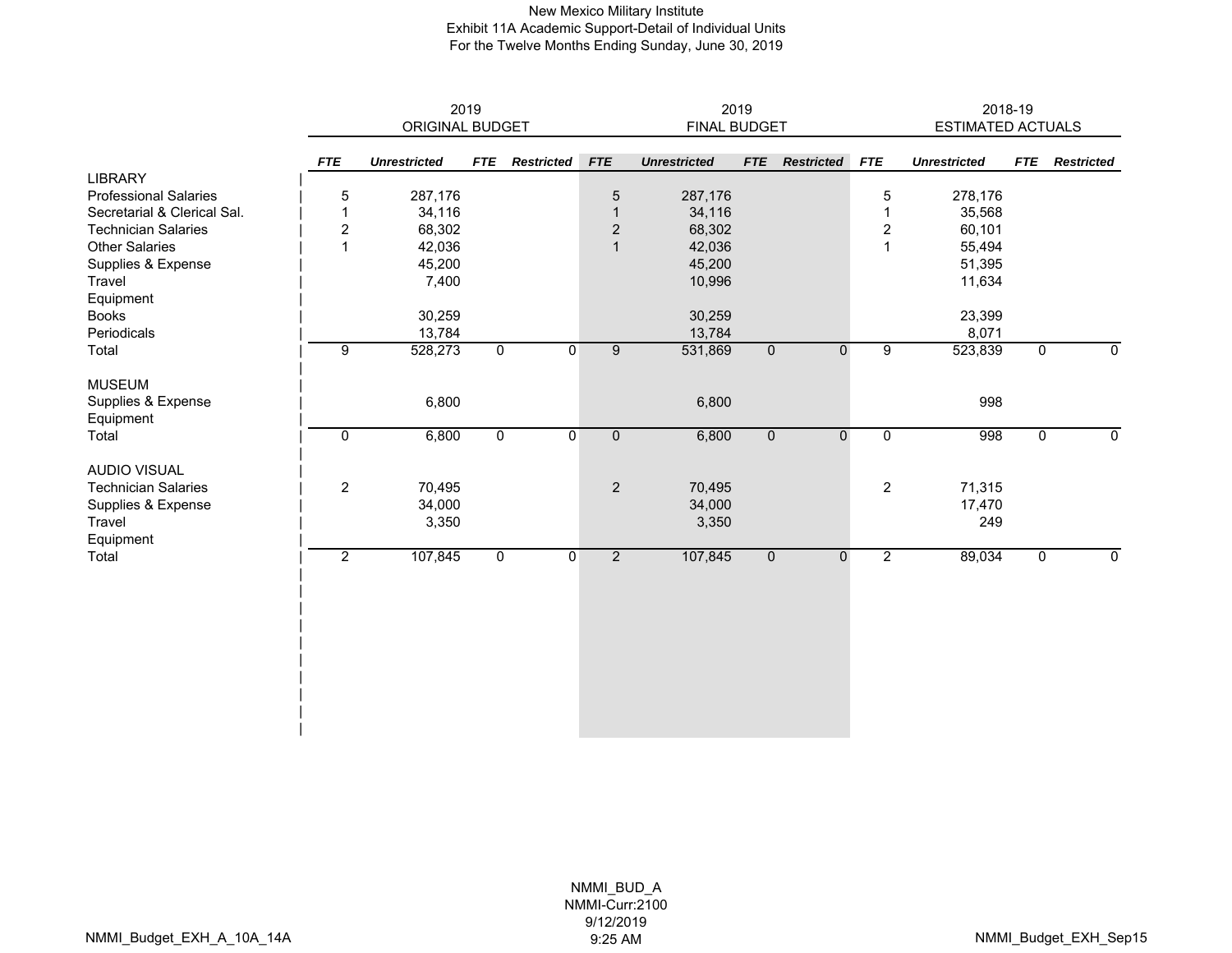#### New Mexico Military Institute Exhibit 11A Academic Support-Detail of Individual Units For the Twelve Months Ending Sunday, June 30, 2019

|                              |                | ORIGINAL BUDGET     | 2019           |                   | 2019<br>FINAL BUDGET |                     |                |                   |                | 2018-19<br>ESTIMATED ACTUALS |                |                   |  |
|------------------------------|----------------|---------------------|----------------|-------------------|----------------------|---------------------|----------------|-------------------|----------------|------------------------------|----------------|-------------------|--|
|                              |                |                     |                |                   |                      |                     |                |                   |                |                              |                |                   |  |
|                              | <b>FTE</b>     | <b>Unrestricted</b> | <b>FTE</b>     | <b>Restricted</b> | <b>FTE</b>           | <b>Unrestricted</b> | <b>FTE</b>     | <b>Restricted</b> | <b>FTE</b>     | <b>Unrestricted</b>          | <b>FTE</b>     | <b>Restricted</b> |  |
| <b>ACADEMIC DEAN</b>         |                |                     |                |                   |                      |                     |                |                   |                |                              |                |                   |  |
| <b>Professional Salaries</b> | 1              | 112,051             |                |                   | $\mathbf{1}$         | 112,051             |                |                   | 1              | 117,966                      |                |                   |  |
| Secretarial & Clerical Sal.  | $\overline{1}$ | 33,290              |                |                   | $\mathbf{1}$         | 33,290              |                |                   | 1              | 37,765                       |                |                   |  |
| Supplies & Expense           |                | 50,775              |                |                   |                      | 50,775              |                |                   |                | 36,675                       |                |                   |  |
| Travel                       |                | 4,000               |                |                   |                      | 4,000               |                |                   |                | 14,465                       |                |                   |  |
| Equipment                    |                |                     |                |                   |                      |                     |                |                   |                |                              |                |                   |  |
| In-Service                   |                | 600                 |                |                   |                      | 600                 |                |                   |                |                              |                |                   |  |
| <b>Faculty Senate</b>        |                | 500                 |                |                   |                      | 500                 |                |                   |                |                              |                |                   |  |
| Total                        | $\overline{2}$ | 201,216             | $\overline{0}$ | $\mathbf{0}$      | $\overline{2}$       | 201,216             | $\overline{0}$ | $\overline{0}$    | $\overline{2}$ | 206,872                      | $\overline{0}$ | $\mathbf 0$       |  |
| HIGH SCHOOL PRINCIPAL        |                |                     |                |                   |                      |                     |                |                   |                |                              |                |                   |  |
| <b>Professional Salaries</b> | 1              | 89,641              |                |                   | $\mathbf{1}$         | 89,641              |                |                   | 1              | 94,641                       |                |                   |  |
| Secretarial & Clerical Sal.  | $\mathbf{1}$   | 30,273              |                |                   | $\mathbf{1}$         | 30,273              |                |                   | $\mathbf{1}$   | 30,473                       |                |                   |  |
| Supplies & Expense           |                | 3,010               |                |                   |                      | 3,010               |                |                   |                | (936)                        |                |                   |  |
| Travel                       |                | 1,300               |                |                   |                      | 5,554               |                |                   |                | 3,273                        |                |                   |  |
| Equipment                    |                |                     |                |                   |                      |                     |                |                   |                |                              |                |                   |  |
| <b>Books</b>                 |                | 3,000               |                |                   |                      | 3,000               |                |                   |                |                              |                |                   |  |
| Total                        | $\overline{2}$ | 127,224             | $\mathbf 0$    | $\overline{0}$    | $\overline{2}$       | 131,478             | $\overline{0}$ | $\mathbf 0$       | $\overline{2}$ | 127,451                      | $\mathbf 0$    | $\mathbf 0$       |  |
|                              |                |                     |                |                   |                      |                     |                |                   |                |                              |                |                   |  |
|                              |                |                     |                |                   |                      |                     |                |                   |                |                              |                |                   |  |
|                              |                |                     |                |                   |                      |                     |                |                   |                |                              |                |                   |  |
|                              |                |                     |                |                   |                      |                     |                |                   |                |                              |                |                   |  |
|                              |                |                     |                |                   |                      |                     |                |                   |                |                              |                |                   |  |
|                              |                |                     |                |                   |                      |                     |                |                   |                |                              |                |                   |  |
|                              |                |                     |                |                   |                      |                     |                |                   |                |                              |                |                   |  |
|                              |                |                     |                |                   |                      |                     |                |                   |                |                              |                |                   |  |
|                              |                |                     |                |                   |                      |                     |                |                   |                |                              |                |                   |  |
|                              |                |                     |                |                   |                      |                     |                |                   |                |                              |                |                   |  |
|                              |                |                     |                |                   |                      |                     |                |                   |                |                              |                |                   |  |
|                              |                |                     |                |                   |                      |                     |                |                   |                |                              |                |                   |  |
|                              |                |                     |                |                   |                      |                     |                |                   |                |                              |                |                   |  |
|                              |                |                     |                |                   |                      |                     |                |                   |                |                              |                |                   |  |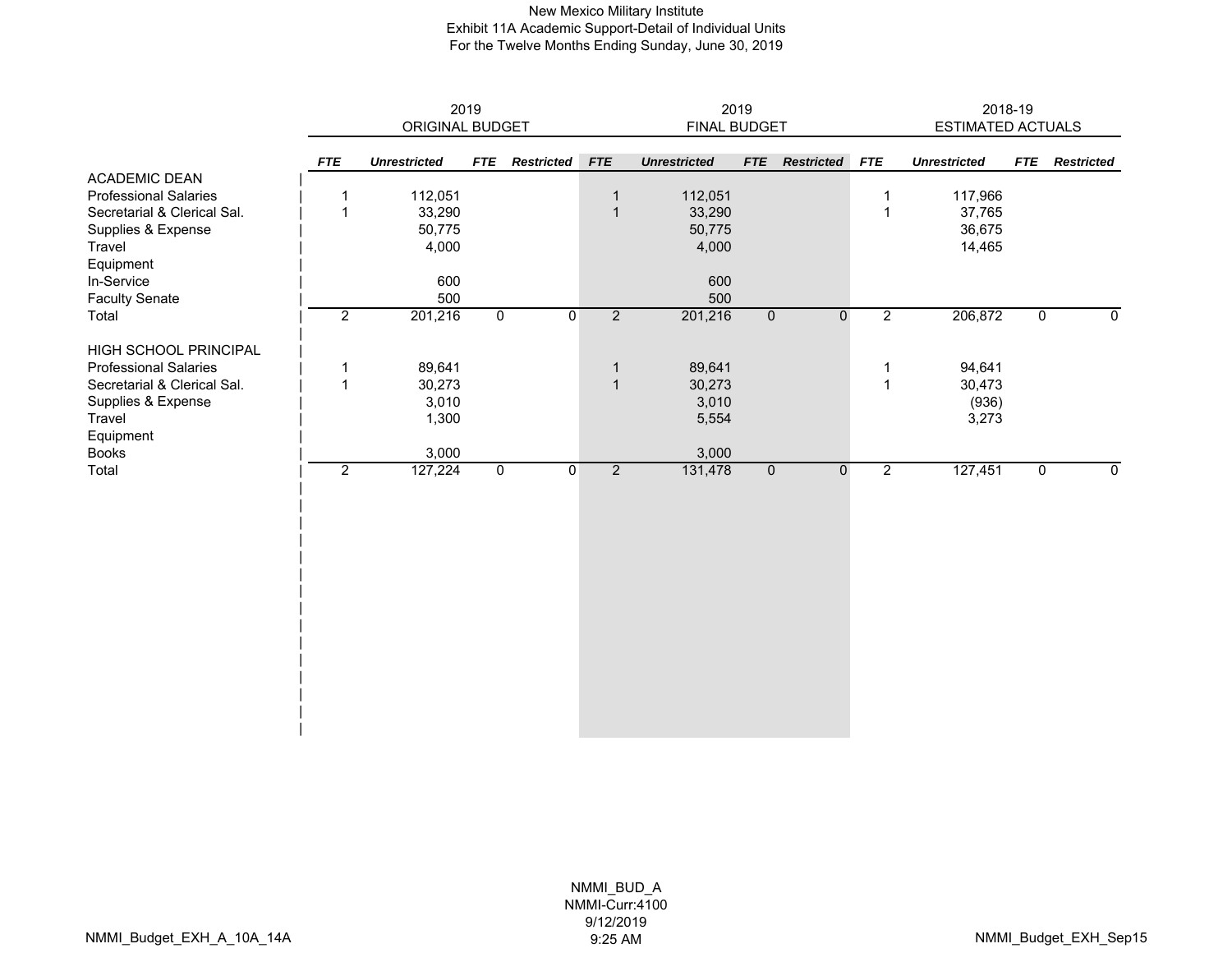#### Exhibit 11A Academic Support-Detail of Individual Units Academic Support TOTAL 11A'S For the Twelve Months Ending Sunday, June 30, 2019

|                              |                           |                     | 2019           |                   | 2019                      |                     |             |                   |             | 2018-19             |            |                   |
|------------------------------|---------------------------|---------------------|----------------|-------------------|---------------------------|---------------------|-------------|-------------------|-------------|---------------------|------------|-------------------|
|                              |                           | ORIGINAL BUDGET     |                |                   |                           | FINAL BUDGET        |             |                   |             | ESTIMATED ACTUALS   |            |                   |
|                              | <b>FTE</b>                | <b>Unrestricted</b> | <b>FTE</b>     | <b>Restricted</b> | ${\it FTE}$               | <b>Unrestricted</b> | <b>FTE</b>  | <b>Restricted</b> | ${\it FTE}$ | <b>Unrestricted</b> | <b>FTE</b> | <b>Restricted</b> |
| Academic Support TOTAL 11A'S |                           |                     |                |                   |                           |                     |             |                   |             |                     |            |                   |
| <b>Professional Salaries</b> | 7                         | 488,868             |                |                   | $\overline{7}$            | 488,868             |             |                   | 7           | 490,783             |            |                   |
| Secretarial & Clerical Sal.  | $\ensuremath{\mathsf{3}}$ | 97,679              |                |                   | $\ensuremath{\mathsf{3}}$ | 97,679              |             |                   | 3           | 103,807             |            |                   |
| <b>Technician Salaries</b>   | $\overline{\mathbf{4}}$   | 138,797             |                |                   | $\overline{\mathbf{4}}$   | 138,797             |             |                   | 4           | 131,416             |            |                   |
| <b>Other Salaries</b>        | $\mathbf{1}$              | 42,036              |                |                   | $\mathbf{1}$              | 42,036              |             |                   | 1           | 55,494              |            |                   |
| Supplies & Expense           |                           | 139,785             |                |                   |                           | 139,785             |             |                   |             | 105,601             |            |                   |
| Travel                       |                           | 16,050              |                |                   |                           | 23,900              |             |                   |             | 29,622              |            |                   |
| Equipment                    |                           |                     |                |                   |                           |                     |             |                   |             |                     |            |                   |
| Books                        |                           | 33,259              |                |                   |                           | 33,259              |             |                   |             | 23,399              |            |                   |
| Periodicals                  |                           | 13,784              |                |                   |                           | 13,784              |             |                   |             | 8,071               |            |                   |
| In-Service                   |                           | 600                 |                |                   |                           | 600                 |             |                   |             |                     |            |                   |
| <b>Faculty Senate</b>        |                           | 500                 |                |                   |                           | 500                 |             |                   |             |                     |            |                   |
| Total                        | 15                        | 971,358             | $\overline{0}$ | $\mathbf 0$       | 15                        | 979,208             | $\mathbf 0$ | $\mathbf 0$       | 15          | 948,193             | 0          | $\overline{0}$    |
|                              |                           |                     |                |                   |                           |                     |             |                   |             |                     |            |                   |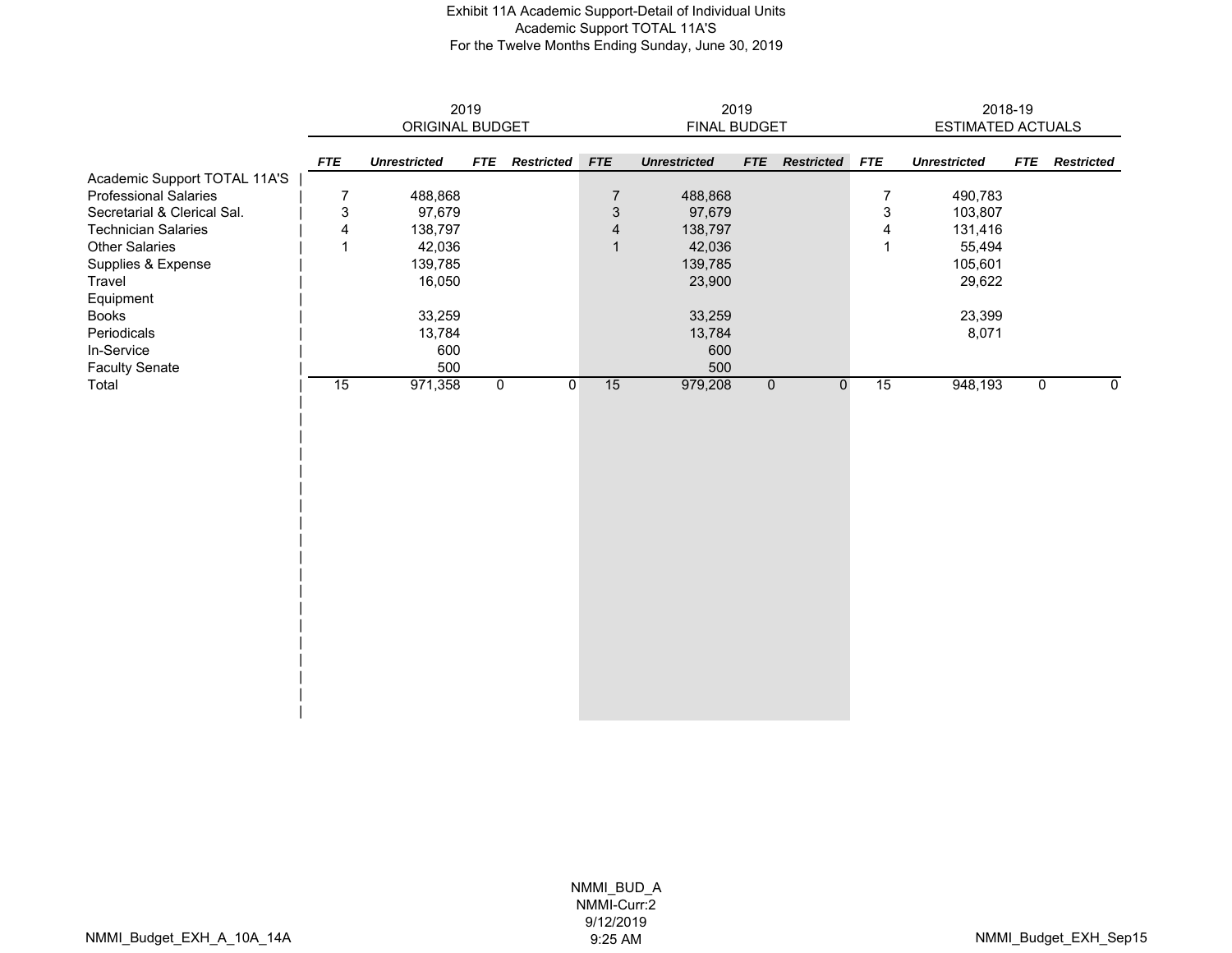|                                              | 2019                   |                   |                     | 2019              | 2018-2019                |                   |
|----------------------------------------------|------------------------|-------------------|---------------------|-------------------|--------------------------|-------------------|
|                                              | <b>ORIGINAL BUDGET</b> |                   |                     | FINAL BUDGET      | <b>ESTIMATED ACTUALS</b> |                   |
|                                              | <b>Unrestricted</b>    | <b>Restricted</b> | <b>Unrestricted</b> | <b>Restricted</b> | <b>Unrestricted</b>      | <b>Restricted</b> |
| EXHIBIT 12 EXPENDITURES FOR STUDENT SERVICES |                        |                   |                     |                   |                          |                   |
| Fin.Aid Admin.-By Ind. Program (EXH 12A)     |                        |                   |                     |                   |                          |                   |
| <b>FINANCIAL AID</b>                         | 230.978                | 0                 | 244.726             | $\mathbf 0$       | 227,510                  | 0                 |
| <b>Total Financial Aid Admin</b>             | 230,978                | $\Omega$          | 244,726             | $\overline{0}$    | 227,510                  | $\Omega$          |
| Student Adm. & Records-By Ind. Unit          |                        |                   |                     |                   |                          |                   |
| (EXH12A)                                     |                        |                   |                     |                   |                          |                   |
| <b>ADMISSIONS</b>                            | 1,166,158              | 0                 | 1,626,837           | $\mathbf{0}$      | 1,175,386                | 0                 |
| <b>REGISTRAR</b>                             | 146,564                | 0                 | 146,564             | $\mathbf{0}$      | 120,301                  | 0                 |
| <b>Total Admissions &amp; Records</b>        | 1,312,722              | $\Omega$          | 1,773,401           | $\mathbf{0}$      | 1,295,688                | $\mathbf{0}$      |
| <b>CONTRACTED SERVICES</b>                   | 50,000                 | 0                 | 50,000              | $\mathbf{0}$      |                          |                   |
| <b>FEDERAL WORKSTUDY</b>                     |                        | 200               |                     | 200               |                          |                   |
| <b>RETIREMENT EXP.</b>                       | 121,228                | 0                 | 121,228             |                   | 97.308                   | 0                 |
| SOCIAL SECURITY EXP.                         | 66.719                 |                   | 66,719              |                   | 52,317                   | 0                 |
| <b>GROUP INSURANCE EXP.</b>                  | 78,614                 |                   | 78,614              |                   | 45,232                   | 0                 |
| <b>WORKMANS COMP</b>                         | 8,942                  |                   | 3,180               |                   | 2,514                    | $\Omega$          |
| UNEMPLOYMENT COMP                            | 2,336                  |                   | 522                 |                   | 100                      | 0                 |
| NEW MEXICO RETIREE HEALTH CAR                | 17,443                 |                   | 17,443              |                   | 14,001                   | <sup>0</sup>      |
| <b>COMPUTER EXP.</b>                         | 92,541                 |                   | 92,541              | 0                 | 92,541                   | $\Omega$          |
| MISC. EXP.                                   | 85,400                 | 0                 | 85,400              |                   |                          |                   |
| Total Items not Included in 12A's            | 523,223                | 200               | 515,647             | 200               | 304,013                  | $\mathbf{0}$      |
| Total for Student Services (EXH 2)           | 2,066,923              | 200               | 2,533,774           | 200               | 1,827,210                | 0                 |
|                                              |                        |                   |                     |                   |                          |                   |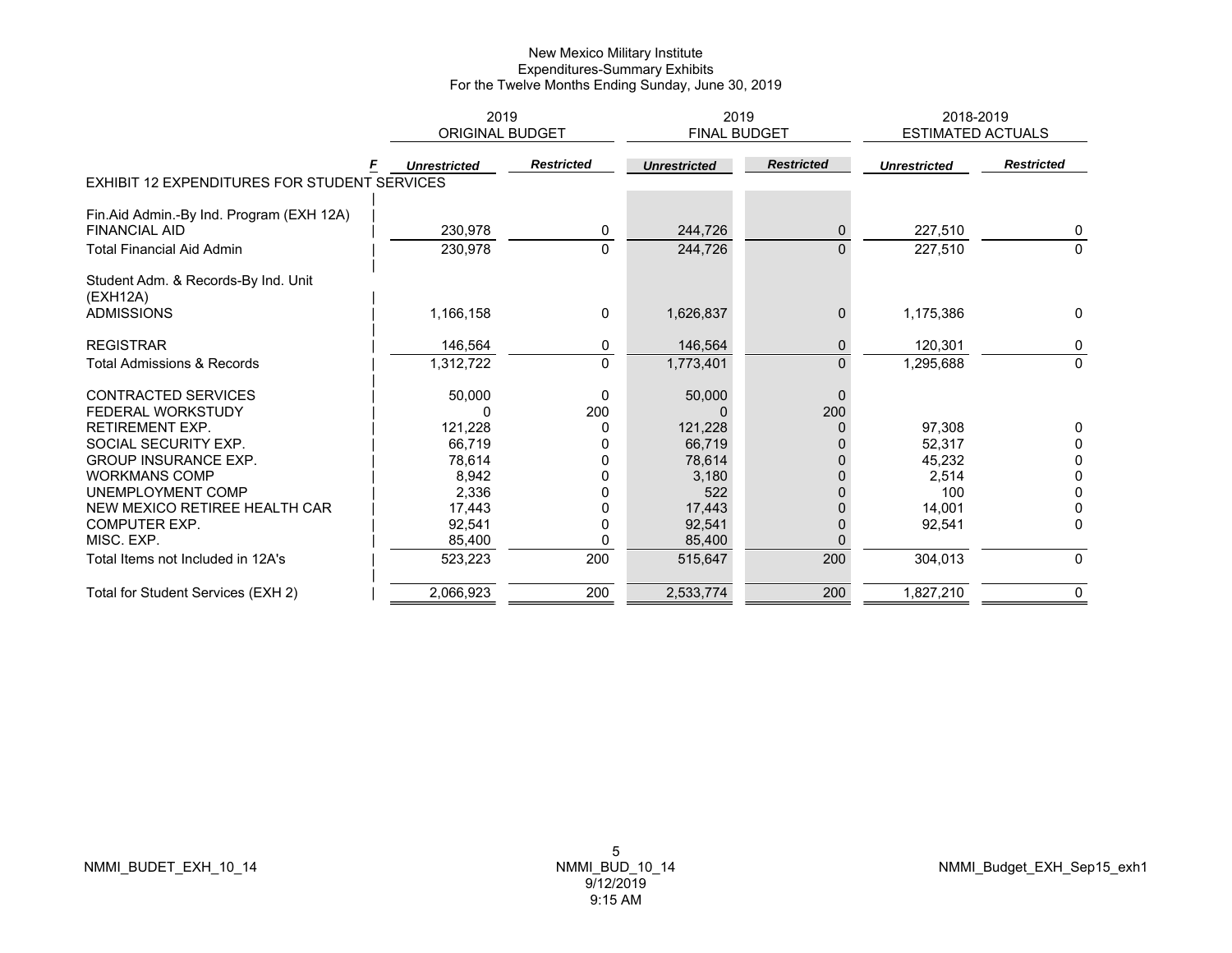#### New Mexico Military Institute Exhibit 12A Expenditure for Student Services-Detail of Individual Units For the Twelve Months Ending Sunday, June 30, 2019

|                              |                |                     | 2019         |                   | 2019           |                     |                |                   |                | 2018-19                  |                |                   |  |
|------------------------------|----------------|---------------------|--------------|-------------------|----------------|---------------------|----------------|-------------------|----------------|--------------------------|----------------|-------------------|--|
|                              |                | ORIGINAL BUDGET     |              |                   |                | <b>FINAL BUDGET</b> |                |                   |                | <b>ESTIMATED ACTUALS</b> |                |                   |  |
|                              | <b>FTE</b>     | <b>Unrestricted</b> | <b>FTE</b>   | <b>Restricted</b> | <b>FTE</b>     | <b>Unrestricted</b> | <b>FTE</b>     | <b>Restricted</b> | <b>FTE</b>     | <b>Unrestricted</b>      | <b>FTE</b>     | <b>Restricted</b> |  |
| <b>FINANCIAL AID</b>         |                |                     |              |                   |                |                     |                |                   |                |                          |                |                   |  |
| <b>Professional Salaries</b> | $\overline{c}$ | 108,134             |              |                   | $\mathbf 2$    | 108,134             |                |                   | $\overline{c}$ | 104,760                  |                |                   |  |
| Secretarial & Clerical Sal.  | 3              | 95,032              |              |                   | 3              | 95,032              |                |                   | 3              | 94,774                   |                |                   |  |
| Supplies & Expense           |                | 23,859              |              |                   |                | 37,607              |                |                   |                | 26,343                   |                |                   |  |
| Travel                       |                | 3,145               |              |                   |                | 3,145               |                |                   |                | 1,633                    |                |                   |  |
| Equipment                    |                |                     |              |                   |                |                     |                |                   |                |                          |                |                   |  |
| <b>Contracted Service</b>    |                | 808                 |              |                   |                | 808                 |                |                   |                |                          |                |                   |  |
| Total                        | $\overline{5}$ | 230,978             | $\mathbf 0$  | $\mathbf{0}$      | $\overline{5}$ | 244,726             | $\overline{0}$ | $\mathbf 0$       | $\overline{5}$ | 227,510                  | $\overline{0}$ | $\mathbf 0$       |  |
| <b>ADMISSIONS</b>            |                |                     |              |                   |                |                     |                |                   |                |                          |                |                   |  |
| <b>Professional Salaries</b> | 9              | 415,541             |              |                   | 9              | 415,541             |                |                   | 9              | 339,514                  |                |                   |  |
| Secretarial & Clerical Sal.  | 3              | 75,999              |              |                   | $\mathfrak{S}$ | 75,999              |                |                   | 4              | 67,662                   |                |                   |  |
| <b>Other Salaries</b>        |                | 52,000              |              |                   |                | 67,000              |                |                   |                | 73,359                   |                |                   |  |
| Supplies & Expense           |                | 391,810             |              |                   |                | 659,830             |                |                   |                | 552,336                  |                |                   |  |
| Travel                       |                | 230,808             |              |                   |                | 408,467             |                |                   |                | 142,515                  |                |                   |  |
| Equipment                    |                |                     |              |                   |                |                     |                |                   |                |                          |                |                   |  |
| Total                        | 12             | 1,166,158           | $\mathsf{O}$ | $\overline{0}$    | 12             | 1,626,837           | $\overline{0}$ | $\mathbf 0$       | 13             | 1,175,386                | $\mathbf 0$    | $\mathbf 0$       |  |
| <b>REGISTRAR</b>             |                |                     |              |                   |                |                     |                |                   |                |                          |                |                   |  |
| <b>Professional Salaries</b> | -1             | 59,398              |              |                   | $\mathbf 1$    | 59,398              |                |                   | 1              | 59,598                   |                |                   |  |
| Secretarial & Clerical Sal.  | $\overline{2}$ | 66,041              |              |                   | $\overline{2}$ | 66,041              |                |                   | $\overline{c}$ | 47,939                   |                |                   |  |
| Supplies & Expense           |                | 19,725              |              |                   |                | 19,725              |                |                   |                | 13,050                   |                |                   |  |
| Travel                       |                | 1,400               |              |                   |                | 1,400               |                |                   |                | (285)                    |                |                   |  |
| Equipment                    |                |                     |              |                   |                |                     |                |                   |                |                          |                |                   |  |
| Total                        | 3              | 146,564             | $\mathbf 0$  | $\overline{0}$    | 3              | 146,564             | $\mathbf 0$    | $\mathbf 0$       | $\overline{3}$ | 120,301                  | $\mathbf 0$    | 0                 |  |
|                              |                |                     |              |                   |                |                     |                |                   |                |                          |                |                   |  |
|                              |                |                     |              |                   |                |                     |                |                   |                |                          |                |                   |  |
|                              |                |                     |              |                   |                |                     |                |                   |                |                          |                |                   |  |
|                              |                |                     |              |                   |                |                     |                |                   |                |                          |                |                   |  |
|                              |                |                     |              |                   |                |                     |                |                   |                |                          |                |                   |  |
|                              |                |                     |              |                   |                |                     |                |                   |                |                          |                |                   |  |
|                              |                |                     |              |                   |                |                     |                |                   |                |                          |                |                   |  |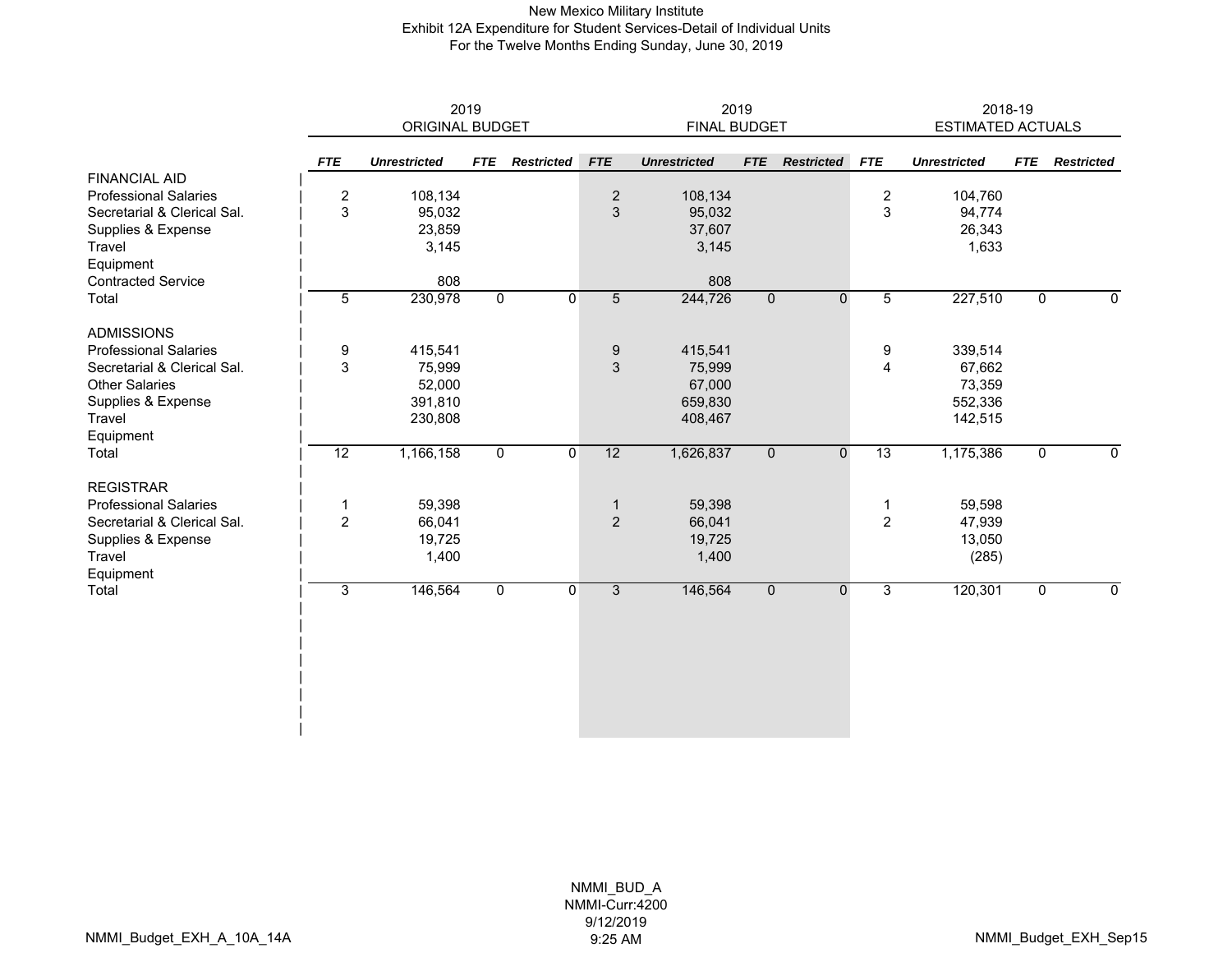### New Mexico Military Institute Exhibit 12A Expenditures for Student Services-Detail of Individual Units Student Services TOTAL 12A'S For the Twelve Months Ending Sunday, June 30, 2019

|                                        |            | ORIGINAL BUDGET     | 2019           |                   | 2019<br>FINAL BUDGET |                     |                |                   |            | 2018-19<br>ESTIMATED ACTUALS |                |                   |  |
|----------------------------------------|------------|---------------------|----------------|-------------------|----------------------|---------------------|----------------|-------------------|------------|------------------------------|----------------|-------------------|--|
|                                        |            |                     |                |                   |                      |                     |                |                   |            |                              |                |                   |  |
| Student Services TOTAL 12A'S           | <b>FTE</b> | <b>Unrestricted</b> | <b>FTE</b>     | <b>Restricted</b> | FTE                  | <b>Unrestricted</b> | <b>FTE</b>     | <b>Restricted</b> | <b>FTE</b> | <b>Unrestricted</b>          | <b>FTE</b>     | <b>Restricted</b> |  |
| <b>Professional Salaries</b>           | 12         | 583,073             |                |                   | 12                   | 583,073             |                |                   | 12         | 503,872                      |                |                   |  |
| Secretarial & Clerical Sal.            | 8          | 237,072             |                |                   | $\bf 8$              | 237,072             |                |                   | 9          | 210,374                      |                |                   |  |
| <b>Other Salaries</b>                  |            | 52,000              |                |                   |                      | 67,000              |                |                   |            | 73,359                       |                |                   |  |
| Supplies & Expense                     |            | 435,394             |                |                   |                      | 717,162             |                |                   |            | 591,729                      |                |                   |  |
| Travel                                 |            | 235,353             |                |                   |                      | 413,012             |                |                   |            | 143,862                      |                |                   |  |
| Equipment<br><b>Contracted Service</b> |            | 808                 |                |                   |                      | 808                 |                |                   |            |                              |                |                   |  |
| Total                                  | 20         | 1,543,700           | $\overline{0}$ | $\overline{0}$    | 20                   | 2,018,127           | $\overline{0}$ | $\overline{0}$    | 21         | 1,523,197                    | $\overline{0}$ | 0                 |  |
|                                        |            |                     |                |                   |                      |                     |                |                   |            |                              |                |                   |  |
|                                        |            |                     |                |                   |                      |                     |                |                   |            |                              |                |                   |  |
|                                        |            |                     |                |                   |                      |                     |                |                   |            |                              |                |                   |  |
|                                        |            |                     |                |                   |                      |                     |                |                   |            |                              |                |                   |  |
|                                        |            |                     |                |                   |                      |                     |                |                   |            |                              |                |                   |  |
|                                        |            |                     |                |                   |                      |                     |                |                   |            |                              |                |                   |  |
|                                        |            |                     |                |                   |                      |                     |                |                   |            |                              |                |                   |  |
|                                        |            |                     |                |                   |                      |                     |                |                   |            |                              |                |                   |  |
|                                        |            |                     |                |                   |                      |                     |                |                   |            |                              |                |                   |  |
|                                        |            |                     |                |                   |                      |                     |                |                   |            |                              |                |                   |  |
|                                        |            |                     |                |                   |                      |                     |                |                   |            |                              |                |                   |  |
|                                        |            |                     |                |                   |                      |                     |                |                   |            |                              |                |                   |  |
|                                        |            |                     |                |                   |                      |                     |                |                   |            |                              |                |                   |  |
|                                        |            |                     |                |                   |                      |                     |                |                   |            |                              |                |                   |  |
|                                        |            |                     |                |                   |                      |                     |                |                   |            |                              |                |                   |  |
|                                        |            |                     |                |                   |                      |                     |                |                   |            |                              |                |                   |  |
|                                        |            |                     |                |                   |                      |                     |                |                   |            |                              |                |                   |  |
|                                        |            |                     |                |                   |                      |                     |                |                   |            |                              |                |                   |  |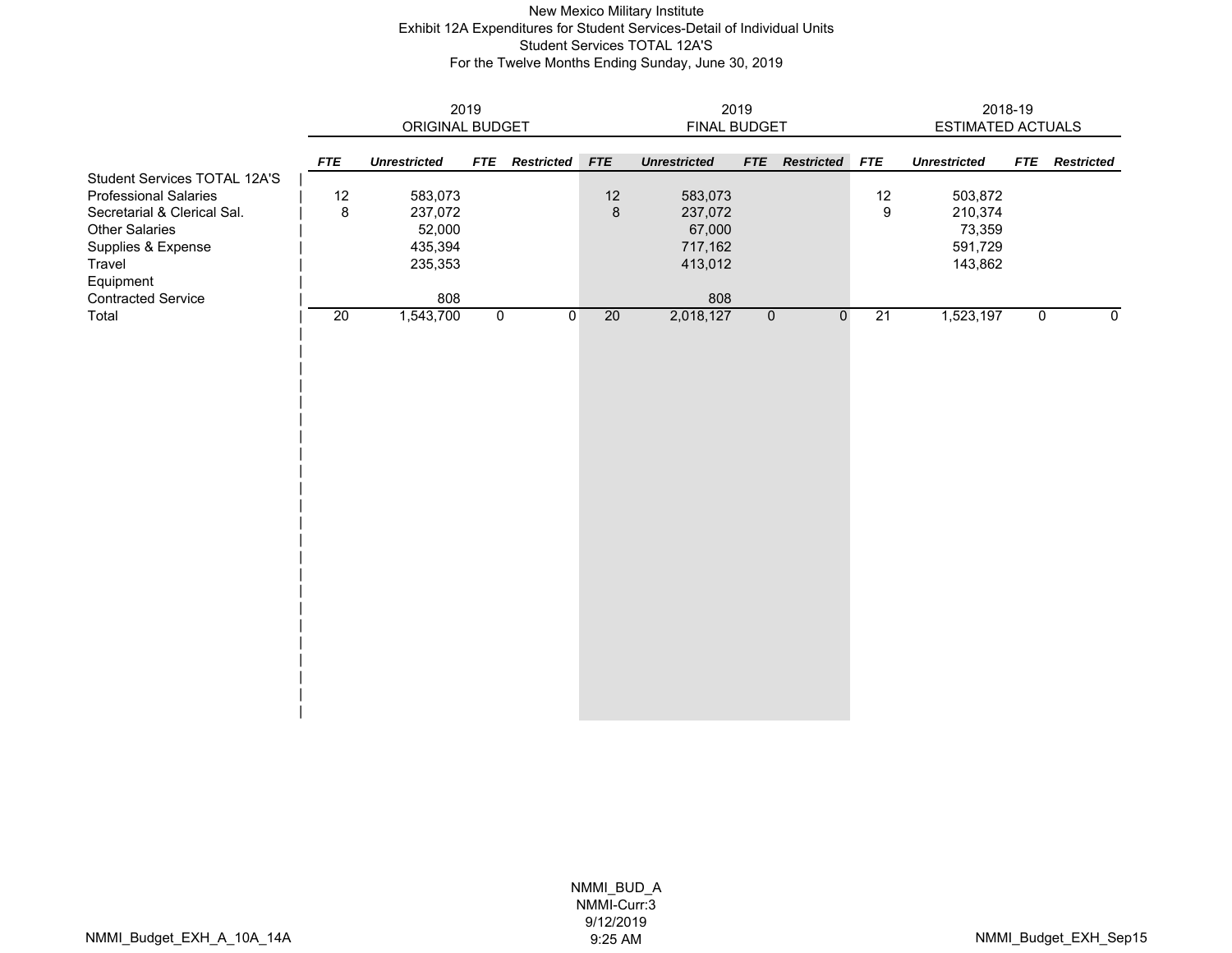|                                                                  | 2019<br><b>ORIGINAL BUDGET</b> |                   | 2019<br>FINAL BUDGET |                                | 2018-2019<br><b>ESTIMATED ACTUALS</b> |                   |
|------------------------------------------------------------------|--------------------------------|-------------------|----------------------|--------------------------------|---------------------------------------|-------------------|
|                                                                  | <b>Unrestricted</b>            | <b>Restricted</b> | <b>Unrestricted</b>  | <b>Restricted</b>              | <b>Unrestricted</b>                   | <b>Restricted</b> |
| EXHIBIT 13 EXPENDITURES FOR INSTITUTIONAL SUPPORT                |                                |                   |                      |                                |                                       |                   |
| Exec. Management-By Ind. Unit (EXH 13A)<br><b>SUPERINTENDENT</b> | 427,442                        | $\mathbf{0}$      | 427,442              | 0                              | 466,198                               | $\mathbf{0}$      |
| INSTITUTIONAL RESEARCH<br><b>Total Executive Management</b>      | 73,564<br>501,006              | 0<br>$\Omega$     | 73,564<br>501,006    | $\mathbf{0}$<br>$\mathbf{0}$   | 75,081<br>541,279                     | 0<br>$\mathbf{0}$ |
| Fiscal Oper._By Ind. Unit (EXH 13A)<br><b>BUSINESS OFFICE</b>    | 734,602                        | 0                 | 734,611              | $\mathbf{0}$                   | 717,738                               | $\mathbf{0}$      |
| <b>INTERNAL AUDITOR</b><br><b>Total Fiscal Operations</b>        | 65,920<br>800,522              | 0<br>$\mathbf{0}$ | 65,920<br>800,531    | $\mathbf{0}$<br>$\overline{0}$ | 63,975<br>781,713                     | 0<br>$\mathbf{0}$ |
| Logistical Serv.-By Ind. Unit (EXH 13A)<br><b>TELEPHONE</b>      | 184,185                        | 0                 | 184,185              | $\Omega$                       | 75,757                                | $\mathbf{0}$      |
| <b>CAMPUS POLICE</b>                                             | 250,071                        | 0                 | 250,071              | $\mathbf{0}$                   | 264,042                               | 0                 |
| <b>Total Logistical Serv.</b>                                    | 434,256                        | $\mathbf 0$       | 434,256              | $\overline{0}$                 | 339,799                               | $\mathbf 0$       |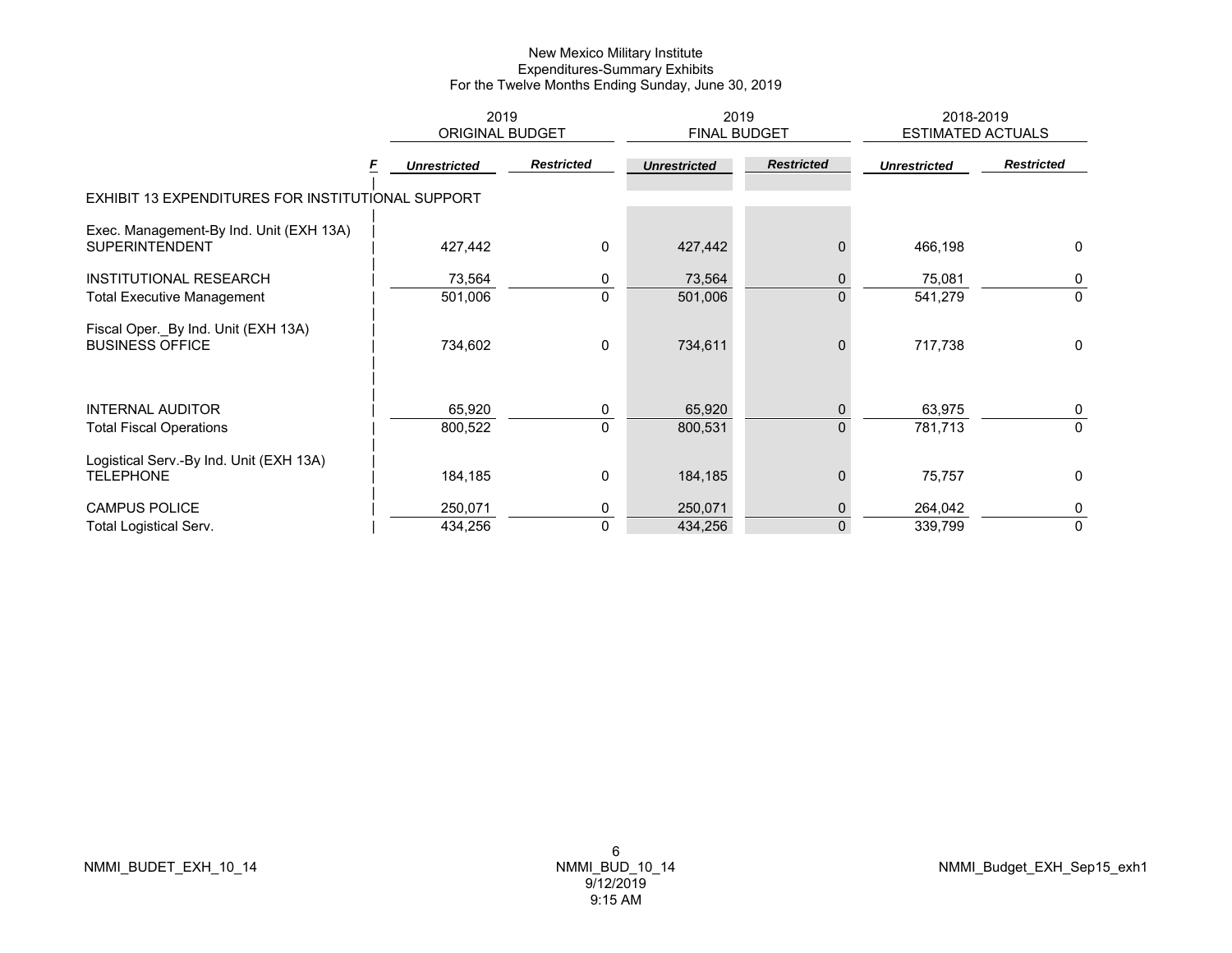|                                         | 2019<br><b>ORIGINAL BUDGET</b> |                   |                     | 2019<br><b>FINAL BUDGET</b> | 2018-2019<br><b>ESTIMATED ACTUALS</b> |                   |
|-----------------------------------------|--------------------------------|-------------------|---------------------|-----------------------------|---------------------------------------|-------------------|
| F                                       | <b>Unrestricted</b>            | <b>Restricted</b> | <b>Unrestricted</b> | <b>Restricted</b>           | <b>Unrestricted</b>                   | <b>Restricted</b> |
| Community Relations-By Ind. Unit (EXH   |                                |                   |                     |                             |                                       |                   |
| 13A)                                    |                                |                   |                     |                             |                                       |                   |
| PUBLIC AFFAIRS OFFICE                   | 312,393                        | 0                 | 312,393             | $\mathbf{0}$                | 217,059                               | 0                 |
| <b>FOUNDATION</b>                       | $\Omega$                       | 630,280           | $\Omega$            | 630,280                     | 0                                     | 426,270           |
| ALUMNI RELATIONS/DEVELOPMENT            | 561,228                        | 0                 | 561,228             | 0                           | 322,818                               | 0                 |
| <b>Total Community Relations</b>        | 873,621                        | 630,280           | 873,621             | 630,280                     | 539,877                               | 426,270           |
| <b>EMPLOYEE SICK BANK/SUBS</b>          | 45,722                         | 0                 | 45,722              | 0                           |                                       |                   |
| EXTERNAL AUDITOR/RATING SRVS            | 150,000                        | 0                 | 150,000             | $\Omega$                    | 153,235                               | 0                 |
| <b>ACCRUED VACATION</b>                 | 15,300                         | 0                 | 15,300              | $\Omega$                    | 0                                     | $\mathbf{0}$      |
| <b>LIABILITY INSURANCE</b>              | 57,131                         | 0                 | 39,569              | 0                           | 39,569                                | 0                 |
| <b>BOARD OF REGENTS</b>                 | 10,200                         | $\Omega$          | 10,200              | $\Omega$                    | 14,832                                | 0                 |
| ADMIN. PUBLIC.                          | 10,000                         | 0                 | 10,000              | $\Omega$                    |                                       |                   |
| DUE & MEMBERSHIPS                       | 21,285                         | 0                 | 21,285              | $\mathbf{0}$                | 16,000                                | 0                 |
| COMMENCEMENT                            | 5,000                          | 0                 | 5,000               | 0                           | 9,756                                 | $\mathbf 0$       |
| <b>LEGAL SERVICES</b>                   | 200,000                        | 0                 | 200,000             | $\overline{0}$              | 92,422                                | 0                 |
| CONSULTING SERVICES                     | 100,000                        | 0                 | 100,000             | $\mathbf{0}$                | 48,000                                | $\mathbf 0$       |
| <b>BAD DEBT EXPENSE</b>                 | 120,000                        | 0                 | 120,000             | $\mathbf{0}$                | 20,670                                | $\pmb{0}$         |
| <b>RETIREMENT EXP.</b>                  | 266,846                        | $\Omega$          | 280,051             | $\overline{0}$              | 254,021                               | $\pmb{0}$         |
| SOCIAL SECURITY EXP.                    | 146,861                        | 0                 | 154,129             | $\Omega$                    | 130,477                               | $\pmb{0}$         |
| GROUP INSURANCE EXP.                    | 200,755                        | 0                 | 200,755             | $\mathbf{0}$                | 199,143                               | $\pmb{0}$         |
| <b>WORKMANS COMP</b>                    | 21,538                         | 0                 | 7,013               | 0                           | 5,694                                 | $\pmb{0}$         |
| UNEMPLOYMENT COMP                       | 4,358                          | 0                 | 1,092               | $\Omega$                    | 225                                   | $\pmb{0}$         |
| NEW MEXICO RETIREE HEALTH CARE          | 38,395                         | $\Omega$          | 40,295              | $\Omega$                    | 37,472                                | $\mathbf 0$       |
| COMPUTER EXP.                           | 194,337                        | 0                 | 194,337             | $\Omega$                    | 194,337                               | $\mathbf 0$       |
| <b>NCA</b>                              | 45,000                         | 0                 | 45,000              | $\overline{0}$              | 15,398                                | 0                 |
| <b>EMPLOYEE UNIFORMS</b>                | 18,000                         | 0                 | 18,000              | $\Omega$                    | 666                                   | 0                 |
| <b>RECEPTION &amp; PROMOTION</b>        | 15,000                         | 0                 | 15,000              | $\mathbf{0}$                | 19,142                                | $\mathbf{0}$      |
| MOVING EXPENSE                          | 25,000                         | 0                 | 25,000              | $\mathbf 0$                 |                                       |                   |
| Total Items not Included in 13A's       | 1,710,728                      | $\mathbf 0$       | 1,697,748           | $\mathbf 0$                 | 1,251,059                             | $\mathbf{0}$      |
| Less Inst. Support Charged to:          |                                |                   |                     |                             |                                       |                   |
| <b>AUXILIARY ENTERP. CHARGE</b>         |                                |                   |                     |                             |                                       |                   |
| <b>OVERHEAD-ADMIN</b>                   | (52, 335)                      | 0                 | (52, 335)           | $\mathbf 0$                 | (52, 335)                             | $\mathbf{0}$      |
| <b>AUXILIARY ENTERP, CHARGE</b>         |                                |                   |                     |                             |                                       |                   |
| <b>OVERHEAD-ATHLETICS</b>               | (1, 350)                       | 0                 | (1, 350)            | $\mathbf 0$                 | (1, 350)                              | 0                 |
| <b>Total Support Charges</b>            | (53, 685)                      | $\Omega$          | (53, 685)           | $\Omega$                    | (53, 685)                             | $\Omega$          |
| Total for Institutional Support (EXH 2) | 4,266,448                      | 630,280           | 4,253,477           | 630,280                     | 3,400,042                             | 426,270           |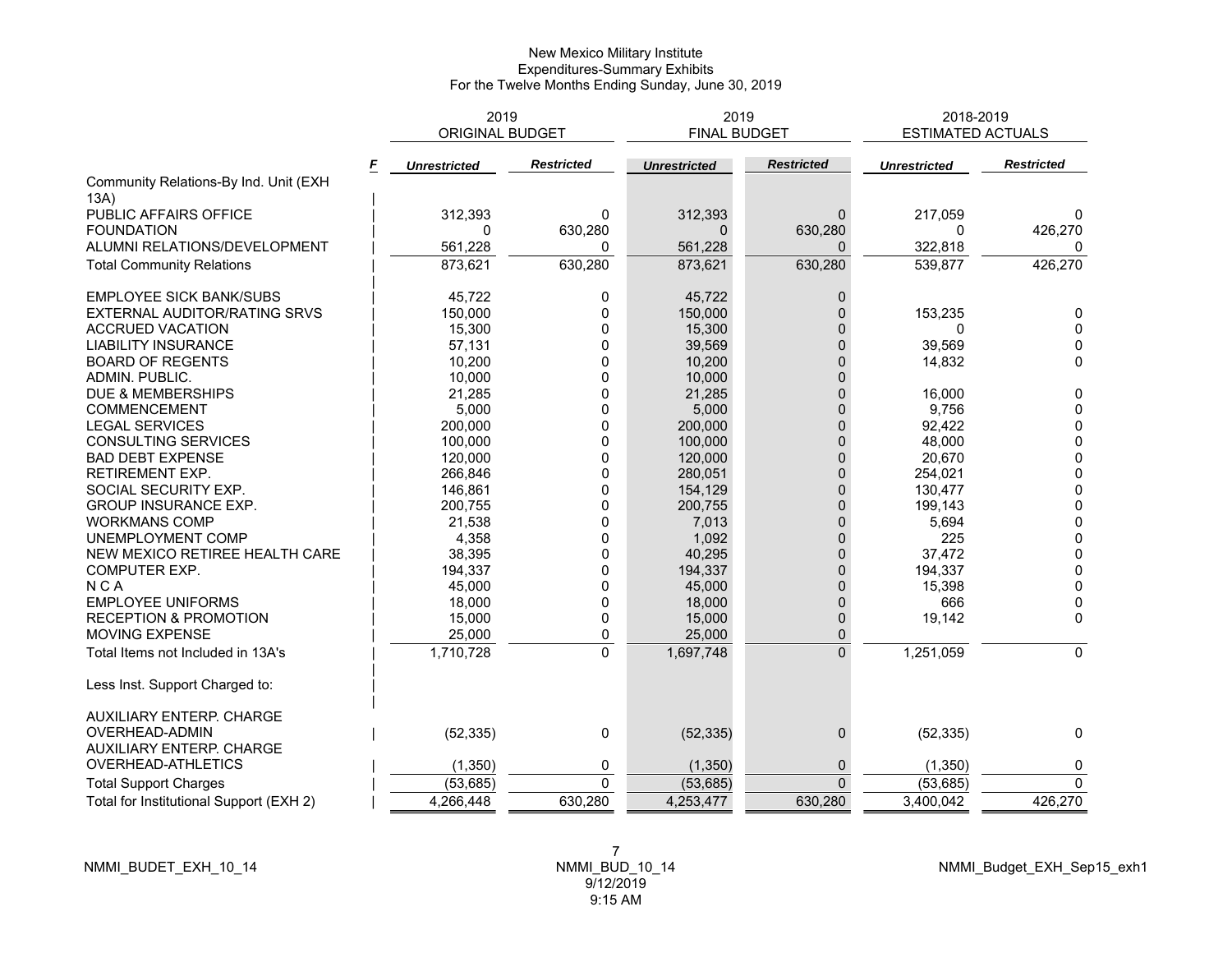### New Mexico Military Institute Exhibit 13A Expenditure for Institutional Support-Detail of Individual Units For the Twelve Months Ending Sunday, June 30, 2019

|                               | 2019<br>ORIGINAL BUDGET |                     |                |                   |                | <b>FINAL BUDGET</b> | 2019           |                   | 2018-19<br><b>ESTIMATED ACTUALS</b> |                     |                |                   |  |
|-------------------------------|-------------------------|---------------------|----------------|-------------------|----------------|---------------------|----------------|-------------------|-------------------------------------|---------------------|----------------|-------------------|--|
|                               | <b>FTE</b>              | <b>Unrestricted</b> | <b>FTE</b>     | <b>Restricted</b> | <b>FTE</b>     | <b>Unrestricted</b> | <b>FTE</b>     | <b>Restricted</b> | <b>FTE</b>                          | <b>Unrestricted</b> | <b>FTE</b>     | <b>Restricted</b> |  |
| <b>SUPERINTENDENT</b>         |                         |                     |                |                   |                |                     |                |                   |                                     |                     |                |                   |  |
| <b>Professional Salaries</b>  | $\boldsymbol{2}$        | 354,805             |                |                   | $\sqrt{2}$     | 354,805             |                |                   | $\boldsymbol{2}$                    | 397,755             |                |                   |  |
| Secretarial & Clerical Sal.   | $\mathbf{1}$            | 33,062              |                |                   | $\mathbf{1}$   | 33,062              |                |                   | $\mathbf{1}$                        | 33,262              |                |                   |  |
| Supplies & Expense            |                         | 13,575              |                |                   |                | 13,575              |                |                   |                                     | 15,107              |                |                   |  |
| Travel                        |                         | 26,000              |                |                   |                | 26,000              |                |                   |                                     | 20,074              |                |                   |  |
| Equipment                     |                         |                     |                |                   |                |                     |                |                   |                                     |                     |                |                   |  |
| Total                         | 3                       | 427,442             | $\overline{0}$ | $\overline{0}$    | $\overline{3}$ | 427,442             | $\overline{0}$ | $\overline{0}$    | 3                                   | 466,198             | $\mathbf 0$    | $\mathbf{0}$      |  |
| <b>INSTITUTUONAL RESEARCH</b> |                         |                     |                |                   |                |                     |                |                   |                                     |                     |                |                   |  |
| <b>Professional Salaries</b>  | 1                       | 57,114              |                |                   | $\mathbf{1}$   | 57,114              |                |                   | $\mathbf{1}$                        | 61,314              |                |                   |  |
| <b>Other Salaries</b>         |                         | 500                 |                |                   |                | 500                 |                |                   |                                     |                     |                |                   |  |
| Supplies & Expense            |                         | 10,800              |                |                   |                | 10,800              |                |                   |                                     | 5,745               |                |                   |  |
| Travel                        |                         | 5,150               |                |                   |                | 5,150               |                |                   |                                     | 8,022               |                |                   |  |
| Equipment                     |                         |                     |                |                   |                |                     |                |                   |                                     |                     |                |                   |  |
| Total                         | $\mathbf{1}$            | 73,564              | $\overline{0}$ | $\overline{0}$    | $\mathbf{1}$   | 73,564              | $\overline{0}$ | $\overline{0}$    | $\mathbf{1}$                        | 75,081              | $\overline{0}$ | $\overline{0}$    |  |
| <b>BUSINESS OFFICE</b>        |                         |                     |                |                   |                |                     |                |                   |                                     |                     |                |                   |  |
| <b>Professional Salaries</b>  | $\,6$                   | 424,229             |                |                   | $\,6\,$        | 424,229             |                |                   | 6                                   | 397,469             |                |                   |  |
| Secretarial & Clerical Sal.   | 6                       | 183,073             |                |                   | 6              | 183,073             |                |                   | 6                                   | 177,841             |                |                   |  |
| <b>Other Salaries</b>         |                         |                     |                |                   |                |                     |                |                   |                                     | 10                  |                |                   |  |
| Supplies & Expense            |                         | 120,800             |                |                   |                | 120,800             |                |                   |                                     | 129,071             |                |                   |  |
| Travel                        |                         | 6,500               |                |                   |                | 6,509               |                |                   |                                     | 5,608               |                |                   |  |
| Equipment                     |                         |                     |                |                   |                |                     |                |                   |                                     |                     |                |                   |  |
| <b>Contracted Service</b>     |                         |                     |                |                   |                |                     |                |                   |                                     | 7,740               |                |                   |  |
| Total                         | 12                      | 734,602             | $\overline{0}$ | $\overline{0}$    | 12             | 734,611             | $\overline{0}$ | $\overline{0}$    | 12                                  | 717,738             | $\mathbf 0$    | $\overline{0}$    |  |
| <b>INTERNAL AUDITOR</b>       |                         |                     |                |                   |                |                     |                |                   |                                     |                     |                |                   |  |
| <b>Professional Salaries</b>  | 1                       | 61,800              |                |                   | $\mathbf{1}$   | 61,800              |                |                   | $\mathbf{1}$                        | 62,000              |                |                   |  |
| Supplies & Expense            |                         | 2,440               |                |                   |                | 2,440               |                |                   |                                     | 1,713               |                |                   |  |
| Travel                        |                         | 1,680               |                |                   |                | 1,680               |                |                   |                                     | 262                 |                |                   |  |
| Equipment                     |                         |                     |                |                   |                |                     |                |                   |                                     |                     |                |                   |  |
| Total                         | $\overline{1}$          | 65,920              | $\overline{0}$ | $\overline{0}$    | $\mathbf{1}$   | 65,920              | $\overline{0}$ | $\overline{0}$    | $\mathbf{1}$                        | 63,975              | $\overline{0}$ | $\mathbf 0$       |  |
| <b>TELEPHONE</b>              |                         |                     |                |                   |                |                     |                |                   |                                     |                     |                |                   |  |
| <b>Professional Salaries</b>  | $\mathbf{1}$<br>35,370  |                     |                | $\mathbf{1}$      | 35,370         |                     |                | $\mathbf{1}$      | 36,277                              |                     |                |                   |  |
| Supplies & Expense            | 56,685                  |                     |                | 56,685            |                |                     |                |                   | 11,910                              |                     |                |                   |  |
| Travel                        |                         | 2,250               |                |                   |                | 2,250               |                |                   |                                     |                     |                |                   |  |
| Equipment                     |                         |                     |                |                   |                |                     |                |                   |                                     |                     |                |                   |  |
| <b>Contracted Service</b>     |                         | 89,880              |                |                   |                | 89,880              |                |                   |                                     | 27,570              |                |                   |  |
| Total                         | 1                       | 184,185             | $\Omega$       | $\Omega$          | $\mathbf{1}$   | 184,185             | $\Omega$       | $\mathbf{0}$      | $\mathbf{1}$                        | 75,757              | $\Omega$       | $\mathbf{0}$      |  |
|                               |                         |                     |                |                   |                |                     |                |                   |                                     |                     |                |                   |  |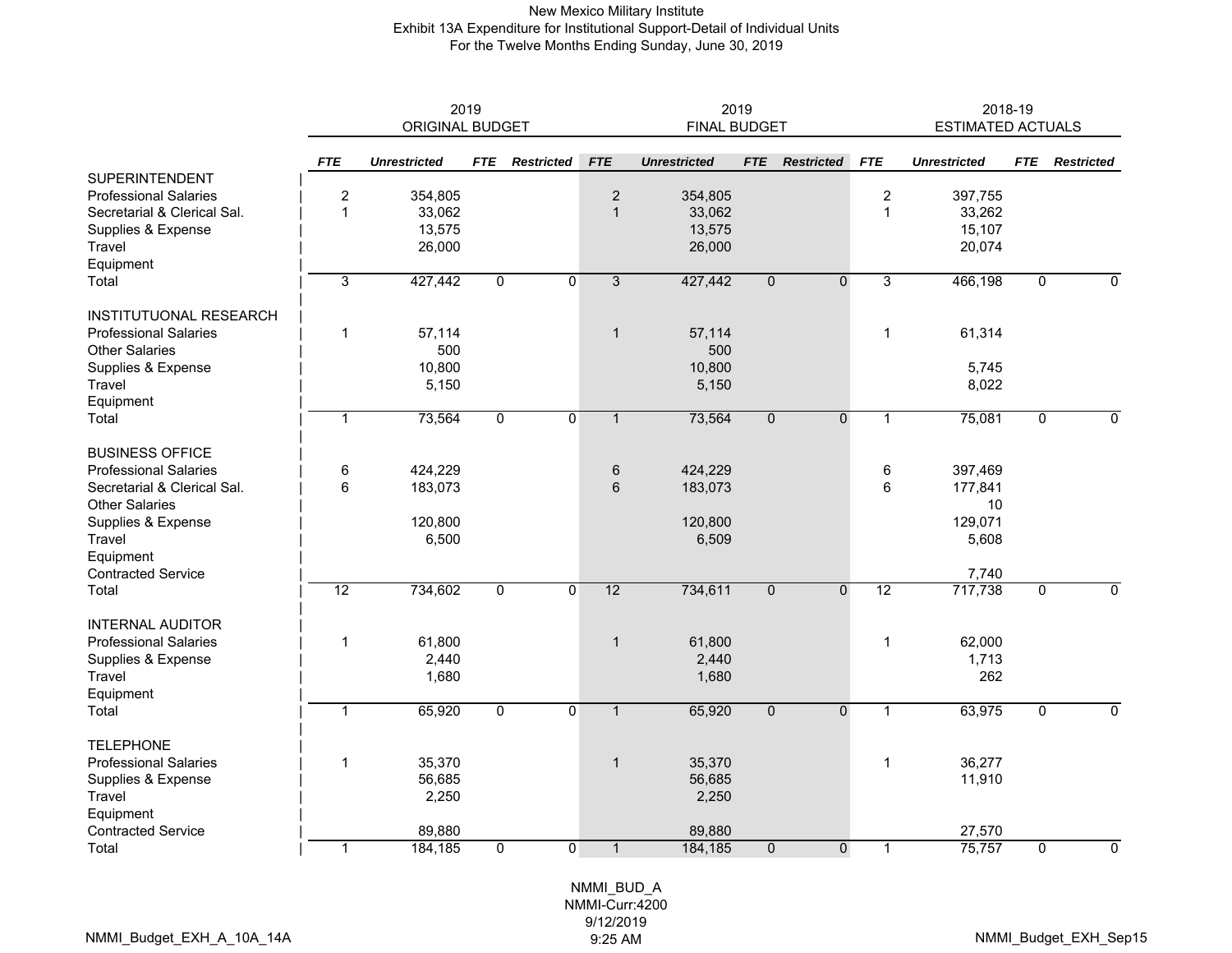### New Mexico Military Institute Exhibit 13A Expenditure for Institutional Support-Detail of Individual Units For the Twelve Months Ending Sunday, June 30, 2019

|                              | 2019           |                        |                |                   |                | 2019                |                | 2018-19           |                |                          |                |                   |
|------------------------------|----------------|------------------------|----------------|-------------------|----------------|---------------------|----------------|-------------------|----------------|--------------------------|----------------|-------------------|
|                              |                | <b>ORIGINAL BUDGET</b> |                |                   |                | <b>FINAL BUDGET</b> |                |                   |                | <b>ESTIMATED ACTUALS</b> |                |                   |
|                              | <b>FTE</b>     | <b>Unrestricted</b>    | <b>FTE</b>     | <b>Restricted</b> | <b>FTE</b>     | <b>Unrestricted</b> | <b>FTE</b>     | <b>Restricted</b> | <b>FTE</b>     | <b>Unrestricted</b>      | <b>FTE</b>     | <b>Restricted</b> |
| <b>CAMPUS POLICE</b>         |                |                        |                |                   |                |                     |                |                   |                |                          |                |                   |
| <b>Professional Salaries</b> | 1              | 58,086                 |                |                   | $\mathbf{1}$   | 58,086              |                |                   | -1             | 58,286                   |                |                   |
| <b>Technician Salaries</b>   | 4              | 181,720                |                |                   | $\overline{4}$ | 181,720             |                |                   | $\overline{4}$ | 194,869                  |                |                   |
| Supplies & Expense           |                | 7,765                  |                |                   |                | 7,765               |                |                   |                | 8,066                    |                |                   |
| <b>Travel</b>                |                | 2,500                  |                |                   |                | 2,500               |                |                   |                | 2,821                    |                |                   |
| Equipment                    |                |                        |                |                   |                |                     |                |                   |                |                          |                |                   |
| Total                        | 5              | 250,071                | $\overline{0}$ | $\mathbf 0$       | 5              | 250,071             | $\mathbf 0$    | $\mathbf{0}$      | 5              | 264,042                  | 0              | 0                 |
| PUBLIC AFFAIRS OFFICE        |                |                        |                |                   |                |                     |                |                   |                |                          |                |                   |
| <b>Professional Salaries</b> | 3              | 154,681                |                |                   | 3              | 154,681             |                |                   | 3              | 82,260                   |                |                   |
| <b>Technician Salaries</b>   | $\overline{2}$ | 86,090                 |                |                   | $\overline{2}$ | 86,090              |                |                   | $\overline{2}$ | 74,300                   |                |                   |
| Supplies & Expense           |                | 66,750                 |                |                   |                | 66,750              |                |                   |                | 59,883                   |                |                   |
| Travel                       |                | 4,872                  |                |                   |                | 4,872               |                |                   |                | 616                      |                |                   |
| Equipment                    |                |                        |                |                   |                |                     |                |                   |                |                          |                |                   |
| Total                        | 5              | 312,393                | $\mathbf 0$    | $\mathbf{0}$      | 5              | 312,393             | $\mathbf{0}$   | $\Omega$          | 5              | 217,059                  | $\mathbf{0}$   | $\mathbf{0}$      |
| <b>FOUNDATION</b>            |                |                        |                |                   |                |                     |                |                   |                |                          |                |                   |
| <b>Professional Salaries</b> |                |                        |                | 106,077           |                |                     | 1              | 106,077           |                |                          |                | 106,277           |
| Secretarial & Clerical Sal.  |                |                        | -1             | 50,111            |                |                     | 1              | 50,111            |                |                          |                | 52,369            |
| Supplies & Expense           |                |                        |                | 474,092           |                |                     |                | 474,092           |                |                          |                | 210,688           |
| Equipment                    |                |                        |                |                   |                |                     |                |                   |                |                          |                |                   |
| Fringe Benefits              |                |                        |                |                   |                |                     |                |                   |                |                          |                | 56,935            |
| Total                        | $\mathbf 0$    | $\overline{0}$         | $\overline{2}$ | 630,280           | $\overline{0}$ | $\overline{0}$      | $\overline{2}$ | 630,280           | $\overline{0}$ | $\mathbf 0$              | $\overline{2}$ | 426,270           |
| <b>ALUMNI</b>                |                |                        |                |                   |                |                     |                |                   |                |                          |                |                   |
| RELATIONS/DEVELOPMENT        |                |                        |                |                   |                |                     |                |                   |                |                          |                |                   |
| <b>Professional Salaries</b> | 3              | 221,750                |                |                   | 3              | 221,750             |                |                   | 3              | 123,923                  |                |                   |
| Secretarial & Clerical Sal.  | 5              | 162,978                |                |                   | 5              | 162,978             |                |                   | 5              | 114,458                  |                |                   |
| Supplies & Expense           |                | 111,500                |                |                   |                | 111,500             |                |                   |                | 67,591                   |                |                   |
| Travel                       |                | 65,000                 |                |                   |                | 65,000              |                |                   |                | 16,846                   |                |                   |
| Equipment                    |                |                        |                |                   |                |                     |                |                   |                |                          |                |                   |
| Total                        | $\overline{8}$ | 561,228                | $\overline{0}$ | $\mathbf 0$       | 8              | 561,228             | $\mathbf 0$    | $\mathbf 0$       | 8              | 322,818                  | 0              | $\pmb{0}$         |
|                              |                |                        |                |                   |                |                     |                |                   |                |                          |                |                   |
|                              |                |                        |                |                   |                |                     |                |                   |                |                          |                |                   |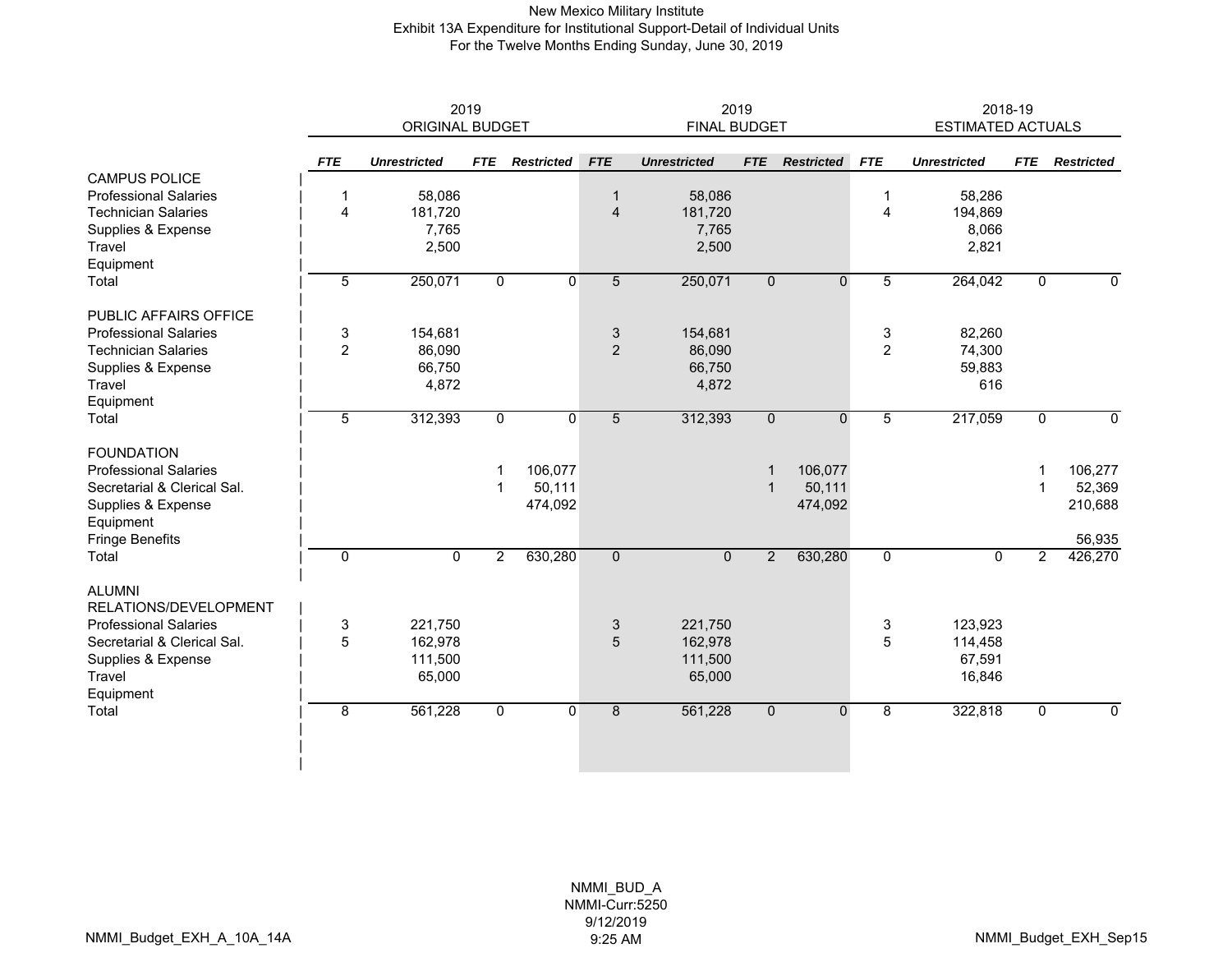### New Mexico Military Institute Exhibit 13A Expenditure for Institutional Support-Detail of Individual Units Institutional Support TOTAL 13A'S For the Twelve Months Ending Sunday, June 30, 2019

|                                      | 2019       |                     |                |                   | 2019            |                     |                |                   |            | 2018-19             |                |                   |  |
|--------------------------------------|------------|---------------------|----------------|-------------------|-----------------|---------------------|----------------|-------------------|------------|---------------------|----------------|-------------------|--|
|                                      |            | ORIGINAL BUDGET     |                |                   |                 | FINAL BUDGET        |                |                   |            | ESTIMATED ACTUALS   |                |                   |  |
|                                      | <b>FTE</b> | <b>Unrestricted</b> | <b>FTE</b>     | <b>Restricted</b> | <b>FTE</b>      | <b>Unrestricted</b> | <b>FTE</b>     | <b>Restricted</b> | <b>FTE</b> | <b>Unrestricted</b> | <b>FTE</b>     | <b>Restricted</b> |  |
| Institutional Support TOTAL<br>13A'S |            |                     |                |                   |                 |                     |                |                   |            |                     |                |                   |  |
| <b>Professional Salaries</b>         | 18         | 1,367,835           |                | 106,077           | 18              | 1,367,835           | $\mathbf{1}$   | 106,077           | 18         | 1,219,284           | 1              | 106,277           |  |
| Secretarial & Clerical Sal.          | 12         | 379,113             | $\mathbf{1}$   | 50,111            | 12              | 379,113             | $\mathbf{1}$   | 50,111            | 12         | 325,561             | $\mathbf{1}$   | 52,369            |  |
| <b>Technician Salaries</b>           | 6          | 267,810             |                |                   | $6\phantom{1}6$ | 267,810             |                |                   | 6          | 269,169             |                |                   |  |
| <b>Other Salaries</b>                |            | 500                 |                |                   |                 | 500                 |                |                   |            | 10                  |                |                   |  |
| Supplies & Expense                   |            | 390,315             |                | 474,092           |                 | 390,315             |                | 474,092           |            | 299,087             |                | 210,688           |  |
| Travel                               |            | 113,952             |                |                   |                 | 113,961             |                |                   |            | 54,248              |                |                   |  |
| Equipment                            |            |                     |                |                   |                 |                     |                |                   |            |                     |                |                   |  |
| <b>Contracted Service</b>            |            | 89,880              |                |                   | 89,880          |                     |                | 35,310            |            |                     |                |                   |  |
| <b>Fringe Benefits</b>               |            |                     |                |                   |                 |                     |                |                   |            |                     |                | 56,935            |  |
| Total                                | 36         | 2,609,405           | $\overline{2}$ | 630,280           | 36              | 2,609,414           | $\overline{2}$ | 630,280           | 36         | 2,202,668           | $\overline{2}$ | 426,270           |  |
|                                      |            |                     |                |                   |                 |                     |                |                   |            |                     |                |                   |  |
|                                      |            |                     |                |                   |                 |                     |                |                   |            |                     |                |                   |  |
|                                      |            |                     |                |                   |                 |                     |                |                   |            |                     |                |                   |  |
|                                      |            |                     |                |                   |                 |                     |                |                   |            |                     |                |                   |  |
|                                      |            |                     |                |                   |                 |                     |                |                   |            |                     |                |                   |  |
|                                      |            |                     |                |                   |                 |                     |                |                   |            |                     |                |                   |  |
|                                      |            |                     |                |                   |                 |                     |                |                   |            |                     |                |                   |  |
|                                      |            |                     |                |                   |                 |                     |                |                   |            |                     |                |                   |  |
|                                      |            |                     |                |                   |                 |                     |                |                   |            |                     |                |                   |  |
|                                      |            |                     |                |                   |                 |                     |                |                   |            |                     |                |                   |  |
|                                      |            |                     |                |                   |                 |                     |                |                   |            |                     |                |                   |  |
|                                      |            |                     |                |                   |                 |                     |                |                   |            |                     |                |                   |  |
|                                      |            |                     |                |                   |                 |                     |                |                   |            |                     |                |                   |  |
|                                      |            |                     |                |                   |                 |                     |                |                   |            |                     |                |                   |  |
|                                      |            |                     |                |                   |                 |                     |                |                   |            |                     |                |                   |  |
|                                      |            |                     |                |                   |                 |                     |                |                   |            |                     |                |                   |  |
|                                      |            |                     |                |                   |                 |                     |                |                   |            |                     |                |                   |  |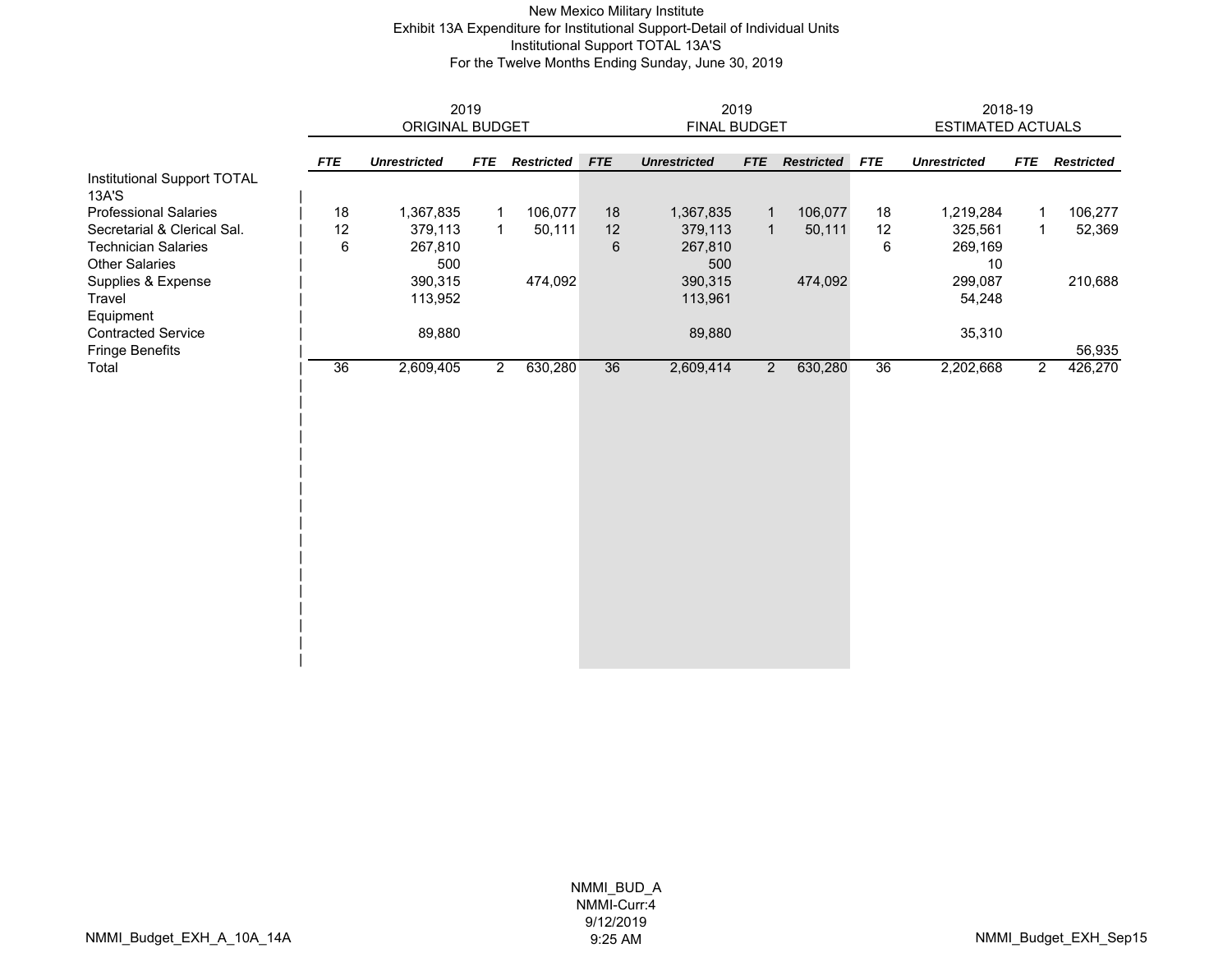|                                                                | 2019<br><b>ORIGINAL BUDGET</b> |                   | 2019<br><b>FINAL BUDGET</b> |                   | 2018-2019<br><b>ESTIMATED ACTUALS</b> |                   |
|----------------------------------------------------------------|--------------------------------|-------------------|-----------------------------|-------------------|---------------------------------------|-------------------|
| EXHIBIT 14 EXPENDITURES FOR OPERATION AND MAINTENANCE OF PLANT | <b>Unrestricted</b>            | <b>Restricted</b> | <b>Unrestricted</b>         | <b>Restricted</b> | <b>Unrestricted</b>                   | <b>Restricted</b> |
| Oper. & Maint. of Plant-By Ind. Unit (EXH                      |                                |                   |                             |                   |                                       |                   |
| 14A)                                                           |                                |                   |                             |                   |                                       |                   |
| PHYSICAL PLANT ADMIN.                                          | 175,736                        | 0                 | 195,101                     | $\mathbf{0}$      | 183,807                               | $\mathbf{0}$      |
| MECHANICAL SERVICES                                            | 315,306                        | 0                 | 327,609                     | $\mathbf{0}$      | 286,088                               | 0                 |
| <b>JANITORIAL</b>                                              | 686,741                        | 0                 | 686,741                     | 0                 | 699,573                               | 0                 |
| <b>GROUNDS</b>                                                 | 190,720                        | 0                 | 225,537                     | $\mathbf{0}$      | 229,988                               | $\mathbf{0}$      |
| <b>AUTO MAINTENANCE</b>                                        | 103,387                        | $\mathbf 0$       | 105,564                     | $\mathbf{0}$      | 85,224                                | $\mathbf{0}$      |
| <b>BUILDING SERVICES</b>                                       | 345,731                        | 0                 | 345,731                     | 0                 | 344,256                               | $\mathbf 0$       |
| SAFETY & ENVIRONMENTAL                                         | 5,540                          | 0                 | 5,540                       | $\mathbf{0}$      | 3,216                                 | $\mathbf{0}$      |
| PROPERTY INSURANCE                                             | 183,751                        | 0                 | 169,978                     | $\mathbf{0}$      | 169,978                               | 0                 |
| <b>FUEL</b>                                                    | 206,650                        | 0                 | 206,650                     | $\Omega$          | 112,622                               | $\mathbf 0$       |
| <b>ELECTRICITY</b>                                             | 664,930                        | 0                 | 696,138                     | $\Omega$          | 617,494                               | 0                 |
| <b>WATER/SEWER</b>                                             | 279,857                        | 0                 | 373,617                     | $\mathbf{0}$      | 340,911                               | $\mathbf 0$       |
| <b>RETIREMENT EXP.</b>                                         | 217,669                        | 0                 | 217,669                     | $\mathbf{0}$      | 202,982                               | 0                 |
| SOCIAL SECURITY EXP.                                           | 128,142                        | 0                 | 128,142                     | $\Omega$          | 104,251                               | 0                 |
| <b>GROUP INSURANCE EXP.</b>                                    | 283,827                        | 0                 | 283,827                     | $\Omega$          | 204,135                               | 0                 |
| <b>WORKMANS COMP</b>                                           | 48,574                         | 0                 | 6,433                       | $\Omega$          | 4,096                                 | $\pmb{0}$         |
| UNEMPLOYMENT COMP                                              | 5,318                          | $\mathbf{0}$      | 958                         | $\Omega$          | 183                                   | $\mathbf{0}$      |
| NEW MEXICO RETIREE HEALTH CARE                                 | 31,319                         | 0                 | 31,319                      | $\mathbf{0}$      | 29,170                                | 0                 |
| Gross Total Expense for Oper & Maint.                          | 3,873,198                      | $\overline{0}$    | 4,006,554                   | $\overline{0}$    | 3,617,976                             | $\mathbf 0$       |
| Less Oper. & Maint. of Plant Chged to:                         |                                |                   |                             |                   |                                       |                   |
| INSTITUTIONAL SUPPORT CHG.                                     |                                |                   |                             |                   |                                       |                   |
| OVERHEAD-PLANT OPER<br>INSTITUTIONAL SUPPORT CHG.              | (194, 515)                     | 0                 | (194, 515)                  | $\mathbf{0}$      | (194, 515)                            | $\mathbf{0}$      |
| OVERHEAD-ATHLETICS                                             | (1,800)                        | 0                 | (1,800)                     | 0                 | (1,800)                               | 0                 |
| Net Operation and Maintenance of Plant                         | 3,676,883                      | $\mathbf 0$       | 3,810,239                   | $\mathbf 0$       | 3,421,661                             | 0                 |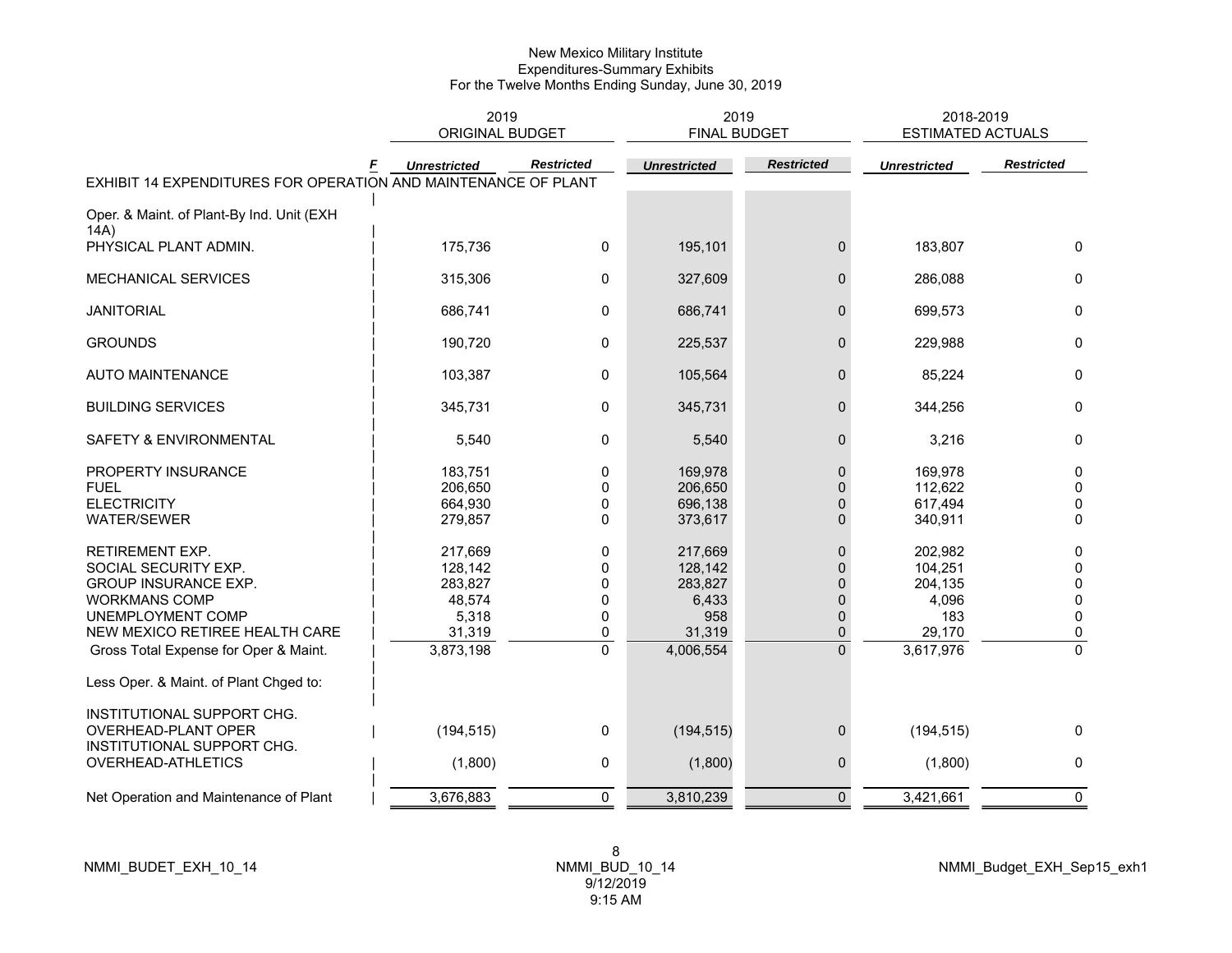### New Mexico Military Institute Exhibit 14A Expenditure for Operations and Maintenance-Detail of Individual Units For the Twelve Months Ending Sunday, June 30, 2019

|                              | 2019<br>ORIGINAL BUDGET |                     |                |                   |                 | 2019                | 2018-19<br><b>ESTIMATED ACTUALS</b> |                   |                |                     |             |                   |
|------------------------------|-------------------------|---------------------|----------------|-------------------|-----------------|---------------------|-------------------------------------|-------------------|----------------|---------------------|-------------|-------------------|
|                              |                         |                     |                |                   |                 | <b>FINAL BUDGET</b> |                                     |                   |                |                     |             |                   |
|                              | <b>FTE</b>              | <b>Unrestricted</b> | <b>FTE</b>     | <b>Restricted</b> | <b>FTE</b>      | <b>Unrestricted</b> | <b>FTE</b>                          | <b>Restricted</b> | <b>FTE</b>     | <b>Unrestricted</b> | <b>FTE</b>  | <b>Restricted</b> |
| PHYSICAL PLANT ADMIN.        |                         |                     |                |                   |                 |                     |                                     |                   |                |                     |             |                   |
| <b>Professional Salaries</b> | 1                       | 93,376              |                |                   | $\mathbf{1}$    | 93,376              |                                     |                   | $\mathbf{1}$   | 93,576              |             |                   |
| Secretarial & Clerical Sal.  | $\overline{c}$          | 57,500              |                |                   | $\overline{2}$  | 57,500              |                                     |                   | $\overline{2}$ | 57,900              |             |                   |
| <b>Other Salaries</b>        |                         | 3,120               |                |                   |                 | 3,120               |                                     |                   |                |                     |             |                   |
| Supplies & Expense           |                         | 7,740               |                |                   |                 | 14,871              |                                     |                   |                | 13,297              |             |                   |
| Travel                       |                         | 4,000               |                |                   |                 | 7,633               |                                     |                   |                | 4,461               |             |                   |
| Equipment                    |                         |                     |                |                   |                 |                     |                                     |                   |                |                     |             |                   |
| Uniform Expense              |                         | 10,000              |                |                   |                 | 18,601              |                                     |                   |                | 14,573              |             |                   |
| Total                        | 3                       | 175,736             | $\overline{0}$ | $\overline{0}$    | $\overline{3}$  | 195,101             | $\overline{0}$                      | $\overline{0}$    | 3              | 183,807             | $\Omega$    | $\overline{0}$    |
| MECHANICAL SERVICES          |                         |                     |                |                   |                 |                     |                                     |                   |                |                     |             |                   |
| <b>Professional Salaries</b> |                         | 34,041              |                |                   |                 | 34,041              |                                     |                   |                |                     |             |                   |
| <b>Technician Salaries</b>   | $\overline{7}$          | 226,985             |                |                   | $\overline{7}$  | 226,985             |                                     |                   | $\overline{7}$ | 240,109             |             |                   |
| <b>Other Salaries</b>        |                         | 4,980               |                |                   |                 | 4,980               |                                     |                   |                |                     |             |                   |
| Supplies & Expense           |                         | 49,050              |                |                   |                 | 61,353              |                                     |                   |                | 45,979              |             |                   |
| <b>Travel</b>                |                         | 250                 |                |                   |                 | 250                 |                                     |                   |                |                     |             |                   |
| Equipment                    |                         |                     |                |                   |                 |                     |                                     |                   |                |                     |             |                   |
| Total                        | $\overline{7}$          | 315,306             | $\mathbf 0$    | $\mathbf{0}$      | $\overline{7}$  | 327,609             | $\mathbf 0$                         | $\mathbf 0$       | $\overline{7}$ | 286,088             | $\mathbf 0$ | $\mathbf 0$       |
| <b>JANITORIAL</b>            |                         |                     |                |                   |                 |                     |                                     |                   |                |                     |             |                   |
| <b>Professional Salaries</b> | $\mathbf 1$             | 40,589              |                |                   | $\mathbf{1}$    | 40,589              |                                     |                   | $\mathbf{1}$   | 40,789              |             |                   |
| <b>Technician Salaries</b>   | 24                      | 555,004             |                |                   | 24              | 555,004             |                                     |                   | 24             | 542,358             |             |                   |
| <b>Other Salaries</b>        |                         | 30,298              |                |                   |                 | 30,298              |                                     |                   |                | 761                 |             |                   |
| Supplies & Expense           |                         | 60,350              |                |                   |                 | 60,350              |                                     |                   |                | 75,109              |             |                   |
| Travel                       |                         | 500                 |                |                   |                 | 500                 |                                     |                   |                | 102                 |             |                   |
| Equipment                    |                         |                     |                |                   |                 |                     |                                     |                   |                |                     |             |                   |
| <b>Contracted Service</b>    |                         |                     |                |                   |                 |                     |                                     |                   |                | 40,454              |             |                   |
| Total                        | 25                      | 686,741             | 0              | $\mathbf{0}$      | 25              | 686,741             | $\mathbf 0$                         | $\mathbf{0}$      | 25             | 699,573             | 0           | 0                 |
| <b>GROUNDS</b>               |                         |                     |                |                   |                 |                     |                                     |                   |                |                     |             |                   |
| <b>Technician Salaries</b>   | 4                       | 129,760             |                |                   | 4               | 129,760             |                                     |                   | 4              | 140,190             |             |                   |
| <b>Other Salaries</b>        | 1                       | 25,910              |                |                   | $\mathbf{1}$    | 25,910              |                                     |                   | 1              | 9,972               |             |                   |
| Supplies & Expense           |                         | 34,450              |                |                   |                 | 69,267              |                                     |                   |                | 79,797              |             |                   |
| Travel                       |                         | 600                 |                |                   |                 | 600                 |                                     |                   |                | 30                  |             |                   |
| Equipment                    |                         |                     |                |                   |                 |                     |                                     |                   |                |                     |             |                   |
| Total                        | 5                       | 190,720             | $\mathbf 0$    | $\mathbf{0}$      | $5\overline{)}$ | 225,537             | $\mathbf{0}$                        | $\mathbf{0}$      | 5              | 229,988             | 0           | $\mathbf 0$       |
|                              |                         |                     |                |                   |                 |                     |                                     |                   |                |                     |             |                   |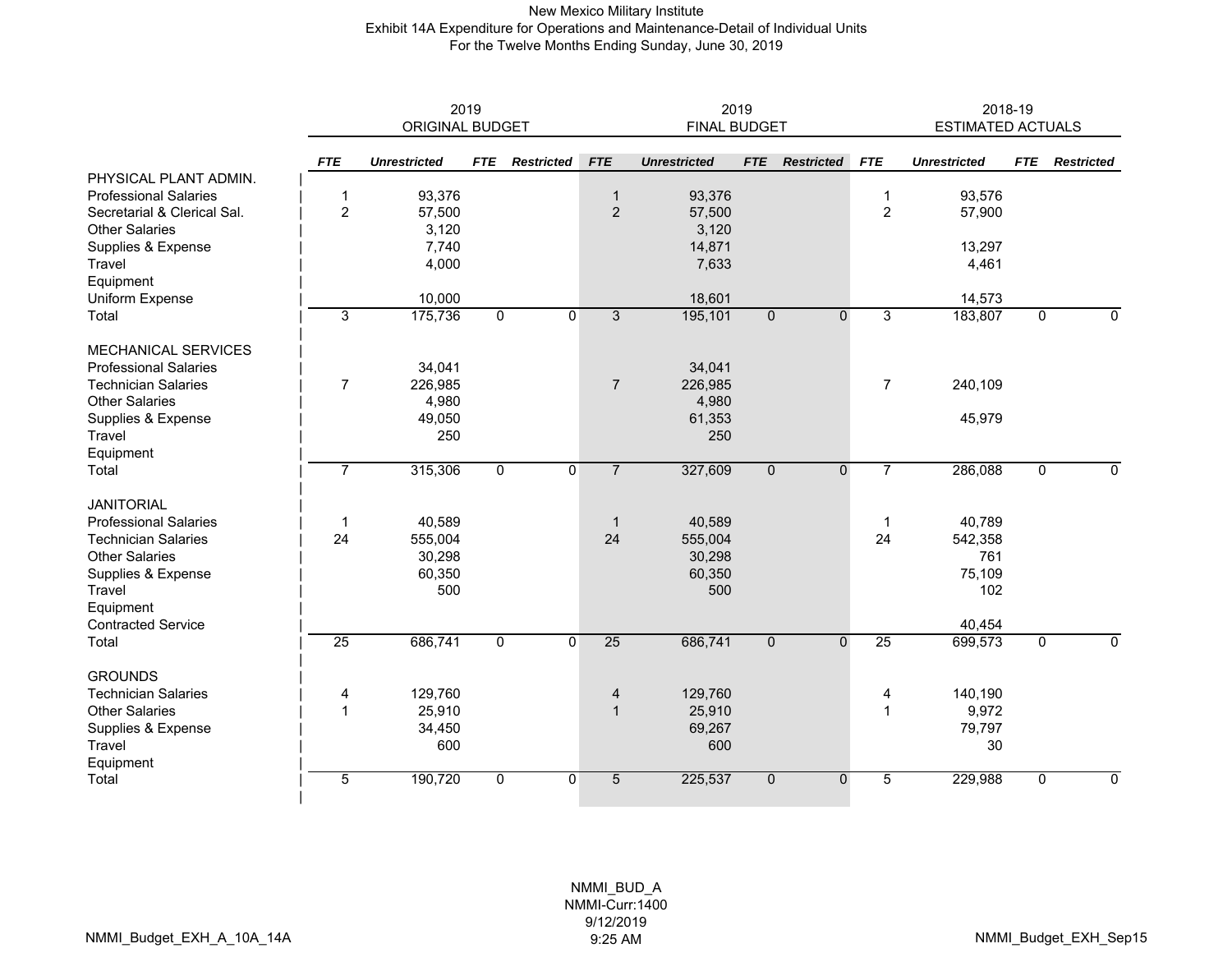### New Mexico Military Institute Exhibit 14A Expenditure for Operations and Maintenance-Detail of Individual Units For the Twelve Months Ending Sunday, June 30, 2019

|                              |                | 2019<br>ORIGINAL BUDGET |                |                   | FINAL BUDGET   | 2019                | 2018-19<br>ESTIMATED ACTUALS |                   |                |                     |                |                   |
|------------------------------|----------------|-------------------------|----------------|-------------------|----------------|---------------------|------------------------------|-------------------|----------------|---------------------|----------------|-------------------|
|                              | <b>FTE</b>     | <b>Unrestricted</b>     | <b>FTE</b>     | <b>Restricted</b> | <b>FTE</b>     | <b>Unrestricted</b> | <b>FTE</b>                   | <b>Restricted</b> | <b>FTE</b>     | <b>Unrestricted</b> | <b>FTE</b>     | <b>Restricted</b> |
| <b>AUTO MAINTENANCE</b>      |                |                         |                |                   |                |                     |                              |                   |                |                     |                |                   |
| <b>Professional Salaries</b> | $\mathbf 1$    | 44,306                  |                |                   | $\mathbf{1}$   | 44,306              |                              |                   | $\mathbf 1$    | 40,617              |                |                   |
| <b>Technician Salaries</b>   | $\mathbf{1}$   | 28,561                  |                |                   | $\mathbf{1}$   | 28,561              |                              |                   | $\mathbf{1}$   | 18,658              |                |                   |
| <b>Other Salaries</b>        |                | 2,600                   |                |                   |                | 2,600               |                              |                   |                |                     |                |                   |
| Supplies & Expense           |                | 27,670                  |                |                   |                | 29,847              |                              |                   |                | 25,948              |                |                   |
| Travel                       |                | 250                     |                |                   |                | 250                 |                              |                   |                |                     |                |                   |
| Equipment                    |                |                         |                |                   |                |                     |                              |                   |                |                     |                |                   |
| Total                        | $\overline{2}$ | 103,387                 | $\overline{0}$ | $\mathbf{0}$      | $\overline{2}$ | 105,564             | $\overline{0}$               | $\mathbf 0$       | $\overline{2}$ | 85,224              | $\overline{0}$ | $\mathbf 0$       |
| <b>BUILDING SERVICES</b>     |                |                         |                |                   |                |                     |                              |                   |                |                     |                |                   |
| <b>Professional Salaries</b> | 1              | 44,749                  |                |                   | $\mathbf{1}$   | 44,749              |                              |                   | 1              | 44,949              |                |                   |
| <b>Technician Salaries</b>   | $\overline{7}$ | 232,882                 |                |                   | $\overline{7}$ | 232,882             |                              |                   | $\overline{7}$ | 204,714             |                |                   |
| <b>Other Salaries</b>        | 0              | 11,300                  |                |                   | $\mathbf{0}$   | 11,300              |                              |                   | $\Omega$       |                     |                |                   |
| Supplies & Expense           |                | 56,500                  |                |                   |                | 56,500              |                              |                   |                | 94,158              |                |                   |
| Travel                       |                | 300                     |                |                   |                | 300                 |                              |                   |                | 435                 |                |                   |
| Equipment                    |                |                         |                |                   |                |                     |                              |                   |                |                     |                |                   |
| Total                        | 8              | 345,731                 | $\overline{0}$ | $\mathbf{0}$      | $\overline{8}$ | 345,731             | $\mathbf 0$                  | $\mathbf 0$       | $\overline{8}$ | 344,256             | $\overline{0}$ | $\overline{0}$    |
| SAFETY & ENVIRONMENTAL       |                |                         |                |                   |                |                     |                              |                   |                |                     |                |                   |
| Supplies & Expense           |                | 5,290                   |                |                   |                | 5,290               |                              |                   |                | 3,216               |                |                   |
| Travel                       |                | 250                     |                |                   |                | 250                 |                              |                   |                |                     |                |                   |
| Equipment                    |                |                         |                |                   |                |                     |                              |                   |                |                     |                |                   |
| Total                        | 0              | 5,540                   | $\overline{0}$ | $\mathbf 0$       | $\mathbf 0$    | 5,540               | $\mathbf 0$                  | $\mathbf 0$       | 0              | 3,216               | 0              | 0                 |
|                              |                |                         |                |                   |                |                     |                              |                   |                |                     |                |                   |
|                              |                |                         |                |                   |                |                     |                              |                   |                |                     |                |                   |
|                              |                |                         |                |                   |                |                     |                              |                   |                |                     |                |                   |
|                              |                |                         |                |                   |                |                     |                              |                   |                |                     |                |                   |
|                              |                |                         |                |                   |                |                     |                              |                   |                |                     |                |                   |
|                              |                |                         |                |                   |                |                     |                              |                   |                |                     |                |                   |
|                              |                |                         |                |                   |                |                     |                              |                   |                |                     |                |                   |
|                              |                |                         |                |                   |                |                     |                              |                   |                |                     |                |                   |
|                              |                |                         |                |                   |                |                     |                              |                   |                |                     |                |                   |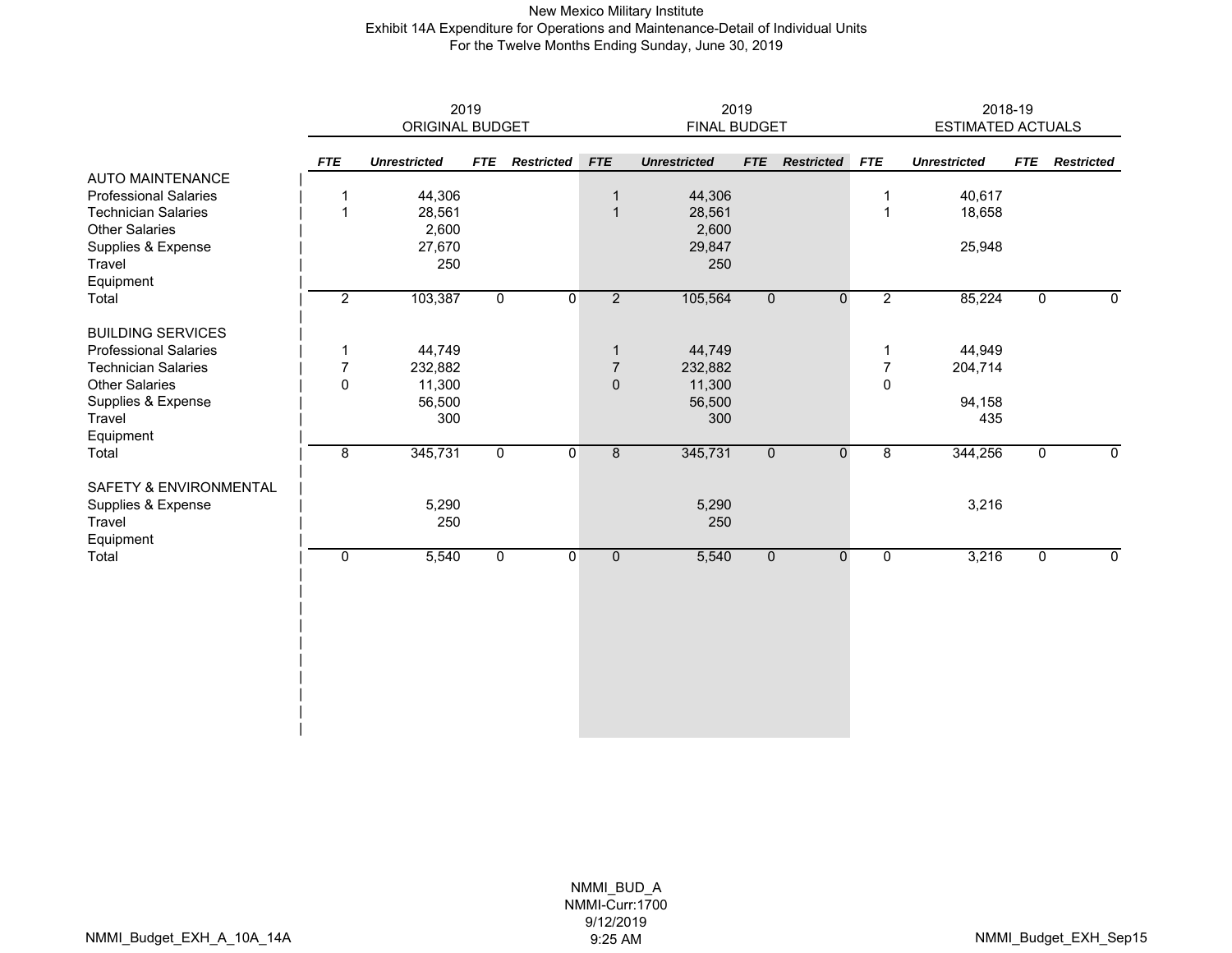### New Mexico Military Institute Exhibit 14A Expenditure for Operations and Maintenance-Detail of Individual Units Operation and Maintenance TOTAL 14A'S For the Twelve Months Ending Sunday, June 30, 2019

|                              |                | 2019                |                |                   | 2019           |                     | 2018-19        |                   |                |                     |             |                   |
|------------------------------|----------------|---------------------|----------------|-------------------|----------------|---------------------|----------------|-------------------|----------------|---------------------|-------------|-------------------|
|                              |                | ORIGINAL BUDGET     |                |                   |                | FINAL BUDGET        |                |                   |                | ESTIMATED ACTUALS   |             |                   |
|                              |                |                     |                |                   |                |                     |                |                   |                |                     |             |                   |
|                              | <b>FTE</b>     | <b>Unrestricted</b> | <b>FTE</b>     | <b>Restricted</b> | <b>FTE</b>     | <b>Unrestricted</b> | <b>FTE</b>     | <b>Restricted</b> | <b>FTE</b>     | <b>Unrestricted</b> | <b>FTE</b>  | <b>Restricted</b> |
| Operation and Maintenance    |                |                     |                |                   |                |                     |                |                   |                |                     |             |                   |
| <b>TOTAL 14A'S</b>           |                |                     |                |                   |                |                     |                |                   |                |                     |             |                   |
| <b>Professional Salaries</b> | 4              | 257,061             |                |                   | $\overline{4}$ | 257,061             |                |                   | 4              | 219,931             |             |                   |
| Secretarial & Clerical Sal.  | $\overline{2}$ | 57,500              |                |                   | $\overline{2}$ | 57,500              |                |                   | $\overline{2}$ | 57,900              |             |                   |
| <b>Technician Salaries</b>   | 43             | 1,173,192           |                |                   | 43             | 1,173,192           |                |                   | 43             | 1,146,030           |             |                   |
| <b>Other Salaries</b>        | 1              | 78,208              |                |                   | $\mathbf{1}$   | 78,208              |                |                   | $\mathbf 1$    | 10,733              |             |                   |
| Supplies & Expense           |                | 241,050             |                |                   |                | 297,478             |                |                   |                | 337,504             |             |                   |
| Travel                       |                | 6,150               |                |                   |                | 9,783               |                |                   |                | 5,027               |             |                   |
| Equipment                    |                |                     |                |                   |                |                     |                |                   |                |                     |             |                   |
| <b>Contracted Service</b>    |                |                     |                |                   |                |                     |                | 40,454            |                |                     |             |                   |
| Uniform Expense              |                | 10,000              |                |                   |                | 18,601              |                |                   |                | 14,573              |             |                   |
| Total                        | 50             | 1,823,161           | $\overline{0}$ | $\mathbf 0$       | 50             | 1,891,823           | $\overline{0}$ | $\mathbf{0}$      | 50             | 1,832,152           | $\mathbf 0$ | 0                 |
|                              |                |                     |                |                   |                |                     |                |                   |                |                     |             |                   |
|                              |                |                     |                |                   |                |                     |                |                   |                |                     |             |                   |
|                              |                |                     |                |                   |                |                     |                |                   |                |                     |             |                   |
|                              |                |                     |                |                   |                |                     |                |                   |                |                     |             |                   |
|                              |                |                     |                |                   |                |                     |                |                   |                |                     |             |                   |
|                              |                |                     |                |                   |                |                     |                |                   |                |                     |             |                   |
|                              |                |                     |                |                   |                |                     |                |                   |                |                     |             |                   |
|                              |                |                     |                |                   |                |                     |                |                   |                |                     |             |                   |
|                              |                |                     |                |                   |                |                     |                |                   |                |                     |             |                   |
|                              |                |                     |                |                   |                |                     |                |                   |                |                     |             |                   |
|                              |                |                     |                |                   |                |                     |                |                   |                |                     |             |                   |
|                              |                |                     |                |                   |                |                     |                |                   |                |                     |             |                   |
|                              |                |                     |                |                   |                |                     |                |                   |                |                     |             |                   |
|                              |                |                     |                |                   |                |                     |                |                   |                |                     |             |                   |
|                              |                |                     |                |                   |                |                     |                |                   |                |                     |             |                   |
|                              |                |                     |                |                   |                |                     |                |                   |                |                     |             |                   |
|                              |                |                     |                |                   |                |                     |                |                   |                |                     |             |                   |
|                              |                |                     |                |                   |                |                     |                |                   |                |                     |             |                   |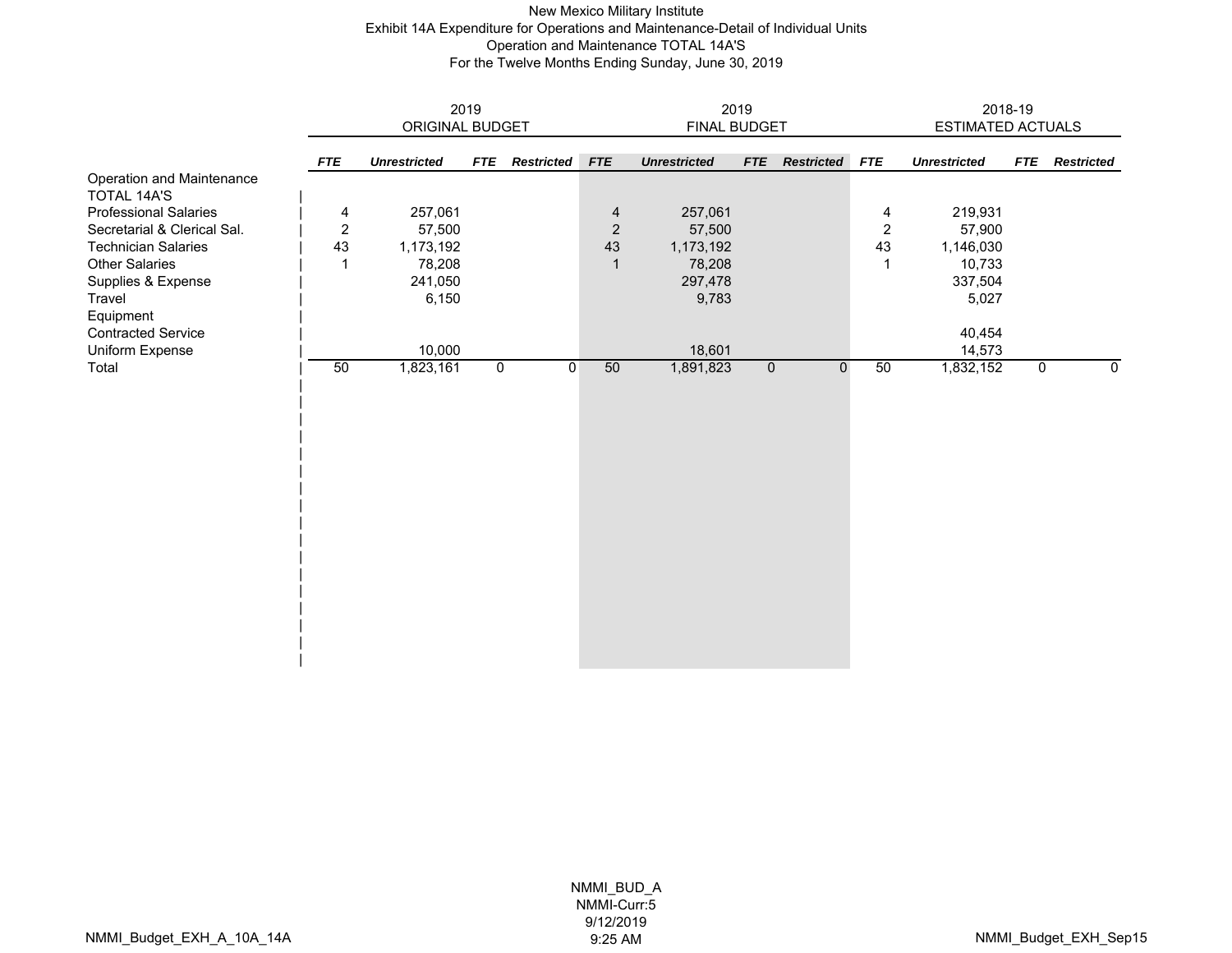#### New Mexico Military Institute Exhibit 15 Summary of Student Social and Cultural Development Student Social and Cultural Development For the Twelve Months Ending Sunday, June 30, 2019

|                                                                                                                                                          |                         |                                            | 2019<br><b>ORIGINAL BUDGET</b> |                   |                                  | <b>FINAL BUDGET</b>                     |                          |                          | 2018-19<br><b>ESTIMATED ACTUALS</b> |                                         |               |                         |
|----------------------------------------------------------------------------------------------------------------------------------------------------------|-------------------------|--------------------------------------------|--------------------------------|-------------------|----------------------------------|-----------------------------------------|--------------------------|--------------------------|-------------------------------------|-----------------------------------------|---------------|-------------------------|
|                                                                                                                                                          | <b>FTE</b>              | <b>Unrestricted</b>                        | FTE                            | <b>Restricted</b> | <b>FTE</b>                       | <b>Unrestricted</b>                     | <b>FTE</b>               | <b>Restricted</b>        | <b>FTE</b>                          | <b>Unrestricted</b>                     | FTE           | <b>Restricted</b>       |
| <b>REVENUES</b><br><b>Tuition and Fees</b><br>Gov't Approp.<br>Federal<br>State                                                                          |                         | 303,670                                    |                                |                   |                                  | 357,818                                 |                          |                          |                                     | 357,818                                 |               |                         |
| <b>Private Gifts</b><br>Sales and Services                                                                                                               |                         | 157,970                                    |                                |                   |                                  | 133,241                                 |                          |                          |                                     | 142,470                                 |               |                         |
| <b>Total Revenues</b><br><b>BEGINNING BALANCES</b><br><b>AVAILABLE BALANCE</b>                                                                           | $\Omega$                | 461,640<br>461,640                         | $\mathbf 0$                    | $\Omega$          | $\overline{0}$                   | 491,059<br>589,526<br>1,080,585         | $\mathbf{0}$             | $\Omega$                 | $\Omega$                            | 500,288<br>589,526<br>1,089,814         | $\mathbf 0$   | $\Omega$                |
| <b>EXPENDITURES</b>                                                                                                                                      |                         |                                            |                                |                   |                                  |                                         |                          |                          |                                     |                                         |               |                         |
| <b>Professional Salaries</b><br>Graduate Assist. Salaries                                                                                                | 2                       | 92,282                                     |                                |                   | $\overline{c}$                   | 92,282                                  |                          |                          | 2                                   | 79,377                                  |               |                         |
| <b>Other Salaries</b><br>Supplies & Expense<br>Travel<br>Equipment                                                                                       | $\overline{2}$          | 32,327<br>207,246<br>1,600                 |                                |                   | $\overline{2}$                   | 82,070<br>775,279<br>1,600              |                          |                          | 2                                   | 92,263<br>218,966<br>975                |               |                         |
| <b>Contracted Service</b>                                                                                                                                | $\overline{4}$          | 68,004<br>401,459                          | $\mathbf 0$                    | $\Omega$          | $\overline{4}$                   | 68,004<br>1,019,235                     | $\Omega$                 | $\Omega$                 | Δ                                   | 51,818<br>443,398                       | $\Omega$      | $\Omega$                |
| <b>RETIREMENT EXP.</b><br>SOCIAL SECURITY EXP.<br><b>INSURANCE EXP.</b><br><b>WORKMANS COMP</b><br><b>UNEMPLOYMENT COMP</b><br><b>NEW MEXICO RETIREE</b> |                         | 25,904<br>14,269<br>13,895<br>1,928<br>347 |                                |                   |                                  | 25,904<br>14,269<br>16,395<br>845<br>99 |                          |                          |                                     | 17,784<br>11,503<br>12,716<br>502<br>16 |               |                         |
| <b>HEALTH CARE</b>                                                                                                                                       |                         | 3,838                                      |                                |                   |                                  | 3,838                                   |                          |                          |                                     | 2,558                                   |               |                         |
| Total Expenditures (EXH. 1)<br>TRANSFERS TO OR (FROM)                                                                                                    | $\mathbf 0$<br>$\Delta$ | 60,181<br>461,640                          | $\mathbf 0$<br>$\Omega$        | 0<br>$\Omega$     | $\overline{0}$<br>$\overline{4}$ | 61,350<br>1,080,585                     | $\mathbf{0}$<br>$\Omega$ | $\mathbf{0}$<br>$\Omega$ | $\mathbf{0}$                        | 45,080<br>488,478                       | 0<br>$\Omega$ | $\mathbf 0$<br>$\Omega$ |
| <b>ENDING BALANCES (EXH.1)</b>                                                                                                                           | (4)                     | $\mathbf 0$                                | $\mathbf 0$                    | 0                 | (4)                              | $\overline{0}$                          | $\mathbf{0}$             | $\mathbf{0}$             | (4)                                 | 601,337                                 | 0             | $\mathbf 0$             |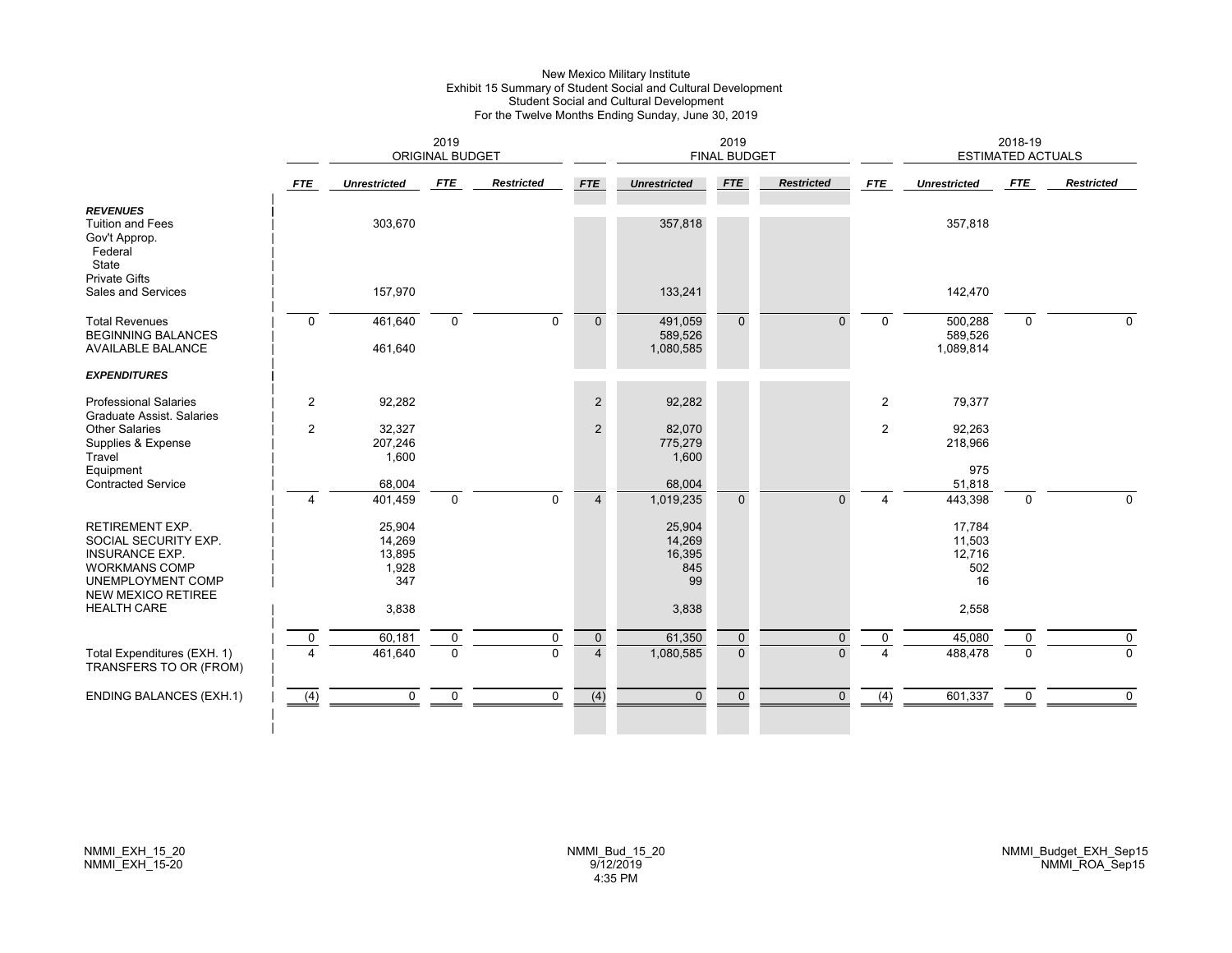# New Mexico Military Institute Exhibit 15ASTUDENT PUBLICATIONS For the Twelve Months Ending Sunday, June 30, 2019

|                                                                                                                     |                         | 2019<br><b>ORIGINAL BUDGET</b>     |             |                   |              | 2019<br><b>FINAL BUDGET</b>        |                |                   |              | 2018-19<br><b>ESTIMATED ACTUALS</b> |             |                   |  |
|---------------------------------------------------------------------------------------------------------------------|-------------------------|------------------------------------|-------------|-------------------|--------------|------------------------------------|----------------|-------------------|--------------|-------------------------------------|-------------|-------------------|--|
|                                                                                                                     | FTE                     | <b>Unrestricted</b>                | <b>FTE</b>  | <b>Restricted</b> | <b>FTE</b>   | <b>Unrestricted</b>                | <b>FTE</b>     | <b>Restricted</b> | <b>FTE</b>   | <b>Unrestricted</b>                 | FTE         | <b>Restricted</b> |  |
| <b>REVENUES</b><br><b>Tuition and Fees</b><br>Gov't Approp.<br>Federal<br>State<br><b>Private Gifts</b>             |                         | 69,304                             |             |                   |              | 74,751                             |                |                   |              | 74,751                              |             |                   |  |
| <b>Total Revenues</b><br><b>BEGINNING BALANCES</b><br><b>AVAILABLE BALANCE</b>                                      | $\mathbf 0$             | 69,304<br>57,593<br>126,897        | $\mathbf 0$ | $\Omega$          | $\mathbf{0}$ | 74,751<br>77,746<br>152,497        | $\Omega$       | $\Omega$          | $\mathbf 0$  | 74,751<br>77,746<br>152,497         | $\mathbf 0$ | $\Omega$          |  |
| <b>EXPENDITURES</b>                                                                                                 |                         |                                    |             |                   |              |                                    |                |                   |              |                                     |             |                   |  |
| <b>Professional Salaries</b><br><b>Graduate Assist, Salaries</b><br>Supplies & Expense<br><b>Contracted Service</b> | $\mathbf 0$             | 1,000<br>8,989<br>52,000<br>61,989 | $\mathbf 0$ | $\mathbf{0}$      | $\mathbf{0}$ | 1,000<br>8,989<br>52,000<br>61,989 | $\Omega$       | $\Omega$          | $\mathbf 0$  | 1,839<br>51,818<br>53,657           | $\mathbf 0$ | 0                 |  |
| <b>WORKMANS COMP</b><br>UNEMPLOYMENT COMP                                                                           |                         |                                    |             |                   |              | 37                                 |                |                   |              | 26                                  |             |                   |  |
|                                                                                                                     | $\overline{\mathbf{0}}$ | $\Omega$                           | $\mathbf 0$ | $\Omega$          | $\mathbf 0$  | 38                                 | $\Omega$       | $\Omega$          | $\mathbf{0}$ | 27                                  | $\Omega$    | $\mathbf 0$       |  |
| Total Expenditures (EXH. 1)<br>TRANSFERS TO OR (FROM)                                                               | $\mathbf 0$             | 61,989                             | $\mathbf 0$ | $\mathbf 0$       | $\mathbf 0$  | 62,027                             | $\overline{0}$ | $\overline{0}$    | $\mathbf 0$  | 53,684                              | $\mathbf 0$ | $\mathbf 0$       |  |
| <b>ENDING BALANCES (EXH.1)</b>                                                                                      | 0                       | 64,908                             | $\Omega$    | $\mathbf 0$       | $\Omega$     | 90,470                             | $\Omega$       | $\Omega$          | $\Omega$     | 98,812                              | $\mathbf 0$ | $\Omega$          |  |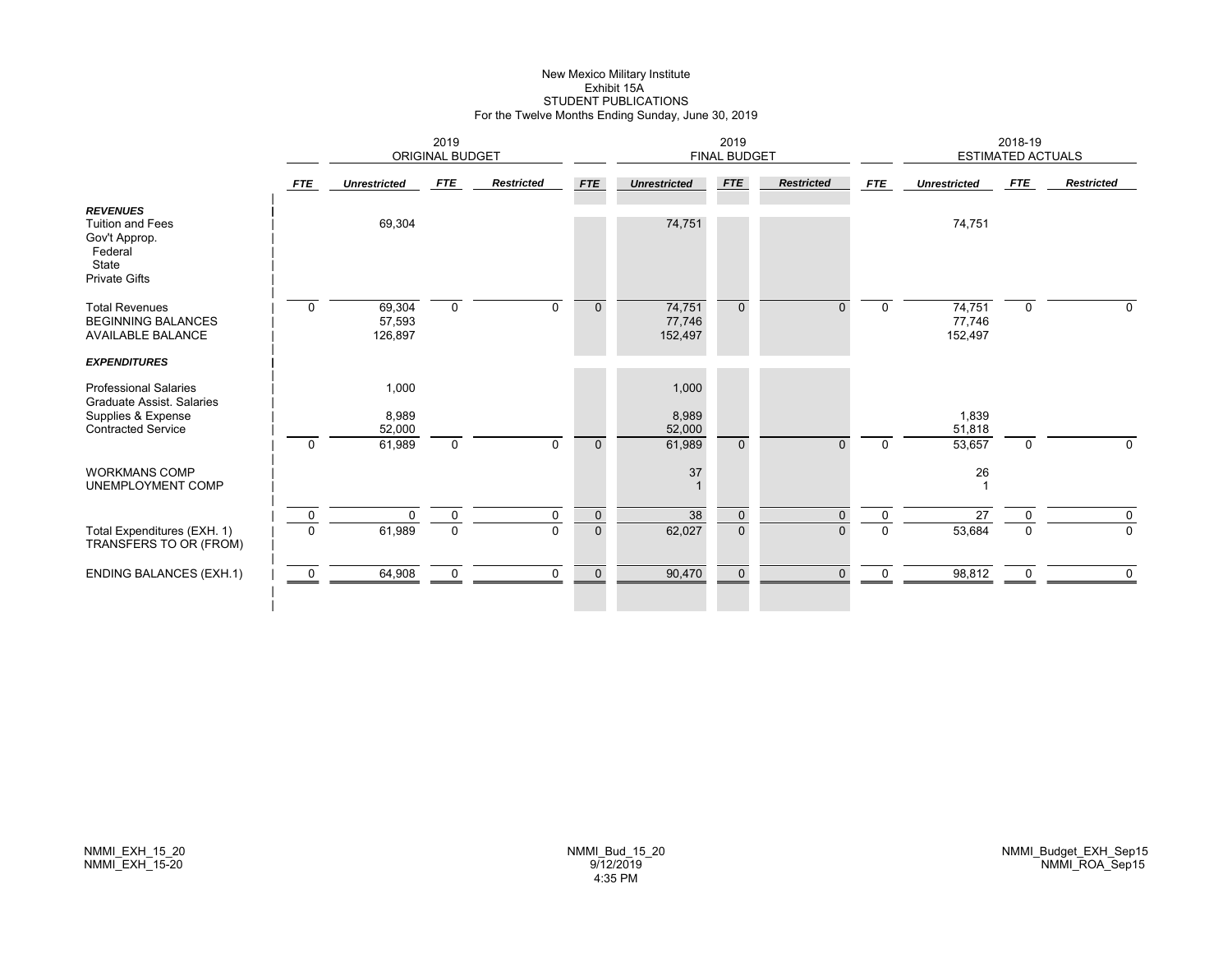# New Mexico Military Institute Exhibit 15ALYCEUM For the Twelve Months Ending Sunday, June 30, 2019

|                                                                                                         |             |                           | 2019<br><b>ORIGINAL BUDGET</b> |                   |              | 2019<br><b>FINAL BUDGET</b> |              |                   |             | 2018-19<br><b>ESTIMATED ACTUALS</b> |             |                   |  |
|---------------------------------------------------------------------------------------------------------|-------------|---------------------------|--------------------------------|-------------------|--------------|-----------------------------|--------------|-------------------|-------------|-------------------------------------|-------------|-------------------|--|
|                                                                                                         | <b>FTE</b>  | <b>Unrestricted</b>       | <b>FTE</b>                     | <b>Restricted</b> | <b>FTE</b>   | <b>Unrestricted</b>         | <b>FTE</b>   | <b>Restricted</b> | FTE         | <b>Unrestricted</b>                 | <b>FTE</b>  | <b>Restricted</b> |  |
| <b>REVENUES</b><br><b>Tuition and Fees</b><br>Gov't Approp.<br>Federal<br>State<br><b>Private Gifts</b> |             | 7,452                     |                                |                   |              | 8,112                       |              |                   |             | 8,112                               |             |                   |  |
| <b>Total Revenues</b><br><b>BEGINNING BALANCES</b><br><b>AVAILABLE BALANCE</b>                          | $\Omega$    | 7,452<br>68,678<br>76,130 | $\mathbf 0$                    | $\Omega$          | $\mathbf{0}$ | 8,112<br>65,029<br>73,141   | $\mathbf{0}$ | $\Omega$          | $\mathbf 0$ | 8,112<br>65,029<br>73,141           | $\mathbf 0$ | 0                 |  |
| <b>EXPENDITURES</b><br>Graduate Assist, Salaries<br>Supplies & Expense                                  |             | 7,899                     |                                |                   |              | 7,899                       |              |                   |             | 7,514                               |             |                   |  |
|                                                                                                         | $\mathbf 0$ | 7,899                     | $\mathbf 0$                    | $\mathbf 0$       | $\mathbf 0$  | 7,899                       | $\mathbf 0$  | $\mathbf{0}$      | $\mathbf 0$ | 7,514                               | $\mathbf 0$ | 0                 |  |
| Total Expenditures (EXH. 1)<br>TRANSFERS TO OR (FROM)                                                   | $\mathbf 0$ | 7,899                     | $\mathbf 0$                    | $\Omega$          | $\mathbf 0$  | 7,899                       | $\mathbf{0}$ | $\Omega$          | $\mathbf 0$ | 7,514                               | $\mathbf 0$ | $\mathbf 0$       |  |
| <b>ENDING BALANCES (EXH.1)</b>                                                                          | 0           | 68,231                    | $\mathbf 0$                    | 0                 | $\mathbf 0$  | 65,242                      | $\mathbf 0$  | $\mathbf{0}$      | 0           | 65,628                              | 0           | $\mathbf 0$       |  |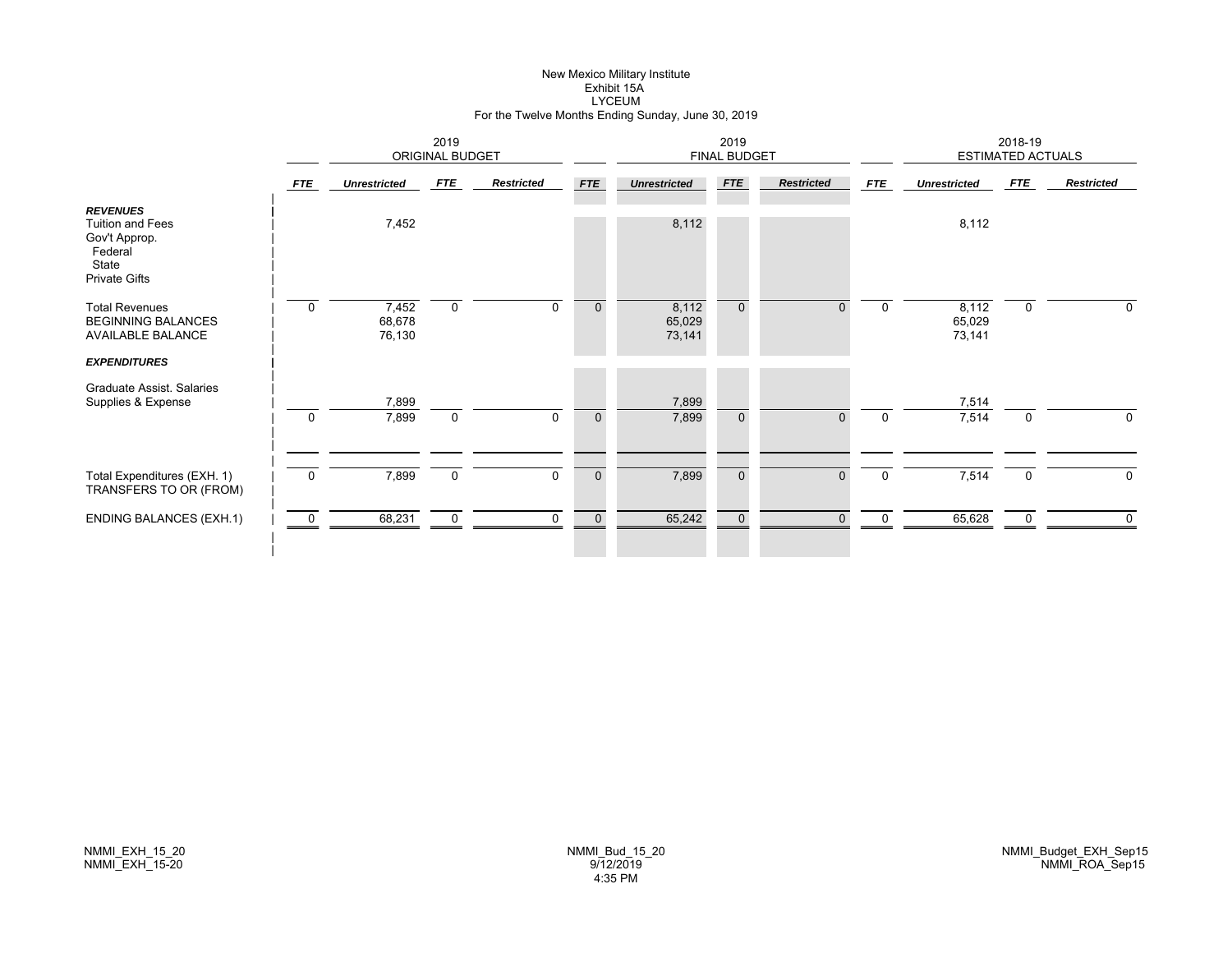# New Mexico Military Institute Exhibit 15ASHOW For the Twelve Months Ending Sunday, June 30, 2019

|                                                                                                         |                | 2019<br>ORIGINAL BUDGET     |             |                   |             | 2019<br><b>FINAL BUDGET</b> |                |                   |              | 2018-19<br>ESTIMATED ACTUALS |             |                   |  |
|---------------------------------------------------------------------------------------------------------|----------------|-----------------------------|-------------|-------------------|-------------|-----------------------------|----------------|-------------------|--------------|------------------------------|-------------|-------------------|--|
|                                                                                                         | <b>FTE</b>     | <b>Unrestricted</b>         | FTE         | <b>Restricted</b> | <b>FTE</b>  | <b>Unrestricted</b>         | <b>FTE</b>     | <b>Restricted</b> | FTE          | <b>Unrestricted</b>          | <b>FTE</b>  | <b>Restricted</b> |  |
| <b>REVENUES</b><br><b>Tuition and Fees</b><br>Gov't Approp.<br>Federal<br>State<br><b>Private Gifts</b> |                | 3,726                       |             |                   |             | 4,056                       |                |                   |              | 4,056                        |             |                   |  |
| <b>Total Revenues</b><br><b>BEGINNING BALANCES</b><br><b>AVAILABLE BALANCE</b>                          | $\mathbf 0$    | 3,726<br>129,253<br>132,979 | $\mathbf 0$ | $\Omega$          | $\mathbf 0$ | 4,056<br>136,706<br>140,762 | $\mathbf{0}$   | $\Omega$          | $\mathbf 0$  | 4,056<br>136,706<br>140,762  | $\mathbf 0$ | 0                 |  |
| <b>EXPENDITURES</b>                                                                                     |                |                             |             |                   |             |                             |                |                   |              |                              |             |                   |  |
| Graduate Assist. Salaries<br><b>Other Salaries</b><br>Supplies & Expense<br><b>Contracted Service</b>   |                | 500<br>5,800<br>5,524       |             |                   |             | 500<br>5,800<br>5,524       |                |                   |              | 4,969                        |             |                   |  |
|                                                                                                         | $\mathbf 0$    | 11,824                      | $\mathbf 0$ | $\mathbf 0$       | $\mathbf 0$ | 11,824                      | $\mathbf{0}$   | $\mathbf{0}$      | $\mathbf 0$  | 4,969                        | 0           | 0                 |  |
|                                                                                                         |                |                             |             |                   |             |                             |                |                   |              |                              |             |                   |  |
| Total Expenditures (EXH. 1)<br>TRANSFERS TO OR (FROM)                                                   | $\mathbf 0$    | 11,824                      | $\mathbf 0$ | $\mathbf 0$       | $\mathbf 0$ | 11,824                      | $\overline{0}$ | $\mathbf{0}$      | $\mathbf 0$  | 4,969                        | 0           | 0                 |  |
| <b>ENDING BALANCES (EXH.1)</b>                                                                          | $\overline{0}$ | 121,155                     | $\Omega$    | $\Omega$          | $\mathbf 0$ | 128,938                     | $\mathbf{0}$   | $\Omega$          | $\mathbf{0}$ | 135,794                      | $\Omega$    | $\mathbf 0$       |  |
|                                                                                                         |                |                             |             |                   |             |                             |                |                   |              |                              |             |                   |  |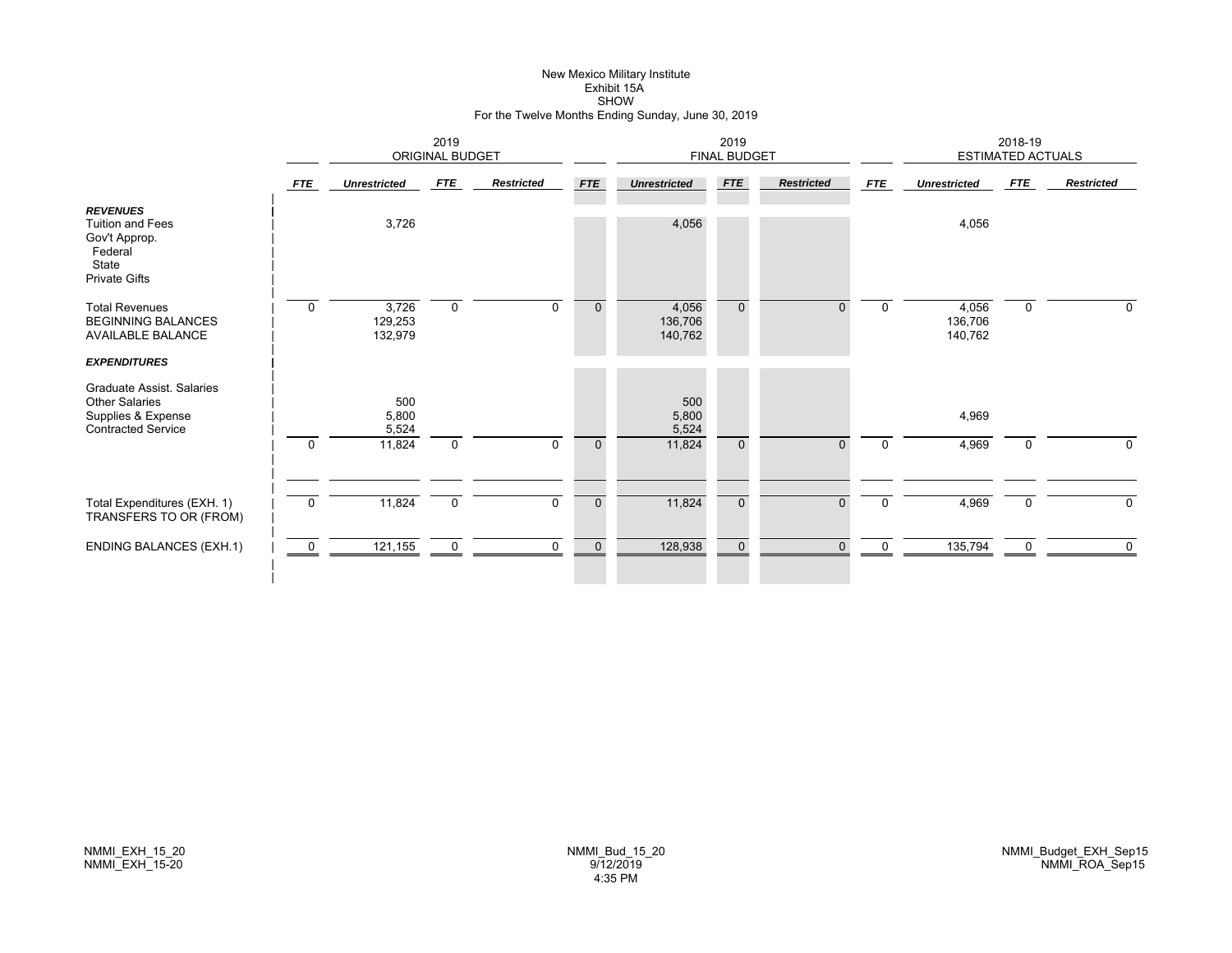# New Mexico Military Institute Exhibit 15ACADET HOSTESS For the Twelve Months Ending Sunday, June 30, 2019

|                                                                                                                                                   |                | 2019<br><b>ORIGINAL BUDGET</b>        |                         |                   |                              |                                       | 2019<br><b>FINAL BUDGET</b>   |                          |             | <b>ESTIMATED ACTUALS</b>             | 2018-19       |                         |
|---------------------------------------------------------------------------------------------------------------------------------------------------|----------------|---------------------------------------|-------------------------|-------------------|------------------------------|---------------------------------------|-------------------------------|--------------------------|-------------|--------------------------------------|---------------|-------------------------|
|                                                                                                                                                   | <b>FTE</b>     | <b>Unrestricted</b>                   | FTE                     | <b>Restricted</b> | <b>FTE</b>                   | <b>Unrestricted</b>                   | <b>FTE</b>                    | <b>Restricted</b>        | <b>FTE</b>  | <b>Unrestricted</b>                  | <b>FTE</b>    | <b>Restricted</b>       |
| <b>REVENUES</b><br><b>Tuition and Fees</b><br>Gov't Approp.<br>Federal<br>State<br><b>Private Gifts</b>                                           |                | 69,304                                |                         |                   |                              | 74,751                                |                               |                          |             | 74,751                               |               |                         |
| <b>Total Revenues</b><br><b>BEGINNING BALANCES</b><br><b>AVAILABLE BALANCE</b>                                                                    | $\Omega$       | 69,304<br>(78, 315)<br>(9,011)        | $\mathbf 0$             | $\Omega$          | $\mathbf{0}$                 | 74,751<br>(70, 279)<br>4,472          | $\Omega$                      | $\Omega$                 | $\Omega$    | 74,751<br>(70, 279)<br>4,472         | 0             | $\Omega$                |
| <b>EXPENDITURES</b>                                                                                                                               |                |                                       |                         |                   |                              |                                       |                               |                          |             |                                      |               |                         |
| <b>Professional Salaries</b><br><b>Graduate Assist, Salaries</b><br>Supplies & Expense                                                            | -1             | 38,401<br>8,900                       |                         |                   |                              | 38,401<br>8,900                       |                               |                          |             | 38,601<br>2,739                      |               |                         |
|                                                                                                                                                   | $\mathbf{1}$   | 47,301                                | $\mathbf 0$             | $\Omega$          |                              | 47,301                                | $\Omega$                      | $\Omega$                 |             | 41,339                               | 0             | $\Omega$                |
| <b>RETIREMENT EXP.</b><br>SOCIAL SECURITY EXP.<br><b>INSURANCE EXP.</b><br><b>WORKMANS COMP</b><br>UNEMPLOYMENT COMP<br><b>NEW MEXICO RETIREE</b> |                | 5,546<br>3,052<br>11,769<br>578<br>45 |                         |                   |                              | 5,546<br>3,052<br>11,769<br>167<br>24 |                               |                          |             | 5,338<br>2,348<br>11,641<br>120<br>5 |               |                         |
| <b>HEALTH CARE</b>                                                                                                                                |                | 798                                   |                         |                   |                              | 798                                   |                               |                          |             | 768                                  |               |                         |
| Total Expenditures (EXH. 1)<br>TRANSFERS TO OR (FROM)                                                                                             | $\overline{0}$ | 21,788<br>69,089                      | $\mathbf 0$<br>$\Omega$ | 0<br>$\Omega$     | $\mathbf{0}$<br>$\mathbf{1}$ | 21,356<br>68,657                      | $\mathbf 0$<br>$\overline{0}$ | $\mathbf{0}$<br>$\Omega$ | $\mathbf 0$ | 20,219<br>61,559                     | 0<br>$\Omega$ | $\mathbf 0$<br>$\Omega$ |
| <b>ENDING BALANCES (EXH.1)</b>                                                                                                                    | (1)            | (78, 100)                             | $\mathbf 0$             | $\Omega$          | (1)                          | (64, 185)                             | $\mathbf{0}$                  | $\Omega$                 | (1)         | (57,087)                             | 0             | $\Omega$                |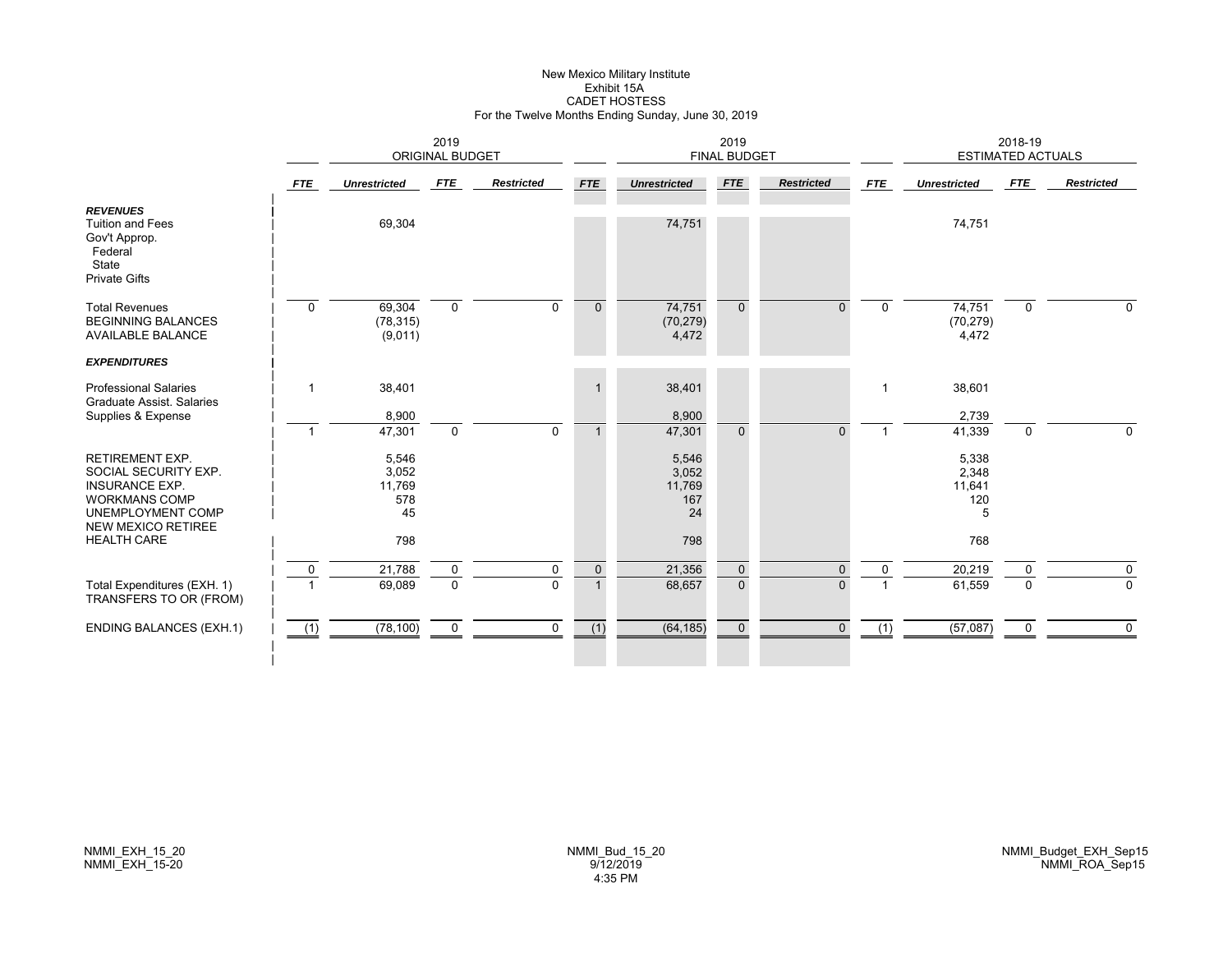# New Mexico Military Institute Exhibit 15AGODFREY CENTER For the Twelve Months Ending Sunday, June 30, 2019

|                                                                                                                                            |                  | 2019<br><b>ORIGINAL BUDGET</b>            |                         |                   |                               |                                        | 2019<br><b>FINAL BUDGET</b> |                          |                  |                                       | 2018-19<br><b>ESTIMATED ACTUALS</b> |                         |
|--------------------------------------------------------------------------------------------------------------------------------------------|------------------|-------------------------------------------|-------------------------|-------------------|-------------------------------|----------------------------------------|-----------------------------|--------------------------|------------------|---------------------------------------|-------------------------------------|-------------------------|
|                                                                                                                                            | <b>FTE</b>       | <b>Unrestricted</b>                       | FTE                     | <b>Restricted</b> | <b>FTE</b>                    | <b>Unrestricted</b>                    | <b>FTE</b>                  | <b>Restricted</b>        | <b>FTE</b>       | <b>Unrestricted</b>                   | FTE                                 | <b>Restricted</b>       |
| <b>REVENUES</b><br><b>Tuition and Fees</b><br>Gov't Approp.<br>Federal<br>State<br><b>Private Gifts</b>                                    |                  | 14,159                                    |                         |                   |                               | 15,356                                 |                             |                          |                  | 15,356                                |                                     |                         |
| Sales and Services                                                                                                                         |                  | 120,456                                   |                         |                   |                               | 103,099                                |                             |                          |                  | 116,714                               |                                     |                         |
| <b>Total Revenues</b><br><b>BEGINNING BALANCES</b><br><b>AVAILABLE BALANCE</b>                                                             | $\mathbf 0$      | 134,615<br>(68, 706)<br>65,909            | $\mathbf 0$             | $\mathbf 0$       | $\mathbf{0}$                  | 118,455<br>(7, 342)<br>111,113         | $\Omega$                    | $\Omega$                 | $\mathbf 0$      | 132,070<br>(7, 342)<br>124,728        | 0                                   | $\Omega$                |
| <b>EXPENDITURES</b>                                                                                                                        |                  |                                           |                         |                   |                               |                                        |                             |                          |                  |                                       |                                     |                         |
| <b>Professional Salaries</b><br>Graduate Assist. Salaries                                                                                  | $\mathbf{1}$     | 52,881                                    |                         |                   | $\mathbf{1}$                  | 52,881                                 |                             |                          | $\mathbf{1}$     | 40,776                                |                                     |                         |
| Other Salaries<br>Supplies & Expense<br>Travel                                                                                             | $\overline{2}$   | 29,645<br>21,163<br>1,600                 |                         |                   | 2                             | 79,388<br>21,163<br>1,600              |                             |                          | 2                | 86,124<br>16,956                      |                                     |                         |
| Equipment                                                                                                                                  | 3                | 105,289                                   | $\mathbf 0$             | $\Omega$          | 3                             | 155,032                                | $\Omega$                    | $\Omega$                 | 3                | 975<br>144,831                        | $\Omega$                            | $\Omega$                |
| <b>RETIREMENT EXP.</b><br>SOCIAL SECURITY EXP.<br><b>INSURANCE EXP.</b><br><b>WORKMANS COMP</b><br>UNEMPLOYMENT COMP<br>NEW MEXICO RETIREE |                  | 20,055<br>11,038<br>2,126<br>1,323<br>299 |                         |                   |                               | 20,055<br>11,038<br>4,626<br>641<br>74 |                             |                          |                  | 12,281<br>9,064<br>1,075<br>357<br>10 |                                     |                         |
| <b>HEALTH CARE</b>                                                                                                                         |                  | 2,886                                     |                         |                   |                               | 2,886                                  |                             |                          |                  | 1,767                                 |                                     |                         |
| Total Expenditures (EXH. 1)<br>TRANSFERS TO OR (FROM)                                                                                      | $\mathbf 0$<br>3 | 37,727<br>143,016                         | $\mathbf 0$<br>$\Omega$ | 0<br>$\Omega$     | $\mathbf 0$<br>$\overline{3}$ | 39,320<br>194,352                      | $\mathbf 0$<br>$\Omega$     | $\mathbf{0}$<br>$\Omega$ | 0<br>3           | 24,555<br>169,386                     | 0<br>$\Omega$                       | $\mathbf 0$<br>$\Omega$ |
| <b>ENDING BALANCES (EXH.1)</b>                                                                                                             | (3)              | (77, 107)                                 | $\mathbf 0$             | 0                 | $\overline{(3)}$              | (83, 239)                              | $\mathbf 0$                 | $\mathbf{0}$             | $\overline{(3)}$ | (44, 658)                             | 0                                   | $\mathbf 0$             |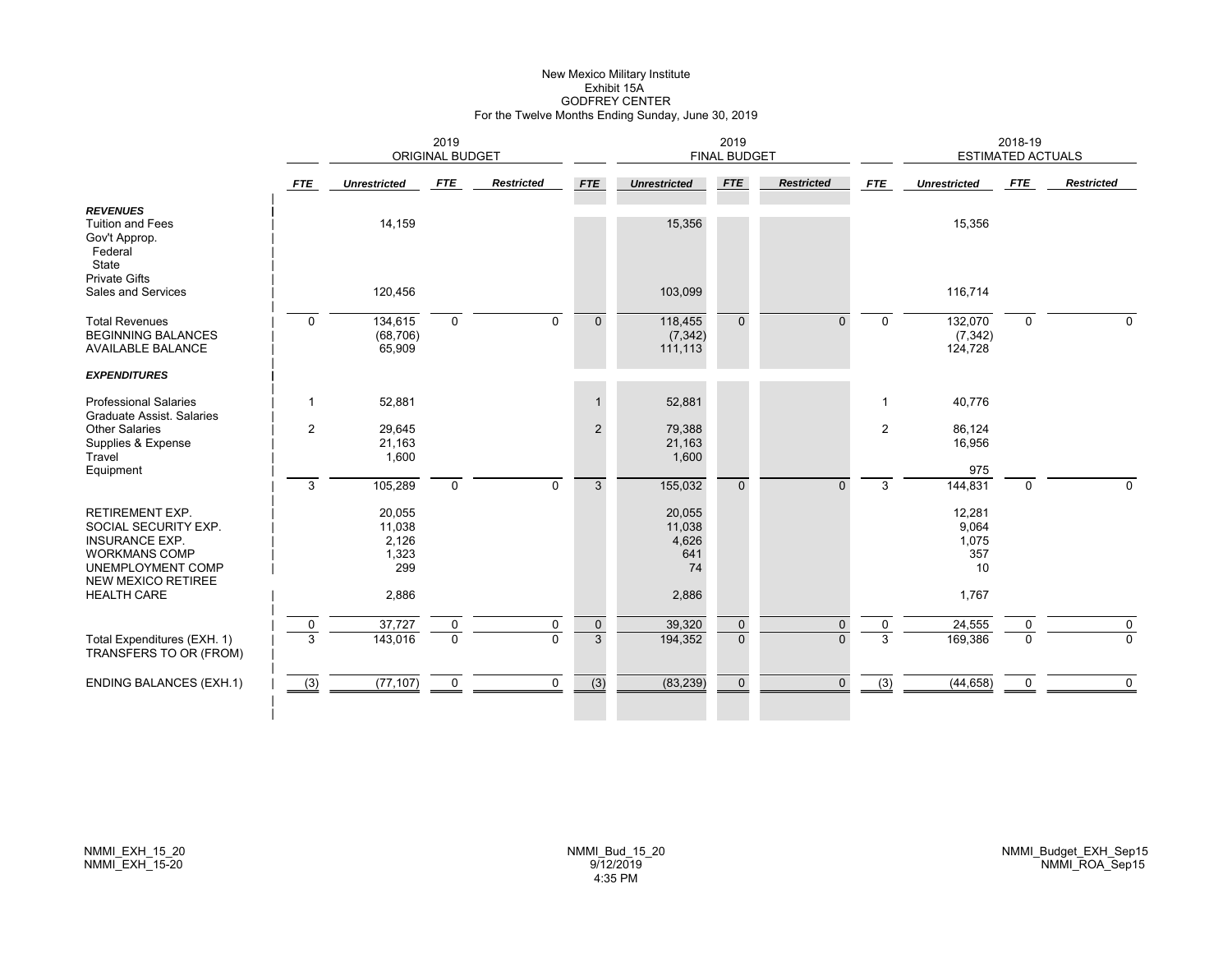# New Mexico Military Institute Exhibit 15ACHAPEL For the Twelve Months Ending Sunday, June 30, 2019

|                                                                                                    | 2019<br><b>ORIGINAL BUDGET</b> |                           |                |                   |                |                           | 2019<br><b>FINAL BUDGET</b> |                   |             |                           | 2018-19<br><b>ESTIMATED ACTUALS</b> |                   |
|----------------------------------------------------------------------------------------------------|--------------------------------|---------------------------|----------------|-------------------|----------------|---------------------------|-----------------------------|-------------------|-------------|---------------------------|-------------------------------------|-------------------|
|                                                                                                    | <b>FTE</b>                     | <b>Unrestricted</b>       | FTE            | <b>Restricted</b> | <b>FTE</b>     | <b>Unrestricted</b>       | <b>FTE</b>                  | <b>Restricted</b> | <b>FTE</b>  | <b>Unrestricted</b>       | FTE                                 | <b>Restricted</b> |
| <b>REVENUES</b><br>Gov't Approp.<br>Federal<br>State<br><b>Private Gifts</b><br>Sales and Services |                                | 3,891                     |                |                   |                | 3,085                     |                             |                   |             | 1,705                     |                                     |                   |
| <b>Total Revenues</b><br><b>BEGINNING BALANCES</b><br><b>AVAILABLE BALANCE</b>                     | $\mathbf 0$                    | 3,891<br>13,947<br>17,838 | $\mathbf 0$    | $\Omega$          | $\mathbf{0}$   | 3,085<br>16,026<br>19,111 | $\Omega$                    | $\Omega$          | $\Omega$    | 1,705<br>16,026<br>17,731 | $\mathbf 0$                         | $\Omega$          |
| <b>EXPENDITURES</b>                                                                                |                                |                           |                |                   |                |                           |                             |                   |             |                           |                                     |                   |
| Graduate Assist, Salaries<br><b>Other Salaries</b><br>Supplies & Expense                           | $\Omega$                       | 2,182<br>1,500<br>3,682   | $\mathbf 0$    | $\Omega$          | $\Omega$       | 2,182<br>1,500<br>3,682   | $\Omega$                    | $\Omega$          | $\Omega$    | 1,275<br>256<br>1,531     | $\Omega$                            | 0                 |
| <b>RETIREMENT EXP.</b><br>SOCIAL SECURITY EXP.<br><b>NEW MEXICO RETIREE</b><br><b>HEALTH CARE</b>  |                                | 303<br>179<br>154         |                |                   |                | 303<br>179<br>154         |                             |                   |             | 165<br>91<br>23           |                                     |                   |
|                                                                                                    |                                |                           |                |                   |                |                           |                             |                   |             |                           |                                     |                   |
|                                                                                                    | $\mathbf 0$                    | 636                       | 0              | 0                 | $\mathbf 0$    | 636                       | $\mathbf 0$                 | 0                 | 0           | 279                       |                                     | 0                 |
| Total Expenditures (EXH. 1)<br>TRANSFERS TO OR (FROM)                                              | $\Omega$                       | 4,318                     | $\overline{0}$ | $\Omega$          | $\overline{0}$ | 4,318                     | $\Omega$                    | $\Omega$          | $\Omega$    | 1,810                     | n                                   | $\mathbf 0$       |
| <b>ENDING BALANCES (EXH.1)</b>                                                                     | $\overline{0}$                 | 13,520                    | $\mathbf 0$    | $\mathbf 0$       | $\mathbf 0$    | 14,793                    | $\mathbf{0}$                | $\Omega$          | $\mathbf 0$ | 15,921                    | $\Omega$                            | $\mathbf 0$       |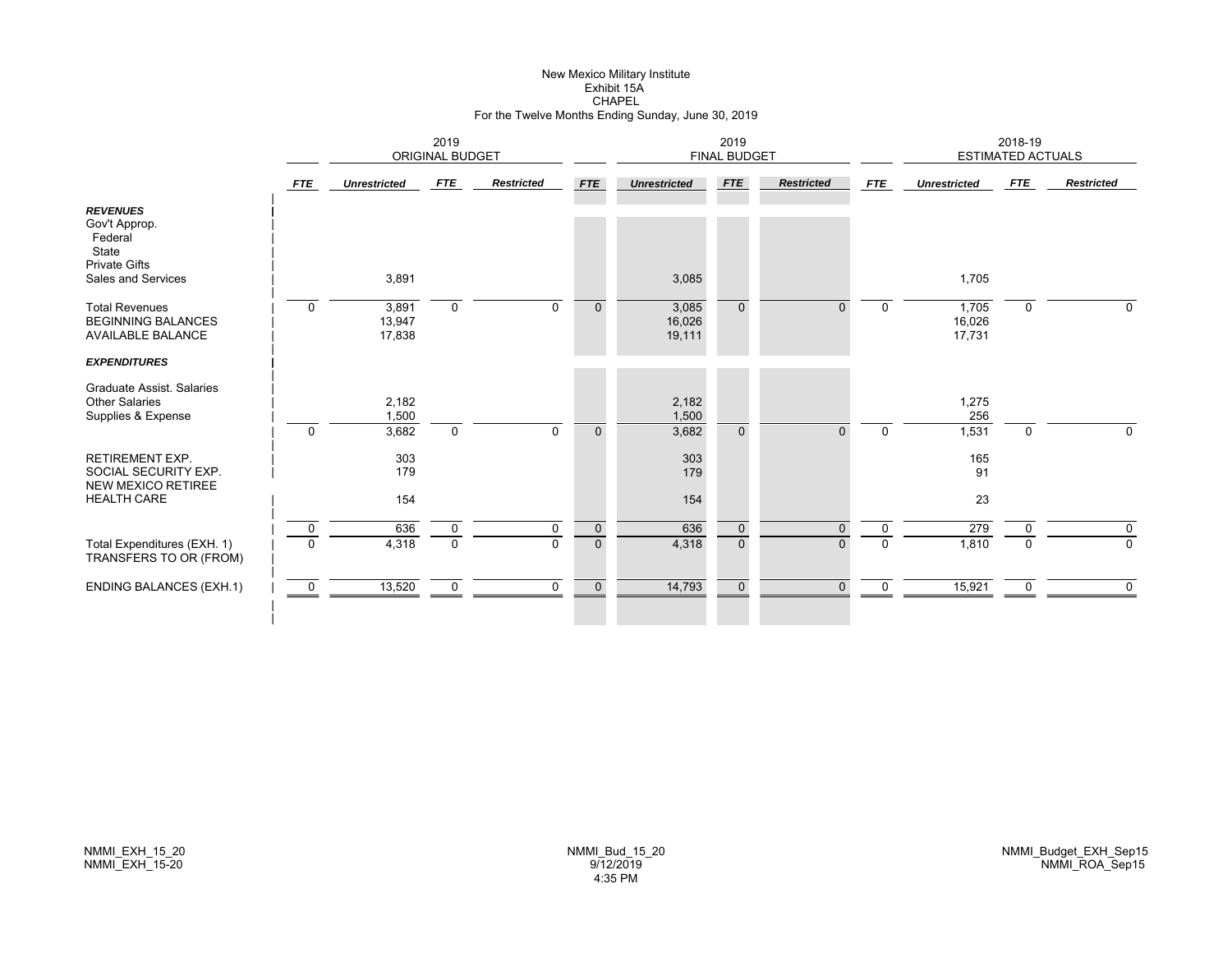#### New Mexico Military Institute Exhibit 15A AMPHITHEATER & PEARSON For the Twelve Months Ending Sunday, June 30, 2019

|                                                                                                    |            | 2019<br><b>ORIGINAL BUDGET</b> |             |                   |              |                              | 2019<br><b>FINAL BUDGET</b> |                   |          |                              | 2018-19<br><b>ESTIMATED ACTUALS</b> |                   |
|----------------------------------------------------------------------------------------------------|------------|--------------------------------|-------------|-------------------|--------------|------------------------------|-----------------------------|-------------------|----------|------------------------------|-------------------------------------|-------------------|
|                                                                                                    | <b>FTE</b> | <b>Unrestricted</b>            | FTE         | <b>Restricted</b> | <b>FTE</b>   | <b>Unrestricted</b>          | <b>FTE</b>                  | <b>Restricted</b> | FTE      | <b>Unrestricted</b>          | FTE                                 | <b>Restricted</b> |
| <b>REVENUES</b><br>Gov't Approp.<br>Federal<br>State<br><b>Private Gifts</b><br>Sales and Services |            | 33,623                         |             |                   |              | 27,057                       |                             |                   |          | 24,051                       |                                     |                   |
| <b>Total Revenues</b><br><b>BEGINNING BALANCES</b><br><b>AVAILABLE BALANCE</b>                     | $\Omega$   | 33,623<br>294,863<br>328,486   | 0           | $\mathbf{0}$      | $\mathbf{0}$ | 27,057<br>284,518<br>311,575 | $\mathbf{0}$                | $\Omega$          | 0        | 24,051<br>284,518<br>308,569 | $\mathbf 0$                         | $\Omega$          |
| <b>EXPENDITURES</b>                                                                                |            |                                |             |                   |              |                              |                             |                   |          |                              |                                     |                   |
| <b>Graduate Assist, Salaries</b><br><b>Other Salaries</b><br>Supplies & Expense                    |            | 2,500                          |             |                   |              | 2,500                        |                             |                   |          | 4,864                        |                                     |                   |
|                                                                                                    | $\Omega$   | 2,500                          | $\mathbf 0$ | $\mathbf{0}$      | $\mathbf 0$  | 2,500                        | $\Omega$                    | $\Omega$          | $\Omega$ | 4,864                        | $\mathbf 0$                         | $\Omega$          |
| Total Expenditures (EXH. 1)<br>TRANSFERS TO OR (FROM)                                              | $\Omega$   | 2,500                          | $\mathsf 0$ | $\Omega$          | $\mathbf 0$  | 2,500                        | $\mathbf{0}$                | $\overline{0}$    | $\Omega$ | 4,864                        | $\mathsf 0$                         | $\Omega$          |
| <b>ENDING BALANCES (EXH.1)</b>                                                                     | - 0        | 325,986                        | $\mathbf 0$ | $\mathbf 0$       | $\mathbf 0$  | 309,075                      | $\overline{0}$              | $\mathbf{0}$      | $\Omega$ | 303,706                      | 0                                   | $\mathbf{0}$      |
|                                                                                                    |            |                                |             |                   |              |                              |                             |                   |          |                              |                                     |                   |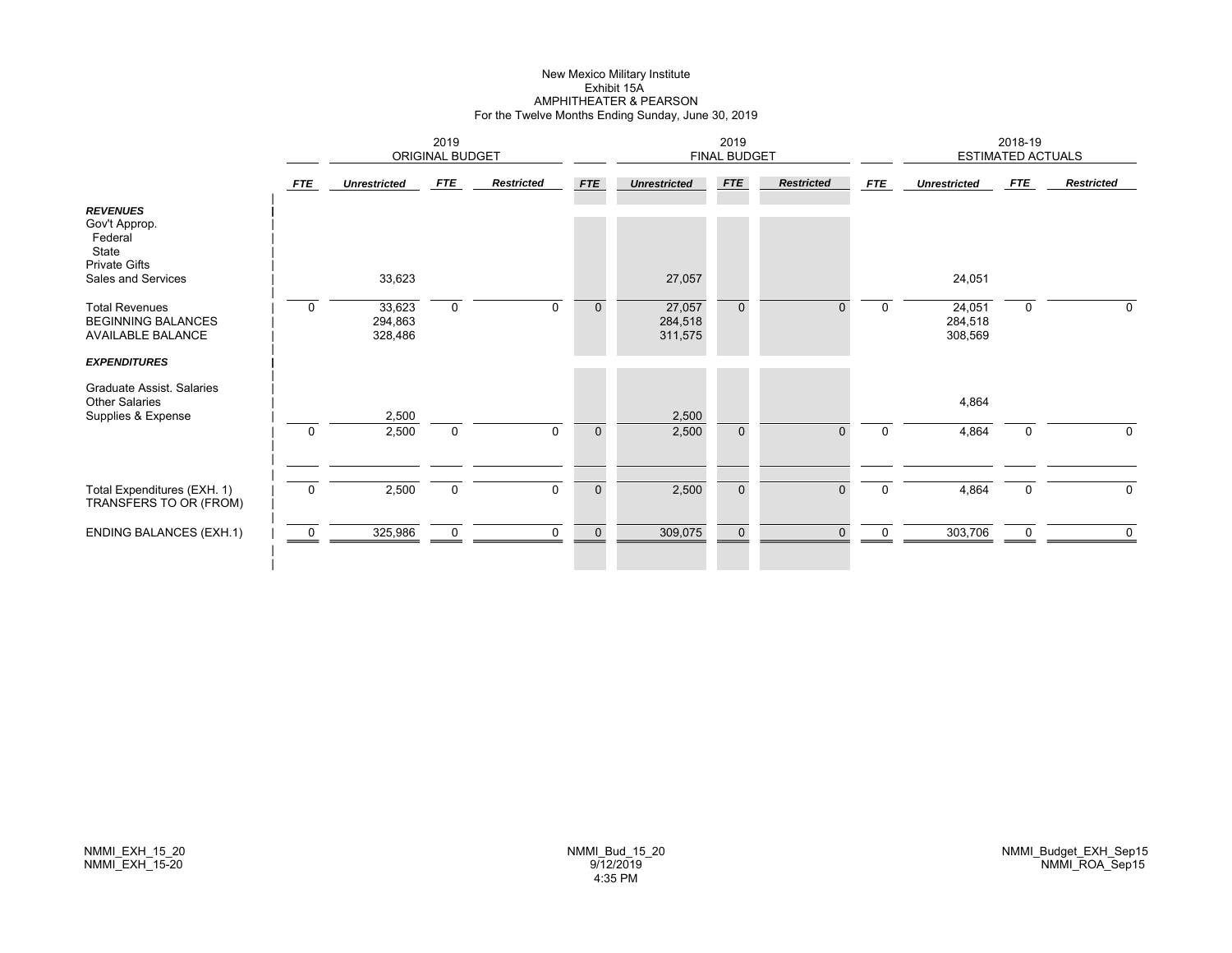# New Mexico Military Institute Exhibit 15ASTUDENT ACTIVITIES For the Twelve Months Ending Sunday, June 30, 2019

|                                                                                                         |              | <b>ORIGINAL BUDGET</b>              |             |                   |              | 2019<br><b>FINAL BUDGET</b>  |              |                   |             | 2018-19<br><b>ESTIMATED ACTUALS</b> |             |                   |
|---------------------------------------------------------------------------------------------------------|--------------|-------------------------------------|-------------|-------------------|--------------|------------------------------|--------------|-------------------|-------------|-------------------------------------|-------------|-------------------|
|                                                                                                         | <b>FTE</b>   | <b>Unrestricted</b>                 | FTE         | <b>Restricted</b> | <b>FTE</b>   | <b>Unrestricted</b>          | FTE          | <b>Restricted</b> | <b>FTE</b>  | <b>Unrestricted</b>                 | <b>FTE</b>  | <b>Restricted</b> |
| <b>REVENUES</b><br><b>Tuition and Fees</b><br>Gov't Approp.<br>Federal<br>State<br><b>Private Gifts</b> |              | 139,725                             |             |                   |              | 180,792                      |              |                   |             | 180,792                             |             |                   |
| <b>Total Revenues</b><br><b>BEGINNING BALANCES</b><br><b>AVAILABLE BALANCE</b>                          | $\mathbf 0$  | 139,725<br>(417, 313)<br>(277, 588) | $\mathbf 0$ | $\mathbf 0$       | $\mathbf{0}$ | 180,792<br>87,122<br>267,914 | $\mathbf{0}$ | 0                 | $\mathbf 0$ | 180,792<br>87,122<br>267,914        | $\mathbf 0$ | 0                 |
| <b>EXPENDITURES</b>                                                                                     |              |                                     |             |                   |              |                              |              |                   |             |                                     |             |                   |
| Graduate Assist, Salaries<br>Supplies & Expense<br><b>Contracted Service</b>                            |              | 150,495<br>10,480                   |             |                   |              | 718,528<br>10,480            |              |                   |             | 184,694                             |             |                   |
|                                                                                                         | $\mathbf{0}$ | 160,975                             | $\mathbf 0$ | $\Omega$          | $\Omega$     | 729,008                      | $\mathbf{0}$ | $\overline{0}$    | 0           | 184,694                             | 0           | $\Omega$          |
| <b>WORKMANS COMP</b><br>UNEMPLOYMENT COMP                                                               |              | 27<br>3                             |             |                   |              |                              |              |                   |             |                                     |             |                   |
|                                                                                                         | $\mathbf 0$  | 30                                  | $\mathbf 0$ | $\mathbf 0$       | $\mathbf 0$  | $\Omega$                     | $\mathbf 0$  | $\overline{0}$    | $\mathbf 0$ | $\Omega$                            | $\Omega$    | 0                 |
| Total Expenditures (EXH. 1)<br>TRANSFERS TO OR (FROM)                                                   | $\Omega$     | 161,005                             | $\mathbf 0$ | $\Omega$          | $\mathbf 0$  | 729,008                      | $\mathbf 0$  | 0                 | 0           | 184,694                             | $\Omega$    | 0                 |
| <b>ENDING BALANCES (EXH.1)</b>                                                                          | $\mathbf 0$  | (438, 593)                          | $\mathbf 0$ | $\Omega$          | $\mathbf 0$  | (461, 094)                   | $\mathbf 0$  | $\Omega$          | $\Omega$    | 83,221                              | $\mathbf 0$ | $\Omega$          |
|                                                                                                         |              |                                     |             |                   |              |                              |              |                   |             |                                     |             |                   |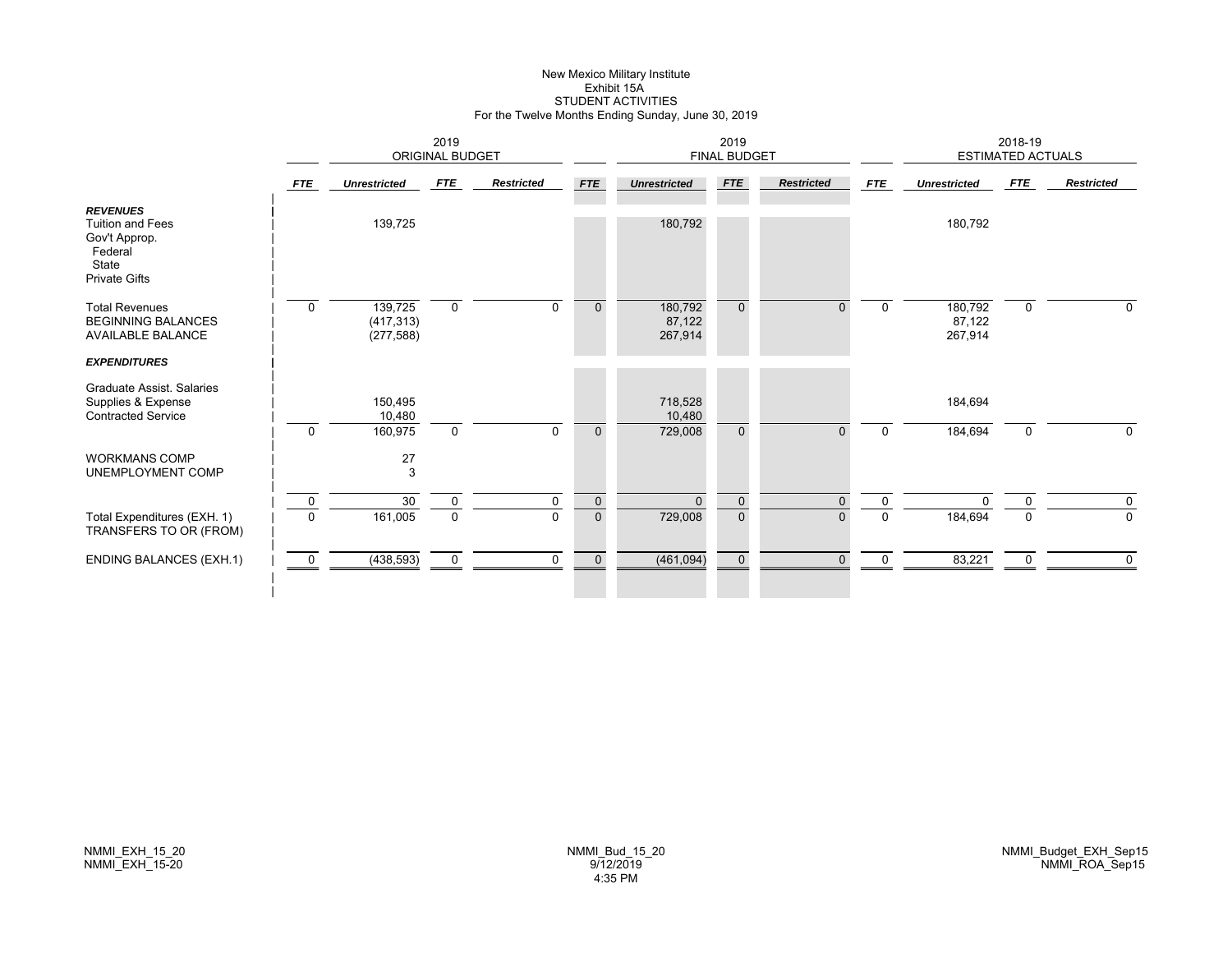# New Mexico Military Institute Exhibit 18 Summary of Internal Service Departments Internal Services For the Twelve Months Ending Sunday, June 30, 2019

|                                                                                                                                                                  |                   | 2019<br><b>ORIGINAL BUDGET</b>                         |                         |                   |                   |                                                      | 2019<br><b>FINAL BUDGET</b> |                      |                                |                                                     | 2018-19<br><b>ESTIMATED ACTUALS</b> |                         |
|------------------------------------------------------------------------------------------------------------------------------------------------------------------|-------------------|--------------------------------------------------------|-------------------------|-------------------|-------------------|------------------------------------------------------|-----------------------------|----------------------|--------------------------------|-----------------------------------------------------|-------------------------------------|-------------------------|
|                                                                                                                                                                  | <b>FTE</b>        | <b>Unrestricted</b>                                    | <b>FTE</b>              | <b>Restricted</b> | <b>FTE</b>        | <b>Unrestricted</b>                                  | <b>FTE</b>                  | <b>Restricted</b>    | <b>FTE</b>                     | <b>Unrestricted</b>                                 | <b>FTE</b>                          | <b>Restricted</b>       |
| <b>REVENUES</b><br><b>Tuition and Fees</b><br>Gov't Approp.<br>Federal<br>State<br><b>Private Gifts</b>                                                          |                   | 363,174                                                |                         |                   |                   | 321,312                                              |                             |                      |                                | 321,312                                             |                                     |                         |
| <b>Total Revenues</b><br><b>BEGINNING BALANCES</b><br><b>AVAILABLE BALANCE</b>                                                                                   | $\mathbf 0$       | 363,174<br>363,174                                     | $\mathbf 0$             | $\mathbf 0$       | $\mathbf{0}$      | 321,312<br>484,313<br>805,625                        | $\Omega$                    | $\Omega$             | $\mathbf{0}$                   | 321,312<br>484,313<br>805,625                       | $\mathbf 0$                         | $\Omega$                |
| <b>EXPENDITURES</b>                                                                                                                                              |                   |                                                        |                         |                   |                   |                                                      |                             |                      |                                |                                                     |                                     |                         |
| <b>Professional Salaries</b><br><b>Graduate Assist, Salaries</b>                                                                                                 | 10 <sup>10</sup>  | 500,764                                                |                         |                   | 10                | 500,764                                              |                             |                      | 10                             | 474,007                                             |                                     |                         |
| Secretarial & Clerical Sal.<br>Supplies & Expense<br>Travel<br>Equipment<br><b>Contracted Service</b>                                                            | $\mathbf{1}$      | 29,355<br>366,533<br>19,600<br>5,000<br>143,445        |                         |                   |                   | 29,355<br>814,546<br>19,600<br>5,000<br>143,445      |                             |                      | $\mathbf{1}$                   | 24,955<br>275,953<br>3,800<br>4,371<br>417,371      |                                     |                         |
|                                                                                                                                                                  | 11                | 1,064,697                                              | $\mathbf 0$             | $\Omega$          | 11                | 1,512,710                                            | $\Omega$                    | $\Omega$             | 11                             | 1,200,457                                           | $\mathbf 0$                         | $\Omega$                |
| RETIREMENT EXP.<br>SOCIAL SECURITY EXP.<br><b>INSURANCE EXP.</b><br><b>WORKMANS COMP</b><br>UNEMPLOYMENT COMP<br><b>NEW MEXICO RETIREE</b><br><b>HEALTH CARE</b> |                   | 73,687<br>40,554<br>90,865<br>6,805<br>1,378<br>10,602 |                         |                   |                   | 73,687<br>40,554<br>90,865<br>2,278<br>343<br>10,602 |                             |                      |                                | 69,523<br>35,598<br>54,836<br>1,630<br>64<br>10,004 |                                     |                         |
| INT SERV CHG-INSTR<br>INT SERV-ACAD SUPP<br>INT SERV-STUD SERV<br>INT SERV-INST SUPP                                                                             |                   | (564, 503)<br>(74, 033)<br>(92, 541)<br>(194, 337)     |                         |                   |                   | (564, 503)<br>(74, 033)<br>(92, 541)<br>(194, 337)   |                             |                      |                                | (564, 503)<br>(74, 033)<br>(92, 541)<br>(194, 337)  |                                     |                         |
| Total Expenditures (EXH. 1)                                                                                                                                      | $\mathbf 0$<br>11 | (701, 523)<br>363,174                                  | $\mathbf 0$<br>$\Omega$ | 0<br>$\Omega$     | $\mathbf 0$<br>11 | (707, 085)<br>805,625                                | $\mathbf{0}$<br>$\Omega$    | $\Omega$<br>$\Omega$ | $\mathbf 0$<br>$\overline{11}$ | (753, 759)<br>446,698                               | 0<br>$\Omega$                       | $\mathbf 0$<br>$\Omega$ |
| TRANSFERS TO OR (FROM)                                                                                                                                           |                   |                                                        |                         |                   |                   |                                                      |                             |                      |                                |                                                     |                                     |                         |
| <b>ENDING BALANCES (EXH.1)</b>                                                                                                                                   | (11)              | $\mathbf 0$                                            | $\mathbf 0$             | $\mathbf 0$       | (11)              | $\Omega$                                             | $\mathbf{0}$                | $\mathbf{0}$         | $\overline{(11)}$              | 358,927                                             | 0                                   | $\mathbf{0}$            |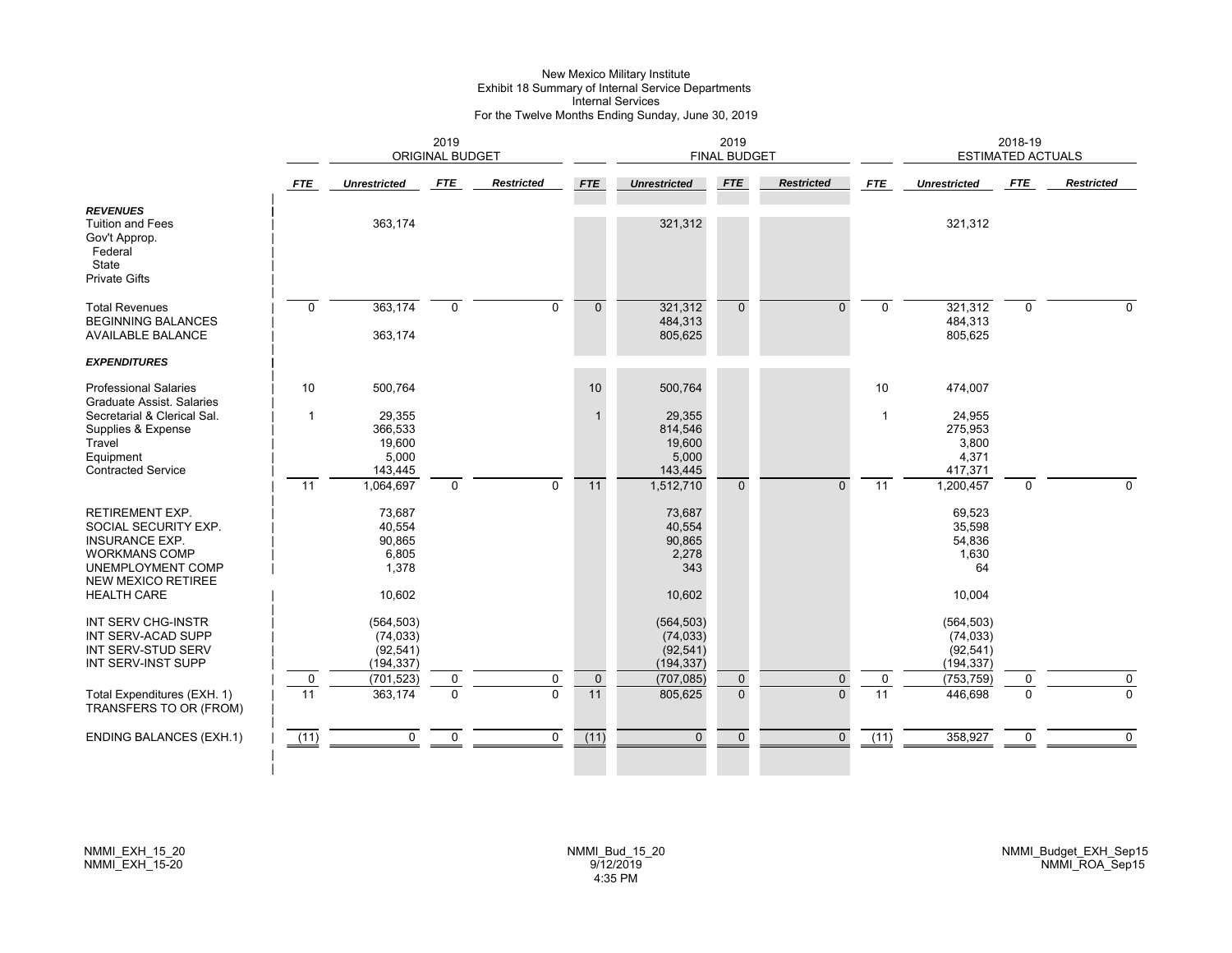#### New Mexico Military Institute Exhibit 19 Student Aid Grants and Stipends For the Twelve Months Ending Sunday, June 30, 2019

|                                     | 2019<br><b>ORIGINAL BUDGET</b> |                   | 2019<br><b>FINAL BUDGET</b> |                   | 2018-2019<br><b>ESTIMATED ACTUALS</b> |                   |
|-------------------------------------|--------------------------------|-------------------|-----------------------------|-------------------|---------------------------------------|-------------------|
|                                     | <b>Unrestricted</b>            | <b>Restricted</b> | <b>Unrestricted</b>         | <b>Restricted</b> | <b>Unrestricted</b>                   | <b>Restricted</b> |
| Revenues                            |                                |                   |                             |                   |                                       |                   |
| <b>Federal Govt</b>                 |                                |                   |                             |                   |                                       |                   |
| <b>SEOG</b>                         | 0                              | 110,000           | 0                           | 120,000           | 0                                     | 100,500           |
| Pell Grant                          | 0                              | 720,000           | 0                           | 720,000           | $\Omega$                              | 551,847           |
| Fed Work Study                      |                                |                   |                             |                   |                                       |                   |
| Native American Crim Justice        | 0                              | 300,000           | $\Omega$                    | 300,000           |                                       |                   |
| <b>State</b>                        |                                |                   |                             |                   |                                       |                   |
| State Govt. Appropriations          | 1,284,700                      | 0                 | 1,284,700                   | $\mathbf{0}$      | 1,284,700                             | 0                 |
| <b>NMSIG</b>                        | 0                              | 40,000            | 0                           | 40,000            | 0                                     | 20,846            |
| <b>Lottery Success</b>              | 0                              | 20,000            |                             | 20,000            | 0                                     | 800               |
| <b>College Affordability</b>        | 0                              | 2,000             |                             | 2,000             |                                       |                   |
| <b>NM Work Study</b>                |                                |                   |                             |                   |                                       |                   |
| <b>Total Revenue</b>                | 1,284,700                      | 1,192,000         | 1,284,700                   | 1,202,000         | 1.284.700                             | 673,993           |
| BEGINNING BALANCE(EXH.1)            | 1,664,198                      | 0                 | 1,664,198                   | $\Omega$          | 1,664,198                             | <sup>0</sup>      |
| <b>TOTAL AVAILABLE</b>              | 2,948,898                      | 1,192,000         | 2,948,898                   | 1,202,000         | 2,948,898                             | 673,993           |
| Expenditures                        |                                |                   |                             |                   |                                       |                   |
| <b>State Scholarships</b>           | 26,625                         | 0                 | 26,625                      | $\mathbf{0}$      | 26,625                                | $\mathbf{0}$      |
| <b>SEOG</b>                         |                                | 110,000           | $\Omega$                    | 120,000           | O                                     | 100,500           |
| Pell                                |                                | 720,000           |                             | 720,000           | 0                                     | 551,847           |
| <b>NMSIG</b>                        |                                | 40,000            |                             | 40,000            | $\Omega$                              | 20,846            |
| <b>Lottery Success</b>              |                                | 20,000            | 0                           | 20,000            | $\Omega$                              | 800               |
| Native American Crim Justice        | 0                              | 300,000           |                             | 300,000           |                                       |                   |
| <b>College Affordability Grant</b>  |                                | 2,000             |                             | 2,000             |                                       |                   |
| Knowles Scholarship Fund            | 1,886,073                      | 0                 | 1,400,054                   | 0                 | 1,401,054                             | 0                 |
| Lucky Varela Opportunity            |                                | 0                 | 198,840                     | 0                 | 197,420                               | 0                 |
| <b>Total Expenditures</b>           | 1,912,698                      | 1,192,000         | 1,625,519                   | 1,202,000         | 1,625,099                             | 673,993           |
| TRANSFER TO OR (FROM) I&G (EXH. 1A) | (145,000)                      | 0                 | (295,000)                   | 0                 | (295,000)                             | 0                 |
| <b>ENDING BALANCE</b>               | 1,181,200                      | $\mathbf 0$       | 1,618,379                   | $\Omega$          | 1,618,799                             | $\mathbf{0}$      |
|                                     |                                |                   |                             |                   |                                       |                   |
|                                     |                                |                   |                             |                   |                                       |                   |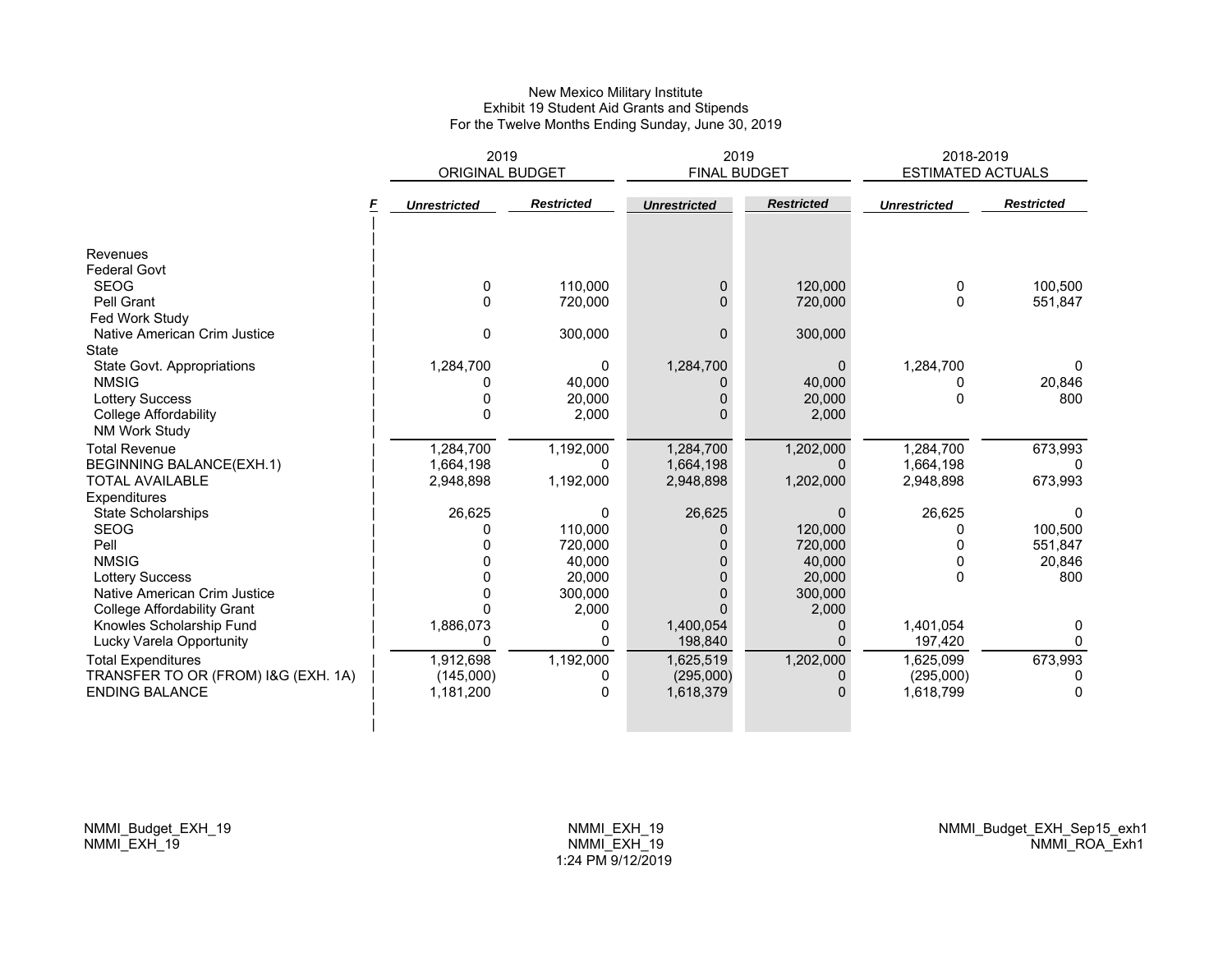#### New Mexico Military Institute Exhibit 20 Summary of Auxillary Enterprises Auxiliary Enterprises For the Twelve Months Ending Sunday, June 30, 2019

|                                                                                                                                                                                                            |                      | <b>ORIGINAL BUDGET</b>                                                     |                               |                               | 2019<br><b>FINAL BUDGET</b>                 |                                                                                       |                             |                         | 2018-19<br><b>ESTIMATED ACTUALS</b> |                                                                           |               |                   |
|------------------------------------------------------------------------------------------------------------------------------------------------------------------------------------------------------------|----------------------|----------------------------------------------------------------------------|-------------------------------|-------------------------------|---------------------------------------------|---------------------------------------------------------------------------------------|-----------------------------|-------------------------|-------------------------------------|---------------------------------------------------------------------------|---------------|-------------------|
|                                                                                                                                                                                                            | <b>FTE</b>           | <b>Unrestricted</b>                                                        | <b>FTE</b>                    | <b>Restricted</b>             | <b>FTE</b>                                  | <b>Unrestricted</b>                                                                   | <b>FTE</b>                  | <b>Restricted</b>       | <b>FTE</b>                          | <b>Unrestricted</b>                                                       | <b>FTE</b>    | <b>Restricted</b> |
| <b>REVENUES</b><br><b>Tuition and Fees</b><br>Gov't Approp.<br>Federal<br>State                                                                                                                            |                      | 5,504,047                                                                  |                               |                               |                                             | 5,883,444                                                                             |                             |                         |                                     | 5,869,086                                                                 |               |                   |
| <b>Private Gifts</b><br>Sales and Services                                                                                                                                                                 |                      | 1,192,773                                                                  |                               |                               |                                             | 1,220,256                                                                             |                             |                         |                                     | 1,427,102                                                                 |               |                   |
| <b>Total Revenues</b><br><b>BEGINNING BALANCES</b><br><b>AVAILABLE BALANCE</b><br><b>EXPENDITURES</b>                                                                                                      | $\mathbf 0$          | 6,696,820<br>1,134,908<br>7,831,728                                        | $\mathbf 0$                   | 0                             | $\mathbf 0$                                 | 7,103,700<br>2,580,341<br>9,684,041                                                   | $\mathbf{0}$                | $\Omega$                | $\mathbf{0}$                        | 7,296,188<br>2,580,341<br>9,876,529                                       | 0             | $\Omega$          |
| <b>Professional Salaries</b>                                                                                                                                                                               | 8                    | 280,905                                                                    |                               |                               | $\,8\,$                                     | 280,905                                                                               |                             |                         | 8                                   | 362,146                                                                   |               |                   |
| Graduate Assist, Salaries<br><b>Technician Salaries</b><br><b>Other Salaries</b><br>Supplies & Expense<br>Travel<br>Equipment<br><b>Purchases for Resale</b><br><b>Contracted Service</b><br>Miscellaneous | $\overline{7}$<br>6  | 214,399<br>270,071<br>753,296<br>18,700<br>125.640<br>166,922<br>4,060,870 |                               |                               | $\overline{\mathfrak{c}}$<br>$6\phantom{1}$ | 214,399<br>275,805<br>753,296<br>18,700<br>125.640<br>166,922<br>4,445,903<br>722,717 |                             |                         | $\overline{7}$<br>6                 | 235,232<br>235,463<br>506,112<br>11,747<br>96,183<br>113,113<br>4,403,135 |               |                   |
|                                                                                                                                                                                                            | 21                   | 5,890,803                                                                  | $\mathbf 0$                   | $\Omega$                      | 21                                          | 7,004,287                                                                             | $\Omega$                    | $\Omega$                | $\overline{21}$                     | 5,963,130                                                                 | $\Omega$      | $\Omega$          |
| RETIREMENT EXP.<br>SOCIAL SECURITY EXP.<br><b>INSURANCE EXP.</b><br><b>WORKMANS COMP</b><br>UNEMPLOYMENT COMP<br><b>NEW MEXICO RETIREE</b>                                                                 |                      | 110,392<br>65,167<br>136,440<br>10,594<br>1,933                            |                               |                               |                                             | 107,835<br>63,200<br>136,440<br>3,359<br>460                                          |                             |                         |                                     | 95,120<br>54,069<br>85,370<br>2,270<br>84                                 |               |                   |
| <b>HEALTH CARE</b><br><b>FUEL</b><br><b>ELECTRICITY</b><br><b>WATER</b>                                                                                                                                    |                      | 16,033<br>38,215<br>18,100<br>43,320                                       |                               |                               |                                             | 15,852<br>38,215<br>18,100<br>43,320                                                  |                             |                         |                                     | 13,887<br>38,215<br>18,100<br>43,320                                      |               |                   |
| OVERHEAD-ADMIN<br>OVERHEAD-PLANT OPER                                                                                                                                                                      |                      | 52,335<br>194,515                                                          |                               |                               |                                             | 52.335<br>194,515                                                                     |                             |                         |                                     | 52,335<br>194,515                                                         |               |                   |
| Total Expenditures (EXH. 1)<br>TRANSFERS TO OR (FROM)<br>1 & G (EXH 1A)                                                                                                                                    | 0<br>$\overline{21}$ | 687,044<br>6,577,847<br>686,500                                            | $\mathbf 0$<br>$\overline{0}$ | $\mathbf 0$<br>$\overline{0}$ | $\mathbf 0$<br>21                           | 673,631<br>7,677,918<br>686,500                                                       | $\mathbf 0$<br>$\mathbf{0}$ | $\mathbf 0$<br>$\Omega$ | 0<br>$\overline{21}$                | 597,284<br>6,560,414<br>686,500                                           | 0<br>$\Omega$ | $\mathbf 0$       |
| <b>ENDING BALANCES (EXH.1)</b>                                                                                                                                                                             | (21)                 | 567,381                                                                    | $\mathbf 0$                   | 0                             | $\overline{(21)}$                           | 1,319,623                                                                             | $\mathbf{0}$                | $\Omega$                | $\overline{(21)}$                   | 2,629,615                                                                 | $\mathbf 0$   | $\mathbf 0$       |

NMMI\_EXH\_15\_20 NMMI\_EXH\_15-20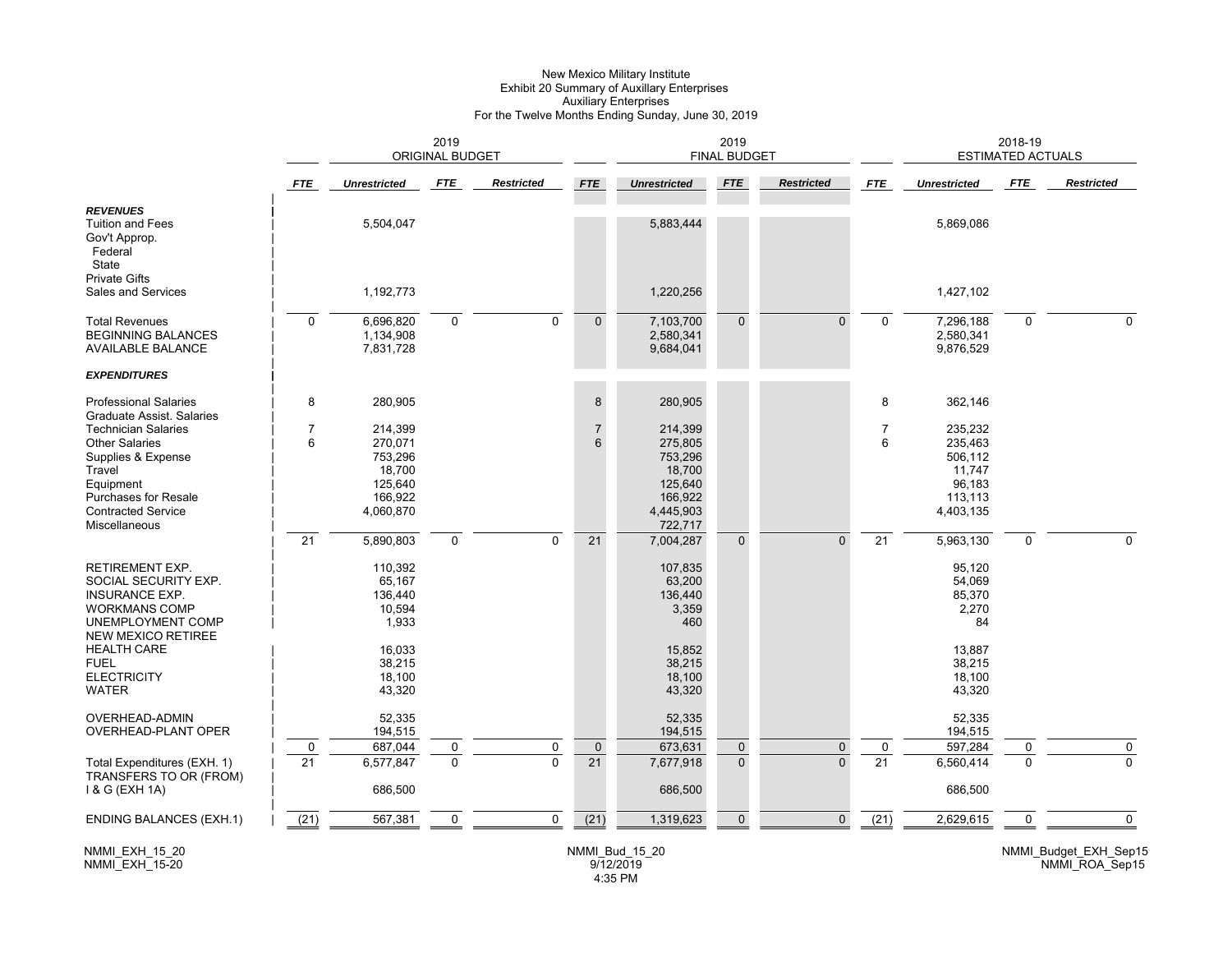#### New Mexico Military Institute Exhibit 20A BARBER SHOPFor the Twelve Months Ending Sunday, June 30, 2019

|                                                                                                                                                   |                | 2019<br><b>ORIGINAL BUDGET</b>           |              |                   |                |                                       | 2019<br><b>FINAL BUDGET</b> |                   |                |                                      | 2018-19<br><b>ESTIMATED ACTUALS</b> |                   |
|---------------------------------------------------------------------------------------------------------------------------------------------------|----------------|------------------------------------------|--------------|-------------------|----------------|---------------------------------------|-----------------------------|-------------------|----------------|--------------------------------------|-------------------------------------|-------------------|
|                                                                                                                                                   | <b>FTE</b>     | <b>Unrestricted</b>                      | FTE          | <b>Restricted</b> | <b>FTE</b>     | <b>Unrestricted</b>                   | <b>FTE</b>                  | <b>Restricted</b> | <b>FTE</b>     | <b>Unrestricted</b>                  | FTE                                 | <b>Restricted</b> |
| <b>REVENUES</b><br><b>Tuition and Fees</b><br>Gov't Approp.<br>Federal<br>State<br><b>Private Gifts</b>                                           |                | 84,953                                   |              |                   |                | 91,555                                |                             |                   |                | 91,555                               |                                     |                   |
| Sales and Services                                                                                                                                |                |                                          |              |                   |                | 1,973                                 |                             |                   |                | 2,393                                |                                     |                   |
| <b>Total Revenues</b><br><b>BEGINNING BALANCES</b><br>AVAILABLE BALANCE                                                                           | $\mathbf 0$    | 84,953<br>35,245<br>120,198              | $\mathbf{0}$ | $\Omega$          | $\Omega$       | 93,528<br>40,386<br>133,914           | $\Omega$                    | $\Omega$          | $\Omega$       | 93,948<br>40,386<br>134,334          | $\mathbf{0}$                        | $\Omega$          |
| <b>EXPENDITURES</b>                                                                                                                               |                |                                          |              |                   |                |                                       |                             |                   |                |                                      |                                     |                   |
| <b>Professional Salaries</b><br><b>Graduate Assist, Salaries</b><br><b>Other Salaries</b>                                                         | 2              | 50,985                                   |              |                   | $\overline{2}$ | 50,985                                |                             |                   | $\overline{2}$ | 51,385<br>5,028                      |                                     |                   |
| Supplies & Expense<br>Equipment                                                                                                                   |                | 2,000<br>500                             |              |                   |                | 2,000<br>500                          |                             |                   |                | 3,059                                |                                     |                   |
|                                                                                                                                                   | $\overline{2}$ | 53,485                                   | $\mathbf 0$  | $\mathbf 0$       | $\overline{2}$ | 53,485                                | $\Omega$                    | $\Omega$          | $\overline{2}$ | 59,472                               | 0                                   | $\Omega$          |
| <b>RETIREMENT EXP.</b><br>SOCIAL SECURITY EXP.<br><b>INSURANCE EXP.</b><br><b>WORKMANS COMP</b><br>UNEMPLOYMENT COMP<br><b>NEW MEXICO RETIREE</b> |                | 7,087<br>3,787<br>20,427<br>1,051<br>129 |              |                   |                | 7,087<br>3,787<br>20,427<br>235<br>32 |                             |                   |                | 7,087<br>3,513<br>19,121<br>172<br>6 |                                     |                   |
| <b>HEALTH CARE</b>                                                                                                                                |                | 1,020                                    |              |                   |                | 1,020                                 |                             |                   |                | 1,020                                |                                     |                   |
| <b>OVERHEAD-ADMIN</b><br>OVERHEAD-PLANT OPER                                                                                                      | $\mathbf 0$    | 1,250<br>1,250<br>36,001                 | 0            | 0                 | $\mathbf 0$    | 1,250<br>1,250<br>35,088              | $\mathbf 0$                 | $\mathbf{0}$      | 0              | 1,250<br>1,250<br>33,419             | 0                                   | $\mathbf 0$       |
| Total Expenditures (EXH. 1)<br>TRANSFERS TO OR (FROM)                                                                                             | 2              | 89,486                                   | $\Omega$     | $\Omega$          | $\overline{2}$ | 88,573                                | $\Omega$                    | $\Omega$          | $\overline{2}$ | 92,891                               | $\Omega$                            | $\overline{0}$    |
| <b>ENDING BALANCES (EXH.1)</b>                                                                                                                    | (2)            | 30,712                                   | $\mathbf 0$  | 0                 | (2)            | 45,341                                | $\mathbf{0}$                | $\mathbf{0}$      | (2)            | 41,443                               | 0                                   | $\mathbf 0$       |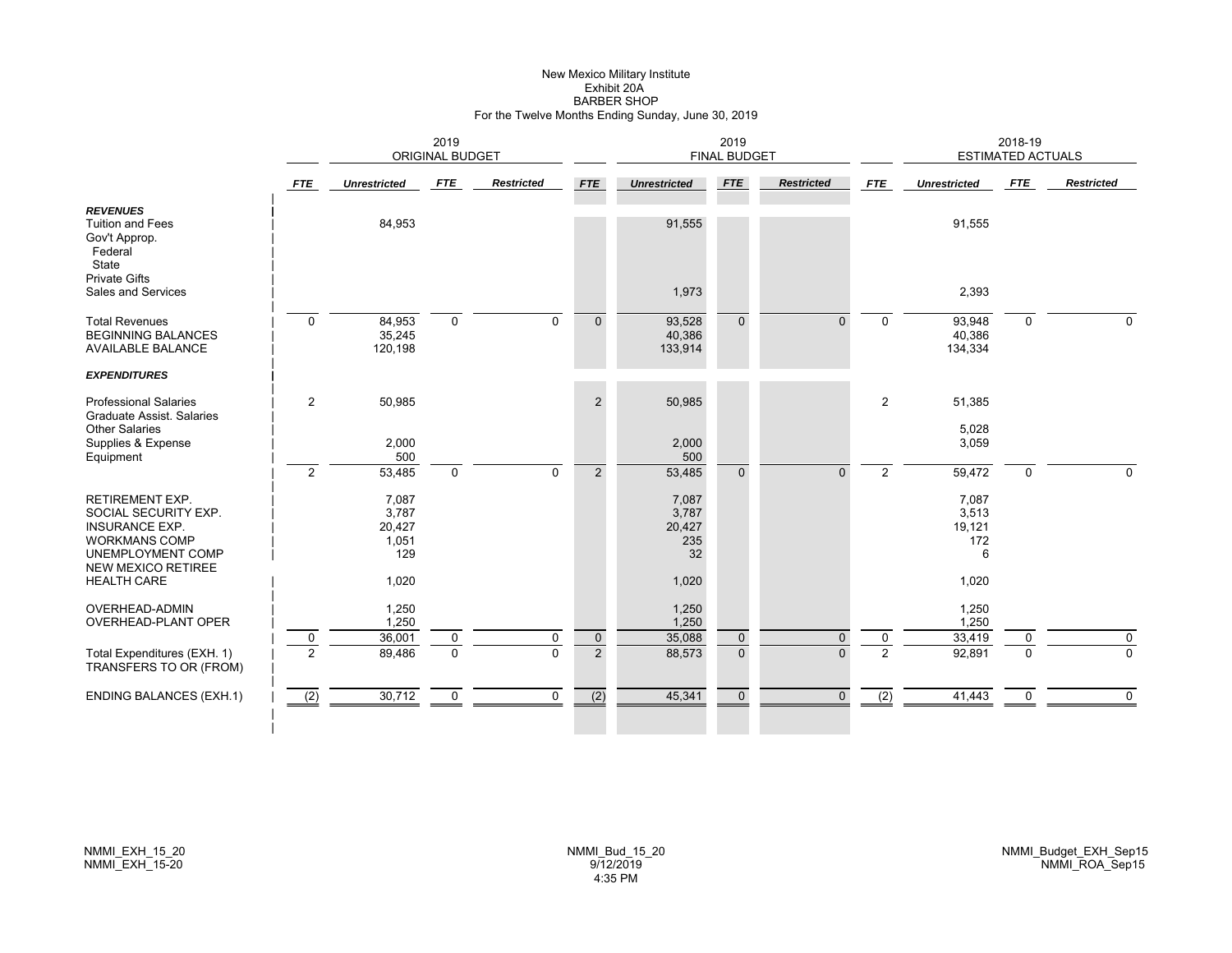# New Mexico Military Institute Exhibit 20ABARRACKS For the Twelve Months Ending Sunday, June 30, 2019

|                                                                                                                                                   |                | 2019<br><b>ORIGINAL BUDGET</b>             |                  |                               |                               |                                         | 2019<br><b>FINAL BUDGET</b> |                          |              |                                         | 2018-19<br><b>ESTIMATED ACTUALS</b> |                     |
|---------------------------------------------------------------------------------------------------------------------------------------------------|----------------|--------------------------------------------|------------------|-------------------------------|-------------------------------|-----------------------------------------|-----------------------------|--------------------------|--------------|-----------------------------------------|-------------------------------------|---------------------|
|                                                                                                                                                   | <b>FTE</b>     | <b>Unrestricted</b>                        | <b>FTE</b>       | <b>Restricted</b>             | <b>FTE</b>                    | <b>Unrestricted</b>                     | <b>FTE</b>                  | <b>Restricted</b>        | <b>FTE</b>   | <b>Unrestricted</b>                     | <b>FTE</b>                          | <b>Restricted</b>   |
| <b>REVENUES</b><br><b>Tuition and Fees</b><br>Gov't Approp.<br>Federal<br>State                                                                   |                | 1,260,878                                  |                  |                               |                               | 1,394,038                               |                             |                          |              | 1,394,038                               |                                     |                     |
| <b>Private Gifts</b><br>Sales and Services                                                                                                        |                | 35,000                                     |                  |                               |                               | 35,000                                  |                             |                          |              | 47,352                                  |                                     |                     |
| <b>Total Revenues</b><br><b>BEGINNING BALANCES</b><br><b>AVAILABLE BALANCE</b>                                                                    | $\mathbf 0$    | 1,295,878<br>1,015,943<br>2,311,821        | $\mathbf 0$      | $\mathbf 0$                   | $\mathbf{0}$                  | 1,429,038<br>2,253,962<br>3,683,000     | $\mathbf{0}$                | $\Omega$                 | $\Omega$     | 1,441,390<br>2,253,962<br>3,695,352     | $\mathbf 0$                         | $\Omega$            |
| <b>EXPENDITURES</b>                                                                                                                               |                |                                            |                  |                               |                               |                                         |                             |                          |              |                                         |                                     |                     |
| <b>Professional Salaries</b><br>Graduate Assist, Salaries                                                                                         | $\mathbf{1}$   | 61,800                                     |                  |                               | $\mathbf{1}$                  | 61,800                                  |                             |                          | $\mathbf{1}$ | 32,000                                  |                                     |                     |
| <b>Technician Salaries</b><br>Supplies & Expense<br>Equipment                                                                                     | 3              | 95,955<br>87,163<br>43,493                 |                  |                               | 3                             | 95,955<br>87,163<br>43,493              |                             |                          | 3            | 117,360<br>61,728                       |                                     |                     |
| Contracted Service<br>Miscellaneous                                                                                                               |                | 191,482                                    |                  |                               |                               | 191,482<br>722,717                      |                             |                          |              | 26,805                                  |                                     |                     |
|                                                                                                                                                   | $\overline{4}$ | 479,893                                    | 0                | $\mathbf 0$                   | $\overline{4}$                | 1,202,610                               | $\mathbf{0}$                | $\Omega$                 | 4            | 237,892                                 | $\mathbf 0$                         | $\Omega$            |
| <b>RETIREMENT EXP.</b><br>SOCIAL SECURITY EXP.<br><b>INSURANCE EXP.</b><br><b>WORKMANS COMP</b><br>UNEMPLOYMENT COMP<br><b>NEW MEXICO RETIREE</b> |                | 21,928<br>12,201<br>29,733<br>2,490<br>361 |                  |                               |                               | 21,928<br>12,201<br>29,733<br>799<br>90 |                             |                          |              | 20,217<br>10,716<br>11,956<br>499<br>19 |                                     |                     |
| <b>HEALTH CARE</b><br><b>FUEL</b><br><b>ELECTRICITY</b><br><b>WATER</b>                                                                           |                | 3,155<br>22,415<br>7,500<br>7,500          |                  |                               |                               | 3,155<br>22,415<br>7,500<br>7,500       |                             |                          |              | 2,928<br>22,415<br>7,500<br>7,500       |                                     |                     |
| OVERHEAD-ADMIN<br>OVERHEAD-PLANT OPER                                                                                                             |                | 11,825<br>60,610                           |                  |                               |                               | 11,825<br>60,610                        |                             |                          |              | 11,825<br>60,610                        |                                     |                     |
| Total Expenditures (EXH. 1)                                                                                                                       | $\mathbf 0$    | 179,718<br>659,611                         | 0<br>$\mathbf 0$ | $\mathbf 0$<br>$\overline{0}$ | $\mathbf 0$<br>$\overline{4}$ | 177,756<br>1,380,366                    | $\mathbf 0$<br>$\mathbf{0}$ | $\mathbf{0}$<br>$\Omega$ | 0            | 156,187<br>394,079                      | 0<br>$\Omega$                       | 0<br>$\overline{0}$ |
| TRANSFERS TO OR (FROM)<br>1 & G (EXH 1A)                                                                                                          |                | 1,016,993                                  |                  |                               |                               | 1,116,993                               |                             |                          |              | 1,116,993                               |                                     |                     |
| <b>ENDING BALANCES (EXH.1)</b>                                                                                                                    | (4)            | 635,217                                    | 0                | $\mathbf 0$                   | $\overline{(4)}$              | 1,185,641                               | $\mathbf 0$                 | $\Omega$                 | (4)          | 2,184,280                               | 0                                   | $\mathbf 0$         |
|                                                                                                                                                   |                |                                            |                  |                               |                               |                                         |                             |                          |              |                                         |                                     |                     |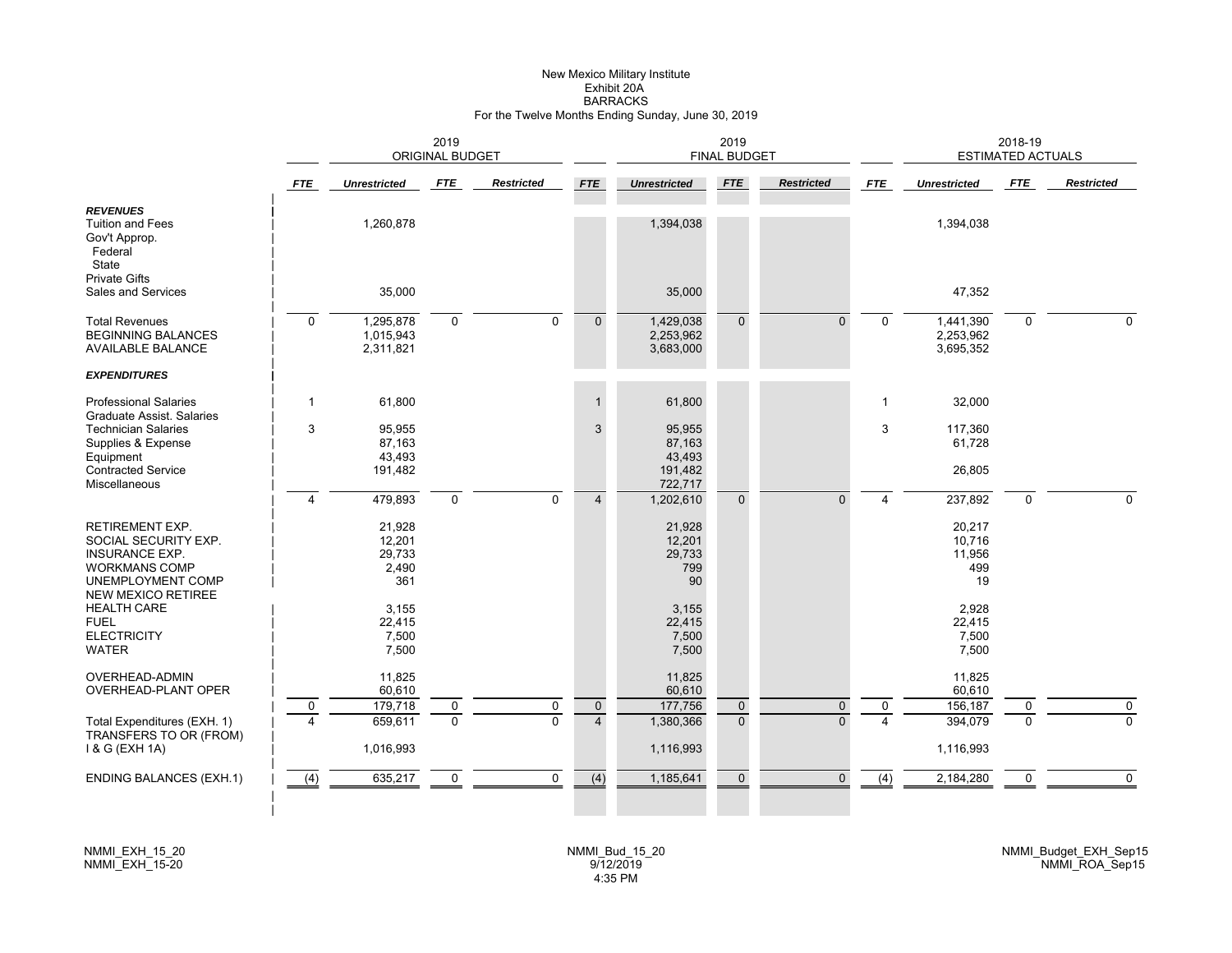# New Mexico Military Institute Exhibit 20ABOWLING ALLEY For the Twelve Months Ending Sunday, June 30, 2019

|                                                                                 | 2019<br><b>ORIGINAL BUDGET</b> |                              |                  |                         |                          |                              | 2019<br><b>FINAL BUDGET</b> |                      |                         |                              | 2018-19<br><b>ESTIMATED ACTUALS</b> |                            |
|---------------------------------------------------------------------------------|--------------------------------|------------------------------|------------------|-------------------------|--------------------------|------------------------------|-----------------------------|----------------------|-------------------------|------------------------------|-------------------------------------|----------------------------|
|                                                                                 | <b>FTE</b>                     | <b>Unrestricted</b>          | <b>FTE</b>       | <b>Restricted</b>       | <b>FTE</b>               | <b>Unrestricted</b>          | <b>FTE</b>                  | <b>Restricted</b>    | <b>FTE</b>              | <b>Unrestricted</b>          | FTE                                 | <b>Restricted</b>          |
| <b>REVENUES</b><br><b>Tuition and Fees</b><br>Gov't Approp.<br>Federal<br>State |                                | 37,260                       |                  |                         |                          | 40,273                       |                             |                      |                         | 40,273                       |                                     |                            |
| <b>Private Gifts</b><br>Sales and Services                                      |                                | 10,467                       |                  |                         |                          | 10,467                       |                             |                      |                         | 56,212                       |                                     |                            |
| <b>Total Revenues</b><br><b>BEGINNING BALANCES</b><br><b>AVAILABLE BALANCE</b>  | $\mathbf 0$                    | 47,727<br>528,972<br>576,699 | $\mathbf 0$      | $\Omega$                | $\mathbf{0}$             | 50,740<br>535,952<br>586,692 | $\mathbf{0}$                | $\Omega$             | $\mathbf 0$             | 96,485<br>535,952<br>632,437 | $\mathbf 0$                         | $\mathbf 0$                |
| <b>EXPENDITURES</b>                                                             |                                |                              |                  |                         |                          |                              |                             |                      |                         |                              |                                     |                            |
| Graduate Assist, Salaries<br>Supplies & Expense                                 | $\mathbf 0$                    | 5,388<br>5,388               | $\mathbf 0$      | $\mathbf 0$             | $\mathbf 0$              | 5,388<br>5,388               | $\mathbf{0}$                | $\Omega$             | $\Omega$                | 0                            | $\mathbf 0$                         | $\mathbf 0$                |
| <b>OVERHEAD-ADMIN</b><br><b>OVERHEAD-PLANT OPER</b>                             |                                | 1,000<br>2,000               |                  |                         |                          | 1,000<br>2,000               |                             |                      |                         | 1,000<br>2,000               |                                     |                            |
| Total Expenditures (EXH. 1)<br>TRANSFERS TO OR (FROM)                           | $\mathbf 0$<br>$\Omega$        | 3,000<br>8,388               | 0<br>$\mathbf 0$ | $\mathbf 0$<br>$\Omega$ | $\pmb{0}$<br>$\mathbf 0$ | 3,000<br>8,388               | $\mathbf 0$<br>$\mathbf{0}$ | $\Omega$<br>$\Omega$ | $\mathbf 0$<br>$\Omega$ | 3,000<br>3,000               | $\mathbf 0$<br>$\mathbf 0$          | $\mathbf 0$<br>$\mathbf 0$ |
| <b>ENDING BALANCES (EXH.1)</b>                                                  | $\mathbf 0$                    | 568,311                      | $\mathbf 0$      | $\mathbf 0$             | $\mathbf 0$              | 578,304                      | $\mathbf{0}$                | $\Omega$             | $\mathbf 0$             | 629,437                      | 0                                   | $\mathbf 0$                |
|                                                                                 |                                |                              |                  |                         |                          |                              |                             |                      |                         |                              |                                     |                            |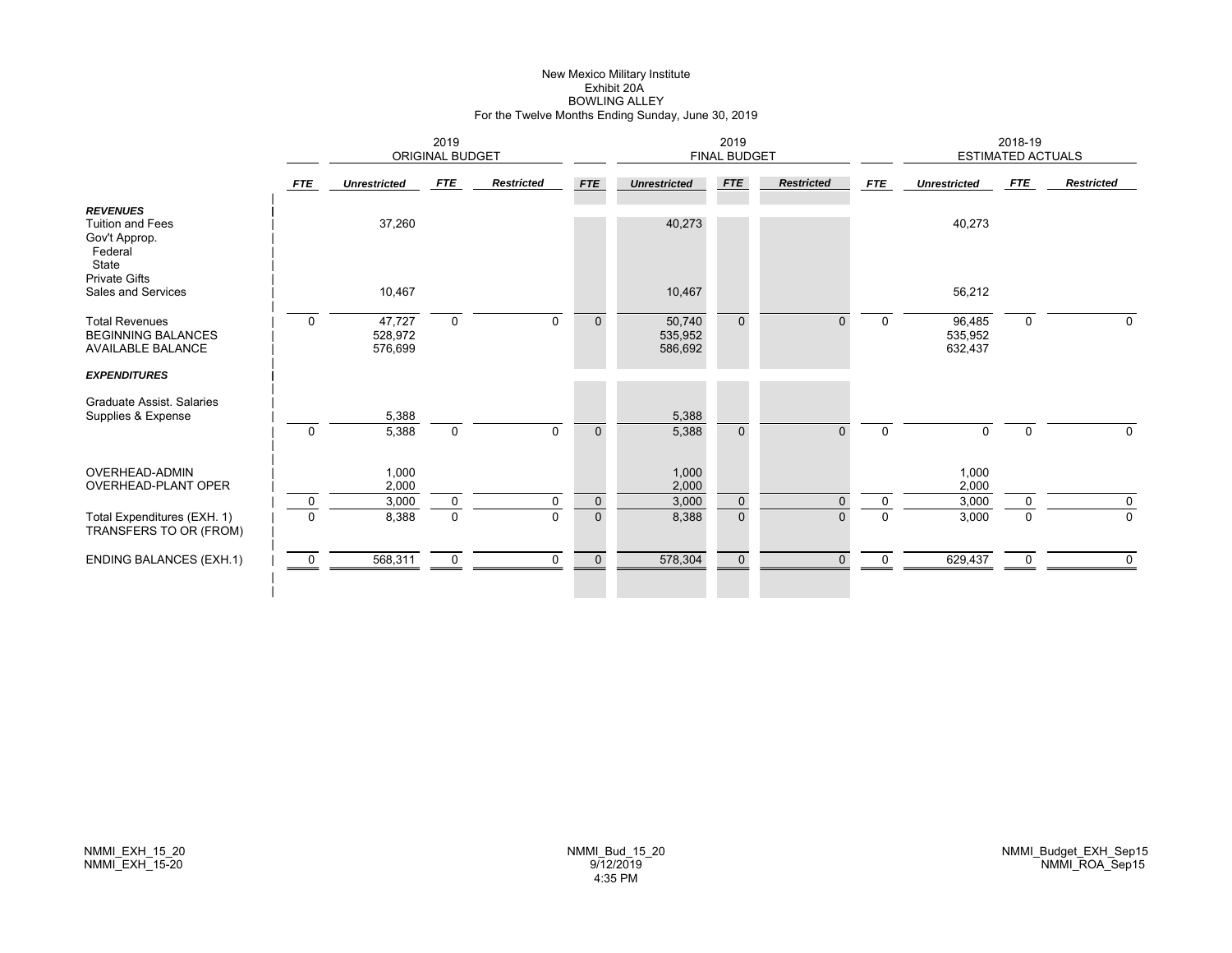# New Mexico Military Institute Exhibit 20ADINING HALL For the Twelve Months Ending Sunday, June 30, 2019

|                                                                                           |                         | 2019<br>ORIGINAL BUDGET                |                  |                   |                             |                                        | 2019<br><b>FINAL BUDGET</b> |                      |                         |                                        | 2018-19<br>ESTIMATED ACTUALS |                            |
|-------------------------------------------------------------------------------------------|-------------------------|----------------------------------------|------------------|-------------------|-----------------------------|----------------------------------------|-----------------------------|----------------------|-------------------------|----------------------------------------|------------------------------|----------------------------|
|                                                                                           | <b>FTE</b>              | <b>Unrestricted</b>                    | FTE              | <b>Restricted</b> | <b>FTE</b>                  | <b>Unrestricted</b>                    | <b>FTE</b>                  | <b>Restricted</b>    | <b>FTE</b>              | <b>Unrestricted</b>                    | FTE                          | <b>Restricted</b>          |
| <b>REVENUES</b><br>Tuition and Fees<br>Gov't Approp.<br>Federal<br>State                  |                         | 2,801,952                              |                  |                   |                             | 2,945,118                              |                             |                      |                         | 2,932,430                              |                              |                            |
| <b>Private Gifts</b><br>Sales and Services                                                |                         | 105,000                                |                  |                   |                             | 105,000                                |                             |                      |                         | 208,578                                |                              |                            |
| <b>Total Revenues</b><br><b>BEGINNING BALANCES</b><br><b>AVAILABLE BALANCE</b>            | $\Omega$                | 2,906,952<br>245,550<br>3,152,502      | $\mathbf 0$      | $\Omega$          | $\mathbf{0}$                | 3,050,118<br>62,651<br>3,112,769       | $\Omega$                    | $\Omega$             | $\Omega$                | 3,141,008<br>62,651<br>3,203,659       | $\mathbf{0}$                 | $\Omega$                   |
| <b>EXPENDITURES</b>                                                                       |                         |                                        |                  |                   |                             |                                        |                             |                      |                         |                                        |                              |                            |
| Graduate Assist. Salaries<br>Supplies & Expense<br>Equipment<br><b>Contracted Service</b> |                         | 46,390<br>34,680<br>2,716,389          |                  |                   |                             | 46,390<br>34,680<br>3,072,732          |                             |                      |                         | 46,904<br>3,239,801                    |                              |                            |
| <b>FUEL</b><br><b>ELECTRICITY</b><br><b>WATER</b>                                         | $\Omega$                | 2,797,459<br>13,900<br>7,900<br>27,820 | $\mathbf 0$      | $\mathbf 0$       | $\mathbf{0}$                | 3,153,802<br>13,900<br>7,900<br>27,820 | $\Omega$                    | $\Omega$             | $\Omega$                | 3,286,705<br>13,900<br>7,900<br>27,820 | $\mathbf 0$                  | $\Omega$                   |
| <b>OVERHEAD-ADMIN</b><br><b>OVERHEAD-PLANT OPER</b>                                       |                         | 10,900<br>57,230                       |                  |                   |                             | 10,900<br>57,230                       |                             |                      |                         | 10,900<br>57,230                       |                              |                            |
| Total Expenditures (EXH. 1)<br>TRANSFERS TO OR (FROM)                                     | $\mathbf 0$<br>$\Omega$ | 117,750<br>2,915,209                   | 0<br>$\mathbf 0$ | 0<br>$\Omega$     | $\mathbf 0$<br>$\mathbf{0}$ | 117,750<br>3,271,552                   | $\mathbf 0$<br>$\mathbf{0}$ | $\Omega$<br>$\Omega$ | $\mathbf 0$<br>$\Omega$ | 117,750<br>3,404,455                   | $\mathbf 0$<br>$\Omega$      | $\mathbf 0$<br>$\mathbf 0$ |
| 1 & G (EXH 1A)                                                                            |                         | (100,000)                              |                  |                   |                             | (300,000)                              |                             |                      |                         | (390, 493)                             |                              |                            |
| <b>ENDING BALANCES (EXH.1)</b>                                                            | $\mathbf 0$             | 337,293                                | $\mathbf 0$      | $\mathbf 0$       | $\mathbf 0$                 | 141,217                                | $\mathbf{0}$                | $\Omega$             | $\Omega$                | 189,697                                | $\mathbf 0$                  | $\mathbf 0$                |
|                                                                                           |                         |                                        |                  |                   |                             |                                        |                             |                      |                         |                                        |                              |                            |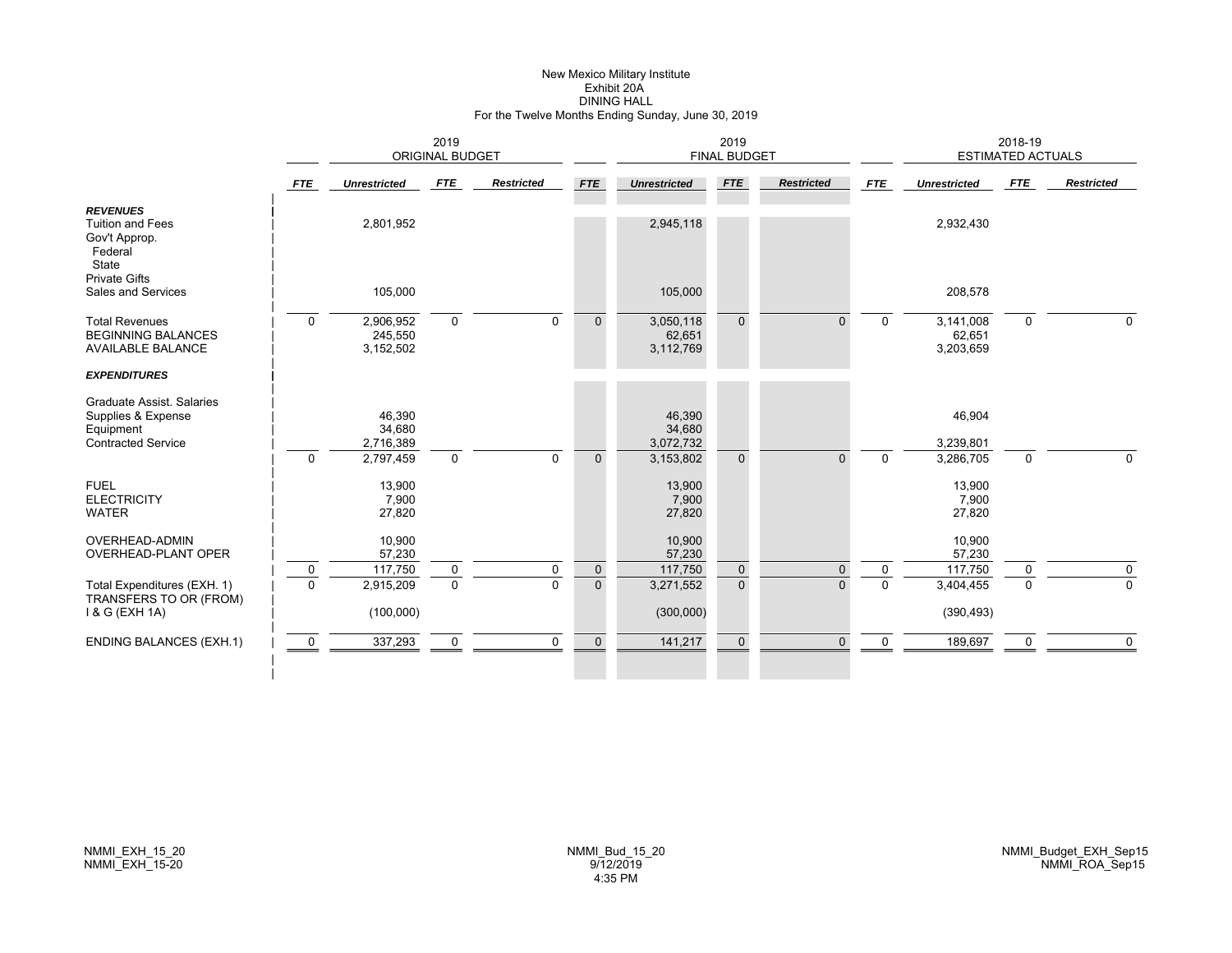# New Mexico Military Institute Exhibit 20AGOLF COURSE For the Twelve Months Ending Sunday, June 30, 2019

|                                                                                                                                                  | 2019<br><b>ORIGINAL BUDGET</b> |                                              |              |                   |                          |                                            | 2019<br><b>FINAL BUDGET</b> |                   |                 |                                                  | 2018-19<br><b>ESTIMATED ACTUALS</b> |                   |
|--------------------------------------------------------------------------------------------------------------------------------------------------|--------------------------------|----------------------------------------------|--------------|-------------------|--------------------------|--------------------------------------------|-----------------------------|-------------------|-----------------|--------------------------------------------------|-------------------------------------|-------------------|
|                                                                                                                                                  | <b>FTE</b>                     | <b>Unrestricted</b>                          | FTE          | <b>Restricted</b> | <b>FTE</b>               | <b>Unrestricted</b>                        | <b>FTE</b>                  | <b>Restricted</b> | <b>FTE</b>      | <b>Unrestricted</b>                              | <b>FTE</b>                          | <b>Restricted</b> |
| <b>REVENUES</b><br><b>Tuition and Fees</b><br>Gov't Approp.<br>Federal<br>State                                                                  |                                | 5,216                                        |              |                   |                          | 5,505                                      |                             |                   |                 | 5,505                                            |                                     |                   |
| <b>Private Gifts</b><br><b>Sales and Services</b>                                                                                                |                                | 430,087                                      |              |                   |                          | 425,097                                    |                             |                   |                 | 412,718                                          |                                     |                   |
| <b>Total Revenues</b><br><b>BEGINNING BALANCES</b><br><b>AVAILABLE BALANCE</b><br><b>EXPENDITURES</b>                                            | $\mathbf 0$                    | 435,303<br>(1,914,302)<br>(1,478,999)        | $\mathbf 0$  | $\mathbf 0$       | $\mathbf{0}$             | 430,602<br>(1,850,793)<br>(1,420,191)      | $\overline{0}$              | $\Omega$          | $\Omega$        | 418,223<br>(1,850,793)<br>(1,432,570)            | $\mathbf 0$                         | $\Omega$          |
|                                                                                                                                                  |                                | 142,930                                      |              |                   |                          | 142,930                                    |                             |                   |                 |                                                  |                                     |                   |
| <b>Professional Salaries</b><br>Graduate Assist, Salaries<br><b>Technician Salaries</b><br><b>Other Salaries</b><br>Supplies & Expense<br>Travel | $\overline{4}$<br>4<br>5       | 118,444<br>145,459<br>132,174<br>3,000       |              |                   | $\overline{4}$<br>4<br>5 | 118,444<br>145,459<br>132,174<br>3,000     |                             |                   | 4<br>4<br>5     | 178,540<br>117,872<br>141,126<br>80,931<br>3,786 |                                     |                   |
| Equipment<br>Purchases for Resale<br><b>Contracted Service</b>                                                                                   | 13                             | 46,967<br>159,422<br>748,396                 | $\mathbf 0$  | $\mathbf 0$       | 13                       | 46,967<br>159,422<br>748,396               | $\overline{0}$              | $\Omega$          | 13              | 95,967<br>113,113<br>1,551<br>732,886            | $\mathbf 0$                         | $\Omega$          |
| RETIREMENT EXP.<br>SOCIAL SECURITY EXP.<br><b>INSURANCE EXP.</b><br><b>WORKMANS COMP</b><br>UNEMPLOYMENT COMP                                    |                                | 57,780<br>31,800<br>81,982<br>5,415<br>1,194 |              |                   |                          | 57,780<br>31,800<br>81,982<br>1,940<br>284 |                             |                   |                 | 50,335<br>28,456<br>54,232<br>1,337<br>49        |                                     |                   |
| <b>NEW MEXICO RETIREE</b><br><b>HEALTH CARE</b><br><b>FUEL</b><br><b>ELECTRICITY</b><br><b>WATER</b>                                             |                                | 8,314<br>1,900<br>2,700<br>8,000             |              |                   |                          | 8,314<br>1,900<br>2,700<br>8,000           |                             |                   |                 | 7,424<br>1,900<br>2,700<br>8,000                 |                                     |                   |
| <b>OVERHEAD-ADMIN</b><br><b>OVERHEAD-PLANT OPER</b>                                                                                              | $\mathbf 0$                    | 1,320<br>1,320<br>201,725                    | 0            | 0                 | $\pmb{0}$                | 1,320<br>1,320<br>197,340                  | $\mathbf 0$                 | $\mathbf{0}$      | 0               | 1,320<br>1,320<br>157,073                        | 0                                   | $\pmb{0}$         |
| Total Expenditures (EXH. 1)<br>TRANSFERS TO OR (FROM)<br>1 & G (EXH 1A)                                                                          | $\overline{13}$                | 950,121<br>(190, 493)                        | $\mathbf{0}$ | $\Omega$          | $\overline{13}$          | 945,736<br>(90, 493)                       | $\overline{0}$              | $\Omega$          | $\overline{13}$ | 889,959                                          | $\Omega$                            | $\overline{0}$    |
| <b>ENDING BALANCES (EXH.1)</b>                                                                                                                   | (13)                           | (2, 238, 627)                                | $\mathbf 0$  | $\mathbf 0$       | (13)                     | (2, 275, 434)                              | $\mathbf 0$                 | $\mathbf{0}$      | (13)            | (2,322,529)                                      | $\mathbf 0$                         | $\mathbf 0$       |

NMMI\_EXH\_15\_20 NMMI\_EXH\_15-20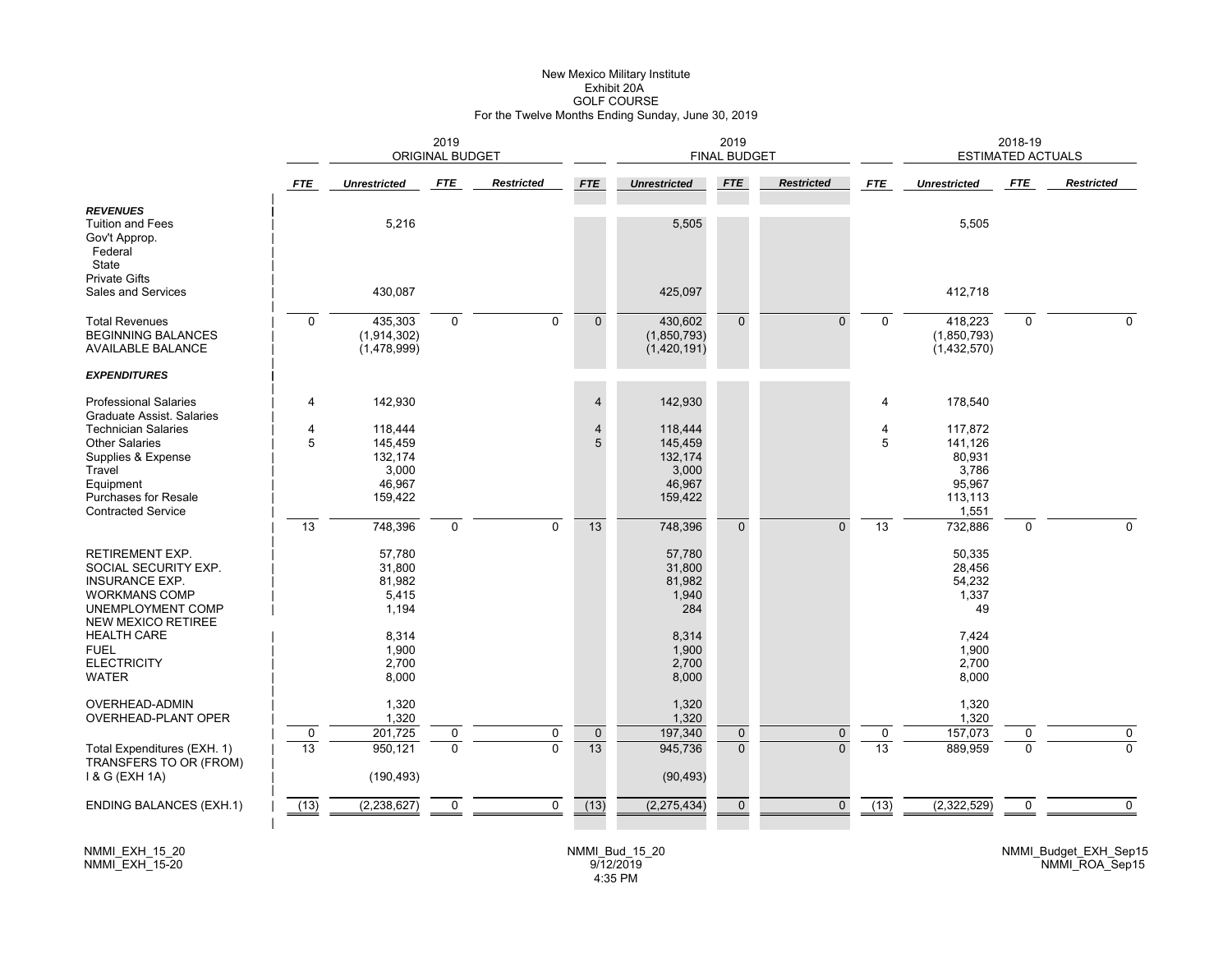# New Mexico Military Institute Exhibit 20AINFIRMARY For the Twelve Months Ending Sunday, June 30, 2019

|                                                                                                    |             |                              | 2019<br><b>ORIGINAL BUDGET</b> |                   |                |                              | 2019<br><b>FINAL BUDGET</b> |                   |            |                              | 2018-19<br><b>ESTIMATED ACTUALS</b> |                   |
|----------------------------------------------------------------------------------------------------|-------------|------------------------------|--------------------------------|-------------------|----------------|------------------------------|-----------------------------|-------------------|------------|------------------------------|-------------------------------------|-------------------|
|                                                                                                    | <b>FTE</b>  | <b>Unrestricted</b>          | <b>FTE</b>                     | <b>Restricted</b> | FTE            | <b>Unrestricted</b>          | <b>FTE</b>                  | <b>Restricted</b> | <b>FTE</b> | <b>Unrestricted</b>          | FTE                                 | <b>Restricted</b> |
| <b>REVENUES</b><br><b>Tuition and Fees</b><br>Gov't Approp.<br>Federal<br>State                    |             | 711,666                      |                                |                   |                | 767,209                      |                             |                   |            | 767,209                      |                                     |                   |
| <b>Private Gifts</b><br>Sales and Services                                                         |             | 6,500                        |                                |                   |                | 6,500                        |                             |                   |            | 760                          |                                     |                   |
| <b>Total Revenues</b><br><b>BEGINNING BALANCES</b><br><b>AVAILABLE BALANCE</b>                     | $\mathbf 0$ | 718,166<br>18,140<br>736,306 | $\mathbf 0$                    | $\Omega$          | $\mathbf{0}$   | 773,709<br>78,154<br>851,863 | $\Omega$                    | $\Omega$          | $\Omega$   | 767,969<br>78,154<br>846,123 | $\mathbf 0$                         | $\Omega$          |
| <b>EXPENDITURES</b>                                                                                |             |                              |                                |                   |                |                              |                             |                   |            |                              |                                     |                   |
| <b>Graduate Assist. Salaries</b><br>Supplies & Expense<br>Equipment<br><b>Purchases for Resale</b> |             | 83,283<br>7,500              |                                |                   |                | 83,283<br>7,500              |                             |                   |            | 81,781<br>216                |                                     |                   |
| <b>Contracted Service</b>                                                                          |             | 689,391                      |                                |                   |                | 689,391                      |                             |                   |            | 627,681                      |                                     |                   |
|                                                                                                    | $\Omega$    | 780,174                      | $\mathbf 0$                    | $\Omega$          | $\mathbf{0}$   | 780,174                      | $\Omega$                    | $\Omega$          | $\Omega$   | 709,678                      | $\mathbf 0$                         | $\Omega$          |
| OVERHEAD-ADMIN<br>OVERHEAD-PLANT OPER                                                              |             | 1,200<br>7,200               |                                |                   |                | 1,200<br>7,200               |                             |                   |            | 1,200<br>7,200               |                                     |                   |
|                                                                                                    | $\mathbf 0$ | 8,400                        | 0                              | 0                 | $\pmb{0}$      | 8,400                        | $\mathbf 0$                 | $\Omega$          | $\Omega$   | 8,400                        | 0                                   | $\mathbf{0}$      |
| Total Expenditures (EXH. 1)<br>TRANSFERS TO OR (FROM)<br>1 & G (EXH 1A)                            | $\Omega$    | 788,574                      | $\mathbf 0$                    | $\Omega$          | $\overline{0}$ | 788,574<br>(40,000)          | $\Omega$                    | $\Omega$          | $\Omega$   | 718,078<br>(40,000)          | $\Omega$                            | $\Omega$          |
| <b>ENDING BALANCES (EXH.1)</b>                                                                     | $\mathbf 0$ | (52, 268)                    | $\mathbf 0$                    | $\mathbf 0$       | $\mathbf 0$    | 103,289                      | $\Omega$                    | $\Omega$          | $\Omega$   | 168,045                      | 0                                   | $\Omega$          |
|                                                                                                    |             |                              |                                |                   |                |                              |                             |                   |            |                              |                                     |                   |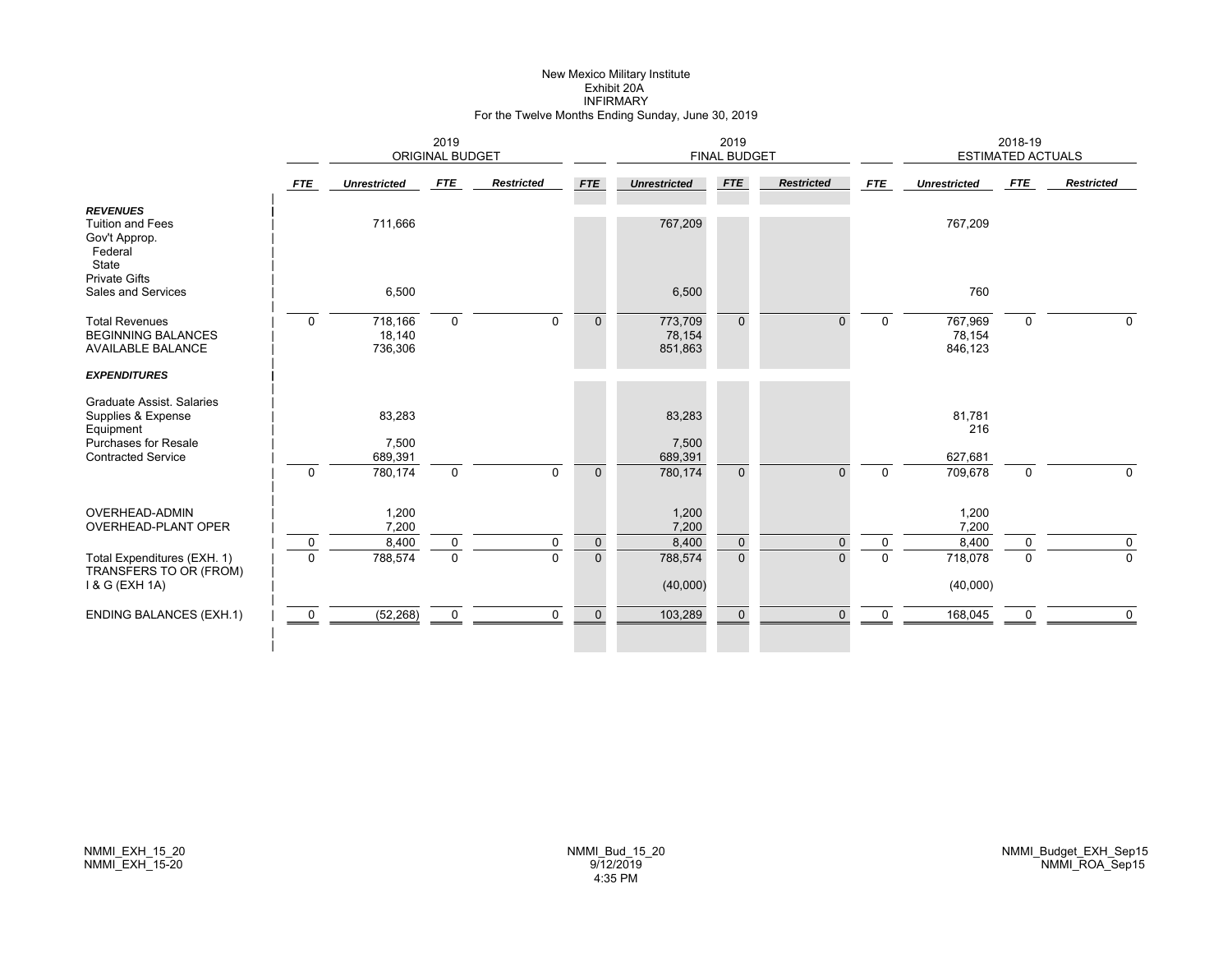# New Mexico Military Institute Exhibit 20ALAUNDRY For the Twelve Months Ending Sunday, June 30, 2019

|                                                                                                         | 2019<br><b>ORIGINAL BUDGET</b> |                               |             |                   |              |                               | 2019<br><b>FINAL BUDGET</b> |                   |              |                               | 2018-19<br><b>ESTIMATED ACTUALS</b> |                   |
|---------------------------------------------------------------------------------------------------------|--------------------------------|-------------------------------|-------------|-------------------|--------------|-------------------------------|-----------------------------|-------------------|--------------|-------------------------------|-------------------------------------|-------------------|
|                                                                                                         | <b>FTE</b>                     | <b>Unrestricted</b>           | FTE         | <b>Restricted</b> | <b>FTE</b>   | <b>Unrestricted</b>           | FTE                         | <b>Restricted</b> | FTE          | <b>Unrestricted</b>           | FTE                                 | <b>Restricted</b> |
| <b>REVENUES</b><br><b>Tuition and Fees</b><br>Gov't Approp.<br>Federal<br>State<br><b>Private Gifts</b> |                                | 368,874                       |             |                   |              | 388,259                       |                             |                   |              | 386,590                       |                                     |                   |
| <b>Total Revenues</b><br><b>BEGINNING BALANCES</b><br><b>AVAILABLE BALANCE</b>                          | $\mathbf 0$                    | 368,874<br>281,380<br>650,254 | $\mathbf 0$ | $\Omega$          | $\Omega$     | 388,259<br>301,874<br>690,133 | $\Omega$                    | $\overline{0}$    | $\mathbf{0}$ | 386,590<br>301,874<br>688,464 | $\mathbf{0}$                        | $\Omega$          |
| <b>EXPENDITURES</b>                                                                                     |                                |                               |             |                   |              |                               |                             |                   |              |                               |                                     |                   |
| Graduate Assist, Salaries<br>Supplies & Expense<br><b>Contracted Service</b>                            |                                | 2,000<br>315,953              |             |                   |              | 2,000<br>344,643              |                             |                   |              | 330,866                       |                                     |                   |
|                                                                                                         | $\Omega$                       | 317,953                       | $\mathbf 0$ | $\Omega$          | $\Omega$     | 346,643                       | $\Omega$                    | $\Omega$          | $\Omega$     | 330,866                       | $\mathbf 0$                         | 0                 |
| <b>OVERHEAD-ADMIN</b><br><b>OVERHEAD-PLANT OPER</b>                                                     |                                | 8,000<br>14,420               |             |                   |              | 8,000<br>14,420               |                             |                   |              | 8,000<br>14,420               |                                     |                   |
|                                                                                                         | $\mathbf 0$                    | 22,420                        | $\mathbf 0$ | $\Omega$          | $\mathbf{0}$ | 22,420                        | $\mathbf{0}$                | $\Omega$          | $\mathbf{0}$ | 22,420                        | $\Omega$                            | 0                 |
| Total Expenditures (EXH. 1)<br>TRANSFERS TO OR (FROM)<br>1 & G (EXH 1A)                                 | $\Omega$                       | 340,373<br>(40,000)           | $\mathbf 0$ | $\Omega$          | $\mathbf{0}$ | 369,063                       | $\mathbf{0}$                | $\overline{0}$    | $\mathbf 0$  | 353,286                       | $\mathbf 0$                         | $\mathbf 0$       |
| <b>ENDING BALANCES (EXH.1)</b>                                                                          | 0                              | 349,881                       | $\mathbf 0$ | $\mathbf 0$       | $\mathbf 0$  | 321,070                       | $\mathbf 0$                 | $\Omega$          | $\Omega$     | 335,178                       | $\mathbf 0$                         | $\Omega$          |
|                                                                                                         |                                |                               |             |                   |              |                               |                             |                   |              |                               |                                     |                   |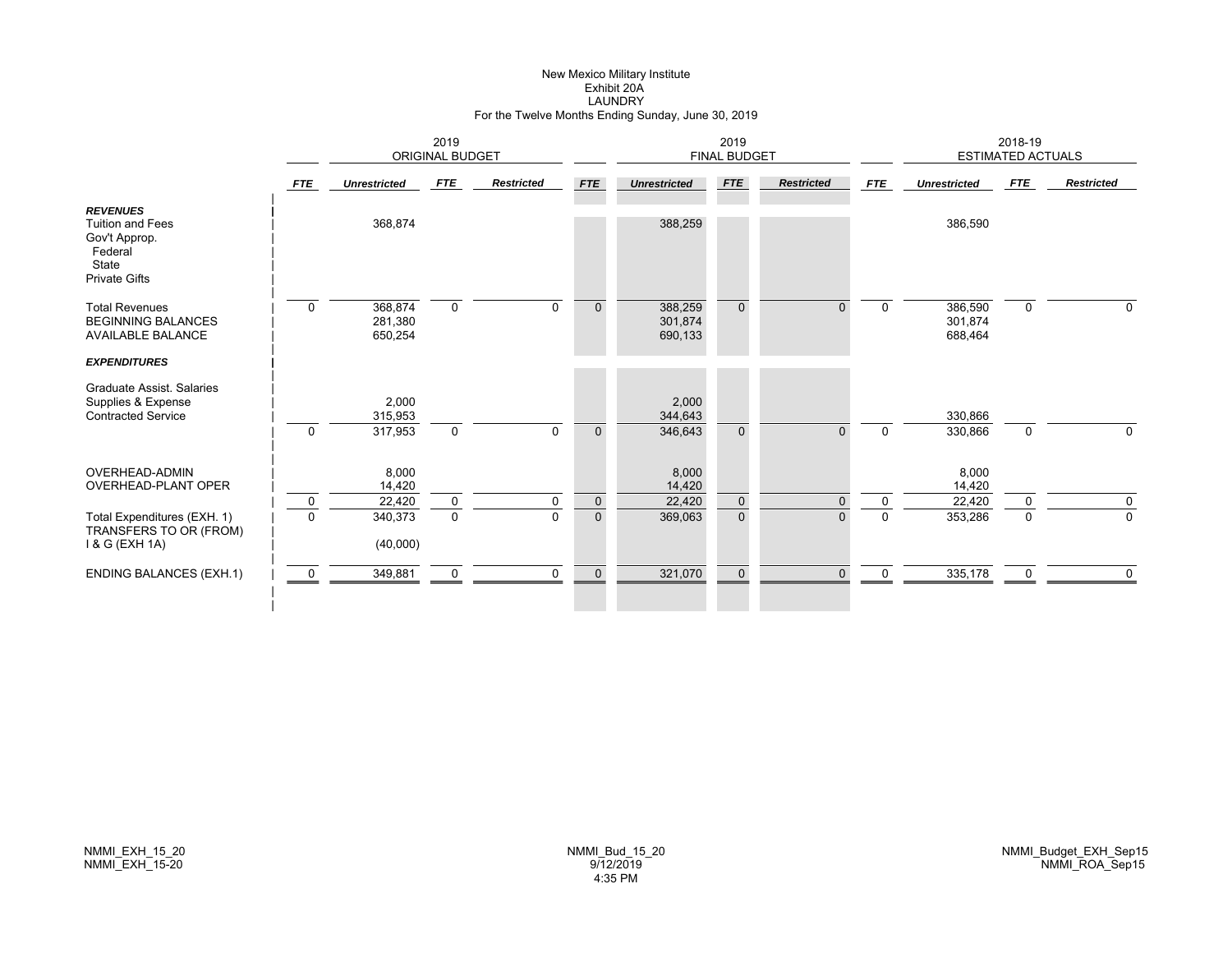# New Mexico Military Institute Exhibit 20APOST EXCHANGE For the Twelve Months Ending Sunday, June 30, 2019

|                                                                                                    |                         | 2019<br><b>ORIGINAL BUDGET</b> |                            |                   |                               |                            | 2019<br><b>FINAL BUDGET</b>  |                   |                      |                            | 2018-19<br><b>ESTIMATED ACTUALS</b> |                            |
|----------------------------------------------------------------------------------------------------|-------------------------|--------------------------------|----------------------------|-------------------|-------------------------------|----------------------------|------------------------------|-------------------|----------------------|----------------------------|-------------------------------------|----------------------------|
|                                                                                                    | <b>FTE</b>              | <b>Unrestricted</b>            | <b>FTE</b>                 | <b>Restricted</b> | <b>FTE</b>                    | <b>Unrestricted</b>        | FTE                          | <b>Restricted</b> | <b>FTE</b>           | <b>Unrestricted</b>        | <b>FTE</b>                          | <b>Restricted</b>          |
| <b>REVENUES</b><br>Gov't Approp.<br>Federal<br>State<br><b>Private Gifts</b><br>Sales and Services |                         | 15,000                         |                            |                   |                               | 15,000                     |                              |                   |                      | 15,501                     |                                     |                            |
| <b>Total Revenues</b><br><b>BEGINNING BALANCES</b><br><b>AVAILABLE BALANCE</b>                     | $\mathbf 0$             | 15,000<br>67,925<br>82,925     | $\mathbf 0$                | $\Omega$          | $\pmb{0}$                     | 15,000<br>63,047<br>78,047 | $\mathbf{0}$                 | $\Omega$          | $\Omega$             | 15,501<br>63,047<br>78,548 | $\mathbf 0$                         | $\Omega$                   |
| <b>EXPENDITURES</b>                                                                                |                         |                                |                            |                   |                               |                            |                              |                   |                      |                            |                                     |                            |
| Graduate Assist, Salaries                                                                          |                         |                                |                            |                   |                               |                            |                              |                   |                      |                            |                                     |                            |
| OVERHEAD-ADMIN<br><b>OVERHEAD-PLANT OPER</b>                                                       |                         | 3,500<br>4,500                 |                            |                   |                               | 3,500<br>4,500             |                              |                   |                      | 3,500<br>4,500             |                                     |                            |
| Total Expenditures (EXH. 1)                                                                        | $\mathbf 0$<br>$\Omega$ | 8,000<br>8,000                 | $\mathbf 0$<br>$\mathbf 0$ | 0<br>$\Omega$     | $\mathbf 0$<br>$\overline{0}$ | 8,000<br>8,000             | $\mathbf{0}$<br>$\mathbf{0}$ | $\Omega$          | $\Omega$<br>$\Omega$ | 8,000<br>8,000             | $\Omega$<br>$\mathbf 0$             | $\mathbf 0$<br>$\mathbf 0$ |
| TRANSFERS TO OR (FROM)                                                                             |                         |                                |                            |                   |                               |                            |                              |                   |                      |                            |                                     |                            |
| <b>ENDING BALANCES (EXH.1)</b>                                                                     | $\mathbf 0$             | 74,925                         | $\mathbf 0$                | 0                 | $\mathbf 0$                   | 70,047                     | $\mathbf 0$                  | $\mathbf{0}$      | $\mathbf 0$          | 70,548                     | 0                                   | $\mathbf 0$                |
|                                                                                                    |                         |                                |                            |                   |                               |                            |                              |                   |                      |                            |                                     |                            |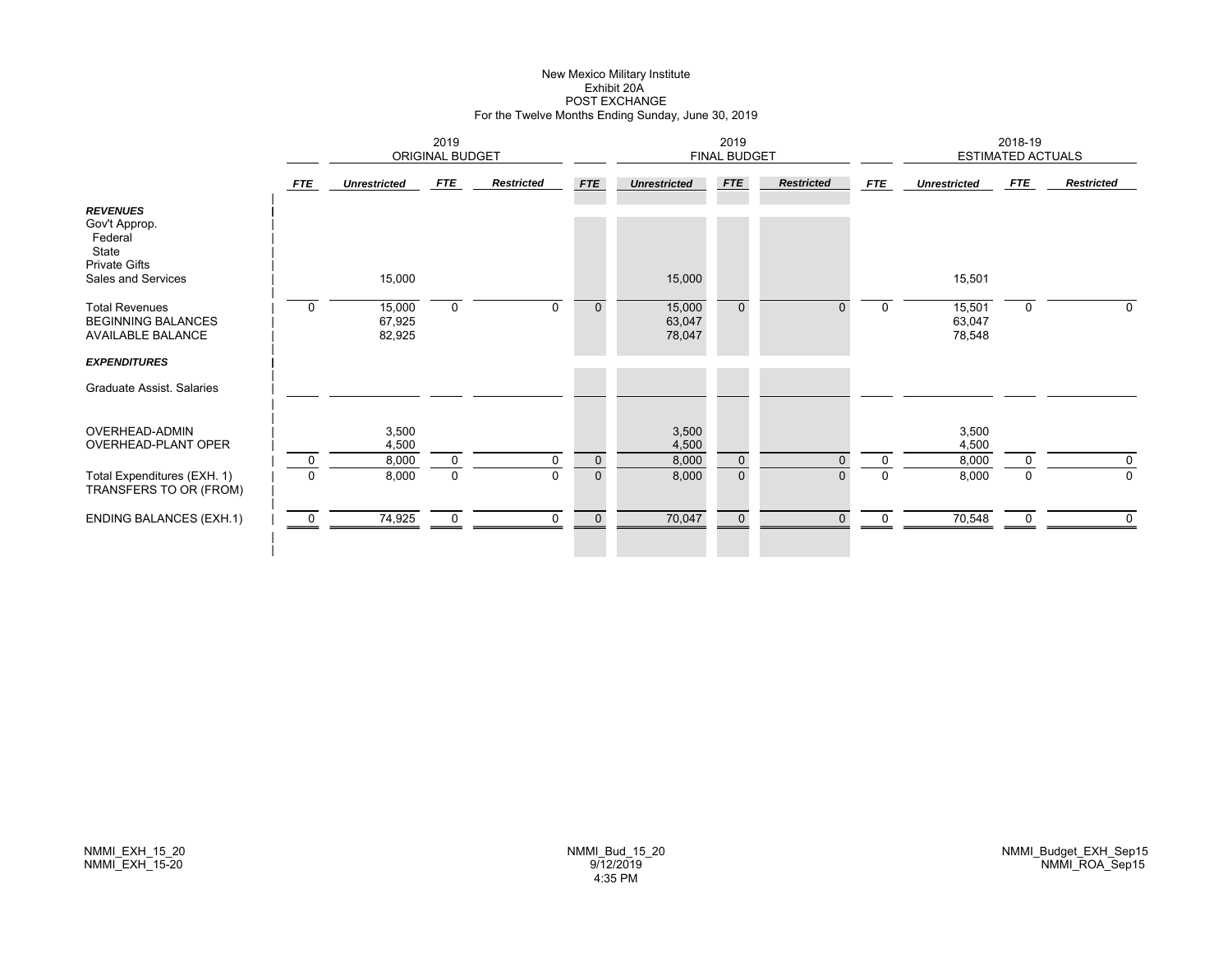# New Mexico Military Institute Exhibit 20APOST OFFICE For the Twelve Months Ending Sunday, June 30, 2019

|                                                                                                                                                   | 2019<br><b>ORIGINAL BUDGET</b> |                                       |                            |                   | 2019<br><b>FINAL BUDGET</b>   |                                      |                               |                      | 2018-19<br>ESTIMATED ACTUALS  |                              |                         |                   |
|---------------------------------------------------------------------------------------------------------------------------------------------------|--------------------------------|---------------------------------------|----------------------------|-------------------|-------------------------------|--------------------------------------|-------------------------------|----------------------|-------------------------------|------------------------------|-------------------------|-------------------|
|                                                                                                                                                   | FTE                            | <b>Unrestricted</b>                   | <b>FTE</b>                 | <b>Restricted</b> | <b>FTE</b>                    | <b>Unrestricted</b>                  | <b>FTE</b>                    | <b>Restricted</b>    | <b>FTE</b>                    | <b>Unrestricted</b>          | FTE                     | <b>Restricted</b> |
| <b>REVENUES</b><br><b>Tuition and Fees</b><br>Gov't Approp.<br>Federal<br>State                                                                   |                                | 67,068                                |                            |                   |                               | 72,433                               |                               |                      |                               | 72,433                       |                         |                   |
| <b>Private Gifts</b><br>Sales and Services                                                                                                        |                                | 41,014                                |                            |                   |                               | 41,014                               |                               |                      |                               | 31,344                       |                         |                   |
| <b>Total Revenues</b><br><b>BEGINNING BALANCES</b><br><b>AVAILABLE BALANCE</b>                                                                    | $\mathbf 0$                    | 108,082<br>80,632<br>188,714          | $\mathbf 0$                | $\mathbf 0$       | $\mathbf{0}$                  | 113,447<br>95,974<br>209,421         | $\mathbf{0}$                  | $\Omega$             | $\Omega$                      | 103,777<br>95,974<br>199,751 | $\mathbf 0$             | 0                 |
| <b>EXPENDITURES</b>                                                                                                                               |                                |                                       |                            |                   |                               |                                      |                               |                      |                               |                              |                         |                   |
| <b>Professional Salaries</b><br>Graduate Assist, Salaries                                                                                         | $\mathbf{1}$                   | 25,190                                |                            |                   | $\mathbf{1}$                  | 25,190                               |                               |                      | $\mathbf{1}$                  | 25,390                       |                         |                   |
| <b>Other Salaries</b><br>Supplies & Expense<br><b>Contracted Service</b>                                                                          |                                | 8,830<br>3,000<br>55,960              |                            |                   | $\mathbf 1$                   | 8,830<br>3,000<br>55,960             |                               |                      | -1                            | 13,768<br>3,223<br>42,678    |                         |                   |
|                                                                                                                                                   | 2                              | 92,980                                | $\mathbf 0$                | $\mathbf 0$       | $\overline{2}$                | 92,980                               | $\mathbf{0}$                  | $\Omega$             | $\overline{2}$                | 85,059                       | $\mathbf 0$             | $\Omega$          |
| <b>RETIREMENT EXP.</b><br>SOCIAL SECURITY EXP.<br><b>INSURANCE EXP.</b><br><b>WORKMANS COMP</b><br>UNEMPLOYMENT COMP<br><b>NEW MEXICO RETIREE</b> |                                | 5,560<br>3,382<br>4,298<br>617<br>133 |                            |                   |                               | 5,560<br>3,382<br>4,298<br>194<br>26 |                               |                      |                               | 4,101<br>2,273<br>60<br>114  |                         |                   |
| <b>HEALTH CARE</b>                                                                                                                                |                                | 836                                   |                            |                   |                               | 836                                  |                               |                      |                               | 590                          |                         |                   |
| Total Expenditures (EXH. 1)<br>TRANSFERS TO OR (FROM)                                                                                             | $\pmb{0}$<br>$\overline{2}$    | 14,826<br>107,806                     | $\mathbf 0$<br>$\mathbf 0$ | 0<br>$\Omega$     | $\mathbf 0$<br>$\overline{2}$ | 14,296<br>107,276                    | $\mathbf 0$<br>$\overline{0}$ | $\Omega$<br>$\Omega$ | $\mathbf 0$<br>$\overline{2}$ | 7,142<br>92,201              | $\mathbf 0$<br>$\Omega$ | 0<br>$\Omega$     |
| <b>ENDING BALANCES (EXH.1)</b>                                                                                                                    | (2)                            | 80,908                                | 0                          | $\mathbf 0$       | $\overline{(2)}$              | 102,145                              | $\mathbf 0$                   | $\mathbf{0}$         | (2)                           | 107,551                      | 0                       | $\mathbf 0$       |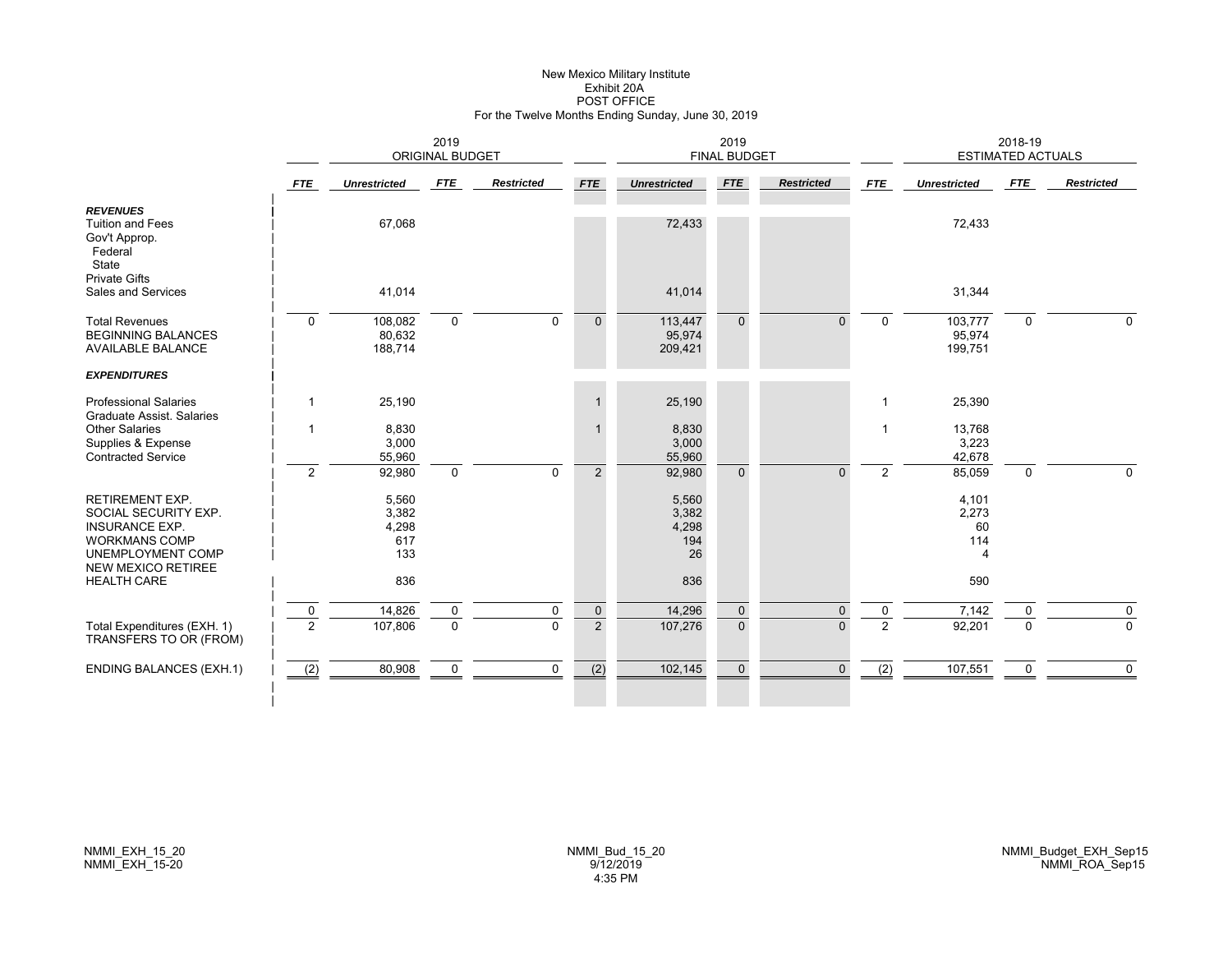# New Mexico Military Institute Exhibit 20ACADET STORE For the Twelve Months Ending Sunday, June 30, 2019

|                                                                                                    | 2019<br>ORIGINAL BUDGET |                               |             |                   |              | 2019<br><b>FINAL BUDGET</b>   |              |                   |              | 2018-19<br><b>ESTIMATED ACTUALS</b> |             |                   |
|----------------------------------------------------------------------------------------------------|-------------------------|-------------------------------|-------------|-------------------|--------------|-------------------------------|--------------|-------------------|--------------|-------------------------------------|-------------|-------------------|
|                                                                                                    | <b>FTE</b>              | <b>Unrestricted</b>           | <b>FTE</b>  | <b>Restricted</b> | <b>FTE</b>   | <b>Unrestricted</b>           | <b>FTE</b>   | <b>Restricted</b> | <b>FTE</b>   | <b>Unrestricted</b>                 | <b>FTE</b>  | <b>Restricted</b> |
| <b>REVENUES</b><br>Gov't Approp.<br>Federal<br>State<br><b>Private Gifts</b><br>Sales and Services |                         | 139,145                       |             |                   |              | 139,145                       |              |                   |              | 171,214                             |             |                   |
| <b>Total Revenues</b><br><b>BEGINNING BALANCES</b><br><b>AVAILABLE BALANCE</b>                     | $\mathbf 0$             | 139,145<br>451,825<br>590,970 | $\mathbf 0$ | $\Omega$          | $\Omega$     | 139,145<br>457,474<br>596,619 | $\mathbf{0}$ | $\Omega$          | $\mathbf 0$  | 171,214<br>457,474<br>628,688       | $\mathbf 0$ | 0                 |
| <b>EXPENDITURES</b>                                                                                |                         |                               |             |                   |              |                               |              |                   |              |                                     |             |                   |
| Graduate Assist, Salaries<br><b>Contracted Service</b>                                             |                         |                               |             |                   |              |                               |              |                   |              | 23,360                              |             |                   |
|                                                                                                    | $\mathbf 0$             | $\Omega$                      | $\mathbf 0$ | $\Omega$          | $\mathbf{0}$ | $\Omega$                      | $\Omega$     | $\Omega$          | $\mathbf{0}$ | 23,360                              | $\mathbf 0$ | 0                 |
| OVERHEAD-ADMIN<br><b>OVERHEAD-PLANT OPER</b>                                                       |                         | 13,340<br>45,985              |             |                   |              | 13,340<br>45,985              |              |                   |              | 13,340<br>45,985                    |             |                   |
|                                                                                                    | $\mathbf 0$             | 59,325                        | $\mathbf 0$ | $\Omega$          | $\mathbf{0}$ | 59,325                        | $\mathbf 0$  | $\Omega$          | 0            | 59,325                              | $\Omega$    | 0                 |
| Total Expenditures (EXH. 1)<br>TRANSFERS TO OR (FROM)                                              | $\mathbf{0}$            | 59,325                        | $\mathbf 0$ | $\Omega$          | $\Omega$     | 59,325                        | $\mathbf 0$  | 0                 | 0            | 82,685                              | $\Omega$    | $\mathbf 0$       |
| <b>ENDING BALANCES (EXH.1)</b>                                                                     | $\mathbf 0$             | 531,645                       | $\mathbf 0$ | $\Omega$          | $\mathbf{0}$ | 537,294                       | $\mathbf 0$  | $\Omega$          | $\Omega$     | 546,003                             | $\Omega$    | 0                 |
|                                                                                                    |                         |                               |             |                   |              |                               |              |                   |              |                                     |             |                   |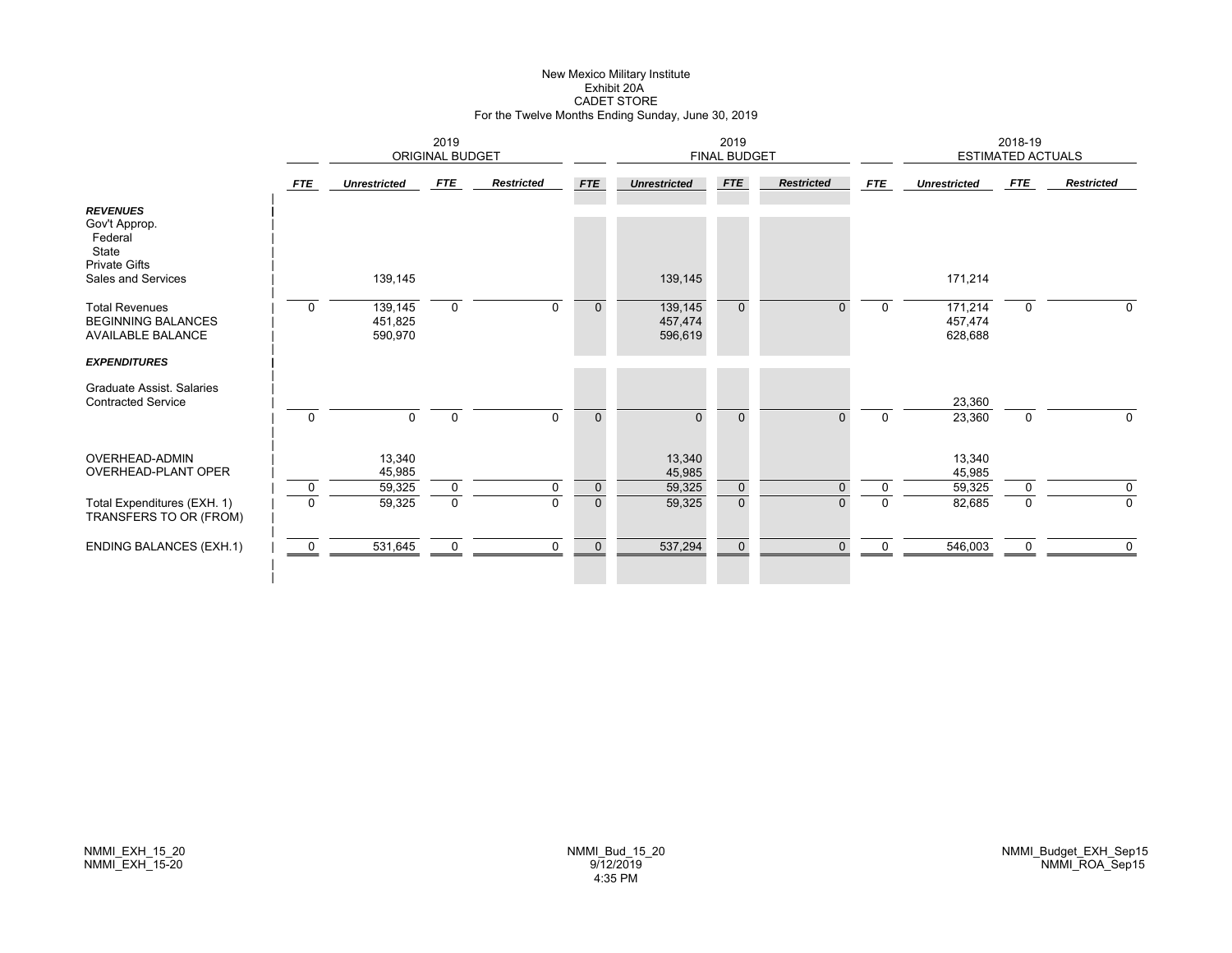# New Mexico Military Institute Exhibit 20AVENDING For the Twelve Months Ending Sunday, June 30, 2019

|                                                                                                    |                |                         | 2019<br><b>ORIGINAL BUDGET</b> |                   |              |                         | 2019<br><b>FINAL BUDGET</b> |                   |             |                       | 2018-19<br><b>ESTIMATED ACTUALS</b> |                   |
|----------------------------------------------------------------------------------------------------|----------------|-------------------------|--------------------------------|-------------------|--------------|-------------------------|-----------------------------|-------------------|-------------|-----------------------|-------------------------------------|-------------------|
|                                                                                                    | FTE            | <b>Unrestricted</b>     | <b>FTE</b>                     | <b>Restricted</b> | <b>FTE</b>   | <b>Unrestricted</b>     | FTE                         | <b>Restricted</b> | <b>FTE</b>  | <b>Unrestricted</b>   | FTE                                 | <b>Restricted</b> |
| <b>REVENUES</b><br>Gov't Approp.<br>Federal<br>State<br><b>Private Gifts</b><br>Sales and Services |                | 1,000                   |                                |                   |              | 1,000                   |                             |                   |             | 895                   |                                     |                   |
| <b>Total Revenues</b><br><b>BEGINNING BALANCES</b><br>AVAILABLE BALANCE                            | $\mathbf 0$    | 1,000<br>8,174<br>9,174 | $\mathbf 0$                    | $\mathbf 0$       | $\mathbf 0$  | 1,000<br>8,031<br>9,031 | $\mathbf{0}$                | 0                 | $\mathbf 0$ | 895<br>8,031<br>8,926 | 0                                   | $\Omega$          |
| <b>EXPENDITURES</b>                                                                                |                |                         |                                |                   |              |                         |                             |                   |             |                       |                                     |                   |
| Graduate Assist. Salaries                                                                          |                |                         |                                |                   |              |                         |                             |                   |             |                       |                                     |                   |
| TRANSFERS TO OR (FROM)                                                                             |                |                         |                                |                   |              |                         |                             |                   |             |                       |                                     |                   |
| <b>ENDING BALANCES (EXH.1)</b>                                                                     | $\overline{0}$ | 9,174                   | $\mathbf 0$                    | $\Omega$          | $\mathbf{0}$ | 9,031                   | $\overline{0}$              | $\Omega$          | $\Omega$    | 8,926                 | $\Omega$                            | $\mathbf{0}$      |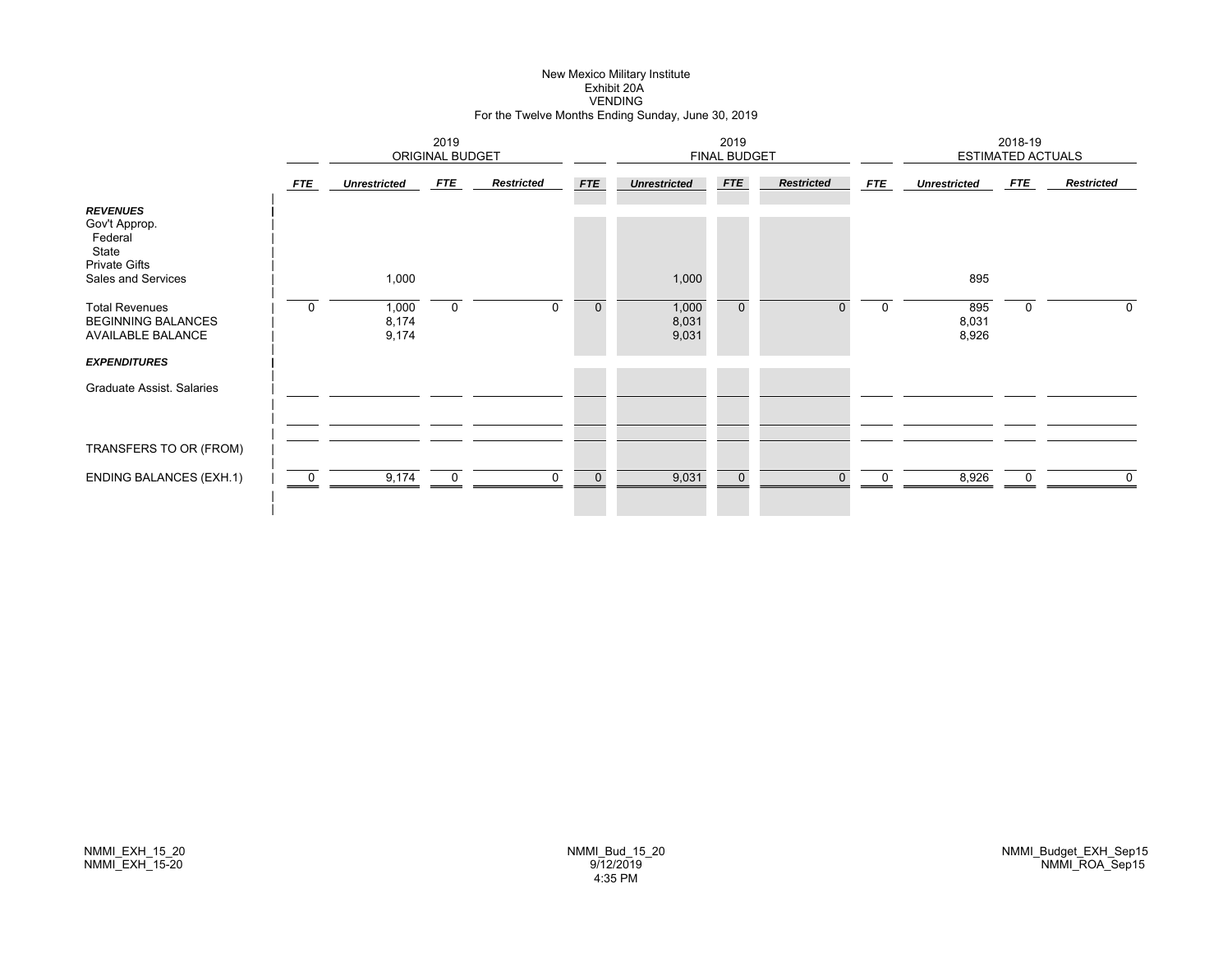# New Mexico Military Institute Exhibit 20ASPECIAL EVENTS For the Twelve Months Ending Sunday, June 30, 2019

|                                                                                                                        |                |                                     | 2019<br><b>ORIGINAL BUDGET</b> |                   |              |                                     | 2019<br><b>FINAL BUDGET</b> |                   |              |                                     | 2018-19<br><b>ESTIMATED ACTUALS</b> |                   |
|------------------------------------------------------------------------------------------------------------------------|----------------|-------------------------------------|--------------------------------|-------------------|--------------|-------------------------------------|-----------------------------|-------------------|--------------|-------------------------------------|-------------------------------------|-------------------|
|                                                                                                                        | <b>FTE</b>     | <b>Unrestricted</b>                 | <b>FTE</b>                     | <b>Restricted</b> | <b>FTE</b>   | <b>Unrestricted</b>                 | <b>FTE</b>                  | <b>Restricted</b> | <b>FTE</b>   | <b>Unrestricted</b>                 | <b>FTE</b>                          | <b>Restricted</b> |
| <b>REVENUES</b><br>Gov't Approp.<br>Federal<br>State<br><b>Private Gifts</b><br>Sales and Services                     |                | 153,728                             |                                |                   |              | 153,728                             |                             |                   |              | 192,919                             |                                     |                   |
| <b>Total Revenues</b><br><b>BEGINNING BALANCES</b><br><b>AVAILABLE BALANCE</b>                                         | $\mathbf 0$    | 153,728<br>(96, 965)<br>56,763      | $\mathbf 0$                    | $\mathbf{0}$      | $\mathbf{0}$ | 153,728<br>(49, 022)<br>104,706     | $\mathbf{0}$                | $\Omega$          | $\Omega$     | 192,919<br>(49, 022)<br>143,897     | $\mathbf 0$                         | $\Omega$          |
| <b>EXPENDITURES</b>                                                                                                    |                |                                     |                                |                   |              |                                     |                             |                   |              |                                     |                                     |                   |
| <b>Graduate Assist, Salaries</b><br><b>Other Salaries</b><br>Supplies & Expense<br>Travel<br><b>Contracted Service</b> |                | 8,830<br>72,397<br>13,100<br>91,695 |                                |                   |              | 8,830<br>72,397<br>13,100<br>91,695 |                             |                   |              | 5,689<br>47,340<br>7,924<br>110,393 |                                     |                   |
| <b>RETIREMENT EXP.</b><br>SOCIAL SECURITY EXP.<br><b>NEW MEXICO RETIREE</b><br><b>HEALTH CARE</b>                      | $\Omega$       | 186,022                             | $\mathbf 0$                    | $\Omega$          | $\Omega$     | 186,022                             | $\Omega$                    | $\Omega$          | $\Omega$     | 171,346<br>791<br>435<br>114        | $\mathbf 0$                         | $\mathbf 0$       |
|                                                                                                                        | $\mathbf 0$    | $\mathbf 0$                         | $\mathbf 0$                    | $\mathbf 0$       | $\mathbf{0}$ | $\Omega$                            | $\mathbf{0}$                | $\Omega$          | $\mathbf 0$  | 1,340                               | $\mathbf 0$                         | $\mathbf 0$       |
| Total Expenditures (EXH. 1)<br>TRANSFERS TO OR (FROM)                                                                  | $\mathbf 0$    | 186,022                             | $\mathbf 0$                    | $\Omega$          | $\mathbf{0}$ | 186,022                             | $\overline{0}$              | $\Omega$          | $\mathbf{0}$ | 172,685                             | $\Omega$                            | 0                 |
| <b>ENDING BALANCES (EXH.1)</b>                                                                                         | $\overline{0}$ | (129, 259)                          | $\mathbf 0$                    | $\mathbf 0$       | $\mathbf{0}$ | (81, 316)                           | $\mathbf{0}$                | $\Omega$          | $\mathbf 0$  | (28, 789)                           | $\mathbf 0$                         | $\mathbf 0$       |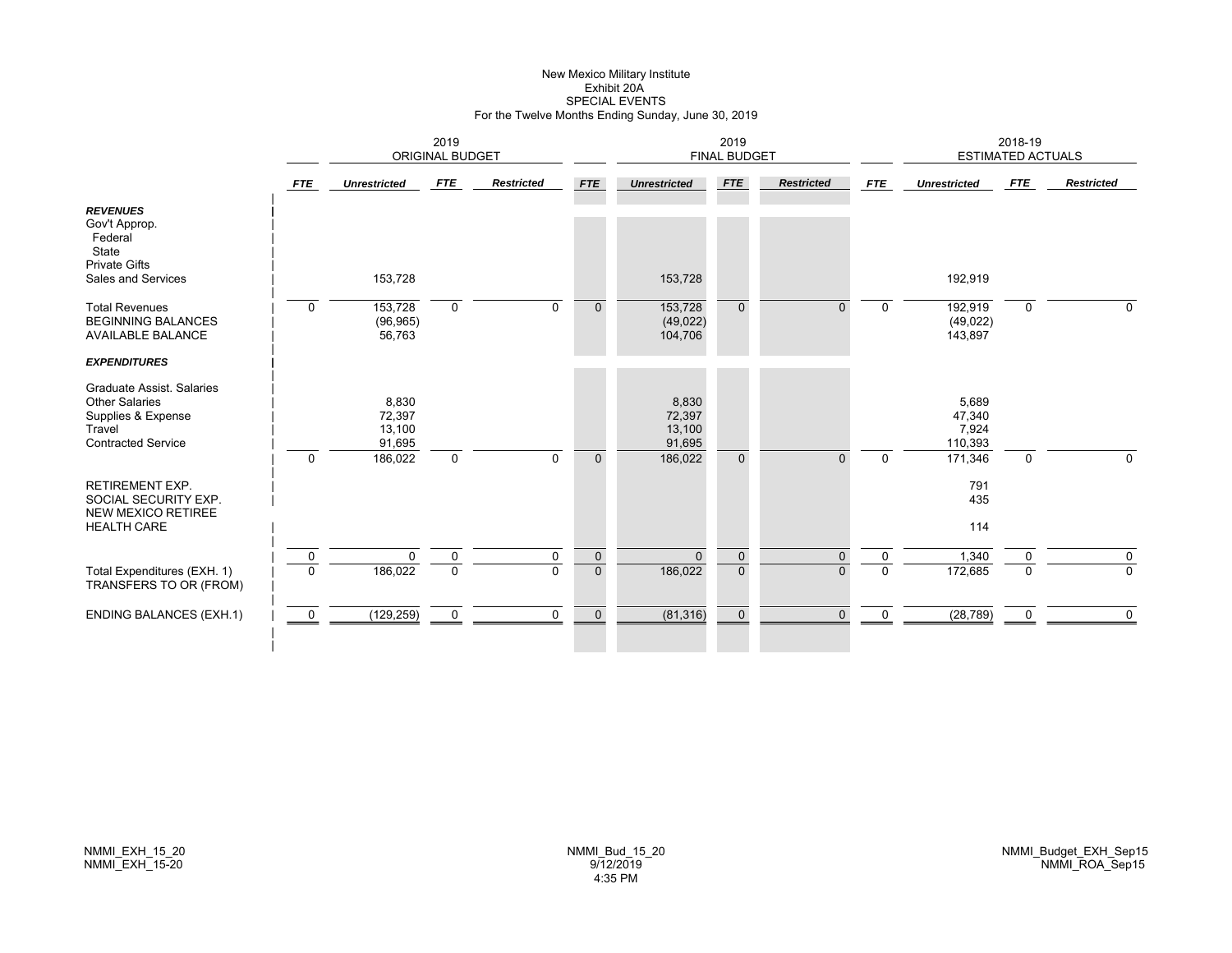#### New Mexico Military Institute Exhibit 20A Summer School & Camps For the Twelve Months Ending Sunday, June 30, 2019

|                                                                                                                                                |                | 2019<br><b>ORIGINAL BUDGET</b>         |             |                   |                |                                       | 2019<br><b>FINAL BUDGET</b> |                   |             |                                     | 2018-19<br><b>ESTIMATED ACTUALS</b> |                   |
|------------------------------------------------------------------------------------------------------------------------------------------------|----------------|----------------------------------------|-------------|-------------------|----------------|---------------------------------------|-----------------------------|-------------------|-------------|-------------------------------------|-------------------------------------|-------------------|
|                                                                                                                                                | <b>FTE</b>     | <b>Unrestricted</b>                    | FTE         | <b>Restricted</b> | <b>FTE</b>     | <b>Unrestricted</b>                   | <b>FTE</b>                  | <b>Restricted</b> | FTE         | <b>Unrestricted</b>                 | FTE                                 | <b>Restricted</b> |
| <b>REVENUES</b><br><b>Tuition and Fees</b><br>Gov't Approp.<br>Federal<br>State                                                                |                | 3,726                                  |             |                   |                | 4,056                                 |                             |                   |             | 4,056                               |                                     |                   |
| <b>Private Gifts</b><br>Sales and Services                                                                                                     |                | 188,163                                |             |                   |                | 218,663                               |                             |                   |             | 275,328                             |                                     |                   |
| <b>Total Revenues</b><br><b>BEGINNING BALANCES</b><br><b>AVAILABLE BALANCE</b>                                                                 | $\Omega$       | 191,889<br>65,921<br>257,810           | $\mathbf 0$ | $\Omega$          | $\Omega$       | 222,719<br>164,249<br>386,968         | $\Omega$                    | $\Omega$          | $\Omega$    | 279,385<br>164,249<br>443,634       | $\mathbf 0$                         | $\Omega$          |
| <b>EXPENDITURES</b>                                                                                                                            |                |                                        |             |                   |                |                                       |                             |                   |             |                                     |                                     |                   |
| <b>Professional Salaries</b><br>Graduate Assist. Salaries<br><b>Other Salaries</b><br>Supplies & Expense                                       |                | 85,452<br>163,638                      |             |                   |                | 91,186<br>163,638                     |                             |                   |             | 43,475<br>61,189<br>149,585         |                                     |                   |
| Travel                                                                                                                                         | $\mathbf{0}$   | 249,090                                | $\mathbf 0$ | $\Omega$          | $\Omega$       | 254,824                               | $\Omega$                    | $\Omega$          | $\Omega$    | 37<br>254,285                       | $\mathbf 0$                         | $\Omega$          |
| <b>RETIREMENT EXP.</b><br>SOCIAL SECURITY EXP.<br><b>WORKMANS COMP</b><br>UNEMPLOYMENT COMP<br><b>NEW MEXICO RETIREE</b><br><b>HEALTH CARE</b> |                | 14,717<br>10,945<br>486<br>58<br>2,097 |             |                   |                | 12,160<br>8,978<br>112<br>18<br>1,916 |                             |                   |             | 12,588<br>8,013<br>77<br>3<br>1,811 |                                     |                   |
|                                                                                                                                                | $\mathbf 0$    | 28,303                                 | $\mathbf 0$ | $\mathbf 0$       | $\mathbf 0$    | 23,184                                | $\mathbf 0$                 | $\Omega$          | $\Omega$    | 22,492                              | $\Omega$                            | $\mathbf 0$       |
| Total Expenditures (EXH. 1)<br>TRANSFERS TO OR (FROM)                                                                                          | $\Omega$       | 277,393                                | $\mathbf 0$ | $\Omega$          | $\overline{0}$ | 278,008                               | $\mathbf{0}$                | $\Omega$          | $\Omega$    | 276,777                             | $\Omega$                            | $\Omega$          |
| <b>ENDING BALANCES (EXH.1)</b>                                                                                                                 | $\overline{0}$ | (19, 583)                              | $\mathbf 0$ | 0                 | $\mathbf 0$    | 108,960                               | $\mathbf{0}$                | $\Omega$          | $\mathbf 0$ | 166,856                             | 0                                   | $\mathbf 0$       |
|                                                                                                                                                |                |                                        |             |                   |                |                                       |                             |                   |             |                                     |                                     |                   |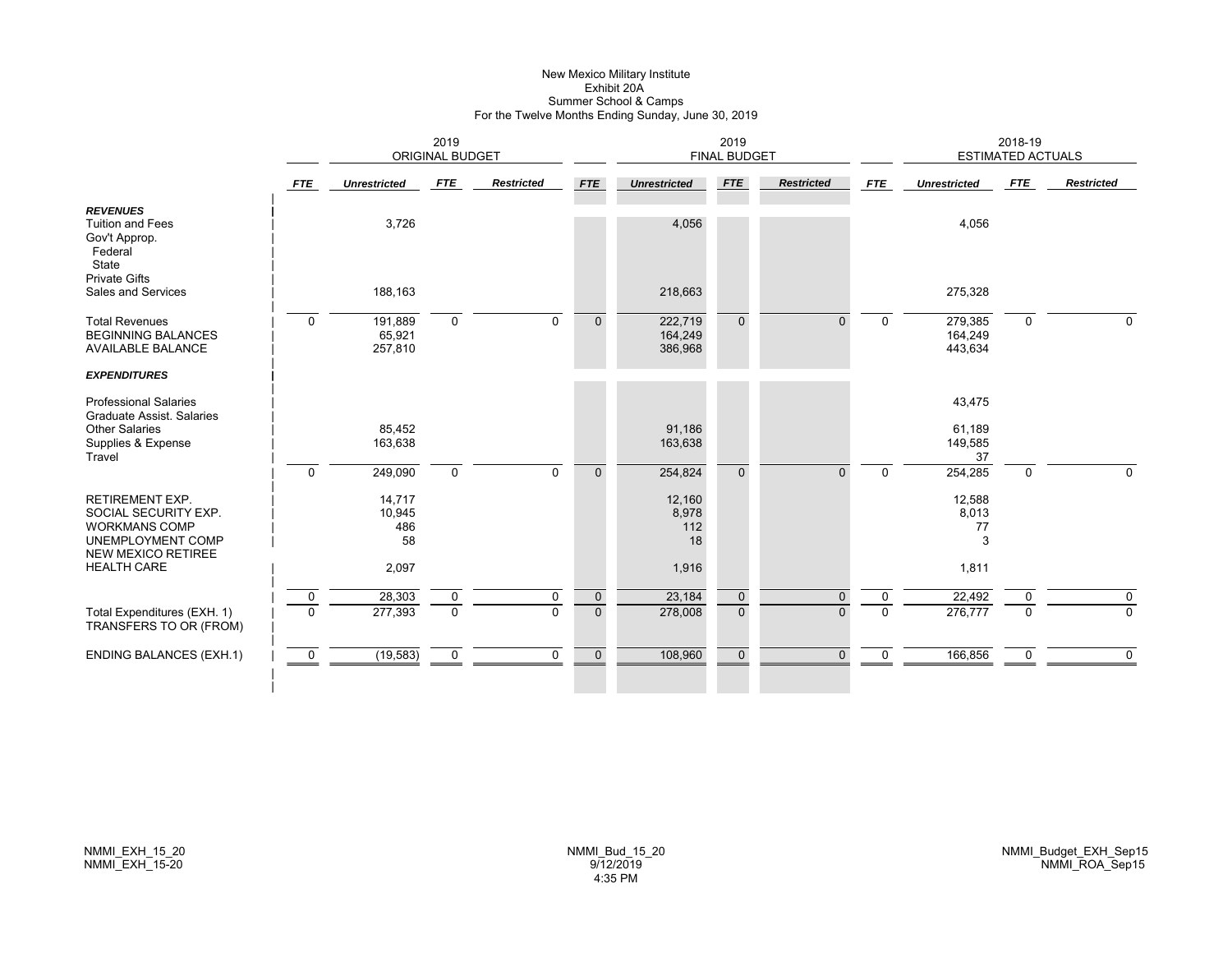# New Mexico Military Institute Exhibit 20ADANIELS LEADERSHIP For the Twelve Months Ending Sunday, June 30, 2019

|                                                                                                                          |              | 2019<br><b>ORIGINAL BUDGET</b> |             |                   |              |                               | 2019<br><b>FINAL BUDGET</b> |                   |             |                               | 2018-19<br><b>ESTIMATED ACTUALS</b> |                   |
|--------------------------------------------------------------------------------------------------------------------------|--------------|--------------------------------|-------------|-------------------|--------------|-------------------------------|-----------------------------|-------------------|-------------|-------------------------------|-------------------------------------|-------------------|
|                                                                                                                          | <b>FTE</b>   | <b>Unrestricted</b>            | <b>FTE</b>  | <b>Restricted</b> | <b>FTE</b>   | <b>Unrestricted</b>           | <b>FTE</b>                  | <b>Restricted</b> | <b>FTE</b>  | <b>Unrestricted</b>           | FTE                                 | <b>Restricted</b> |
| <b>REVENUES</b><br><b>Tuition and Fees</b><br>Gov't Approp.<br>Federal<br>State                                          |              | 162,454                        |             |                   |              | 174,998                       |                             |                   |             | 174,998                       |                                     |                   |
| <b>Private Gifts</b><br>Sales and Services                                                                               |              | 27,669                         |             |                   |              | 27,669                        |                             |                   |             | 11,887                        |                                     |                   |
| <b>Total Revenues</b><br><b>BEGINNING BALANCES</b><br><b>AVAILABLE BALANCE</b>                                           | $\mathbf 0$  | 190,123<br>280,377<br>470,500  | $\mathbf 0$ | $\Omega$          | $\Omega$     | 202,667<br>352,678<br>555,345 | $\Omega$                    |                   | $\Omega$    | 186,885<br>352,678<br>539,563 | $\mathbf 0$                         | $\Omega$          |
| <b>EXPENDITURES</b>                                                                                                      |              |                                |             |                   |              |                               |                             |                   |             |                               |                                     |                   |
| <b>Professional Salaries</b><br><b>Graduate Assist, Salaries</b><br><b>Other Salaries</b>                                |              | 18,500                         |             |                   |              | 18,500                        |                             |                   |             | 31,357<br>8,664               |                                     |                   |
| Supplies & Expense                                                                                                       | $\Omega$     | 120,863<br>139,363             | $\mathbf 0$ | $\Omega$          | $\Omega$     | 120,863<br>139,363            | $\Omega$                    | $\Omega$          | $\Omega$    | 31,561<br>71,582              | 0                                   | $\Omega$          |
| <b>RETIREMENT EXP.</b><br>SOCIAL SECURITY EXP.<br><b>WORKMANS COMP</b><br>UNEMPLOYMENT COMP<br><b>NEW MEXICO RETIREE</b> |              | 3,320<br>3,052<br>535<br>58    |             |                   |              | 3,320<br>3,052<br>79<br>10    |                             |                   |             | 663<br>62<br>$\overline{2}$   |                                     |                   |
| <b>HEALTH CARE</b>                                                                                                       |              | 611                            |             |                   |              | 611                           |                             |                   |             |                               |                                     |                   |
|                                                                                                                          | 0            | 7,576                          | 0           | 0                 | $\mathbf 0$  | 7,072                         | $\mathbf 0$                 | $\Omega$          | 0           | 726                           | 0                                   | $\mathbf 0$       |
| Total Expenditures (EXH. 1)<br>TRANSFERS TO OR (FROM)                                                                    | $\mathbf{0}$ | 146,939                        | $\mathbf 0$ | $\Omega$          | $\mathbf{0}$ | 146,435                       | $\mathbf{0}$                | $\Omega$          | $\Omega$    | 72,308                        | $\mathbf 0$                         | $\mathbf 0$       |
| <b>ENDING BALANCES (EXH.1)</b>                                                                                           | $\mathbf 0$  | 323,561                        | 0           | 0                 | $\mathbf 0$  | 408,910                       | $\mathbf 0$                 | $\Omega$          | $\mathbf 0$ | 467,255                       | $\mathbf 0$                         | $\mathbf 0$       |
|                                                                                                                          |              |                                |             |                   |              |                               |                             |                   |             |                               |                                     |                   |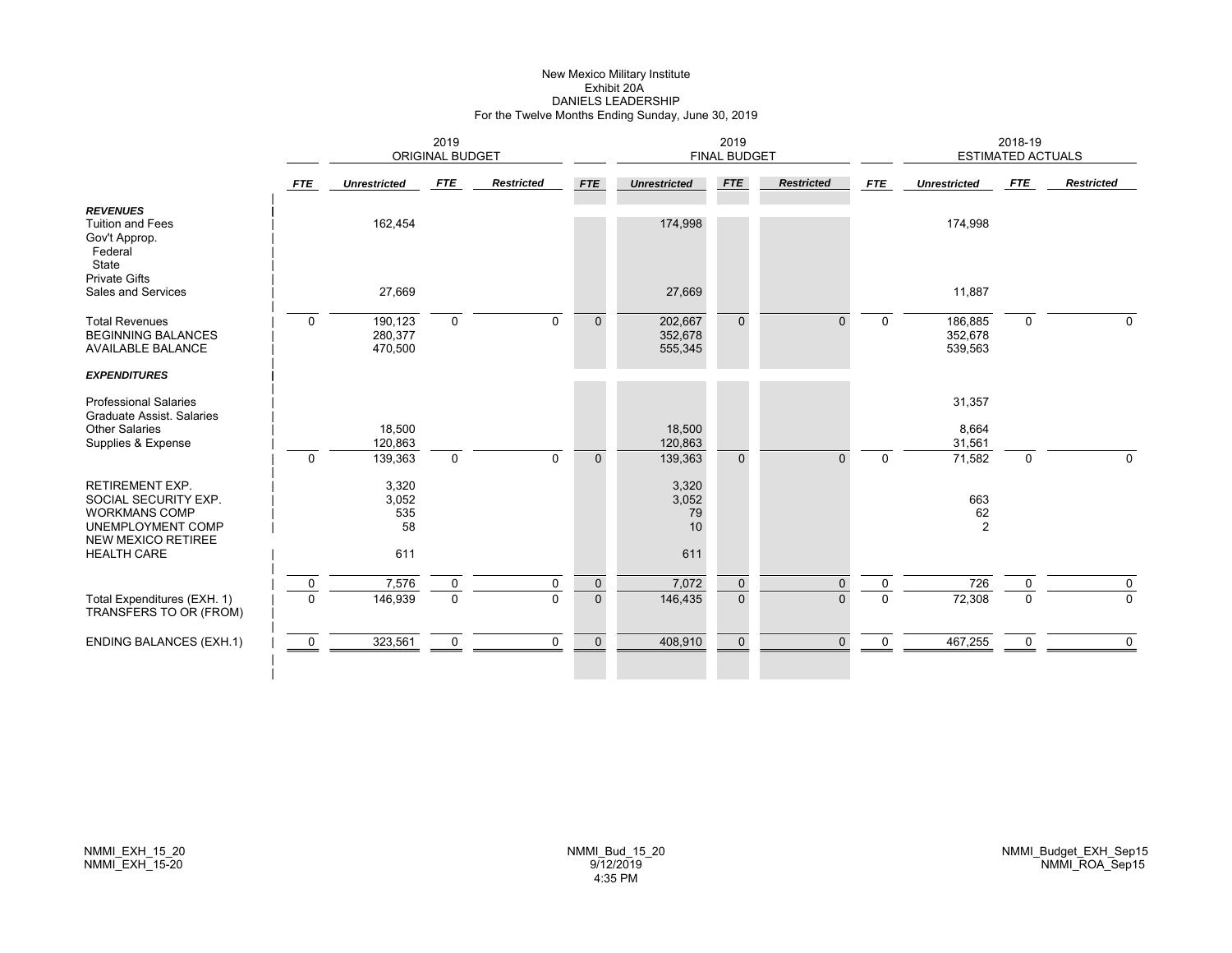# New Mexico Military Institute Exhibit 20AATHLETIC PERFORMANCE CENTER For the Twelve Months Ending Sunday, June 30, 2019

|                                                                                                    |                | 2019<br>ORIGINAL BUDGET            |             |                   |              |                                    | 2019<br>FINAL BUDGET |                   |             |                              | 2018-19<br><b>ESTIMATED ACTUALS</b> |                   |
|----------------------------------------------------------------------------------------------------|----------------|------------------------------------|-------------|-------------------|--------------|------------------------------------|----------------------|-------------------|-------------|------------------------------|-------------------------------------|-------------------|
|                                                                                                    | <b>FTE</b>     | <b>Unrestricted</b>                | FTE         | <b>Restricted</b> | <b>FTE</b>   | <b>Unrestricted</b>                | FTE                  | <b>Restricted</b> | <b>FTE</b>  | <b>Unrestricted</b>          | <b>FTE</b>                          | <b>Restricted</b> |
| <b>REVENUES</b><br>Gov't Approp.<br>Federal<br>State<br><b>Private Gifts</b><br>Sales and Services |                | 40,000                             |             |                   |              | 40,000                             |                      |                   |             |                              |                                     |                   |
| <b>Total Revenues</b><br><b>BEGINNING BALANCES</b><br><b>AVAILABLE BALANCE</b>                     | $\mathbf 0$    | 40,000<br>66,091<br>106,091        | $\mathbf 0$ | $\Omega$          | $\mathbf{0}$ | 40,000<br>65,724<br>105,724        | $\mathbf{0}$         | 0                 | $\Omega$    | $\Omega$<br>65,724<br>65,724 | $\mathbf 0$                         | $\Omega$          |
| <b>EXPENDITURES</b>                                                                                |                |                                    |             |                   |              |                                    |                      |                   |             |                              |                                     |                   |
| Graduate Assist. Salaries<br><b>Other Salaries</b><br>Supplies & Expense<br>Travel                 | $\Omega$       | 3,000<br>35,000<br>2,600<br>40,600 | $\mathbf 0$ | $\Omega$          | $\mathbf{0}$ | 3,000<br>35,000<br>2,600<br>40,600 | $\mathbf{0}$         | $\Omega$          | $\Omega$    | $\Omega$                     | $\mathbf 0$                         | 0                 |
| <b>WORKMANS COMP</b><br>UNEMPLOYMENT COMP                                                          |                |                                    |             |                   |              |                                    |                      |                   |             | 9<br>$\mathbf 0$             |                                     |                   |
|                                                                                                    | $\overline{0}$ | $\Omega$                           | $\mathbf 0$ | $\Omega$          | $\mathbf 0$  | $\Omega$                           | $\mathbf{0}$         | $\Omega$          | $\mathbf 0$ | 9                            | $\Omega$                            | 0                 |
| Total Expenditures (EXH. 1)<br>TRANSFERS TO OR (FROM)                                              | $\mathbf 0$    | 40,600                             | $\mathbf 0$ | $\Omega$          | $\mathbf{0}$ | 40,600                             | $\mathbf{0}$         | 0                 | $\Omega$    | 9                            | $\Omega$                            | 0                 |
| <b>ENDING BALANCES (EXH.1)</b>                                                                     | $\overline{0}$ | 65,491                             | $\mathbf 0$ | $\mathbf 0$       | $\mathbf 0$  | 65,124                             | $\mathbf{0}$         | $\Omega$          | 0           | 65,715                       | 0                                   | $\mathbf 0$       |
|                                                                                                    |                |                                    |             |                   |              |                                    |                      |                   |             |                              |                                     |                   |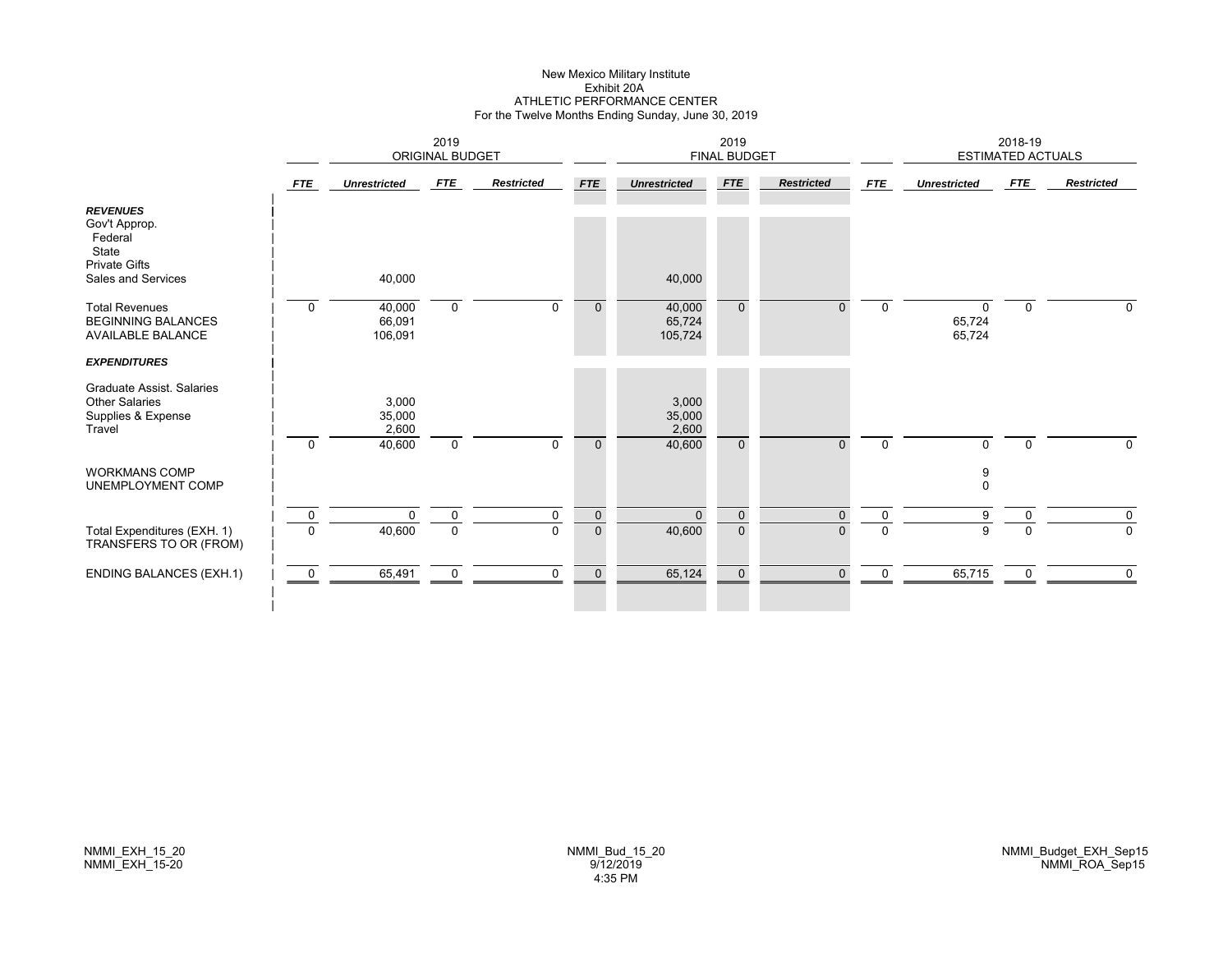#### New Mexico Military Institute Exhibit 21-Summary of Intercollegiate Athletics For the Twelve Months Ending Sunday, June 30, 2019

|                                                                                                                                                     | 2019<br>ORIGINAL BUDGET |                                                         |             |                   |                |                                                         | 2019<br><b>FINAL BUDGET</b> |                   |                |                                                      | 2018-19<br>ESTIMATED ACTUALS |                   |
|-----------------------------------------------------------------------------------------------------------------------------------------------------|-------------------------|---------------------------------------------------------|-------------|-------------------|----------------|---------------------------------------------------------|-----------------------------|-------------------|----------------|------------------------------------------------------|------------------------------|-------------------|
|                                                                                                                                                     | <b>FTE</b>              | <b>Unrestricted</b>                                     | <b>FTE</b>  | <b>Restricted</b> | <b>FTE</b>     | <b>Unrestricted</b>                                     | <b>FTE</b>                  | <b>Restricted</b> | <b>FTE</b>     | <b>Unrestricted</b>                                  | <b>FTE</b>                   | <b>Restricted</b> |
| <b>REVENUES</b><br><b>Required Student Fees</b><br>Gov't. Approp. - State<br><b>Ticket Sales</b><br>Radio & Television<br>Prog. Sales & Advertising |                         | 435,197<br>260,600<br>10,000                            |             |                   |                | 469,075<br>260,600                                      |                             |                   |                | 469,075<br>260,600<br>9,620                          |                              |                   |
| Concessions<br><b>Tournament Reimbursement</b>                                                                                                      |                         |                                                         |             |                   |                |                                                         |                             |                   |                | 25                                                   |                              |                   |
| Other                                                                                                                                               |                         | 3,000                                                   |             |                   |                | 3,000                                                   |                             |                   |                | 19,798                                               |                              |                   |
| Total Revenues (Exh. 1)                                                                                                                             | $\mathbf 0$             | 708,797                                                 | $\mathbf 0$ | $\Omega$          | $\mathbf{0}$   | 732,675                                                 | $\mathbf{0}$                | $\Omega$          | $\mathbf 0$    | 759,119                                              | $\Omega$                     | $\Omega$          |
| <b>Professional Salaries</b><br><b>Coach Salaries</b><br>Grad. Asst. Salaries<br><b>Maintenance Salaries</b>                                        | 1                       | 111,726                                                 |             |                   | $\mathbf{1}$   | 111,726                                                 |                             |                   | $\overline{1}$ | 117,582                                              |                              |                   |
| <b>Other Salaries</b><br><b>Game Officials</b>                                                                                                      |                         | 43,000                                                  |             |                   |                | 43,000                                                  |                             |                   |                | 24,170                                               |                              |                   |
| Supplies and Expense<br>Travel<br>Equipment                                                                                                         |                         | 43,600<br>19,600<br>17,001                              |             |                   |                | 49,000<br>19,600<br>17,001                              |                             |                   |                | 38,062<br>16,664<br>14,678                           |                              |                   |
| Other Sports - 21A<br>Retirement<br>Social Security<br>Group Insurance<br>Workmen's Compensation<br>Unemployment Compensation<br>Waiver of Tuition  | 3                       | 2,398,653<br>37,924<br>20,878<br>49,705<br>3,058<br>588 |             |                   | 3              | 2,616,407<br>37,939<br>20,878<br>53,419<br>1,188<br>163 |                             |                   | 3              | 2,515,683<br>31,990<br>17,931<br>36,016<br>847<br>33 |                              |                   |
| Fuel<br>Electricity<br>Water<br>Sewer<br>Misc                                                                                                       |                         |                                                         |             |                   |                | 10,482                                                  |                             |                   |                | 19,736                                               |                              |                   |
| Charge for Inst. Supp. Costs                                                                                                                        |                         | 1,350                                                   |             |                   |                | 1,350                                                   |                             |                   |                | 1,350                                                |                              |                   |
| Charge for Plant O & M Costs<br>Total Expenditures (EXH. 1)                                                                                         | $\overline{4}$          | 1,800<br>2,748,883                                      | $\mathbf 0$ | $\mathbf 0$       | $\overline{4}$ | 1,800<br>2,983,953                                      | $\mathbf 0$                 | $\mathbf{0}$      | $\overline{4}$ | 1,800<br>2,836,541                                   | $\Omega$                     | $\mathbf 0$       |
| TRANSFERS TO OR (FROM) -<br>I&G(Exh 1A)                                                                                                             |                         | (2,000,161)                                             |             |                   |                | (2,200,161)                                             |                             |                   |                | (2,200,161)                                          |                              |                   |
| <b>BEGINNING BALANCE</b><br><b>ENDING BALANCE</b>                                                                                                   | (4)                     | 41,225<br>1,300                                         | 0           | 0                 | (4)            | 131,162<br>80,045                                       | $\pmb{0}$                   | $\Omega$          | (4)            | 131,162<br>253,900                                   | 0                            | 0                 |
|                                                                                                                                                     |                         |                                                         |             |                   |                |                                                         |                             |                   |                |                                                      |                              |                   |

NMMI\_EXH\_21

NMMI\_Bud\_EHX\_21 NMMI\_BUD\_21

9/12/20191:42 PM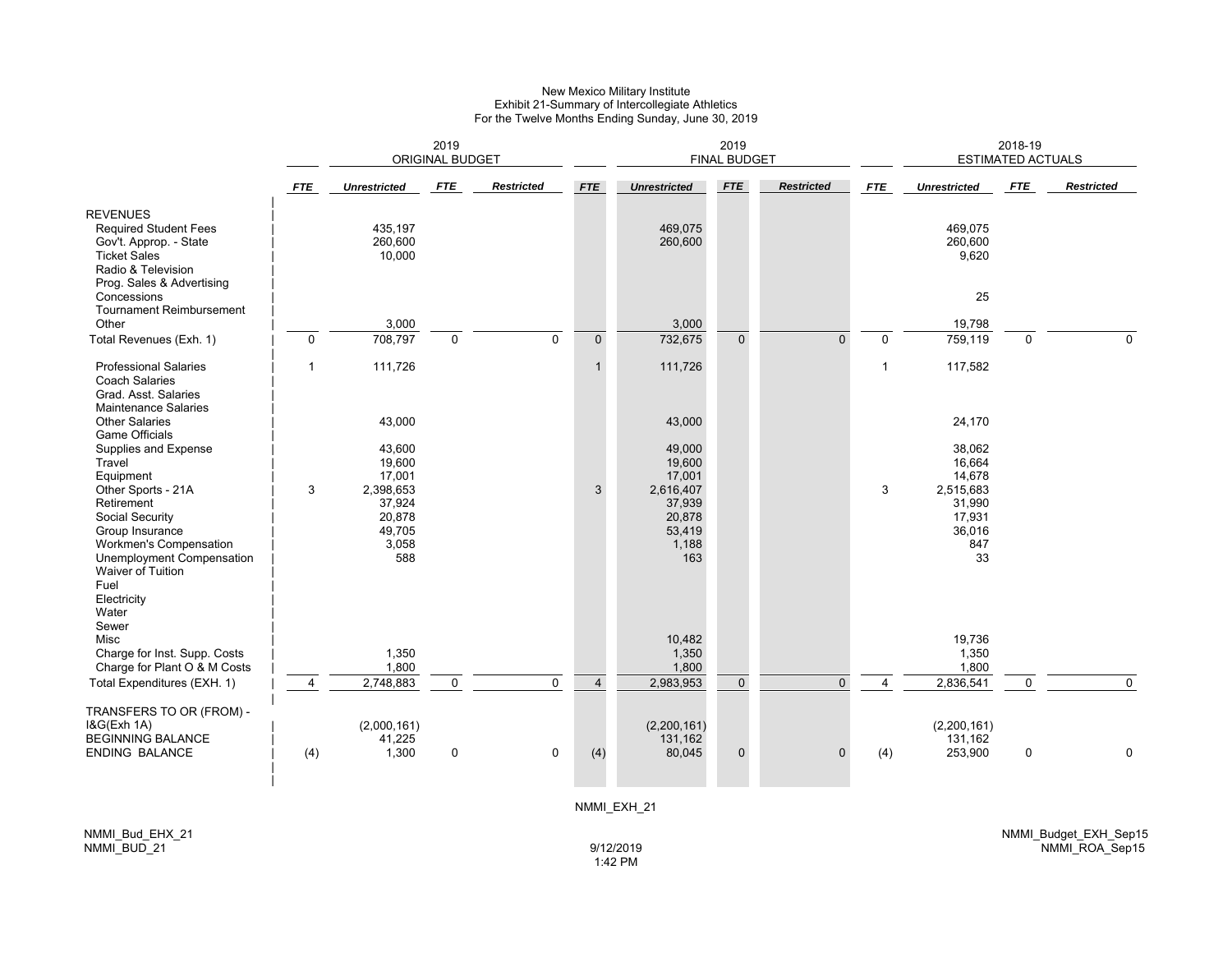#### New Mexico Military Institute Exhibit 21A Summary of Intercollegiate Athletics by Sport Total 21A's For the Twelve Months Ending Sunday, June 30, 2019

|                                                                                                                | 2019         |                     |            | 2019                |             | 2018-19                  |
|----------------------------------------------------------------------------------------------------------------|--------------|---------------------|------------|---------------------|-------------|--------------------------|
|                                                                                                                |              | ORIGINAL BUDGET     |            | <b>FINAL BUDGET</b> |             | <b>ESTIMATED ACTUALS</b> |
|                                                                                                                | <b>FTE</b>   | <b>Unrestricted</b> | <b>FTE</b> | <b>Unrestricted</b> | <b>FTE</b>  | <b>Unrestricted</b>      |
| <b>REVENUES</b><br><b>Required Student Fees</b><br>Gov't. Approp. - State<br>Private Gifts, Grants & Contracts |              | 244,421             |            | 244,421             |             | 244,421                  |
| <b>Ticket Sales</b><br>Radio & Television<br>Prog. Sales & Advertising<br>Concessions                          |              |                     |            |                     |             |                          |
| <b>Tournament Reimbursement</b><br>Other<br>Laundry                                                            |              |                     |            |                     |             |                          |
| Total Revenues (Exh. 1)                                                                                        | $\mathbf{0}$ | 244,421             |            | 244,421             | $\mathbf 0$ | 244,421                  |
| <b>Professional Salaries</b><br>Grad. Asst. Salaries<br><b>Maintenance Salaries</b>                            |              |                     |            |                     |             |                          |
| <b>Other Salaries</b>                                                                                          | 3            | 113,635             | 3.00       | 113,635             | 3           | 103,163                  |
| <b>Game Officials</b>                                                                                          |              | 55,515              |            | 58,485              |             | 56,833                   |
| <b>Grant-in-aid Athletics</b>                                                                                  |              | 1,504,485           |            | 1,642,132           |             | 1,610,065                |
| Supplies and Expense                                                                                           |              | 10,400              |            | 41,887              |             | 38,248                   |
| Travel                                                                                                         |              |                     |            |                     |             |                          |
| Team<br>Recruiting                                                                                             |              | 526,491<br>58,153   |            | 549,830<br>62,510   |             | 544,398<br>47,540        |
| Equipment                                                                                                      |              | 109,474             |            | 127,428             |             | 110,559                  |
| Telephone                                                                                                      |              | 20,500              |            | 20,500              |             | 4,877                    |
| Total Expenditures (EXH. 1)                                                                                    | 3            | 2,398,653           | 3.00       | 2,616,407           | 3           | 2,515,683                |
|                                                                                                                |              |                     |            |                     |             |                          |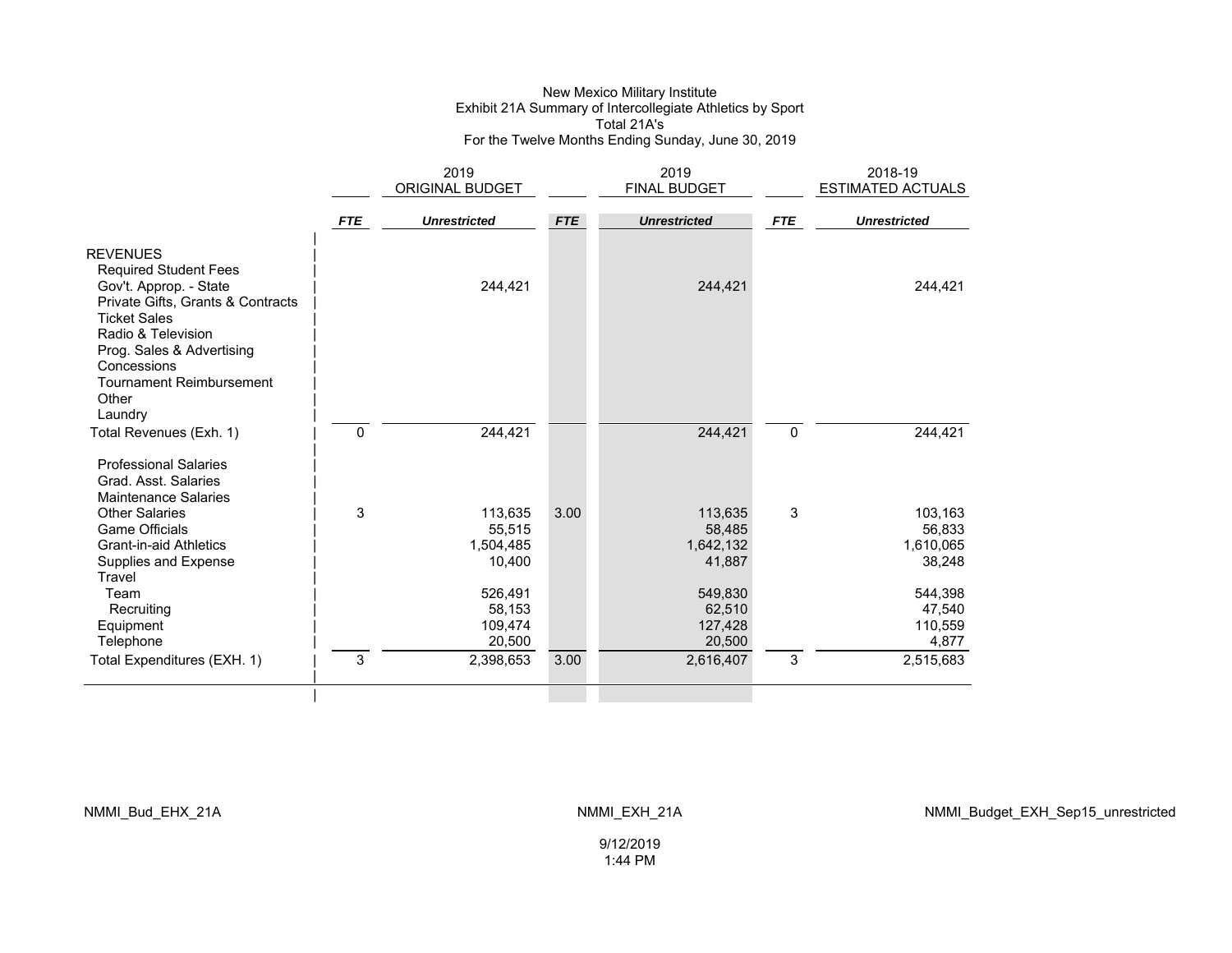#### New Mexico Military Institute Exhibit 21A Summary of Intercollegiate Athletics by Sport Other Sports For the Twelve Months Ending Sunday, June 30, 2019

|                                                                                                                                                                                                                                      |            | 2019<br>ORIGINAL BUDGET            |            | 2019<br><b>FINAL BUDGET</b>        |            | 2018-19<br><b>ESTIMATED ACTUALS</b> |
|--------------------------------------------------------------------------------------------------------------------------------------------------------------------------------------------------------------------------------------|------------|------------------------------------|------------|------------------------------------|------------|-------------------------------------|
|                                                                                                                                                                                                                                      | <b>FTE</b> | <b>Unrestricted</b>                | <b>FTE</b> | <b>Unrestricted</b>                | <b>FTE</b> | <b>Unrestricted</b>                 |
| <b>REVENUES</b><br><b>Required Student Fees</b><br>Private Gifts, Grants & Contracts<br><b>Ticket Sales</b><br>Radio & Television<br>Prog. Sales & Advertising<br>Concessions<br><b>Tournament Reimbursement</b><br>Other<br>Laundry |            |                                    |            |                                    |            |                                     |
| <b>Professional Salaries</b><br>Grad. Asst. Salaries<br><b>Maintenance Salaries</b><br><b>Game Officials</b>                                                                                                                         |            | 19,850                             |            | 19,850                             |            | 17,110                              |
| Supplies and Expense                                                                                                                                                                                                                 |            | 6,500                              |            | 6,500                              |            | 2,305                               |
| Travel<br>Team<br>Recruiting<br>Equipment<br>Telephone                                                                                                                                                                               |            | 134,165<br>10,453<br>29,636<br>500 |            | 139,121<br>11,060<br>30,718<br>500 |            | 126,740<br>7,843<br>24,924<br>34    |
| Total Expenditures (EXH. 1)                                                                                                                                                                                                          | 0          | 201,104                            |            | 207,749                            | 0          | 178,957                             |
|                                                                                                                                                                                                                                      |            |                                    |            |                                    |            |                                     |

NMMI\_Bud\_EHX\_21A NMMI\_EXH\_21A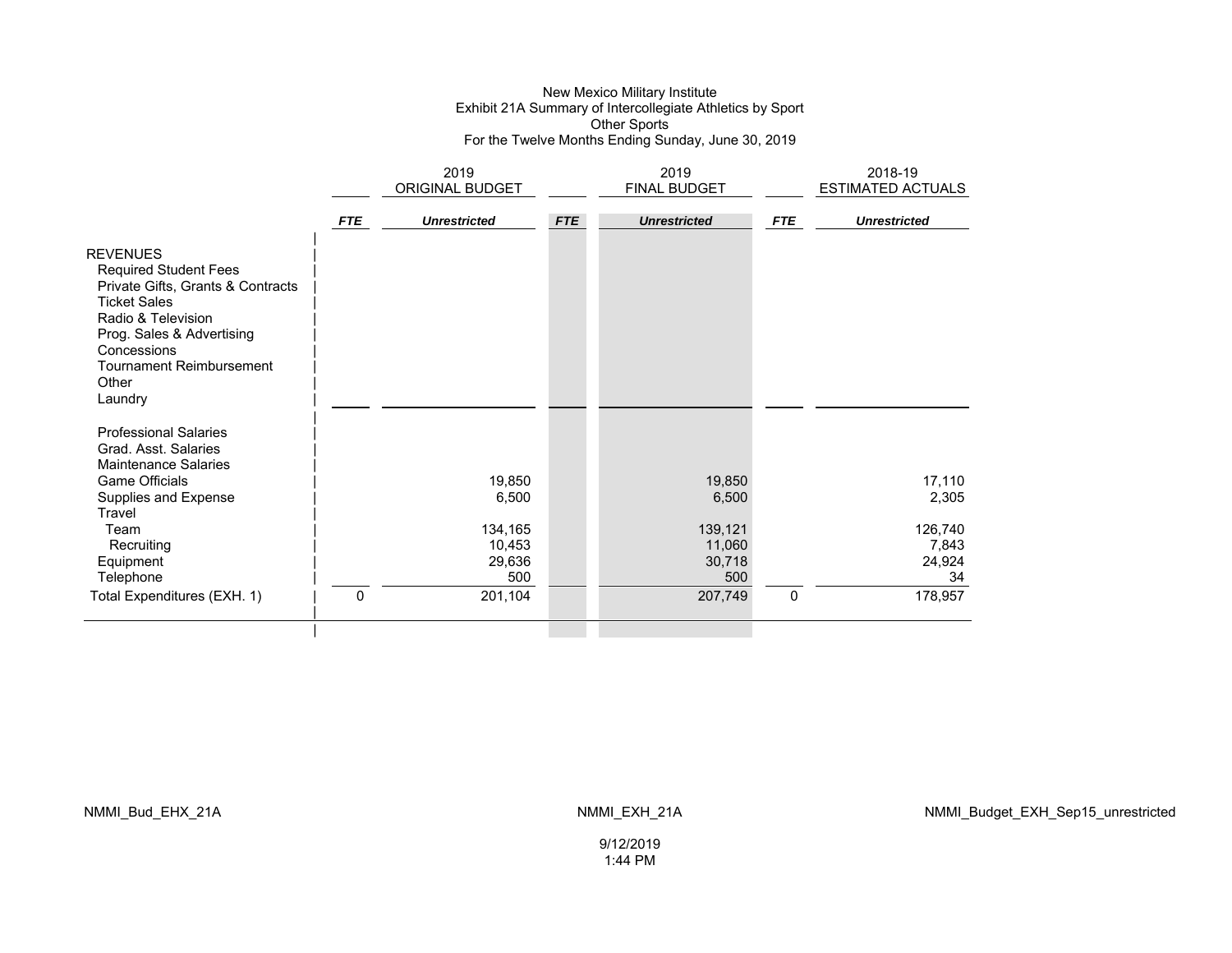#### New Mexico Military Institute Exhibit 21A Summary of Intercollegiate Athletics by Sport BRONCO FOOTBALL For the Twelve Months Ending Sunday, June 30, 2019

|                                                                                                                                       |            | 2019<br>ORIGINAL BUDGET |            | 2019<br><b>FINAL BUDGET</b> |             | 2018-19<br>ESTIMATED ACTUALS |
|---------------------------------------------------------------------------------------------------------------------------------------|------------|-------------------------|------------|-----------------------------|-------------|------------------------------|
|                                                                                                                                       |            |                         |            |                             |             |                              |
|                                                                                                                                       | <b>FTE</b> | <b>Unrestricted</b>     | <b>FTE</b> | <b>Unrestricted</b>         | <b>FTE</b>  | <b>Unrestricted</b>          |
| <b>REVENUES</b><br><b>Required Student Fees</b><br>Gov't. Approp. - State<br>Private Gifts, Grants & Contracts<br><b>Ticket Sales</b> |            | 79,600                  |            | 79,600                      |             | 79,600                       |
| Radio & Television<br>Prog. Sales & Advertising<br>Concessions<br><b>Tournament Reimbursement</b><br>Other<br>Laundry                 |            |                         |            |                             |             |                              |
| Total Revenues (Exh. 1)                                                                                                               | 0          | 79,600                  |            | 79,600                      | $\mathbf 0$ | 79,600                       |
| <b>Professional Salaries</b><br>Grad. Asst. Salaries<br><b>Maintenance Salaries</b>                                                   |            |                         |            |                             |             |                              |
| <b>Game Officials</b>                                                                                                                 |            | 12,600                  |            | 12,600                      |             | 7,721                        |
| Grant-in-aid Athletics                                                                                                                |            | 752,526                 |            | 822,977                     |             | 814,340                      |
| Supplies and Expense<br>Travel                                                                                                        |            | 1,900                   |            | 17,870                      |             | 19,460                       |
| Team                                                                                                                                  |            | 100,000                 |            | 100,000                     |             | 99,906                       |
| Recruiting                                                                                                                            |            | 20,750                  |            | 20,750                      |             | 15,479                       |
| Equipment                                                                                                                             |            | 33,500                  |            | 38,922                      |             | 39,203                       |
| Telephone                                                                                                                             |            | 7,500                   |            | 7,500                       |             | 2,217                        |
| Total Expenditures (EXH. 1)                                                                                                           | 0          | 928,776                 |            | 1,020,619                   | 0           | 998,325                      |
|                                                                                                                                       |            |                         |            |                             |             |                              |

9/12/2019 1:44 PM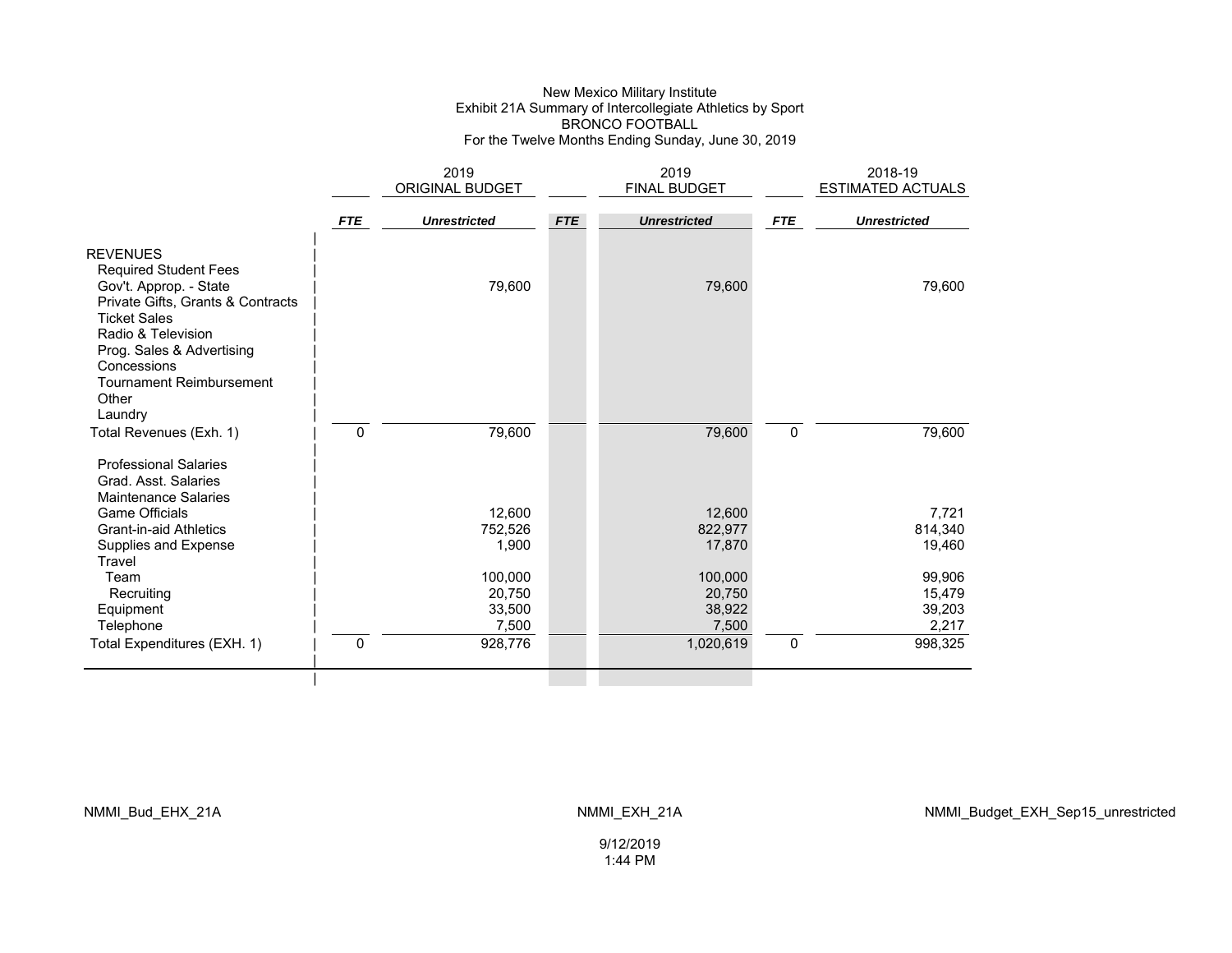#### New Mexico Military Institute Exhibit 21A Summary of Intercollegiate Athletics by Sport BRONCO BASKETBALL For the Twelve Months Ending Sunday, June 30, 2019

|                                                                                                                                                                                                         |              | 2019                                |                     | 2019                                | 2018-19      |                                     |
|---------------------------------------------------------------------------------------------------------------------------------------------------------------------------------------------------------|--------------|-------------------------------------|---------------------|-------------------------------------|--------------|-------------------------------------|
|                                                                                                                                                                                                         |              | <b>ORIGINAL BUDGET</b>              | <b>FINAL BUDGET</b> |                                     |              | <b>ESTIMATED ACTUALS</b>            |
|                                                                                                                                                                                                         | <b>FTE</b>   | <b>Unrestricted</b>                 | <b>FTE</b>          | <b>Unrestricted</b>                 | <b>FTE</b>   | <b>Unrestricted</b>                 |
| <b>REVENUES</b><br><b>Required Student Fees</b><br>Gov't. Approp. - State<br>Private Gifts, Grants & Contracts<br><b>Ticket Sales</b><br>Radio & Television<br>Prog. Sales & Advertising<br>Concessions |              | 46,800                              |                     | 46,800                              |              | 46,800                              |
| <b>Tournament Reimbursement</b><br>Other<br>Laundry<br>Total Revenues (Exh. 1)                                                                                                                          | $\mathbf{0}$ | 46,800                              |                     | 46,800                              | $\mathbf 0$  | 46,800                              |
| <b>Professional Salaries</b><br>Grad. Asst. Salaries<br><b>Maintenance Salaries</b>                                                                                                                     |              |                                     |                     |                                     |              |                                     |
| <b>Other Salaries</b><br><b>Game Officials</b><br><b>Grant-in-aid Athletics</b><br>Supplies and Expense<br>Travel                                                                                       | 1            | 35,020<br>6,015<br>178,140<br>1,500 | 1.00                | 35,020<br>6,053<br>178,140<br>5,176 | 1            | 31,569<br>6,053<br>172,012<br>3,827 |
| Team<br>Recruiting<br>Equipment<br>Telephone                                                                                                                                                            |              | 60,248<br>4,500<br>6,000<br>3,000   |                     | 73,443<br>7,715<br>7,448<br>3,000   |              | 76,269<br>8,306<br>6,939<br>0       |
| Total Expenditures (EXH. 1)                                                                                                                                                                             | 1            | 294,423                             | 1.00                | 315,995                             | $\mathbf{1}$ | 304,973                             |
|                                                                                                                                                                                                         |              |                                     |                     |                                     |              |                                     |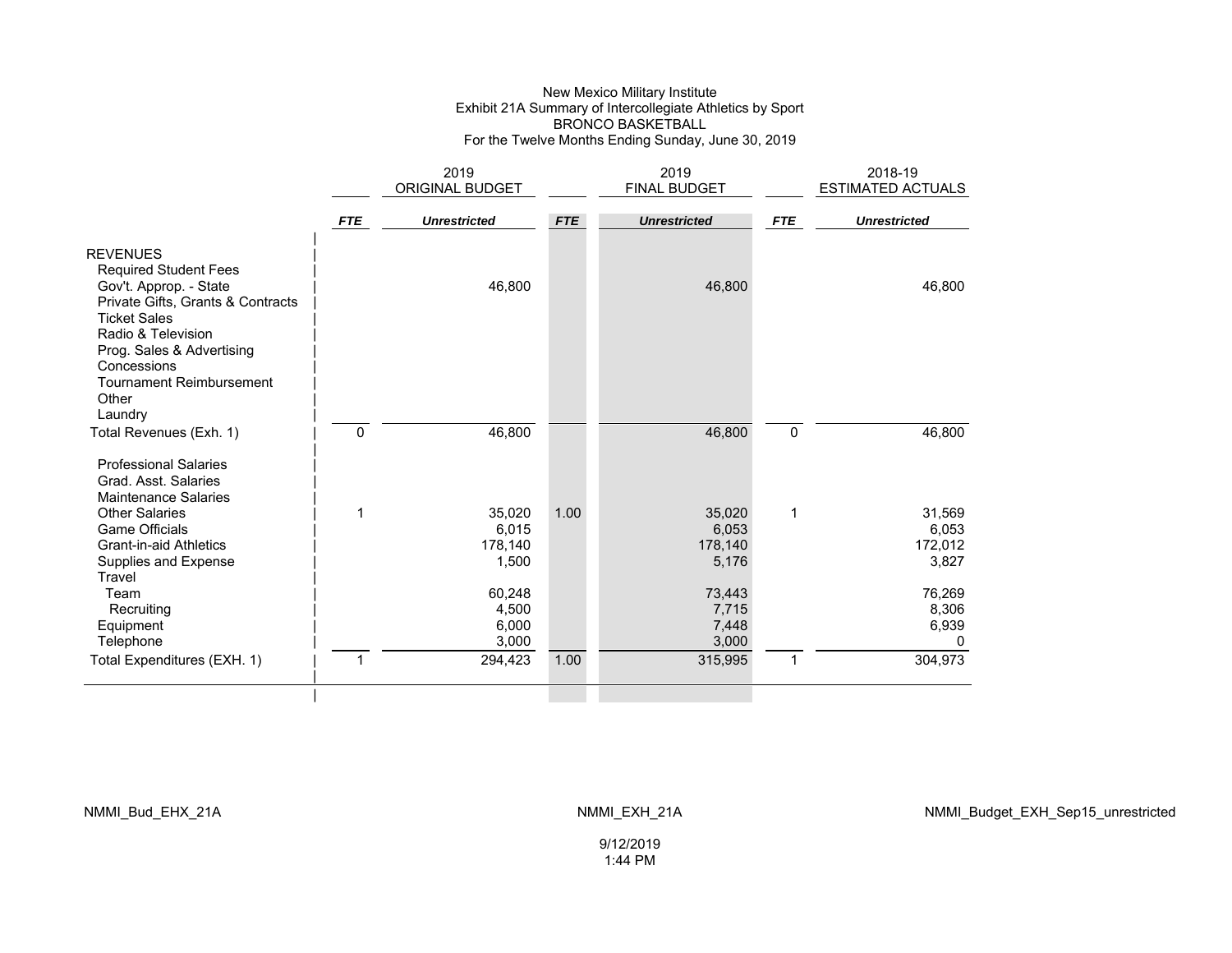#### New Mexico Military Institute Exhibit 21A Summary of Intercollegiate Athletics by Sport BRONCO GOLF For the Twelve Months Ending Sunday, June 30, 2019

|                                                                                                                                                                                   |              | 2019                |            | 2019                |            | 2018-19             |
|-----------------------------------------------------------------------------------------------------------------------------------------------------------------------------------|--------------|---------------------|------------|---------------------|------------|---------------------|
|                                                                                                                                                                                   |              | ORIGINAL BUDGET     |            | <b>FINAL BUDGET</b> |            | ESTIMATED ACTUALS   |
|                                                                                                                                                                                   | <b>FTE</b>   | <b>Unrestricted</b> | <b>FTE</b> | <b>Unrestricted</b> | <b>FTE</b> | <b>Unrestricted</b> |
| <b>REVENUES</b><br><b>Required Student Fees</b><br>Gov't. Approp. - State                                                                                                         |              | 9,500               |            | 9,500               |            | 9,500               |
| Private Gifts, Grants & Contracts<br><b>Ticket Sales</b><br>Radio & Television<br>Prog. Sales & Advertising<br>Concessions<br><b>Tournament Reimbursement</b><br>Other<br>Laundry |              |                     |            |                     |            |                     |
| Total Revenues (Exh. 1)                                                                                                                                                           | 0            | 9,500               |            | 9,500               | 0          | 9,500               |
| <b>Professional Salaries</b><br>Grad. Asst. Salaries<br><b>Maintenance Salaries</b>                                                                                               |              |                     |            |                     |            |                     |
| <b>Grant-in-aid Athletics</b>                                                                                                                                                     |              | 58,241              |            | 62,636              |            | 62,636              |
| Supplies and Expense<br>Travel                                                                                                                                                    |              |                     |            | 1,202               |            | 1,202               |
| Team                                                                                                                                                                              |              | 40,000              |            | 40,000              |            | 33,932              |
| Recruiting                                                                                                                                                                        |              | 2,000               |            | 2,000               |            |                     |
| Equipment                                                                                                                                                                         |              | 5,500               |            | 5,500               |            | 863                 |
| Telephone                                                                                                                                                                         |              | 1,000               |            | 1,000               |            |                     |
| Total Expenditures (EXH. 1)                                                                                                                                                       | $\mathbf{0}$ | 106,741             |            | 112,338             | 0          | 98,632              |
|                                                                                                                                                                                   |              |                     |            |                     |            |                     |

NMMI\_Bud\_EHX\_21A NMMI\_EXH\_21A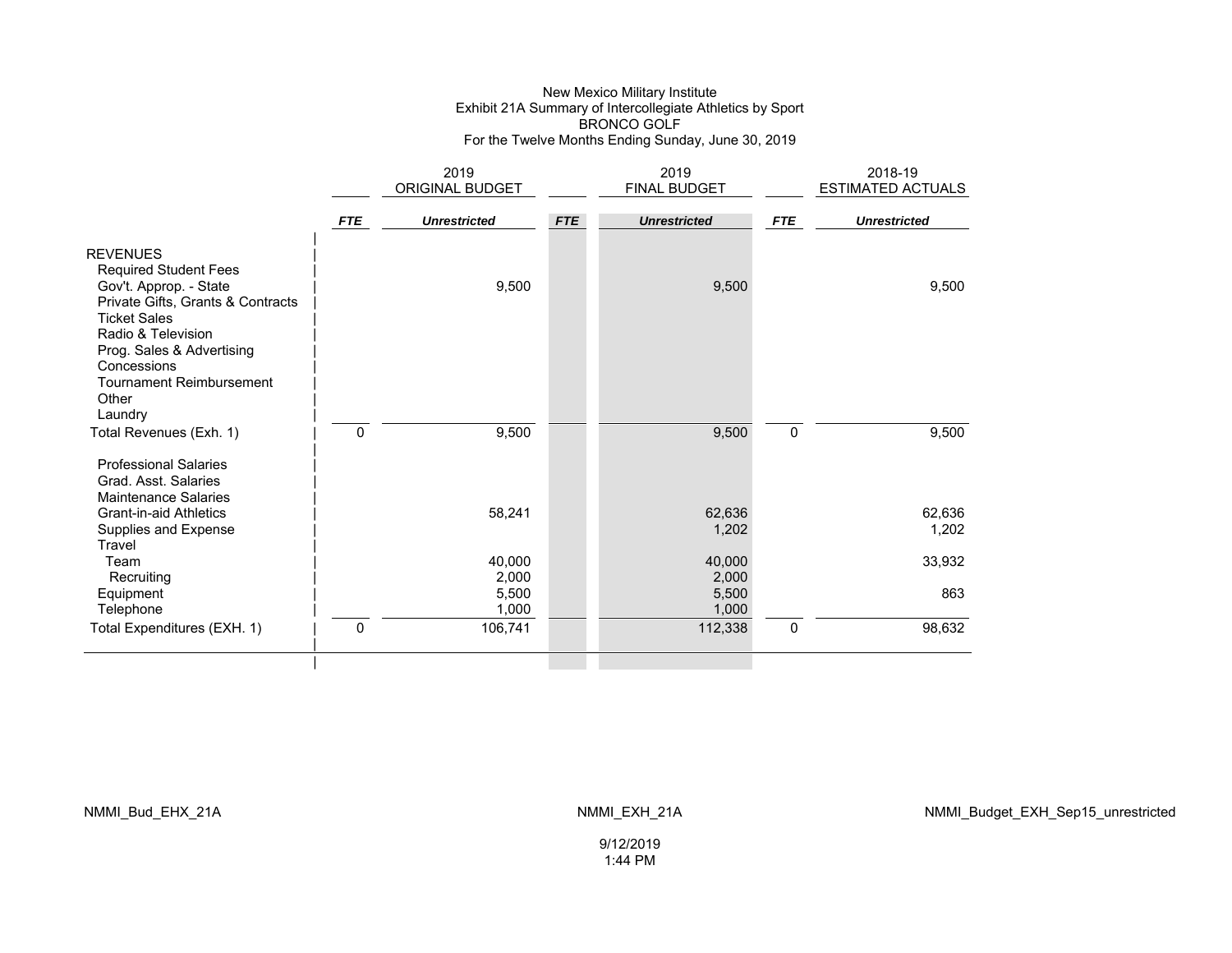#### New Mexico Military Institute Exhibit 21A Summary of Intercollegiate Athletics by Sport BRONCO BASEBALL For the Twelve Months Ending Sunday, June 30, 2019

|                                                                                                                                                                                                                                            |              | 2019                |            | 2019                |             | 2018-19                  |
|--------------------------------------------------------------------------------------------------------------------------------------------------------------------------------------------------------------------------------------------|--------------|---------------------|------------|---------------------|-------------|--------------------------|
|                                                                                                                                                                                                                                            |              | ORIGINAL BUDGET     |            | <b>FINAL BUDGET</b> |             | <b>ESTIMATED ACTUALS</b> |
|                                                                                                                                                                                                                                            | <b>FTE</b>   | <b>Unrestricted</b> | <b>FTE</b> | <b>Unrestricted</b> | <b>FTE</b>  | <b>Unrestricted</b>      |
| <b>REVENUES</b><br><b>Required Student Fees</b><br>Gov't. Approp. - State<br>Private Gifts, Grants & Contracts<br><b>Ticket Sales</b><br>Radio & Television<br>Prog. Sales & Advertising<br>Concessions<br><b>Tournament Reimbursement</b> |              | 30,362              |            | 30,362              |             | 30,362                   |
| Other<br>Laundry                                                                                                                                                                                                                           |              |                     |            |                     |             |                          |
| Total Revenues (Exh. 1)                                                                                                                                                                                                                    | $\mathbf{0}$ | 30,362              |            | 30,362              | $\mathbf 0$ | 30,362                   |
| <b>Professional Salaries</b><br>Grad. Asst. Salaries<br><b>Maintenance Salaries</b>                                                                                                                                                        |              |                     |            |                     |             |                          |
| <b>Other Salaries</b>                                                                                                                                                                                                                      | 1            | 37,080              | 1.00       | 37,080              | 1           | 37,580                   |
| <b>Game Officials</b><br><b>Grant-in-aid Athletics</b>                                                                                                                                                                                     |              | 10,300<br>222,997   |            | 13,232<br>265,488   |             | 15,180<br>263,988        |
| Supplies and Expense<br>Travel                                                                                                                                                                                                             |              |                     |            | 4,601               |             | 4,765                    |
| Team                                                                                                                                                                                                                                       |              | 77,760              |            | 77,760              |             | 66,358                   |
| Recruiting                                                                                                                                                                                                                                 |              | 7,000<br>16,838     |            | 7,000               |             | 7,008                    |
| Equipment<br>Telephone                                                                                                                                                                                                                     |              | 1,000               |            | 20,850<br>1,000     |             | 16,821<br>1,082          |
| Total Expenditures (EXH. 1)                                                                                                                                                                                                                | 1            | 372,975             | 1.00       | 427,011             | 1           | 412,781                  |
|                                                                                                                                                                                                                                            |              |                     |            |                     |             |                          |

9/12/2019 1:44 PM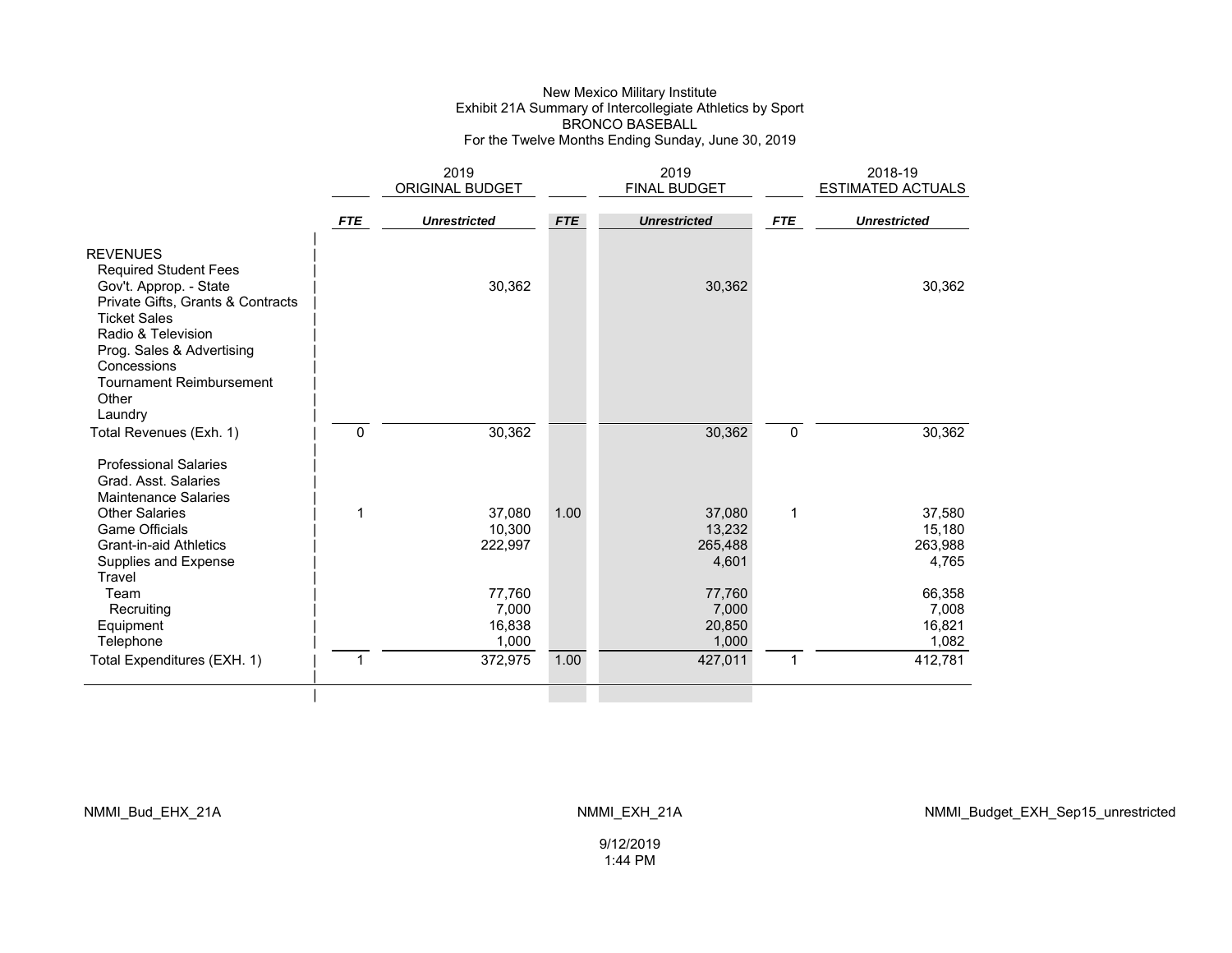#### New Mexico Military Institute Exhibit 21A Summary of Intercollegiate Athletics by Sport BRONCO TENNIS For the Twelve Months Ending Sunday, June 30, 2019

|                                                                                                                                                                                                                                            |              | 2019<br>ORIGINAL BUDGET           |            | 2019<br>FINAL BUDGET              |            | 2018-19<br><b>ESTIMATED ACTUALS</b> |
|--------------------------------------------------------------------------------------------------------------------------------------------------------------------------------------------------------------------------------------------|--------------|-----------------------------------|------------|-----------------------------------|------------|-------------------------------------|
|                                                                                                                                                                                                                                            | <b>FTE</b>   | <b>Unrestricted</b>               | <b>FTE</b> | <b>Unrestricted</b>               | <b>FTE</b> | <b>Unrestricted</b>                 |
| <b>REVENUES</b><br><b>Required Student Fees</b><br>Gov't. Approp. - State<br>Private Gifts, Grants & Contracts<br><b>Ticket Sales</b><br>Radio & Television<br>Prog. Sales & Advertising<br>Concessions<br><b>Tournament Reimbursement</b> |              | 19,200                            |            | 19,200                            |            | 19,200                              |
| Other<br>Laundry<br>Total Revenues (Exh. 1)                                                                                                                                                                                                | 0            | 19,200                            |            | 19,200                            | 0          | 19,200                              |
| <b>Professional Salaries</b><br>Grad. Asst. Salaries<br><b>Maintenance Salaries</b><br><b>Grant-in-aid Athletics</b><br>Supplies and Expense<br>Travel                                                                                     |              | 59,304                            |            | 59,304<br>1,224                   |            | 50,466<br>1,231                     |
| Team<br>Recruiting<br>Equipment<br>Telephone                                                                                                                                                                                               |              | 18,200<br>2,200<br>3,000<br>1,000 |            | 18,200<br>2,200<br>3,000<br>1,000 |            | 25,718<br>1,185<br>4,242<br>2       |
| Total Expenditures (EXH. 1)                                                                                                                                                                                                                | $\mathbf{0}$ | 83,704                            |            | 84,928                            | 0          | 82,844                              |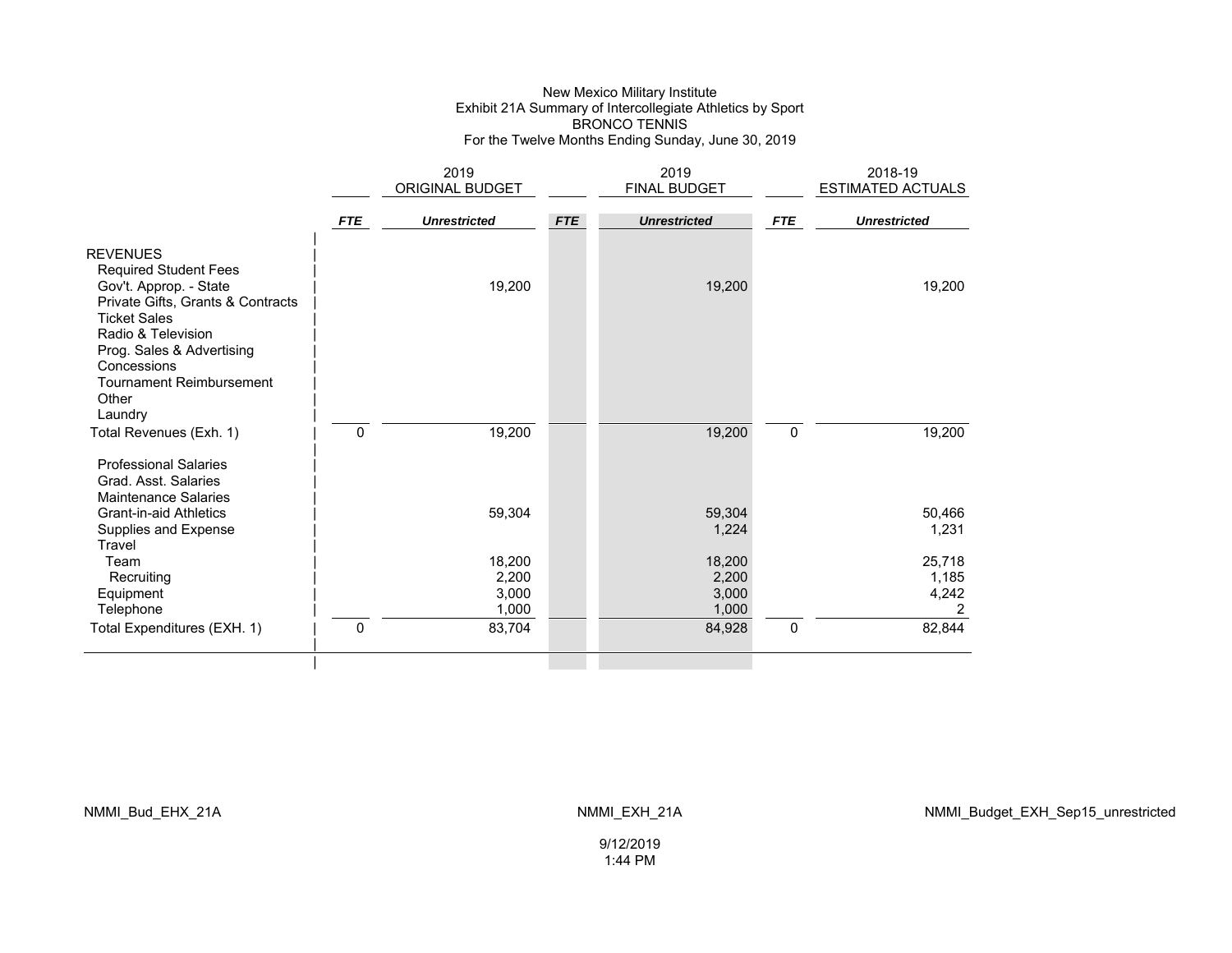#### New Mexico Military Institute Exhibit 21A Summary of Intercollegiate Athletics by Sport BRONCO WOMEN'S GOLF For the Twelve Months Ending Sunday, June 30, 2019

|                                                                                                                                                                                                                                      |            | 2019<br><b>ORIGINAL BUDGET</b> |            | 2019<br><b>FINAL BUDGET</b> | 2018-19<br><b>ESTIMATED ACTUALS</b> |                     |
|--------------------------------------------------------------------------------------------------------------------------------------------------------------------------------------------------------------------------------------|------------|--------------------------------|------------|-----------------------------|-------------------------------------|---------------------|
|                                                                                                                                                                                                                                      | <b>FTE</b> | <b>Unrestricted</b>            | <b>FTE</b> | <b>Unrestricted</b>         | <b>FTE</b>                          | <b>Unrestricted</b> |
| <b>REVENUES</b><br><b>Required Student Fees</b><br>Private Gifts, Grants & Contracts<br><b>Ticket Sales</b><br>Radio & Television<br>Prog. Sales & Advertising<br>Concessions<br><b>Tournament Reimbursement</b><br>Other<br>Laundry |            |                                |            |                             |                                     |                     |
| <b>Professional Salaries</b><br>Grad. Asst. Salaries<br><b>Maintenance Salaries</b><br>Travel<br>Recruiting<br>Telephone<br>Total Expenditures (EXH. 1)                                                                              | 0          | 500<br>500<br>1,000            |            | 500<br>500<br>1,000         | 0                                   | $\mathbf{0}$        |
|                                                                                                                                                                                                                                      |            |                                |            |                             |                                     |                     |

NMMI\_Bud\_EHX\_21A NMMI\_EXH\_21A

9/12/2019 1:44 PM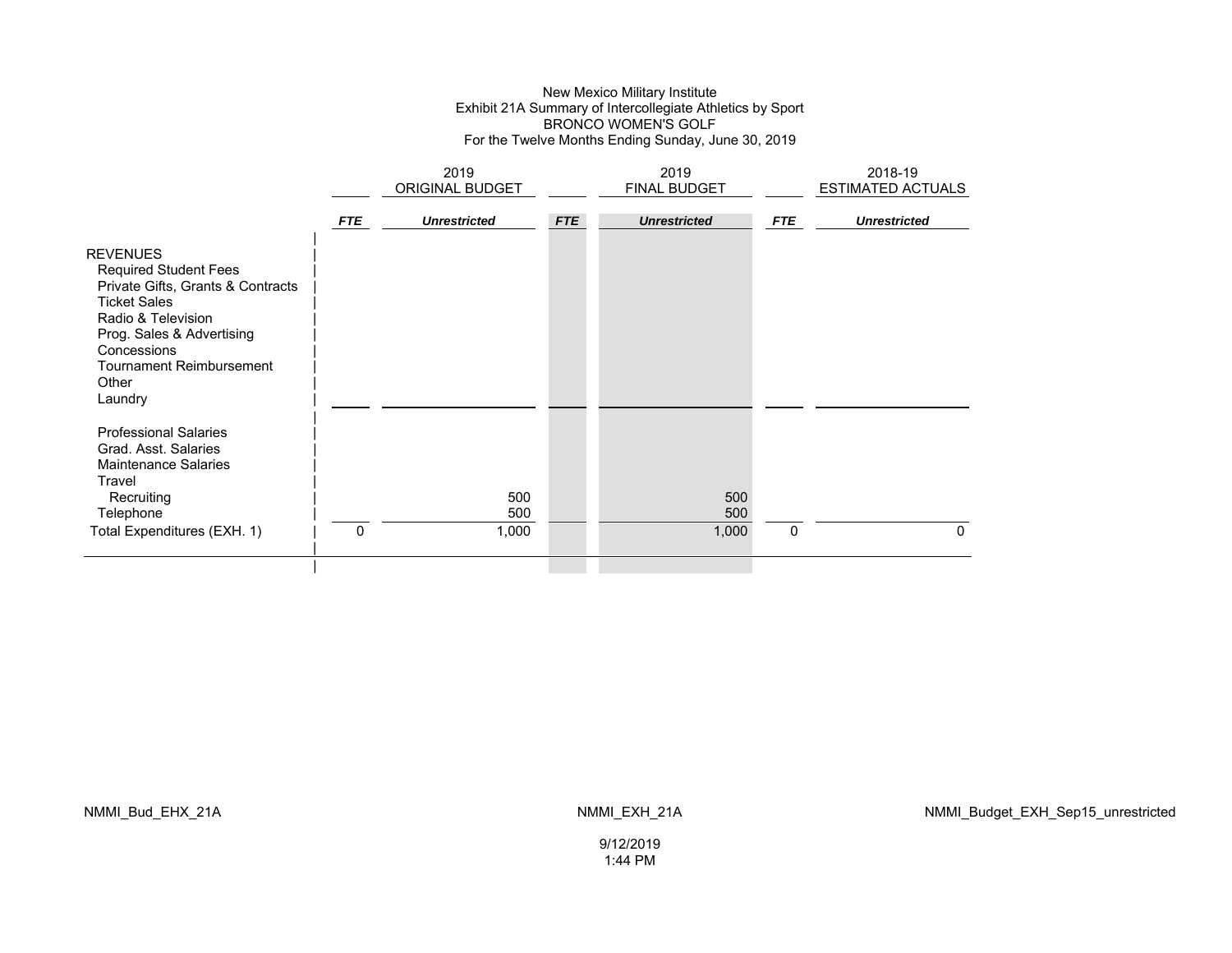#### New Mexico Military Institute Exhibit 21A Summary of Intercollegiate Athletics by Sport BRONCO WOMEN'S TENNIS For the Twelve Months Ending Sunday, June 30, 2019

|                                                                                                                                                                                                                                                     |            | 2019                     |            | 2019                     |             | 2018-19             |
|-----------------------------------------------------------------------------------------------------------------------------------------------------------------------------------------------------------------------------------------------------|------------|--------------------------|------------|--------------------------|-------------|---------------------|
|                                                                                                                                                                                                                                                     |            | ORIGINAL BUDGET          |            | FINAL BUDGET             |             | ESTIMATED ACTUALS   |
|                                                                                                                                                                                                                                                     | <b>FTE</b> | <b>Unrestricted</b>      | <b>FTE</b> | <b>Unrestricted</b>      | <b>FTE</b>  | <b>Unrestricted</b> |
| <b>REVENUES</b><br><b>Required Student Fees</b><br>Gov't. Approp. - State<br>Private Gifts, Grants & Contracts<br><b>Ticket Sales</b><br>Radio & Television<br>Prog. Sales & Advertising<br>Concessions<br><b>Tournament Reimbursement</b><br>Other |            | 12,000                   |            | 12,000                   |             | 12,000              |
| Laundry<br>Total Revenues (Exh. 1)                                                                                                                                                                                                                  | 0          | 12,000                   |            | 12,000                   | $\mathbf 0$ | 12,000              |
| <b>Professional Salaries</b><br>Grad. Asst. Salaries<br><b>Maintenance Salaries</b><br><b>Grant-in-aid Athletics</b><br>Supplies and Expense                                                                                                        |            | 56,539                   |            | 56,539<br>1,167          |             | 49,662<br>1,167     |
| Travel<br>Team<br>Equipment<br>Telephone                                                                                                                                                                                                            |            | 20,808<br>3,500<br>1,000 |            | 25,211<br>3,500<br>1,000 |             | 39,063<br>1,403     |
| Total Expenditures (EXH. 1)                                                                                                                                                                                                                         | 0          | 81,847                   |            | 87,417                   | $\pmb{0}$   | 91,295              |
|                                                                                                                                                                                                                                                     |            |                          |            |                          |             |                     |

NMMI\_Bud\_EHX\_21A NMMI\_EXH\_21A

9/12/2019 1:44 PM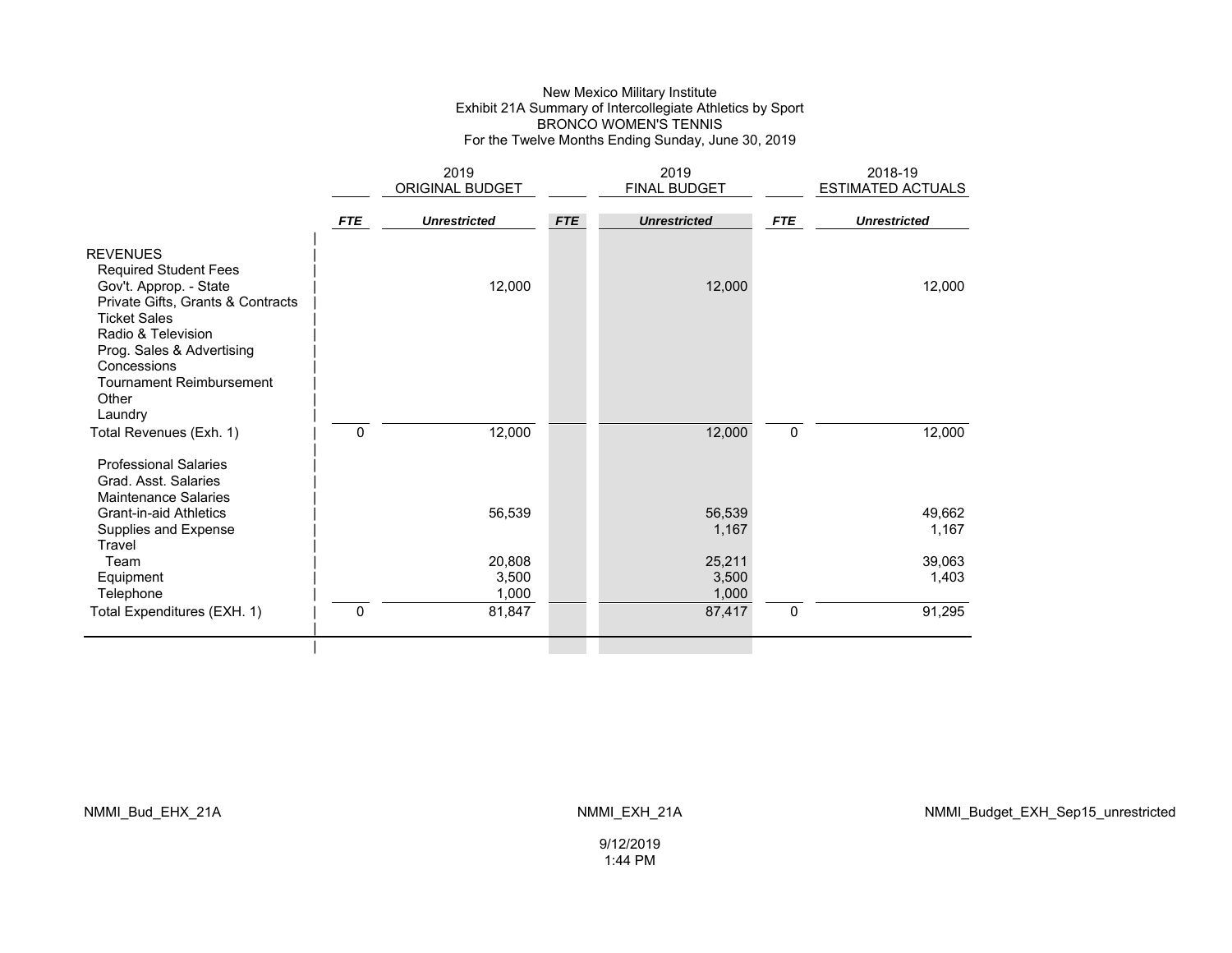#### New Mexico Military Institute Exhibit 21A Summary of Intercollegiate Athletics by Sport BRONCO VOLLEYBALL For the Twelve Months Ending Sunday, June 30, 2019

|                                                                                                                                                                                                         | 2019<br>ORIGINAL BUDGET |                                    |            | 2019<br><b>FINAL BUDGET</b>         |             | 2018-19<br><b>ESTIMATED ACTUALS</b>  |
|---------------------------------------------------------------------------------------------------------------------------------------------------------------------------------------------------------|-------------------------|------------------------------------|------------|-------------------------------------|-------------|--------------------------------------|
|                                                                                                                                                                                                         | <b>FTE</b>              | <b>Unrestricted</b>                | <b>FTE</b> | <b>Unrestricted</b>                 | <b>FTE</b>  | <b>Unrestricted</b>                  |
| <b>REVENUES</b><br><b>Required Student Fees</b><br>Gov't. Approp. - State<br>Private Gifts, Grants & Contracts<br><b>Ticket Sales</b><br>Radio & Television<br>Prog. Sales & Advertising<br>Concessions |                         | 39,187                             |            | 39,187                              |             | 39,187                               |
| <b>Tournament Reimbursement</b><br>Other<br>Laundry<br>Total Revenues (Exh. 1)                                                                                                                          | $\mathbf{0}$            | 39,187                             |            | 39,187                              | $\mathbf 0$ | 39,187                               |
| <b>Professional Salaries</b><br>Grad. Asst. Salaries<br><b>Maintenance Salaries</b>                                                                                                                     |                         |                                    |            |                                     |             |                                      |
| <b>Other Salaries</b><br><b>Game Officials</b><br><b>Grant-in-aid Athletics</b><br>Supplies and Expense<br>Travel                                                                                       | 1                       | 41,535<br>6,750<br>129,205<br>500  | 1.00       | 41,535<br>6,750<br>145,653<br>3,166 | 1           | 34,015<br>10,769<br>145,567<br>3,312 |
| Team<br>Recruiting<br>Equipment<br>Telephone                                                                                                                                                            |                         | 64,000<br>10,250<br>9,000<br>4,000 |            | 64,785<br>10,250<br>14,990<br>4,000 |             | 66,190<br>6,685<br>14,350<br>1,182   |
| Total Expenditures (EXH. 1)                                                                                                                                                                             | 1                       | 265,240                            | 1.00       | 291,129                             | 1           | 282,069                              |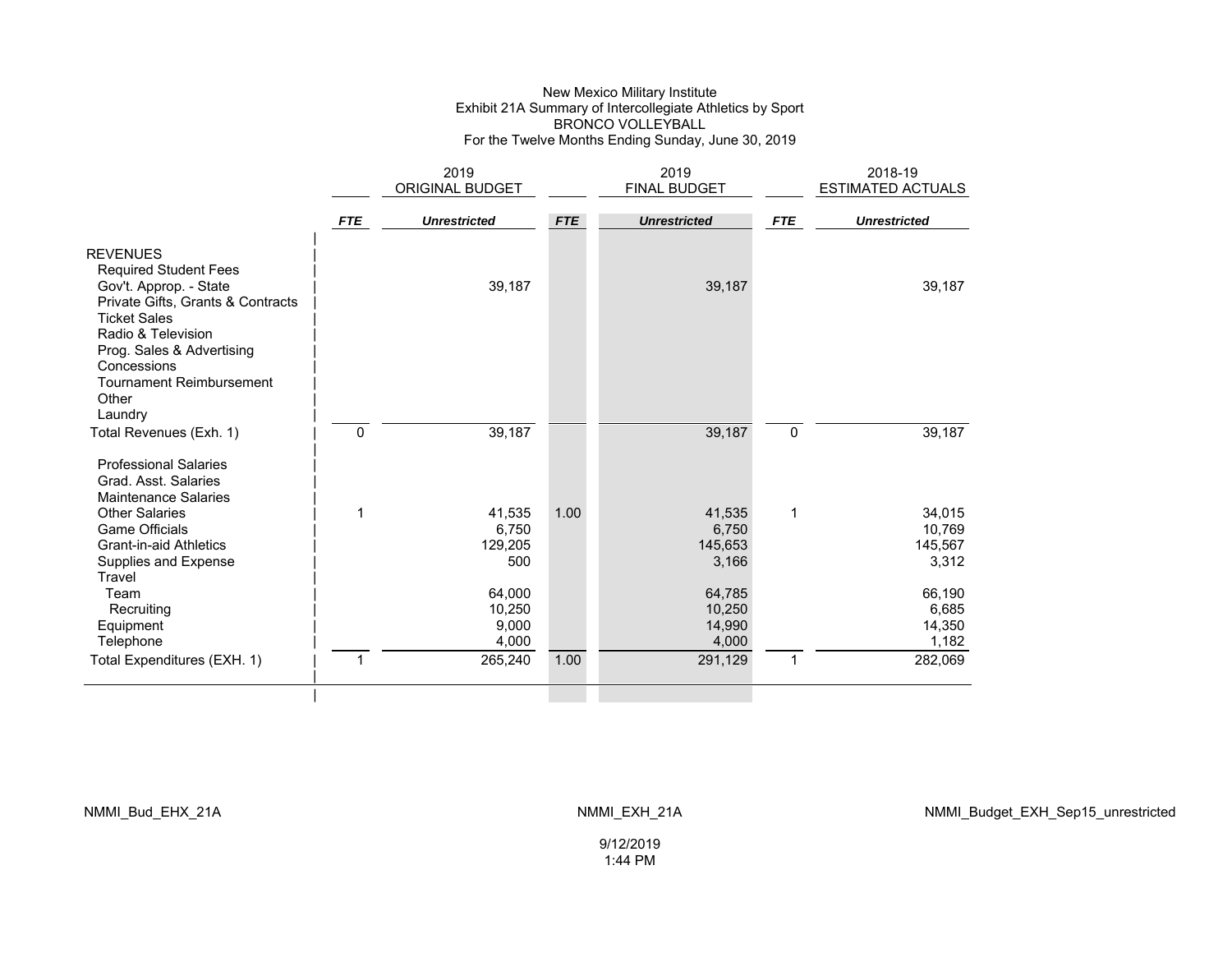### New Mexico Military Institute Exhibit 21A Summary of Intercollegiate Athletics by Sport BRONCO WOMEN'S CROSS CNTRY For the Twelve Months Ending Sunday, June 30, 2019

|                                                                                                                                                                                                             |            | 2019<br>ORIGINAL BUDGET |            | 2019<br>FINAL BUDGET |            | 2018-19<br>ESTIMATED ACTUALS |
|-------------------------------------------------------------------------------------------------------------------------------------------------------------------------------------------------------------|------------|-------------------------|------------|----------------------|------------|------------------------------|
|                                                                                                                                                                                                             |            |                         |            |                      |            |                              |
|                                                                                                                                                                                                             | <b>FTE</b> | <b>Unrestricted</b>     | <b>FTE</b> | <b>Unrestricted</b>  | <b>FTE</b> | <b>Unrestricted</b>          |
| <b>REVENUES</b><br><b>Required Student Fees</b>                                                                                                                                                             |            | 7,772                   |            |                      |            |                              |
| Gov't. Approp. - State<br>Private Gifts, Grants & Contracts<br><b>Ticket Sales</b><br>Radio & Television<br>Prog. Sales & Advertising<br>Concessions<br><b>Tournament Reimbursement</b><br>Other<br>Laundry |            |                         |            | 7,772                |            | 7,772                        |
| Total Revenues (Exh. 1)                                                                                                                                                                                     | 0          | 7,772                   |            | 7,772                | 0          | 7,772                        |
| <b>Professional Salaries</b><br>Grad, Asst. Salaries<br><b>Maintenance Salaries</b>                                                                                                                         |            |                         |            |                      |            |                              |
| <b>Grant-in-aid Athletics</b><br>Supplies and Expense<br>Travel                                                                                                                                             |            | 47,533                  |            | 51,395<br>981        |            | 51,395<br>981                |
| Team                                                                                                                                                                                                        |            | 11,310                  |            | 11,310               |            | 10,222                       |
| Recruiting                                                                                                                                                                                                  |            | 500                     |            | 1,035                |            | 1,035                        |
| Equipment                                                                                                                                                                                                   |            | 2,500                   |            | 2,500                |            | 1,815                        |
| Telephone                                                                                                                                                                                                   |            | 1,000                   |            | 1,000                |            | 360                          |
| Total Expenditures (EXH. 1)                                                                                                                                                                                 | $\Omega$   | 62,843                  |            | 68,221               | 0          | 65,808                       |
|                                                                                                                                                                                                             |            |                         |            |                      |            |                              |

NMMI\_Bud\_EHX\_21A NMMI\_EXH\_21A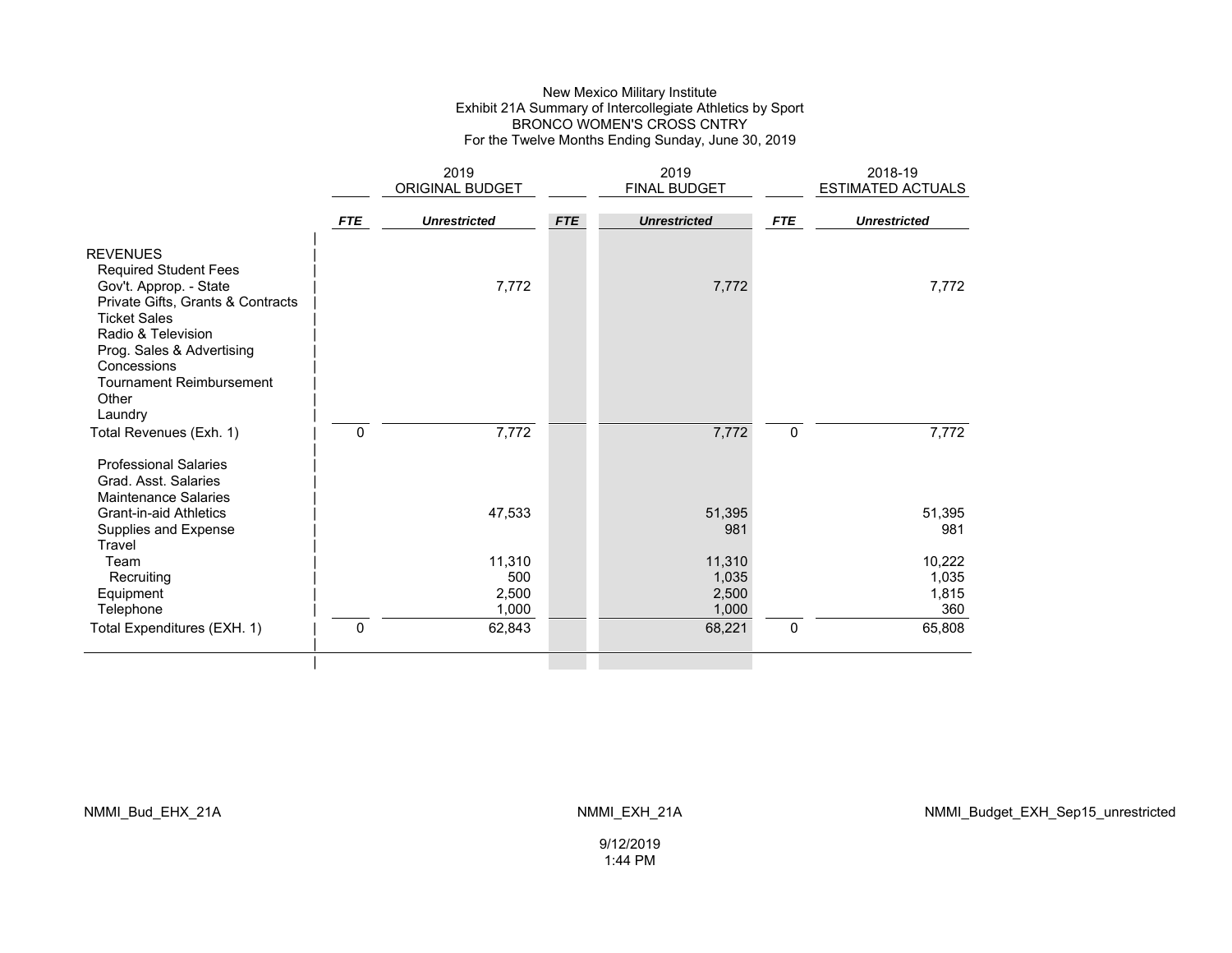#### New Mexico Military Institute Exhibit I Summary of Plant Fund Capital Outlay For the Twelve Months Ending Sunday, June 30, 2019

|                                                                | 2019<br><b>ORIGINAL BUDGET</b> | 2019<br><b>FINAL BUDGET</b> | 2018-19<br><b>ESTIMATED ACTUALS</b> |
|----------------------------------------------------------------|--------------------------------|-----------------------------|-------------------------------------|
|                                                                | <b>Unrestricted</b>            | <b>Unrestricted</b>         | <b>Unrestricted</b>                 |
| <b>REVENUES</b>                                                |                                |                             |                                     |
| Interest on Investments                                        |                                |                             |                                     |
| StateWide GO Bond                                              | 19,214,660                     | 3,989,164                   | 1,053,475                           |
| <b>Required Student Fees</b>                                   | 111,780                        | 120,528                     | 120,528                             |
| Other                                                          | 0                              | 75,813                      | 246,440                             |
| <b>Total Revenues</b>                                          | 19,326,440                     | 4,185,505                   | 1,420,443                           |
| BEGINNING BALANCES-MAJOR PROJECTS                              | 6,034,160                      | 6,034,160                   | 6,034,160                           |
| <b>BEGINNING BALANCES</b>                                      | 2,699,685                      | 4,906,946                   | 4,906,946                           |
| <b>TOTAL AVAILABLE</b><br><b>EXPENDITURES</b>                  | 28,060,285                     | 15,126,611                  | 12,361,549                          |
| Major Projects                                                 | 24,641,460                     | 4,261,977                   | 1,626,887                           |
| Minor Capital Outlay                                           | 1,801,881                      | 1,801,881                   | 97,883                              |
|                                                                |                                |                             |                                     |
| <b>Total Expenditures</b>                                      | 26,443,341                     | 6,063,858                   | 1,724,770                           |
| <b>TRANSFERS TO (FROM)</b>                                     |                                |                             |                                     |
| Instruction and General (EXH 2)<br><b>Auxiliary Enterprise</b> | (5,000,000)                    | (5,000,000)                 | (5,000,000)                         |
| <b>Total Net Transfers</b>                                     | (5,000,000)                    | (5,000,000)                 | (5,000,000)                         |
| <b>ENDING BALANCE</b>                                          | 6,616,944                      | 14,062,753                  | 15,636,778                          |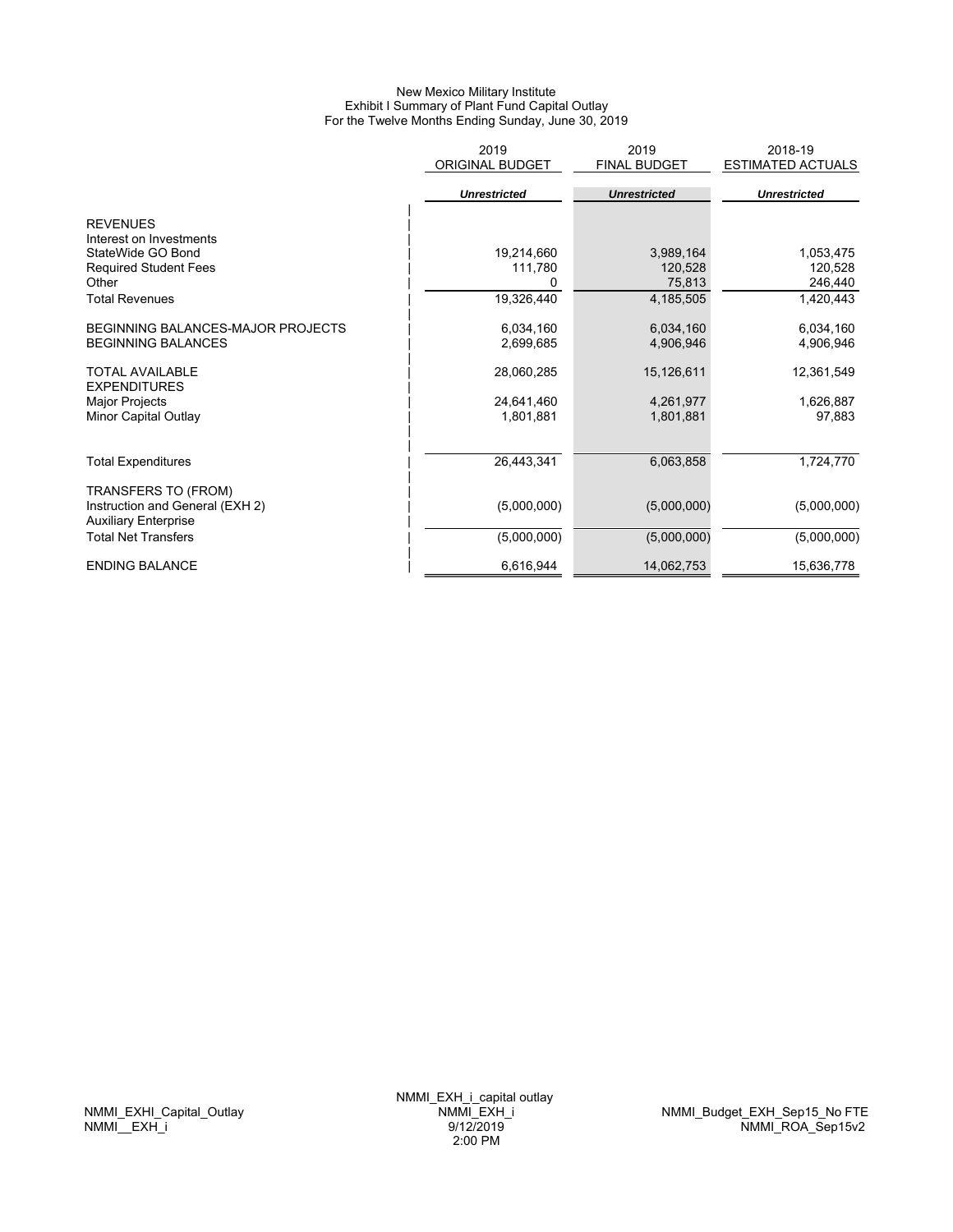### New Mexico Military Institute Exhibit II Renewal and Replacement For the Twelve Months Ending Sunday, June 30, 2019

| 2019<br>ORIGINAL BUDGET | 2019<br>FINAL BUDGET | 2018-19<br><b>ESTIMATED ACTUALS</b> |
|-------------------------|----------------------|-------------------------------------|
| <b>Unrestricted</b>     | <b>Unrestricted</b>  | <b>Unrestricted</b>                 |
|                         |                      |                                     |
| 2,420,607               | 3,551,139            | 3,551,139                           |
| 2,420,607               | 3,551,139            | 3,551,139                           |
| 2,224,682               | 1,715,682            | 685,902                             |
| 2,224,682               | 1,715,682            | 685,902                             |
| (943, 800)              | (943, 800)           | (943, 800)                          |
| (943, 800)              | (943, 800)           | (943, 800)                          |
| 1,139,725               | 2,779,257            | 3,809,036                           |
|                         |                      |                                     |
|                         |                      |                                     |

| | |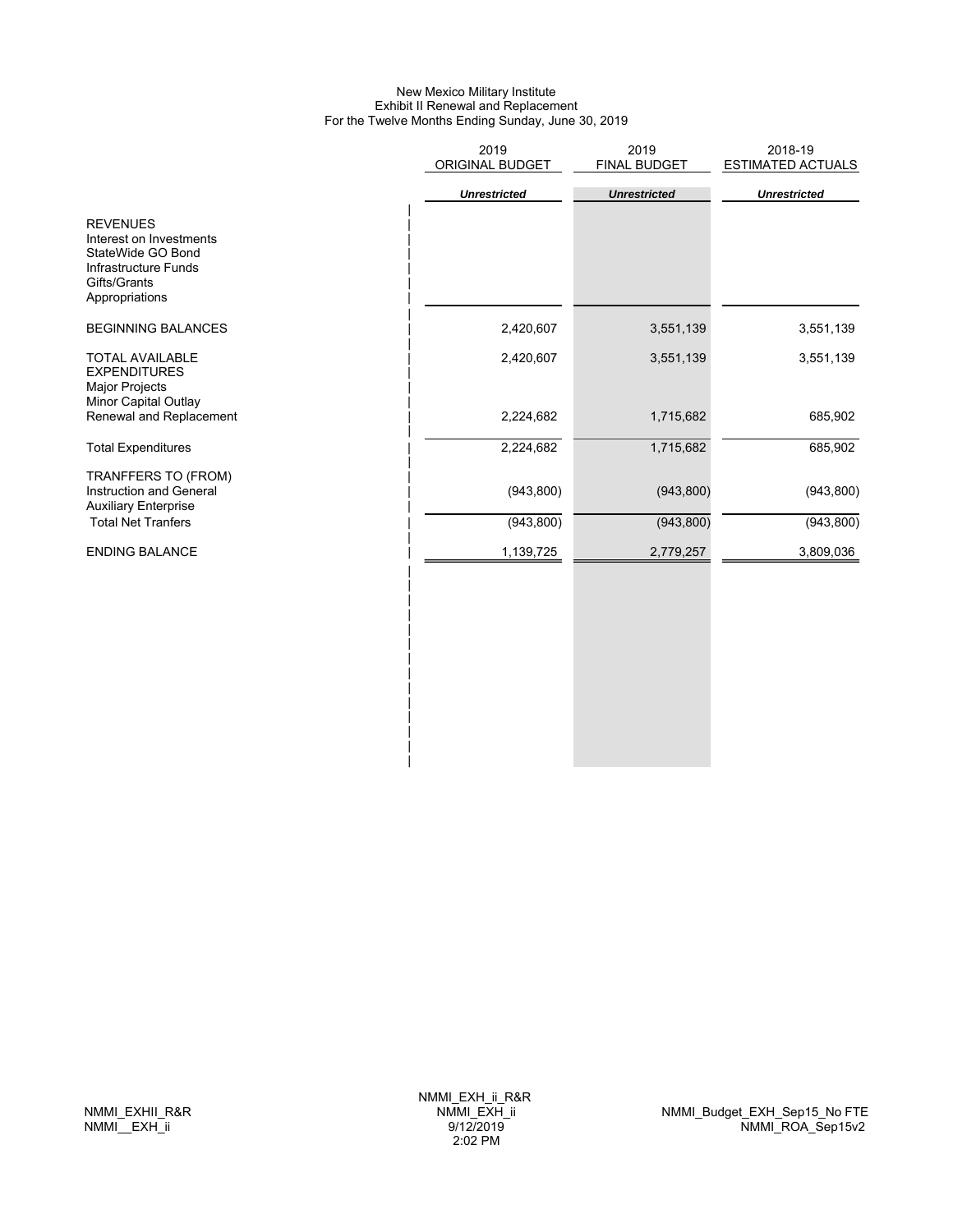### New Mexico Military Institute Exhibit III Retirement of Indebtedness For the Twelve Months Ending Sunday, June 30, 2019

|                                               | 2019                | 2019                | 2018-19                  |
|-----------------------------------------------|---------------------|---------------------|--------------------------|
|                                               | ORIGINAL BUDGET     | <b>FINAL BUDGET</b> | <b>ESTIMATED ACTUALS</b> |
|                                               |                     |                     |                          |
|                                               | <b>Unrestricted</b> | <b>Unrestricted</b> | <b>Unrestricted</b>      |
| <b>REVENUES</b>                               |                     |                     |                          |
| <b>Required Student Fees</b><br>Other         | 374,000             | 408,446             | 406,846                  |
| <b>Total Revenues</b>                         | 374,000             | 408,446             | 406,846                  |
| <b>BEGINNING BALANCES</b>                     | 728,350             | 871,223             | 871,223                  |
| <b>TOTAL AVAILABLE</b><br><b>EXPENDITURES</b> | 1,102,350           | 1,279,669           | 1,278,069                |
| Retirement of Principal                       | 970,000             | 670,000             | 670,000                  |
| Payment of interest                           | 266,000             | 266,000             | 264,883                  |
| Lease-purchase agreements                     | 682,831             | 667,067             | 491,702                  |
| <b>Total Expenditures</b>                     | 1,918,831           | 1,603,067           | 1,426,585                |
| TRANSFERS TO OR (FROM)                        |                     |                     |                          |
| Instruction and General                       | (1,544,831)         | (1, 544, 831)       | (1, 544, 831)            |
| <b>ENDING BALANCES</b>                        | 728,350             | 1,221,433           | 1,396,315                |
|                                               |                     |                     |                          |
| Issue of 2013 System Revenue Bonds            |                     |                     |                          |
| <b>Retirement of Principal</b>                | 970,000             | 670,000             | 670,000                  |
| Payment of interest                           | 266,000             | 266,000             | 264,883                  |
| Principal Outstanding at 6/30                 | 7,030,000           | 7,030,000           | 7,030,000                |
|                                               |                     |                     |                          |
|                                               |                     |                     |                          |
|                                               |                     |                     |                          |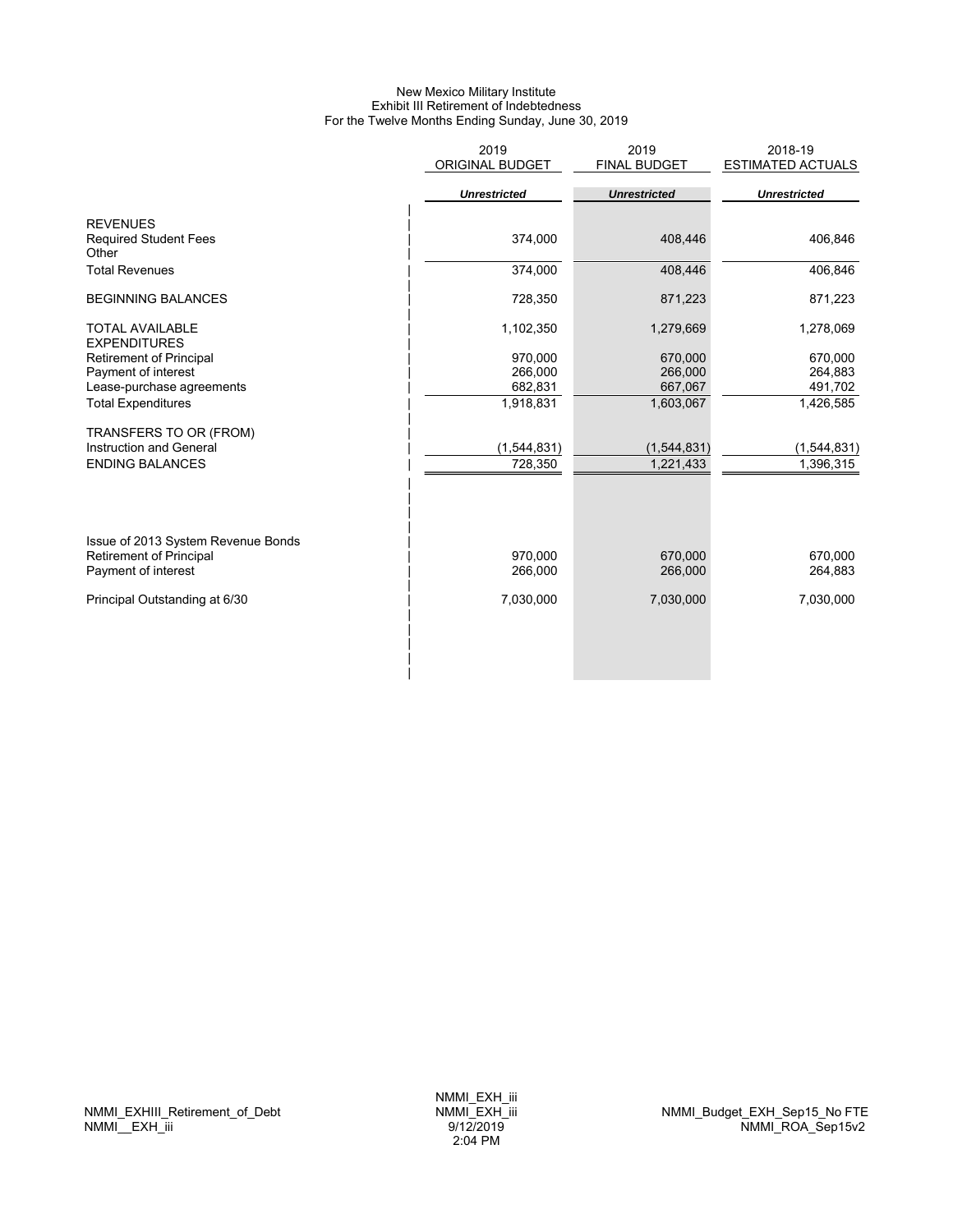|                                                                   |                          | New Mexico Military Institute<br>Exhibit a                                                       |                     |                   |                                       |                   |
|-------------------------------------------------------------------|--------------------------|--------------------------------------------------------------------------------------------------|---------------------|-------------------|---------------------------------------|-------------------|
|                                                                   | 2019                     | Summary of Current Funds Revenue by Source<br>For the Twelve Months Ending Sunday, June 30, 2019 | 2019                |                   |                                       |                   |
|                                                                   | ORIGINAL BUDGET          |                                                                                                  | <b>FINAL BUDGET</b> |                   | 2018-2019<br><b>ESTIMATED ACTUALS</b> |                   |
|                                                                   | F<br><b>Unrestricted</b> | <b>Restricted</b>                                                                                | <b>Unrestricted</b> | <b>Restricted</b> | <b>Unrestricted</b>                   | <b>Restricted</b> |
| <b>TUITION AND FEES</b>                                           |                          |                                                                                                  |                     |                   |                                       |                   |
| Instruction and General (Ex.2)                                    | 2,323,489                | 0                                                                                                | 2,748,395           | $\mathbf 0$       | 2,751,474                             | 0                 |
| Student Soc. & Cult. Devel. Act (Ex.15)                           | 303,670                  | $\Omega$                                                                                         | 357,818             | $\Omega$          | 357,818                               | 0                 |
| Research (Ex. 16)                                                 |                          |                                                                                                  |                     |                   |                                       |                   |
| Public Service (Ex.17)                                            |                          |                                                                                                  |                     |                   |                                       |                   |
| Internal Service Dept. (Ex. 18)                                   | 363,174                  | 0                                                                                                | 321,312             | $\mathbf{0}$      | 321,312                               | $\Omega$          |
| Stu. Aid Grants & Stipends (Ex.19)                                |                          |                                                                                                  |                     |                   |                                       |                   |
| Auxil. Enterprises (Ex. 20)                                       | 5,504,047                | $\Omega$                                                                                         | 5,883,444           | $\Omega$          | 5,869,086                             | $\mathbf{0}$      |
| Intercol. Enterprises (Ex. 21)<br>Independent Operations (Ex. 22) | 435,197                  | 0                                                                                                | 469,075             | $\Omega$          | 469,075                               | 0                 |
| <b>Total from Tuition and Fees</b>                                |                          |                                                                                                  |                     |                   |                                       |                   |
| FEDERAL GOVERNMENT APPR.                                          | 8,929,577                | 0                                                                                                | 9,780,044           | $\Omega$          | 9,768,766                             | $\mathbf{0}$      |
| Instruction and General (Ex.2)                                    |                          |                                                                                                  |                     |                   | $\mathbf{0}$                          | 15,448            |
| Student Soc. & Cult. Devel. Act (Ex.15)                           |                          |                                                                                                  |                     |                   |                                       |                   |
| Research (Ex. 16)                                                 |                          |                                                                                                  |                     |                   |                                       |                   |
| Public Service (Ex.17)                                            |                          |                                                                                                  |                     |                   |                                       |                   |
| Internal Service Dept. (Ex. 18)                                   |                          |                                                                                                  |                     |                   |                                       |                   |
| Stu. Aid Grants & Stipends (Ex.19)                                | $\mathbf 0$              | 1,130,000                                                                                        | $\overline{0}$      | 1,140,000         | $\mathbf{0}$                          | 652,347           |
| Auxil. Enterprises (Ex. 20)                                       |                          |                                                                                                  |                     |                   |                                       |                   |
| Intercol. Enterprises (Ex. 21)                                    |                          |                                                                                                  |                     |                   |                                       |                   |
| Independent Operations (Ex. 22)                                   |                          |                                                                                                  |                     |                   |                                       |                   |
| Total from Federal Government Appr.                               | $\overline{0}$           | 1,130,000                                                                                        | $\Omega$            | 1,140,000         | $\Omega$                              | 667,795           |
| STATE GOVERNMENT APPR.                                            |                          |                                                                                                  |                     |                   |                                       |                   |
| Instruction and General (Ex.2)                                    | 1,328,500                | 0                                                                                                | 1,328,500           | $\mathbf{0}$      | 1,328,500                             | $\mathbf 0$       |
| Student Soc. & Cult. Devel. Act (Ex.15)                           |                          |                                                                                                  |                     |                   |                                       |                   |
| Research (Ex. 16)                                                 |                          |                                                                                                  |                     |                   |                                       |                   |
| Public Service (Ex.17)                                            |                          |                                                                                                  |                     |                   |                                       |                   |
| Internal Service Dept. (Ex. 18)                                   |                          |                                                                                                  |                     |                   |                                       |                   |
| Stu. Aid Grants & Stipends (Ex.19)                                | 1,284,700                | 62,000                                                                                           | 1,284,700           | 62,000            | 1,284,700                             | 21,646            |
| Auxil. Enterprises (Ex. 20)                                       |                          |                                                                                                  |                     |                   |                                       |                   |
| Intercol. Enterprises (Ex. 21)                                    | 260,600                  | 0                                                                                                | 260,600             | $\mathbf{0}$      | 260,600                               | $\mathbf{0}$      |
| Independent Operations (Ex. 22)                                   |                          |                                                                                                  |                     |                   |                                       |                   |
| Total from State Government Appr.                                 | 2,873,800                | 62,000                                                                                           | 2,873,800           | 62,000            | 2,873,800                             | 21,646            |
| <b>LOCAL GOVERNMENT APPR.</b>                                     |                          |                                                                                                  |                     |                   |                                       |                   |
| Instruction and General (Ex.2)                                    |                          |                                                                                                  |                     |                   |                                       |                   |

NMMI\_EXH\_a NMMI\_EXH\_a\_Revenue by Source 1 NMMI\_EXH\_a 9/12/2019 2:07 PM

NMMI\_ROA\_Exh1 NMMI\_Budget\_EXH\_Sep15\_exh1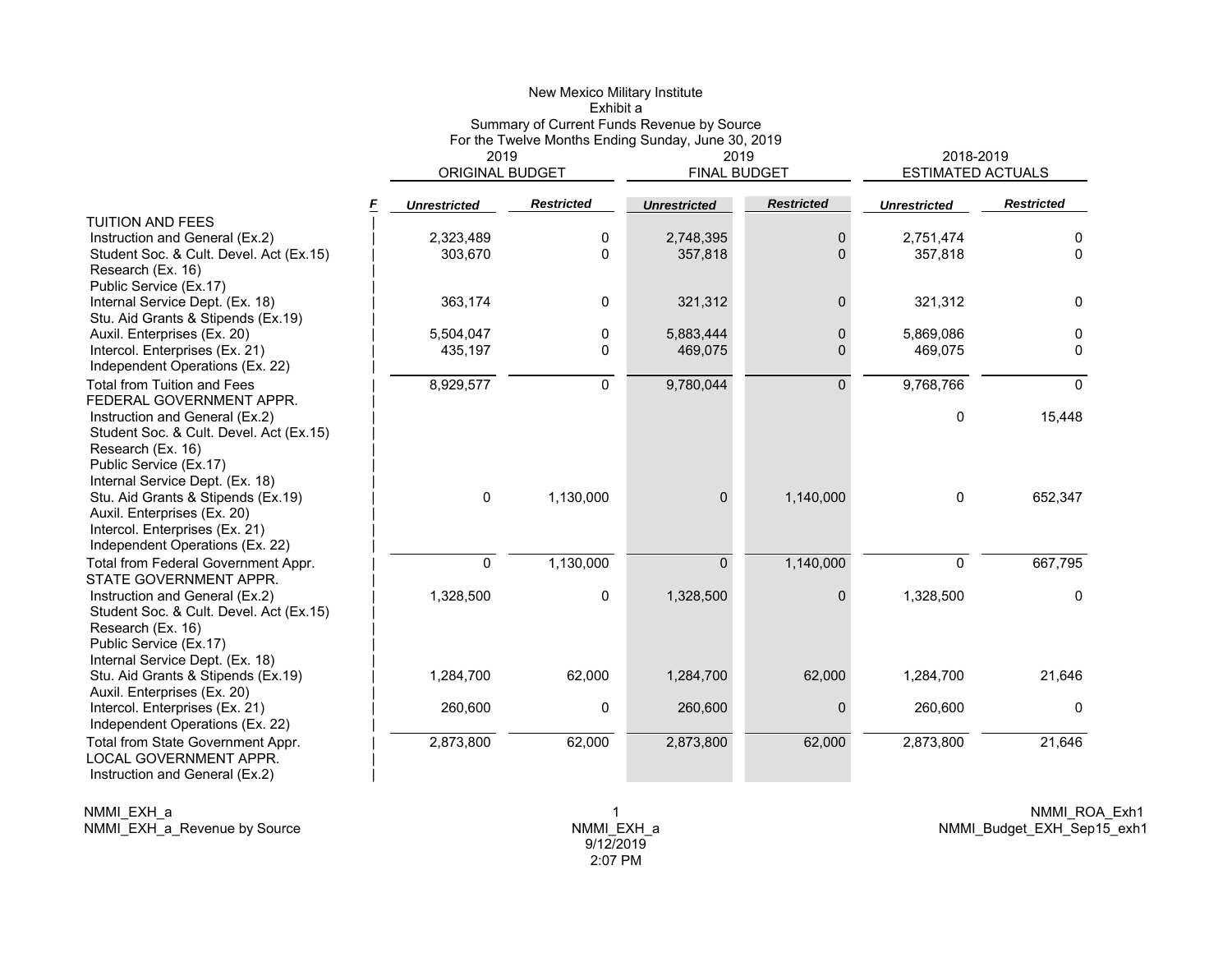|                                                                                                                                                                                                                                                                                                                                          |                                                                                                                                    | New Mexico Military Institute<br>Exhibit a |                      |                   |                                       |                   |
|------------------------------------------------------------------------------------------------------------------------------------------------------------------------------------------------------------------------------------------------------------------------------------------------------------------------------------------|------------------------------------------------------------------------------------------------------------------------------------|--------------------------------------------|----------------------|-------------------|---------------------------------------|-------------------|
|                                                                                                                                                                                                                                                                                                                                          | Summary of Current Funds Revenue by Source<br>For the Twelve Months Ending Sunday, June 30, 2019<br>2019<br><b>ORIGINAL BUDGET</b> |                                            | 2019<br>FINAL BUDGET |                   | 2018-2019<br><b>ESTIMATED ACTUALS</b> |                   |
|                                                                                                                                                                                                                                                                                                                                          | <b>Unrestricted</b>                                                                                                                | <b>Restricted</b>                          | <b>Unrestricted</b>  | <b>Restricted</b> | <b>Unrestricted</b>                   | <b>Restricted</b> |
| Student Soc. & Cult. Devel. Act (Ex.15)<br>Research (Ex. 16)<br>Public Service (Ex.17)<br>Internal Service Dept. (Ex. 18)<br>Stu. Aid Grants & Stipends (Ex.19)<br>Auxil. Enterprises (Ex. 20)<br>Intercol. Enterprises (Ex. 21)<br>Independent Operations (Ex. 22)                                                                      |                                                                                                                                    |                                            |                      |                   |                                       |                   |
| FEDERAL GOVT GRANTS & CONTRACTS<br>Instruction and General (Ex.2)<br>Student Soc. & Cult. Devel. Act (Ex.15)<br>Research (Ex. 16)<br>Public Service (Ex.17)<br>Internal Service Dept. (Ex. 18)<br>Stu. Aid Grants & Stipends (Ex.19)<br>Auxil. Enterprises (Ex. 20)<br>Intercol. Enterprises (Ex. 21)<br>Independent Operations (Ex. 22) | 0                                                                                                                                  | 224,468                                    | $\Omega$             | 224,468           | 0                                     | 134,503           |
| Total from Federal Govt Grants & Contracts<br>STATE GOVT GRANTS & CONTRACTS                                                                                                                                                                                                                                                              | $\mathbf 0$                                                                                                                        | 224,468                                    | $\overline{0}$       | 224,468           | $\mathbf 0$                           | 134,503           |
| Instruction and General (Ex.2)<br>Student Soc. & Cult. Devel. Act (Ex.15)<br>Research (Ex. 16)<br>Public Service (Ex.17)<br>Internal Service Dept. (Ex. 18)<br>Stu. Aid Grants & Stipends (Ex.19)<br>Auxil. Enterprises (Ex. 20)<br>Intercol. Enterprises (Ex. 21)<br>Independent Operations (Ex. 22)                                    | 0                                                                                                                                  | 2,800                                      | $\Omega$             | 2,800             |                                       |                   |
| Total from State Govt Grants & Contracts<br>LOCAL GOVT GRANTS & CONTRACTS<br>Instruction and General (Ex.2)<br>Student Soc. & Cult. Devel. Act (Ex.15)<br>Research (Ex. 16)<br>Public Service (Ex.17)                                                                                                                                    | 0                                                                                                                                  | 2,800                                      | $\Omega$             | 2,800             | $\mathbf 0$                           | 0                 |

NMMI\_EXH\_a NMMI\_EXH\_a\_Revenue by Source

2 NMMI\_EXH\_a 9/12/2019 2:07 PM

NMMI\_ROA\_Exh1 NMMI\_Budget\_EXH\_Sep15\_exh1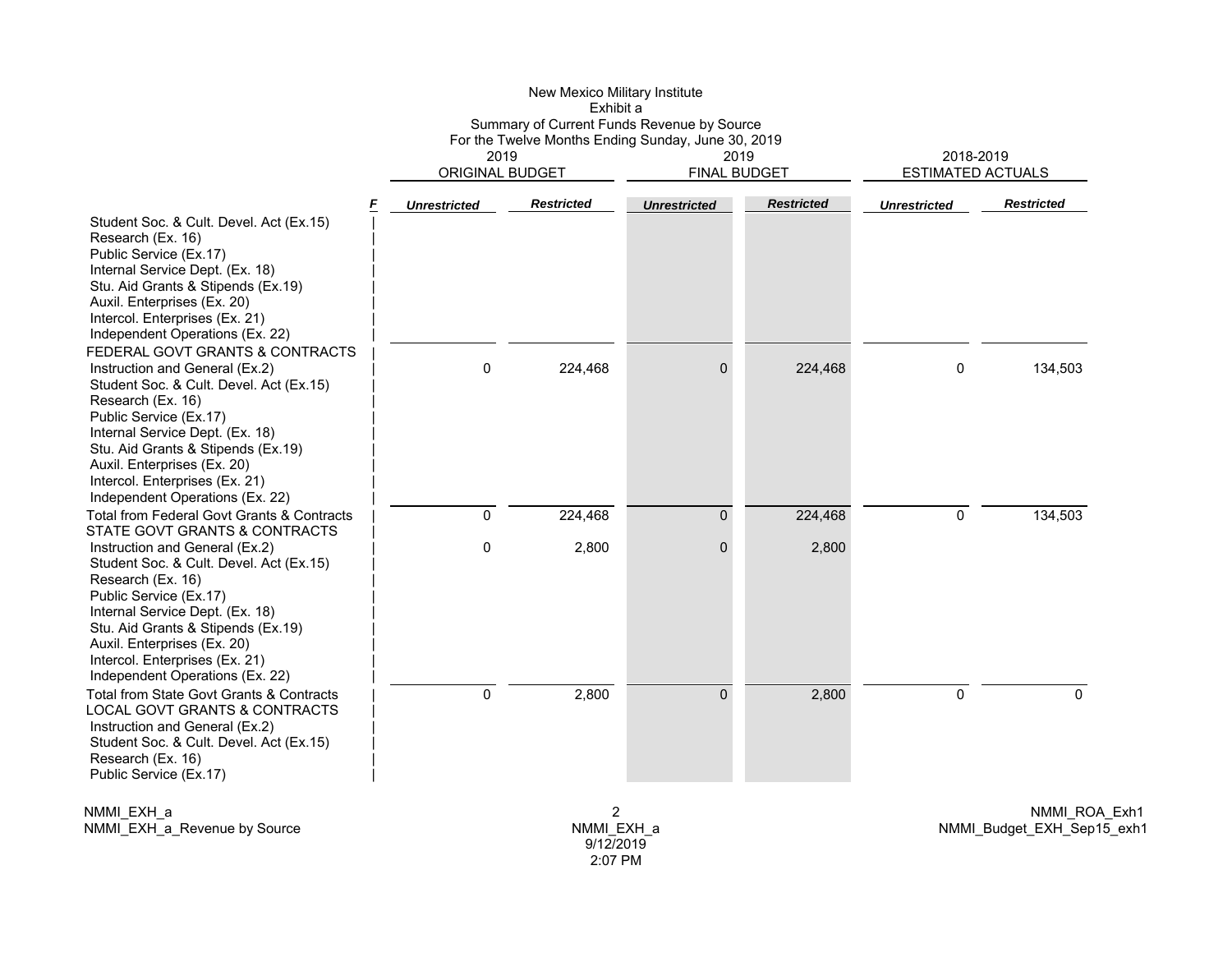|                                                                                                                                                                                                                                                                                                                                         |                     | Exhibit a                                                                                                                          |                     |                             |                                       |                   |  |
|-----------------------------------------------------------------------------------------------------------------------------------------------------------------------------------------------------------------------------------------------------------------------------------------------------------------------------------------|---------------------|------------------------------------------------------------------------------------------------------------------------------------|---------------------|-----------------------------|---------------------------------------|-------------------|--|
|                                                                                                                                                                                                                                                                                                                                         |                     | Summary of Current Funds Revenue by Source<br>For the Twelve Months Ending Sunday, June 30, 2019<br>2019<br><b>ORIGINAL BUDGET</b> |                     | 2019<br><b>FINAL BUDGET</b> | 2018-2019<br><b>ESTIMATED ACTUALS</b> |                   |  |
|                                                                                                                                                                                                                                                                                                                                         | <b>Unrestricted</b> | <b>Restricted</b>                                                                                                                  | <b>Unrestricted</b> | <b>Restricted</b>           | <b>Unrestricted</b>                   | <b>Restricted</b> |  |
| Internal Service Dept. (Ex. 18)<br>Stu. Aid Grants & Stipends (Ex.19)<br>Auxil. Enterprises (Ex. 20)<br>Intercol. Enterprises (Ex. 21)<br>Independent Operations (Ex. 22)<br>PRIV GIFTS GRANTS & CONTRACTS                                                                                                                              |                     |                                                                                                                                    |                     |                             |                                       |                   |  |
| Instruction and General (Ex.2)<br>Student Soc. & Cult. Devel. Act (Ex.15)<br>Research (Ex. 16)<br>Public Service (Ex.17)<br>Internal Service Dept. (Ex. 18)<br>Stu. Aid Grants & Stipends (Ex.19)<br>Auxil. Enterprises (Ex. 20)<br>Intercol. Enterprises (Ex. 21)<br>Independent Operations (Ex. 22)                                   | 0                   | 1,082,914                                                                                                                          | $\Omega$            | 1,082,914                   | 0                                     | 889.203           |  |
| Total from Priv Govt Grants & Contracts                                                                                                                                                                                                                                                                                                 | 0                   | 1,082,914                                                                                                                          | $\Omega$            | 1,082,914                   | 0                                     | 889,203           |  |
| <b>ENDOW. LD &amp; PERM FD</b><br>Instruction and General (Ex.2)<br>Student Soc. & Cult. Devel. Act (Ex.15)<br>Research (Ex. 16)<br>Public Service (Ex.17)<br>Internal Service Dept. (Ex. 18)<br>Stu. Aid Grants & Stipends (Ex.19)<br>Auxil. Enterprises (Ex. 20)<br>Intercol. Enterprises (Ex. 21)<br>Independent Operations (Ex. 22) | 22,826,290          | 0                                                                                                                                  | 23,212,167          | $\mathbf{0}$                | 23,302,915                            | 0                 |  |
| Total from Fndowment Land & Perm Fund                                                                                                                                                                                                                                                                                                   | 22,826,290          | 0                                                                                                                                  | 23,212,167          | 0                           | 23,302,915                            | 0                 |  |

New Mexico Military Institute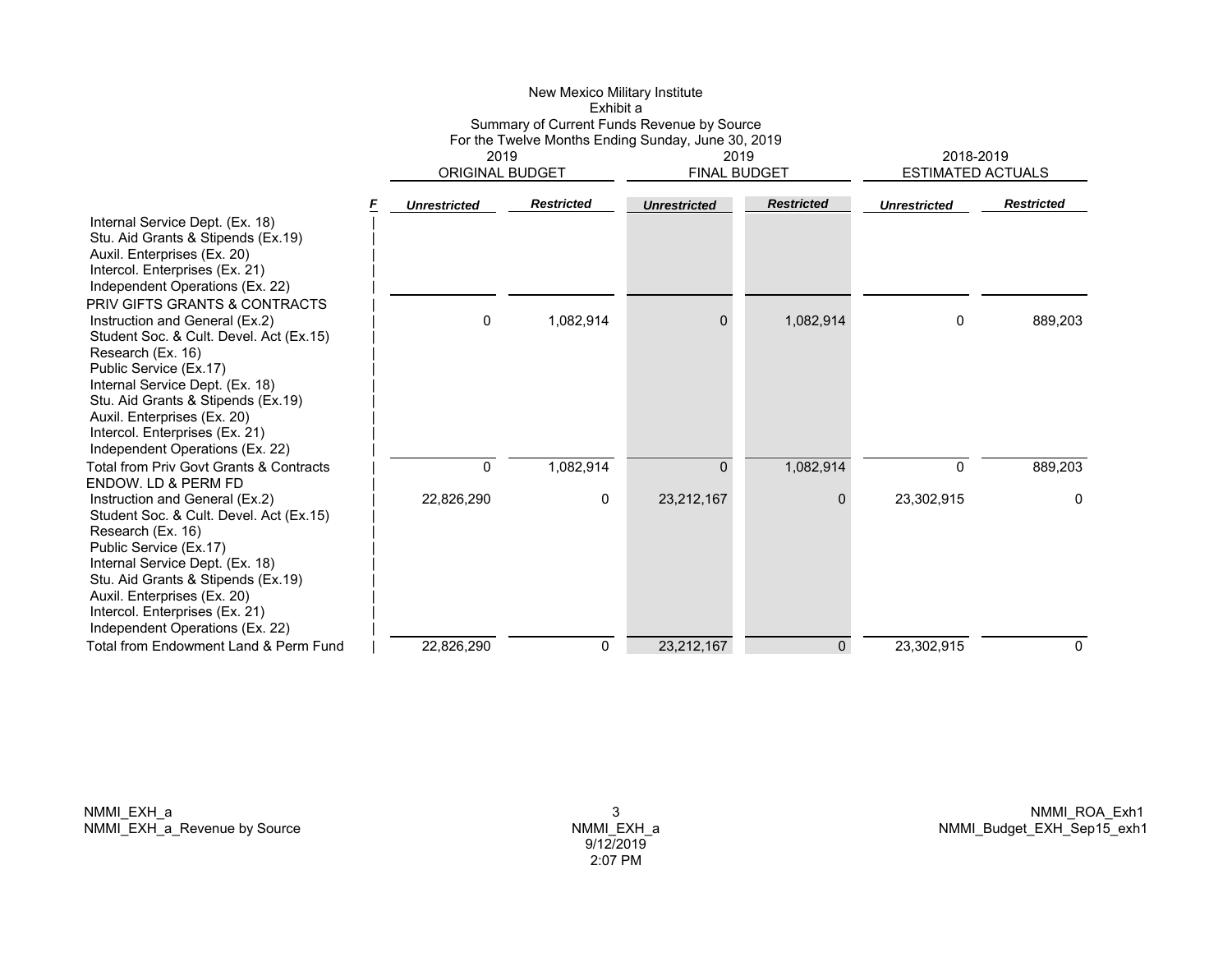|                                                                                                                                                                                                                                                                         |                                                                                                    | New Mexico Military Institute<br>Exhibit a                                      | Summary of Current Funds Revenue by Source                                              |                                                                                        |                                                                                                    |                                                                         |
|-------------------------------------------------------------------------------------------------------------------------------------------------------------------------------------------------------------------------------------------------------------------------|----------------------------------------------------------------------------------------------------|---------------------------------------------------------------------------------|-----------------------------------------------------------------------------------------|----------------------------------------------------------------------------------------|----------------------------------------------------------------------------------------------------|-------------------------------------------------------------------------|
|                                                                                                                                                                                                                                                                         | 2019<br><b>ORIGINAL BUDGET</b>                                                                     |                                                                                 | For the Twelve Months Ending Sunday, June 30, 2019<br>2019<br><b>FINAL BUDGET</b>       |                                                                                        | 2018-2019<br><b>ESTIMATED ACTUALS</b>                                                              |                                                                         |
|                                                                                                                                                                                                                                                                         | F<br><b>Unrestricted</b>                                                                           | <b>Restricted</b>                                                               | <b>Unrestricted</b>                                                                     | <b>Restricted</b>                                                                      | <b>Unrestricted</b>                                                                                | <b>Restricted</b>                                                       |
| <b>SALES &amp; SERVICES</b><br>Instruction and General (Ex.2)<br>Student Soc. & Cult. Devel. Act (Ex.15)<br>Research (Ex. 16)<br>Public Service (Ex.17)                                                                                                                 | 157,970                                                                                            | 0                                                                               | 133,241                                                                                 | 0                                                                                      | 142,470                                                                                            | $\mathbf{0}$                                                            |
| Internal Service Dept. (Ex. 18)<br>Stu. Aid Grants & Stipends (Ex.19)<br>Auxil. Enterprises (Ex. 20)                                                                                                                                                                    | 1,028,161                                                                                          | 0                                                                               | 1,055,644                                                                               | $\mathbf{0}$                                                                           | 1,224,391                                                                                          | $\Omega$                                                                |
| Intercol. Enterprises (Ex. 21)<br>Independent Operations (Ex. 22)                                                                                                                                                                                                       | 13,000                                                                                             | 0                                                                               | 3,000                                                                                   | 0                                                                                      | 29,443                                                                                             | 0                                                                       |
| <b>Total from Sales &amp; Services</b><br><b>OTHER SOURCES</b>                                                                                                                                                                                                          | 1,199,131                                                                                          | $\Omega$                                                                        | 1,191,885                                                                               | $\Omega$                                                                               | 1,396,304                                                                                          | $\Omega$                                                                |
| Instruction and General (Ex.2)<br>Student Soc. & Cult. Devel. Act (Ex.15)<br>Research (Ex. 16)<br>Public Service (Ex.17)<br>Internal Service Dept. (Ex. 18)<br>Stu. Aid Grants & Stipends (Ex.19)                                                                       | 80,274                                                                                             | 0                                                                               | 83,550                                                                                  | $\overline{0}$                                                                         | 210,181                                                                                            | 0                                                                       |
| Auxil. Enterprises (Ex. 20)<br>Intercol. Enterprises (Ex. 21)<br>Independent Operations (Ex. 22)                                                                                                                                                                        | 164,612                                                                                            | 0                                                                               | 164,612                                                                                 | $\Omega$                                                                               | 202,711                                                                                            | $\mathbf{0}$                                                            |
| <b>Total from Other Sources</b><br>TOTAL CURRENT FUNDS REVENUE                                                                                                                                                                                                          | 244,886                                                                                            | 0                                                                               | 248,162                                                                                 | $\Omega$                                                                               | 412,892                                                                                            | $\Omega$                                                                |
| <b>Tuition and Fees</b><br>Federal Govt. Appro.<br>State Govt. Appro.<br>Fed. Govt. Grts & Contr.<br>State Govt. Grts & Contr.<br>Priv Govt. Grts & Contr.<br>Endow. Land & Perm. Fund<br>Sales and Service<br><b>Other Sources</b><br><b>GRAND TOTAL CURRENT FUNDS</b> | 8,929,577<br>0<br>2,873,800<br>0<br>$\mathbf{0}$<br>$\Omega$<br>22,826,290<br>1,199,131<br>244,886 | $\Omega$<br>1,130,000<br>62,000<br>224,468<br>2,800<br>1,082,914<br>0<br>0<br>0 | 9,780,044<br>0<br>2,873,800<br>0<br>0<br>$\Omega$<br>23,212,167<br>1,191,885<br>248,162 | $\Omega$<br>1,140,000<br>62,000<br>224,468<br>2,800<br>1,082,914<br>0<br>0<br>$\Omega$ | 9,768,766<br>$\Omega$<br>2,873,800<br>0<br>$\mathbf{0}$<br>0<br>23,302,915<br>1,396,304<br>412,892 | 0<br>667,795<br>21,646<br>134,503<br>0<br>889,203<br>0<br>0<br>$\Omega$ |
| <b>REVENUE</b>                                                                                                                                                                                                                                                          | 36,073,684                                                                                         | 2,502,182                                                                       | 37,306,058                                                                              | 2,512,182                                                                              | 37,754,677                                                                                         | 1,713,147                                                               |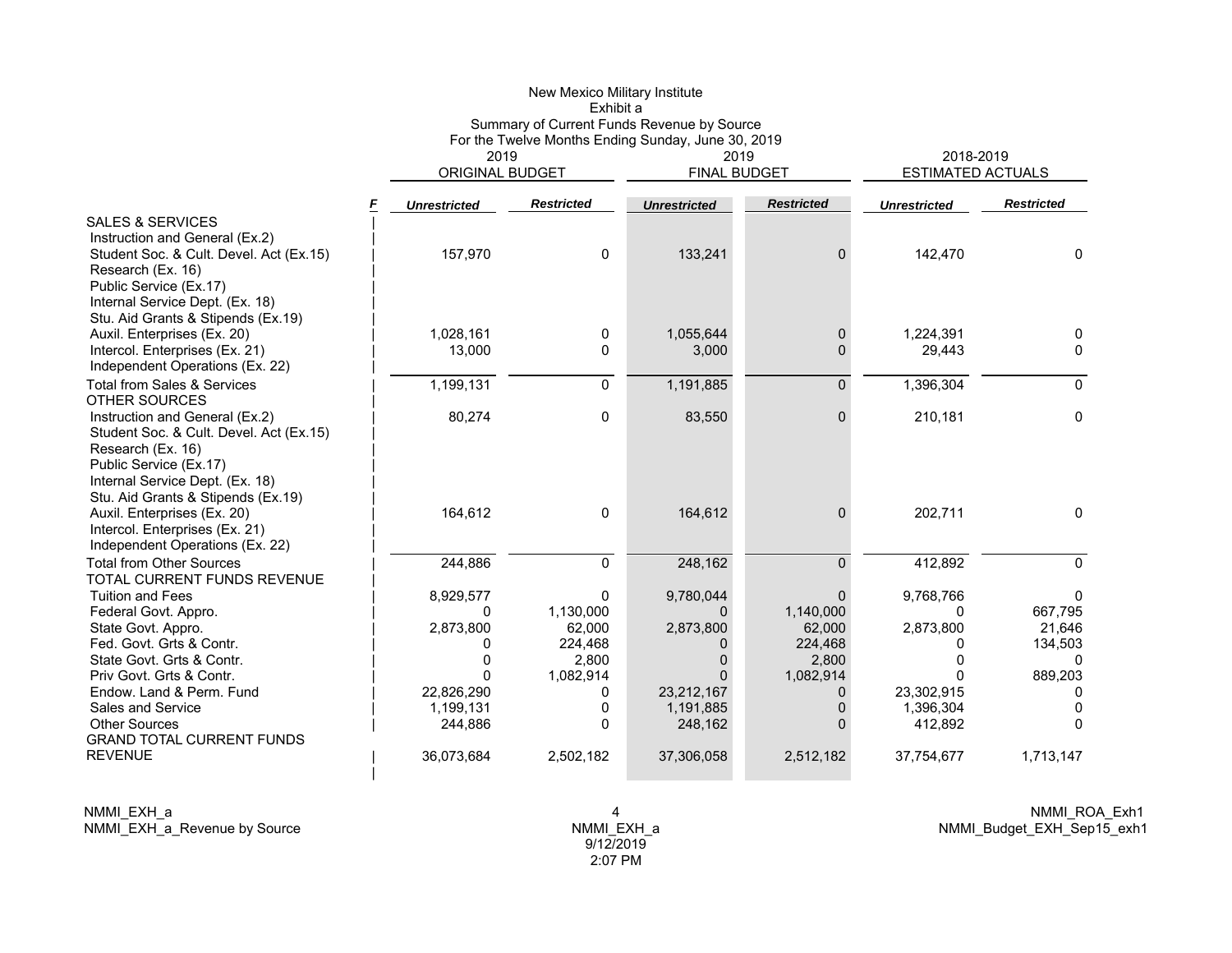|  | EXHIBIT b. Summary of Salaries in All Current Funds Page 1 |  |  |
|--|------------------------------------------------------------|--|--|
|--|------------------------------------------------------------|--|--|

| New Mexico Military Institute                                                                                                                                                                                                                                                |                                                                                                                                       | Unrestricted                     | 2018-19 ORIGINAL BUDGET<br>Restricted          |                              |                                                     |                                  | 2018-19 FINAL BUDGET<br>Restricted<br>Unrestricted |                              |                                                      |                                  | 2018-19 ESTIMATED ACTUAL<br>Restricted<br>Unrestricted |                              |                                                      |
|------------------------------------------------------------------------------------------------------------------------------------------------------------------------------------------------------------------------------------------------------------------------------|---------------------------------------------------------------------------------------------------------------------------------------|----------------------------------|------------------------------------------------|------------------------------|-----------------------------------------------------|----------------------------------|----------------------------------------------------|------------------------------|------------------------------------------------------|----------------------------------|--------------------------------------------------------|------------------------------|------------------------------------------------------|
| <b>FACULTY SALARIES</b>                                                                                                                                                                                                                                                      |                                                                                                                                       | F.T.E.                           | Amount                                         | F.T.E.                       | Amount                                              | F.T.E.                           | Amount                                             | F.T.E.                       | Amount                                               | F.T.E.                           | Amount                                                 | F.T.E.                       | Amount                                               |
| Instruction<br>Academic Support<br><b>Student Services</b><br>Institutional Sup.<br>Oper. & Mtce. of Plt.<br>Stu Soc & Cult Dev Act<br>Research<br><b>Public Service</b><br>Internal Serv. Dept.<br><b>Auxiliary Enterprises</b><br>Intercol. Athletics<br>Independent Oper. | (Ex.10A)<br>(EX.11A)<br>(Ex.12A)<br>(Ex.13A)<br>(Ex.14A)<br>(EX.15)<br>(EX.16)<br>(EX.17)<br>(EX.18)<br>(EX.20)<br>(EX.21)<br>(EX.22) | 79.00                            | 5,025,112                                      |                              |                                                     | ------------- .<br>79.00         | <br>5,025,112                                      | ----------                   | ------------                                         | .<br>79.00                       | 4,895,244                                              |                              |                                                      |
| TOTAL FACULTY SALARIES                                                                                                                                                                                                                                                       |                                                                                                                                       | 79.00                            | 5,025,112                                      | 0.00                         | $0$                                                 | 79.00                            | 5,025,112                                          | 0.00                         | $0$                                                  | 79.00                            | 4,895,244                                              | 0.00                         | 0 <sup>1</sup>                                       |
| <b>Professional Salaries</b>                                                                                                                                                                                                                                                 |                                                                                                                                       | 99.00                            | 5,914,978                                      | 3.00                         | 459,279                                             | 99.00                            | 5,914,978                                          | 3.00                         | 459,279                                              | 99.00                            | 5,444,759                                              | 3.00                         | 352,385                                              |
| <b>Support Staff Salaries</b>                                                                                                                                                                                                                                                |                                                                                                                                       | 97.00                            | 2,887,434                                      | 2.00                         | 80,084                                              | 97.00                            | 2,887,434                                          | 2.00                         | 80,084                                               | 97.00                            | 2,767,279                                              | 2.00                         | 82,542                                               |
| <b>GA/TA Salaries</b>                                                                                                                                                                                                                                                        |                                                                                                                                       |                                  |                                                |                              |                                                     |                                  |                                                    |                              |                                                      |                                  |                                                        |                              |                                                      |
| <b>Student Salaries</b>                                                                                                                                                                                                                                                      |                                                                                                                                       |                                  |                                                |                              |                                                     |                                  |                                                    |                              |                                                      |                                  |                                                        |                              |                                                      |
| Federal/State Work Study Salar                                                                                                                                                                                                                                               |                                                                                                                                       |                                  |                                                |                              | 7,268                                               |                                  |                                                    |                              | 7,268                                                |                                  |                                                        |                              | 7,268                                                |
| <b>Other Salaries</b>                                                                                                                                                                                                                                                        |                                                                                                                                       | 20.00                            | 763,909                                        | 2.00                         | 74,640                                              | 20.00                            | 834,386                                            | 2.00                         | 74,640                                               | 20.00                            | 716,977                                                | 2.00                         | 63,032                                               |
| SUMMARY OF TOTAL SALARI<br><b>Faculty Salaries</b><br><b>Professional Salaries</b><br><b>Support Staff Salaries</b><br><b>GA/TA Salaries</b><br><b>Student Salaries</b><br><b>Federal Work Study Salaries</b><br><b>State Work Study Salaries</b><br><b>Other Salaries</b>   |                                                                                                                                       | 79.00<br>99.00<br>97.00<br>20.00 | 5,025,112<br>5,914,978<br>2,887,434<br>763,909 | 0.00<br>3.00<br>2.00<br>2.00 | 0 <br>459,279   <br>80,084   <br>7,268   <br>74,640 | 79.00<br>99.00<br>97.00<br>20.00 | 5,025,112<br>5,914,978<br>2,887,434<br>834,386     | 0.00<br>3.00<br>2.00<br>2.00 | $0$   <br>459,279   <br>80,084   <br>7,268<br>74,640 | 79.00<br>99.00<br>97.00<br>20.00 | 4,895,244<br>5,444,759<br>2,767,279<br>716,977         | 0.00<br>3.00<br>2.00<br>2.00 | $\mathbf{0}$<br>352,385<br>82,542<br>7,268<br>63,032 |
| <b>GRAND TOTAL</b>                                                                                                                                                                                                                                                           |                                                                                                                                       | 295.00                           | 14,591,433                                     | 7.00                         | 621,271                                             | 295.00                           | 14,661,910                                         | 7.00                         | 621,271                                              | 295.00                           | 13,824,259                                             | 7.00                         | 505,227                                              |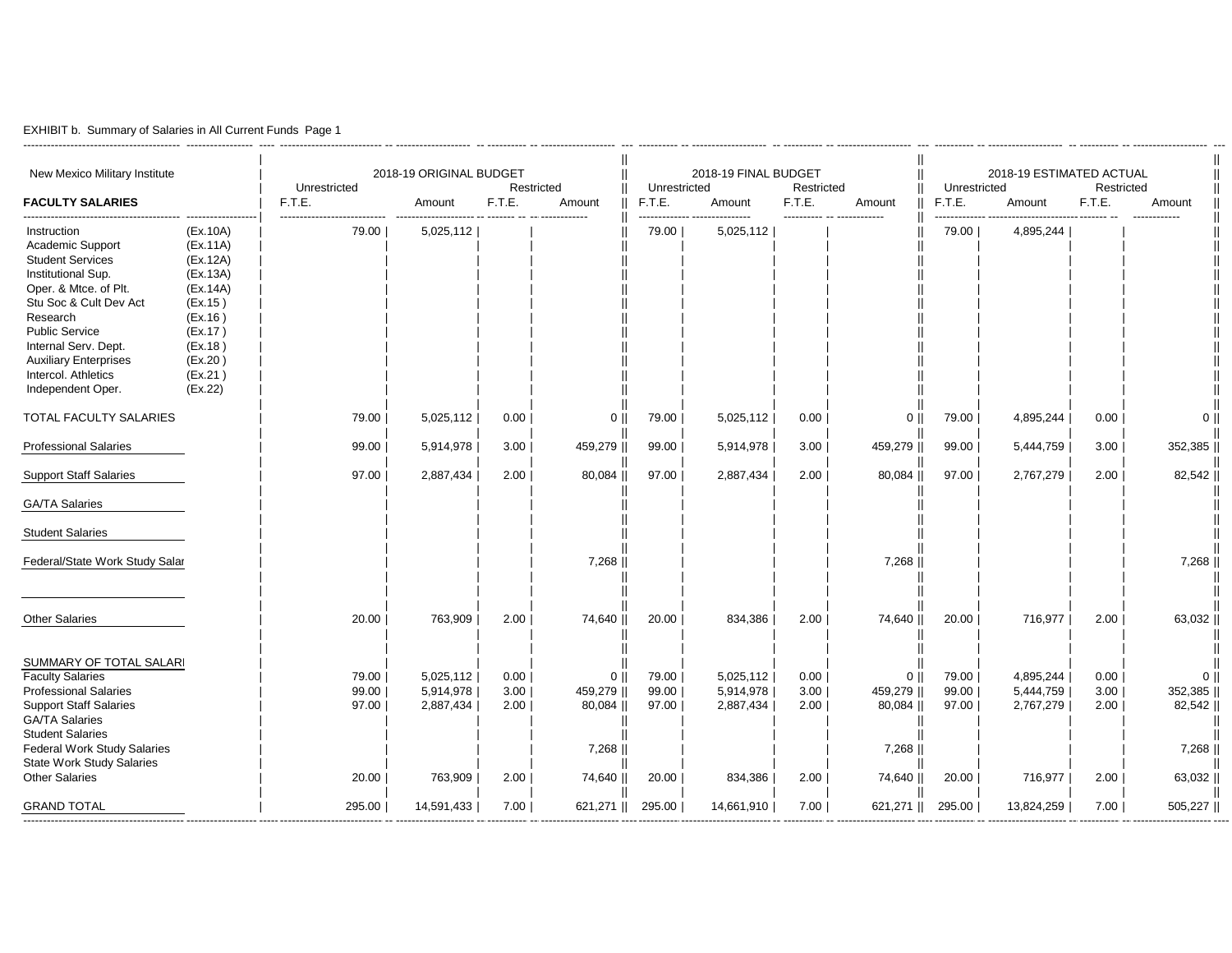# **EXHIBIT c. Actual Salary Increases**

| <b>ACTUAL</b><br>Percentage<br><b>Salary</b><br><b>Increase</b> |
|-----------------------------------------------------------------|
| 3.7%                                                            |
| $0.0\%$                                                         |
| 3.0%                                                            |
| 3.0%                                                            |
| N/A                                                             |
| N/A                                                             |
|                                                                 |
|                                                                 |

| | |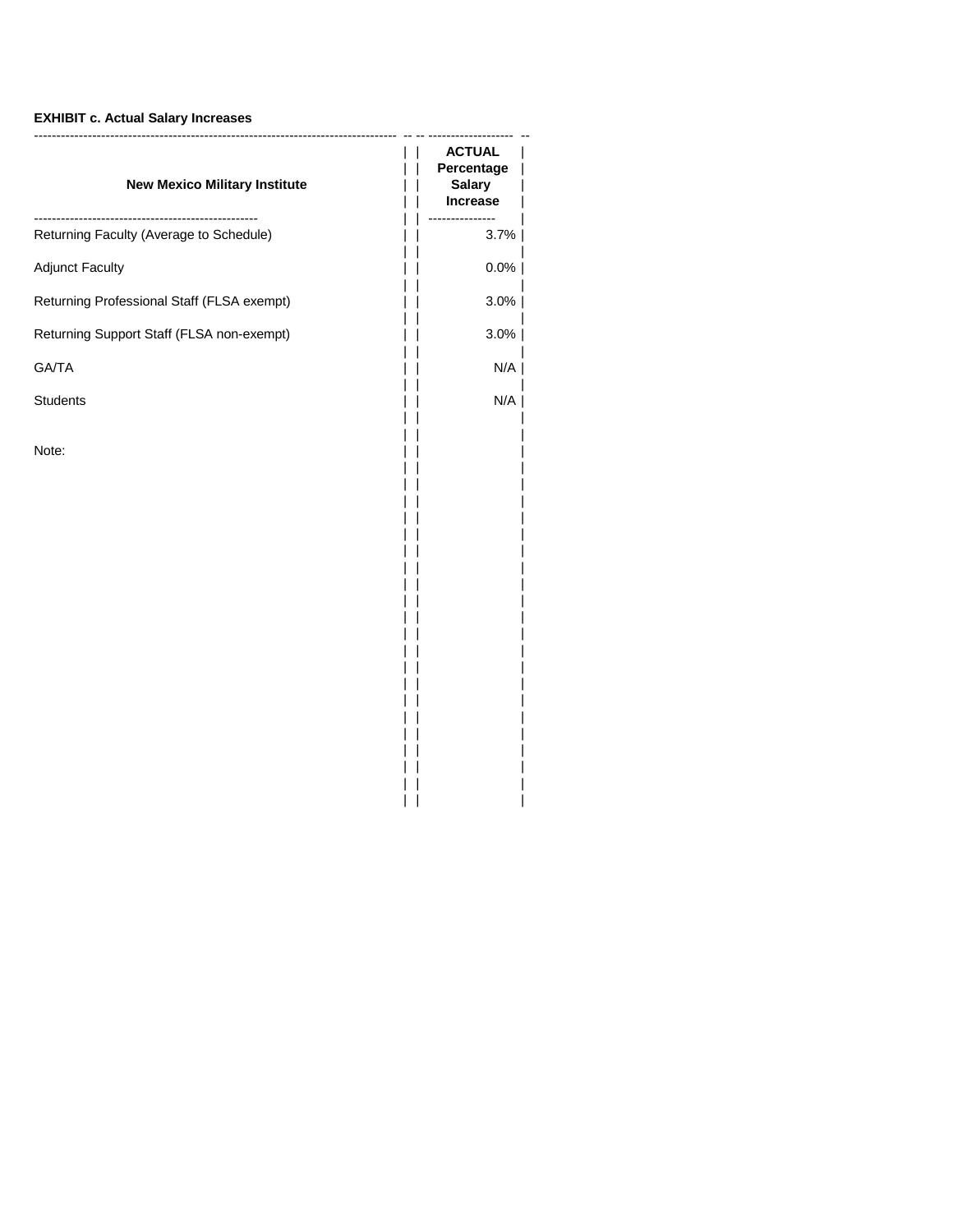### **EXHIBIT d. Tuition, Required Fees, Room & Board Rates, Revenue From Required Fees Page 1**

| <b>New Mexico Military Institute</b>                          | L<br>$\mathbf{I}$ | 2018-19              | 2018-19                | 2018-19                  |
|---------------------------------------------------------------|-------------------|----------------------|------------------------|--------------------------|
|                                                               | Ν<br>E            | ORIGINAL BUDGET      | FINAL BUDGET           | <b>ESTIMATED ACTUALS</b> |
| MAIN CAMPUS - (Annual Cost)                                   | 0                 |                      |                        |                          |
| Tuition                                                       | 1                 |                      |                        |                          |
| <b>Full-Time Students</b>                                     | 2                 |                      |                        |                          |
| NMMI True (NM Residents Only)<br>Resident                     | 3<br>4            | 400<br>1784          | 400<br>1784            | 400<br>1784              |
| Non-Resident                                                  | 5                 | 8072                 | 8072                   | 8072                     |
| International                                                 | 6                 | 12280                | 12280                  | 12280                    |
| Part-Time Students - Hourly Rate<br>Resident                  | 7<br>8            |                      |                        |                          |
| Non-Resident                                                  | 9                 |                      |                        |                          |
| <b>Required Fees</b>                                          | 10                |                      |                        |                          |
| <b>Full-Time Students</b><br>Part-Time Students - Hourly Rate | 11<br>12          | 3622                 | 3622                   | 3622                     |
| <b>Total Tuition and Required Fees</b>                        | 13                |                      |                        |                          |
| <b>Full-Time Students</b>                                     | 14                |                      |                        |                          |
| NMMI True (NM Residents Only)<br>Resident                     | 15<br>16          | 4022<br>5406         | 4022<br>5406           | 4022<br>5406             |
| Non-Resident                                                  | 17                | 11694                | 11694                  | 11694                    |
| International                                                 | 18                | 15902                | 15902                  | 15902                    |
| Part-Time Students - Hourly Rate                              | 19                |                      |                        |                          |
| Resident<br>Non-Resident                                      | 20<br>21          |                      |                        |                          |
| Room and Board                                                | 22                |                      |                        |                          |
| Room-Range                                                    | 23                | 1816                 | 1816                   | 1816                     |
| Board - Number of Meals per Week<br><b>Annual Rate</b>        | 24<br>25          | 21<br>3760           | 21<br>3760             | 21<br>3760               |
|                                                               | 26                |                      |                        |                          |
| MAIN CAMPUS - Summer Session-Weeks Duration                   | 27                |                      |                        |                          |
| Tuition<br><b>Full-Time Students</b>                          | 28<br>29          |                      |                        |                          |
| Resident                                                      | 30                |                      |                        |                          |
| Non-Resident                                                  | 31                |                      |                        |                          |
| Part-Time Students - Hourly Rate<br>Resident                  | 32<br>33          |                      |                        |                          |
| Non-Resident                                                  | 34                |                      |                        |                          |
| <b>Required Fees</b>                                          | 35                |                      |                        |                          |
| <b>Full-Time Students</b><br>Part-Time Students - Hourly Rate | 36<br>37          |                      |                        |                          |
| <b>Total Tuition and Required Fees</b>                        | 38                |                      |                        |                          |
| <b>Full-Time Students</b>                                     | 39                |                      |                        |                          |
| Resident                                                      | 40                |                      |                        |                          |
| Non-Resident<br>Part-Time Students - Hourly Rate              | 41<br>42          |                      |                        |                          |
| Resident                                                      | 43                |                      |                        |                          |
| Non-Resident<br>Room and Board                                | 44                |                      |                        |                          |
| Room-Range                                                    | 45<br>46          |                      |                        |                          |
| Board - Number of Meals per Week                              | 47                |                      |                        |                          |
| <b>Annual Rate</b>                                            | 48                |                      |                        |                          |
| Off Campus - College Credit                                   | 49<br>50          |                      |                        |                          |
| Extension - Entire Year                                       | 51                |                      |                        |                          |
| Correspondance - Entire Year                                  | 52                |                      |                        |                          |
| Residence Ctr. Attendance                                     | 53<br>54          |                      |                        |                          |
| DISTRIBUTION OF REQ. FEE RATE-Full-Time Student               | 55                |                      |                        |                          |
| Student Activities (St Act, Soc Hos, Lyc, Erly)               | 56                | 328                  | 328                    | 328                      |
| <b>Health Service</b><br>Athletics (Ath/Golf)                 | 57<br>58          | 955 <br>591          | 955 <br>591            | 955<br>591               |
| Show                                                          | 59                | 5                    | 5                      | 5                        |
| Publications                                                  | 60                | 93                   | 93                     | 93                       |
| Intramurals (GAC)<br>Others                                   | 61<br>62          | 19  <br>934          | 19  <br>934            | 19  <br>934              |
| Capital Outlay                                                | 63                | 150                  | 150                    | 150                      |
| Laundry<br><b>Debt Service</b>                                | 64                | 495                  | 495                    | 495                      |
|                                                               | 65<br>66          | 52 <br>3622          | 52 <br>3622            | 52 <br>3622              |
| REVENUE FROM REQUIRED FEES APPLIED TO:                        | 67                |                      |                        |                          |
| Student Activities (Exhibit 15)                               | 68                | 303,670              | 357,818                | 357,818                  |
| Health Service (Exhibit 20A)<br>Athletics (Exhibit 21)        | 69<br>70          | 711,666  <br>435,197 | 767,209<br>469,075     | 767,209  <br>469,075     |
| Auxiliaries (Exhibit 20)                                      | 71                | 4,792,381            | 5,116,235              | 5,101,877                |
| Technology (Exhibit 18)                                       | 72                | 363,174              | 321,312                | 321,312                  |
| Capital Outlay (Exhibit I)                                    | 73<br>74          | 6,606,088<br>111,780 | 7,031,649  <br>120,528 | 7,017,291<br>120,528     |
| Debt Service (Exhibit III) (incl. pass-thru laptop lease)     | 75                | 374,000              | 408,446                | 406,846                  |
| <b>Total Revenue from Required Fees</b>                       | 76                | 7,091,868            | 7,560,623              | 7,544,665                |
|                                                               | 77<br>78          |                      |                        |                          |
|                                                               |                   |                      |                        |                          |